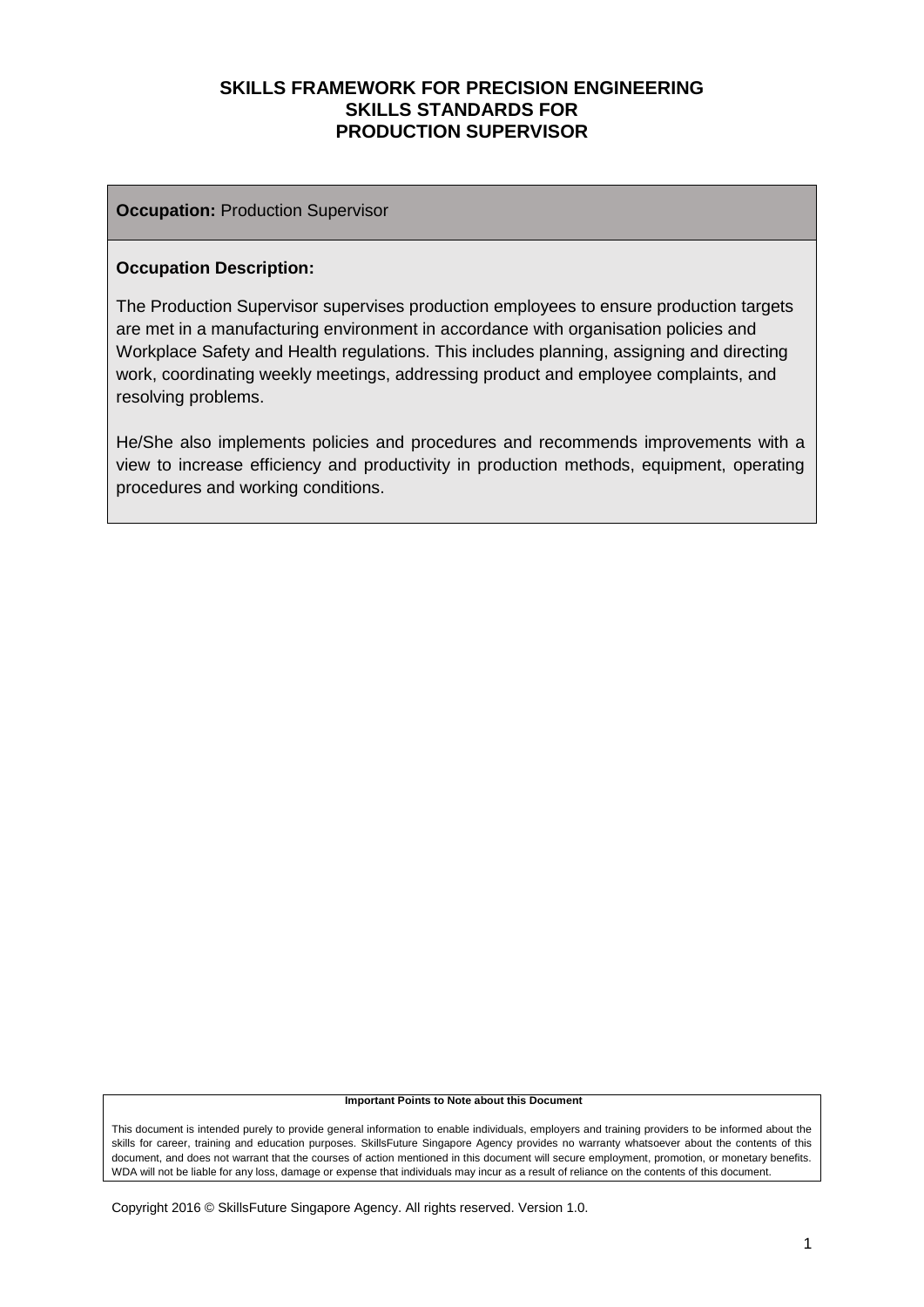The skills expected of the Production Supervisor are summarised as below:

| <b>Skill Category</b>                        | <b>Skill Sub-</b><br><b>Category</b> | <b>Skills</b>         |                                                                               |  |
|----------------------------------------------|--------------------------------------|-----------------------|-------------------------------------------------------------------------------|--|
| <b>Operations</b><br><b>Planning</b>         |                                      | <b>PRE-OPL-4001-1</b> | Plan Cost Estimates for a Product                                             |  |
|                                              |                                      | <b>PRE-OPL-4002-1</b> | <b>Plan Resources to Meet Production</b><br>Processes                         |  |
|                                              |                                      | <b>PRE-OPL-4003-1</b> | Manage the Installation of New Product<br><b>Manufacturing Processes</b>      |  |
|                                              |                                      | <b>PRE-OPL-4004-1</b> | Manage Production Planning and<br>Scheduling                                  |  |
|                                              |                                      | <b>PRE-OPL-4005-1</b> | Manage Plant Shut-down and Re-start                                           |  |
|                                              |                                      | <b>PRE-OPR-4002-1</b> | Manage Enterprise Resource Planning                                           |  |
|                                              |                                      | <b>PRE-OPR-4003-1</b> | <b>Conduct Trials</b>                                                         |  |
| <b>Maintenance</b>                           |                                      | <b>PRE-MAI-4007-1</b> | Facilitate and Implement a Pro-active<br><b>Maintenance Strategy</b>          |  |
| <b>Sustainable</b><br><b>Manufacturing</b>   |                                      | <b>PRE-SMN-4001-1</b> | Plan and Implement Sustainable Work<br><b>Practices</b>                       |  |
| <b>Value Analysis</b>                        |                                      | <b>PRE-VMA-4001-1</b> | Plan Value Analysis of Products and<br>Processes                              |  |
|                                              |                                      | <b>PRE-MPI-4009-1</b> | Manage Lean Manufacturing for<br><b>Productivity Improvement</b>              |  |
| <b>Manufacturing</b>                         |                                      | <b>PRE-MPI-4008-1</b> | Manage Continuous Improvement                                                 |  |
| <b>Productivity and</b><br><b>Innovation</b> |                                      | <b>PRE-MPI-4010-1</b> | Contribute to Innovation Process within<br>own Scope of Work in Business Unit |  |
|                                              |                                      | <b>PRE-MPI-4011-1</b> | Manage Innovation in the Business<br>Function                                 |  |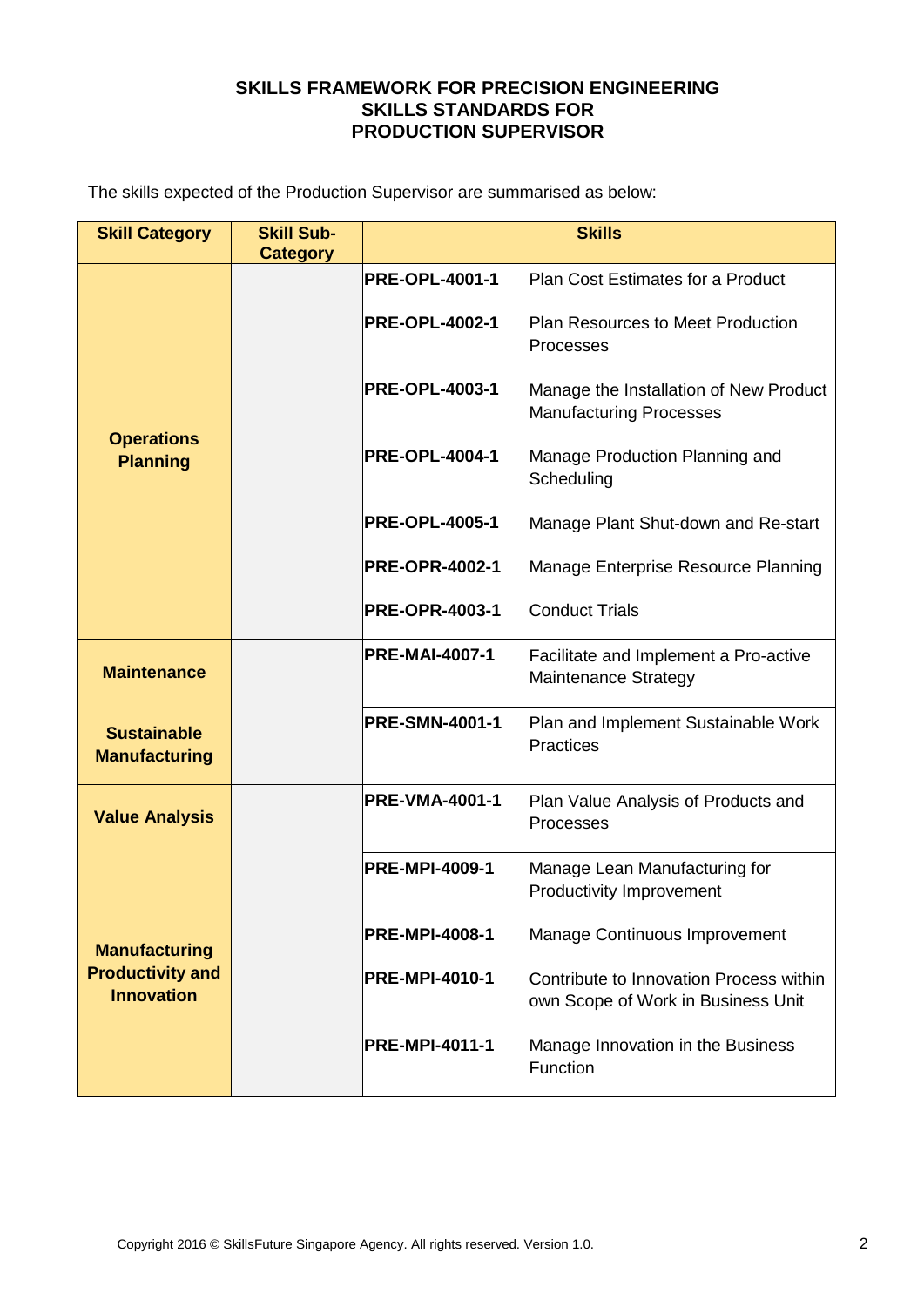| <b>Skill Category</b>                                 | <b>Skill Sub-</b><br><b>Category</b> | <b>Skills</b>         |                                                                     |  |
|-------------------------------------------------------|--------------------------------------|-----------------------|---------------------------------------------------------------------|--|
|                                                       |                                      | <b>PRE-SCL-4001-1</b> | Manage a Supply Chain                                               |  |
| <b>Supply Chain and</b><br><b>Logistics</b>           |                                      | <b>PRE-SCL-4002-1</b> | Manage Logistics Planning and Process                               |  |
| <b>Management</b>                                     |                                      | <b>PRE-SCL-4003-1</b> | Manage Procurement and Inventory                                    |  |
| <b>Quality</b><br><b>Management</b><br><b>Systems</b> |                                      | <b>PRE-QMS-4001-1</b> | Manage Quality Systems and<br>Processes                             |  |
| <b>Workplace Safety</b>                               |                                      | <b>PRE-WSH-4007-1</b> | Support Workplace Safety and Health<br><b>Risk Management</b>       |  |
| and Health                                            |                                      | <b>PRE-WSH-4006-1</b> | Manage Workplace Safety and Health<br><b>Systems</b>                |  |
|                                                       |                                      | <b>PRE-BAN-4002-1</b> | Apply Data Visualisation                                            |  |
| <b>Business</b><br><b>Analytics</b>                   |                                      | <b>PRE-BAN-4001-1</b> | Solve Problems using Operations<br><b>Research Techniques</b>       |  |
| <b>Business</b>                                       |                                      | <b>BM-BN-401E-1</b>   | Participate in Negotiations                                         |  |
| <b>Negotiation</b>                                    |                                      | <b>BM-BN-402E-1</b>   | Participate in Dispute Resolution                                   |  |
|                                                       |                                      | <b>BM-COM-303E-1</b>  | <b>Present Information</b>                                          |  |
| <b>Communication</b>                                  |                                      | <b>BM-COM-304E-1</b>  | <b>Write Reports</b>                                                |  |
|                                                       |                                      | <b>BM-COM-402E-1</b>  | <b>Manage Meetings</b>                                              |  |
| <b>Accounting</b>                                     |                                      | <b>BM-AC-303E-1</b>   | Apply Knowledge of Accounting-related<br>Concepts                   |  |
|                                                       |                                      | <b>BM-FIN-305E-1</b>  | Prepare Cash Flow Report for the<br><b>Business Unit</b>            |  |
| <b>Finance</b>                                        |                                      | <b>BM-FIN-403E-1</b>  | Manage Budgeting and Forecasting<br>Processes for the Business Unit |  |
|                                                       |                                      | <b>BM-FIN-406E-1</b>  | <b>Monitor Cash Flow Reports</b>                                    |  |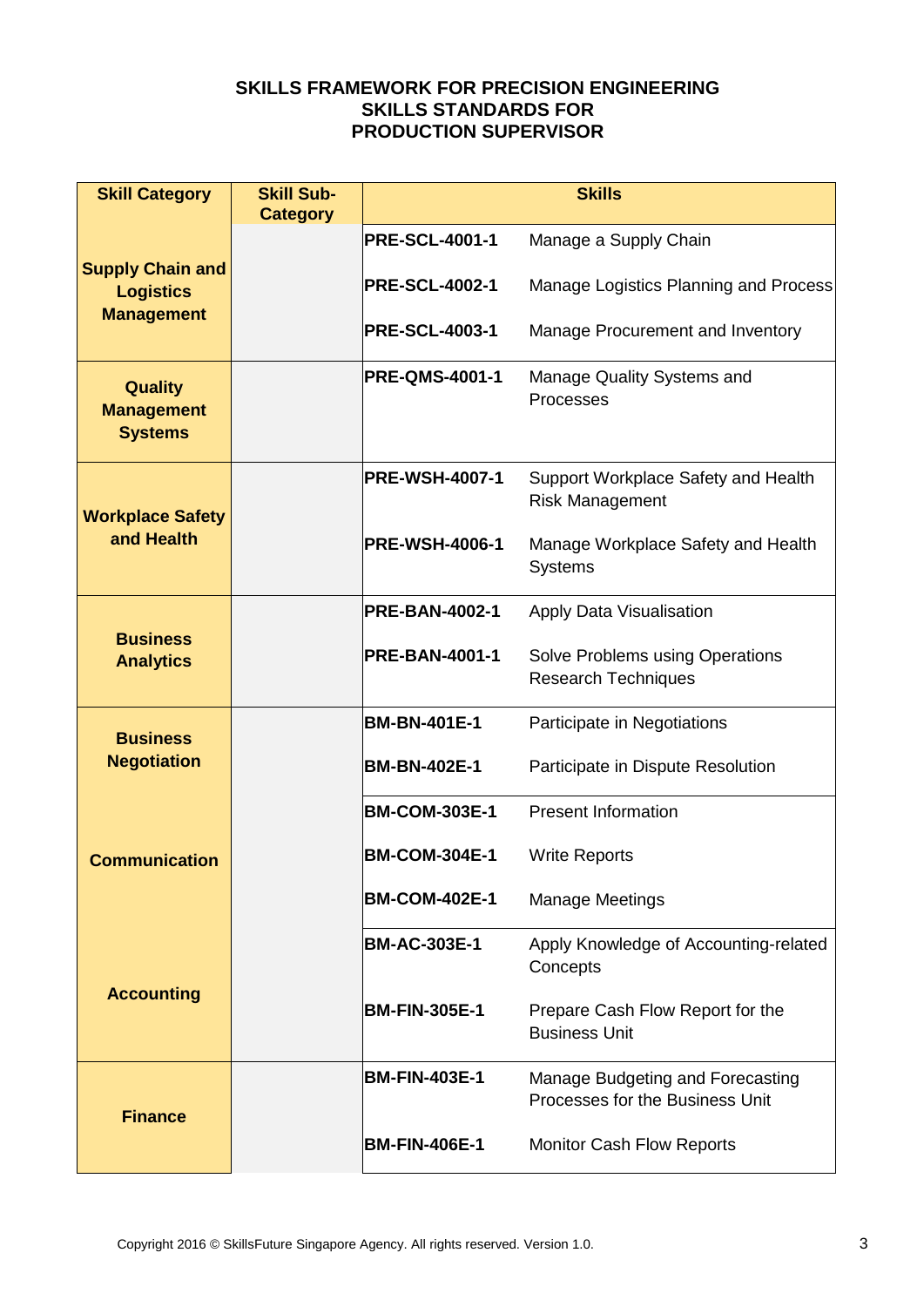| <b>Skill Category</b>                                | <b>Skill Sub-</b><br><b>Category</b> | <b>Skills</b>         |                                                                                                       |  |
|------------------------------------------------------|--------------------------------------|-----------------------|-------------------------------------------------------------------------------------------------------|--|
|                                                      |                                      | <b>BM-FIN-407E-1</b>  | Conduct Financial Analysis of the<br><b>Business Unit</b>                                             |  |
| <b>Human Resource</b>                                |                                      | <b>PRE-HRM-4001-1</b> | Support Individual Learning and<br>Development                                                        |  |
| <b>Management</b>                                    |                                      | <b>PRE-HRM-4002-1</b> | <b>Manage Employee Relations</b>                                                                      |  |
| Info-<br><b>Communication</b><br><b>Technologies</b> |                                      | <b>PRE-ICT-5002-1</b> | <b>Produce Advanced Spreadsheet</b><br><b>Outputs using Spreadsheet Applications</b>                  |  |
| <b>Intellectual</b><br><b>Property</b>               |                                      | <b>PRE-IPR-5001-1</b> | Apply Knowledge of Intellectual<br>Property to Support IP-related<br><b>Organisational Procedures</b> |  |
|                                                      |                                      | <b>BM-PM-401E-1</b>   | <b>Conduct Project Feasibility Study</b>                                                              |  |
|                                                      |                                      | <b>BM-PM-403E-1</b>   | Manage Project Team                                                                                   |  |
|                                                      |                                      | <b>BM-PM-405E-1</b>   | <b>Manage Project Resources</b>                                                                       |  |
|                                                      |                                      | <b>BM-PM-406E-1</b>   | <b>Manage Project Procurement</b>                                                                     |  |
| <b>Project</b>                                       |                                      | <b>BM-PM-407E-1</b>   | <b>Manage Project Costs</b>                                                                           |  |
| <b>Management</b>                                    |                                      | <b>BM-PM-408E-1</b>   | <b>Manage Project Timeline</b>                                                                        |  |
|                                                      |                                      | <b>BM-PM-409E-1</b>   | <b>Manage Project Quality</b>                                                                         |  |
|                                                      |                                      | <b>BM-PM-410E-1</b>   | Manage Project Risk                                                                                   |  |
|                                                      |                                      | <b>BM-PM-412E-1</b>   | <b>Conduct Project After-action Review</b>                                                            |  |
|                                                      |                                      | <b>BM-PM-402E-1</b>   | Manage Project Scope                                                                                  |  |
| <b>Risk Management</b>                               |                                      | <b>BM-RM-303E-1</b>   | <b>Apply Risk Management Procedures</b>                                                               |  |
| <b>Sales and</b><br><b>Marketing</b>                 |                                      | <b>PRE-SMA-4001-1</b> | Understand Sales and Marketing in a<br>Manufacturing Organisation                                     |  |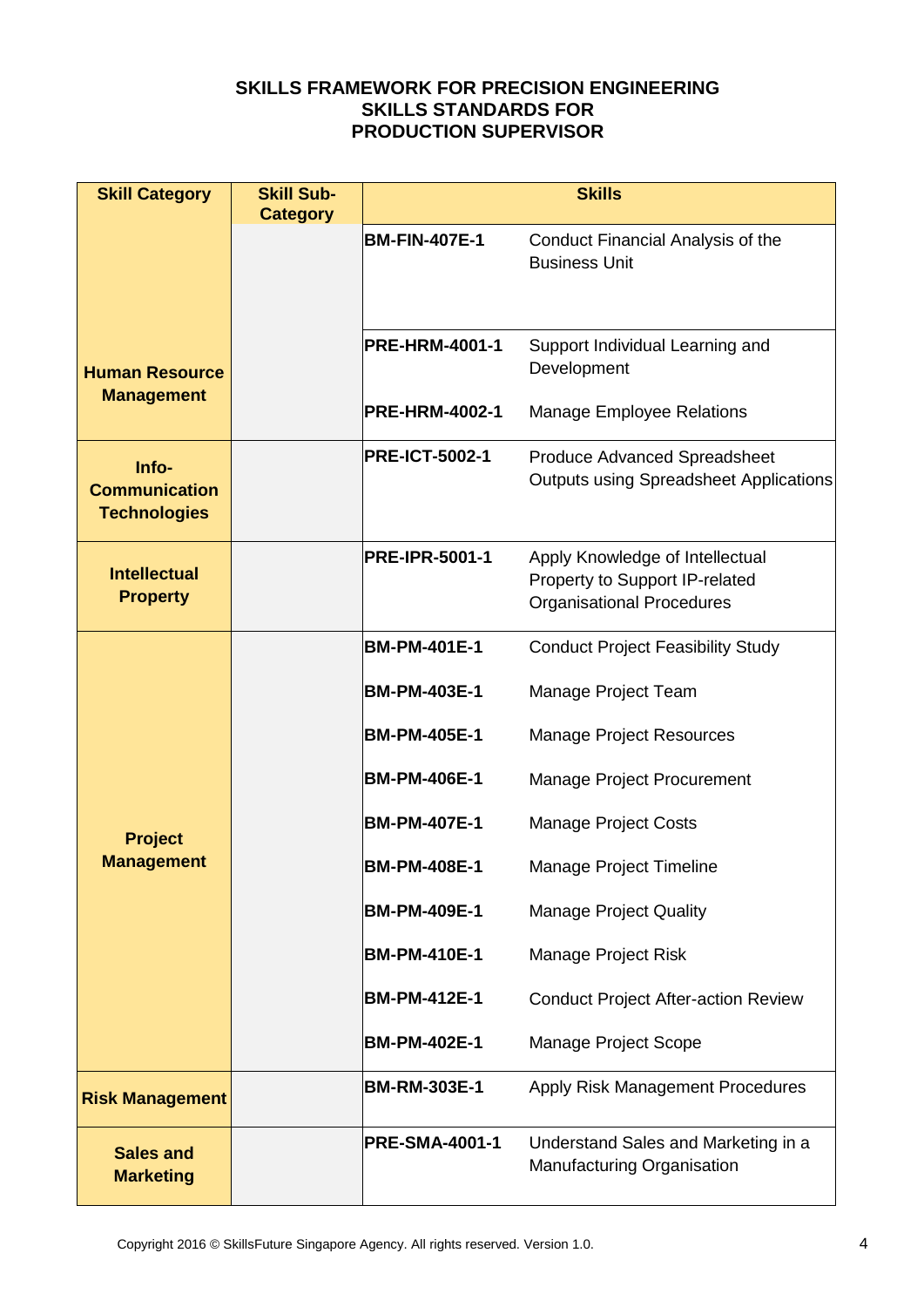| <b>Skill Category</b>                                          | <b>Skill Sub-</b><br><b>Category</b> | <b>Skills</b>         |                                                                                  |  |
|----------------------------------------------------------------|--------------------------------------|-----------------------|----------------------------------------------------------------------------------|--|
| <b>Strategic Planning</b>                                      |                                      | <b>PRE-SPI-4002-1</b> | <b>Understand Business Management</b>                                            |  |
| and<br><b>Implementation</b>                                   |                                      | <b>PRE-SPI-4001-1</b> | Manage and Review Systems and<br>Processes                                       |  |
|                                                                |                                      | <b>ES-PMD-403G-1</b>  | Apply Emotional Competence to<br>Manage Self and Others in a Business<br>Context |  |
| <b>Personal</b><br><b>Management and</b><br><b>Development</b> |                                      | <b>ES-PMD-404G-1</b>  | Contribute Towards a Learning<br>Organisation                                    |  |
|                                                                |                                      | <b>ES-PMD-405G-1</b>  | Manage Workplace Challenges with<br>Resilience                                   |  |
| Analytical,                                                    |                                      | <b>ES-ACE-401G-1</b>  | Support the Establishment of a<br>Framework for Initiative and Enterprise        |  |
| <b>Conceptual and</b><br><b>Evaluative</b>                     |                                      | <b>ES-ACE-402G-1</b>  | Solve Problems and Make Decisions at<br><b>Managerial Level</b>                  |  |
| <b>Interpersonal</b>                                           |                                      | <b>ES-IP-401G-1</b>   | Lead Workplace Communication and<br>Engagement                                   |  |
|                                                                |                                      | <b>ES-IP-402G-1</b>   | Develop a Work Team                                                              |  |
|                                                                |                                      | <b>ES-IP-403G-1</b>   | Lead a Virtual Team                                                              |  |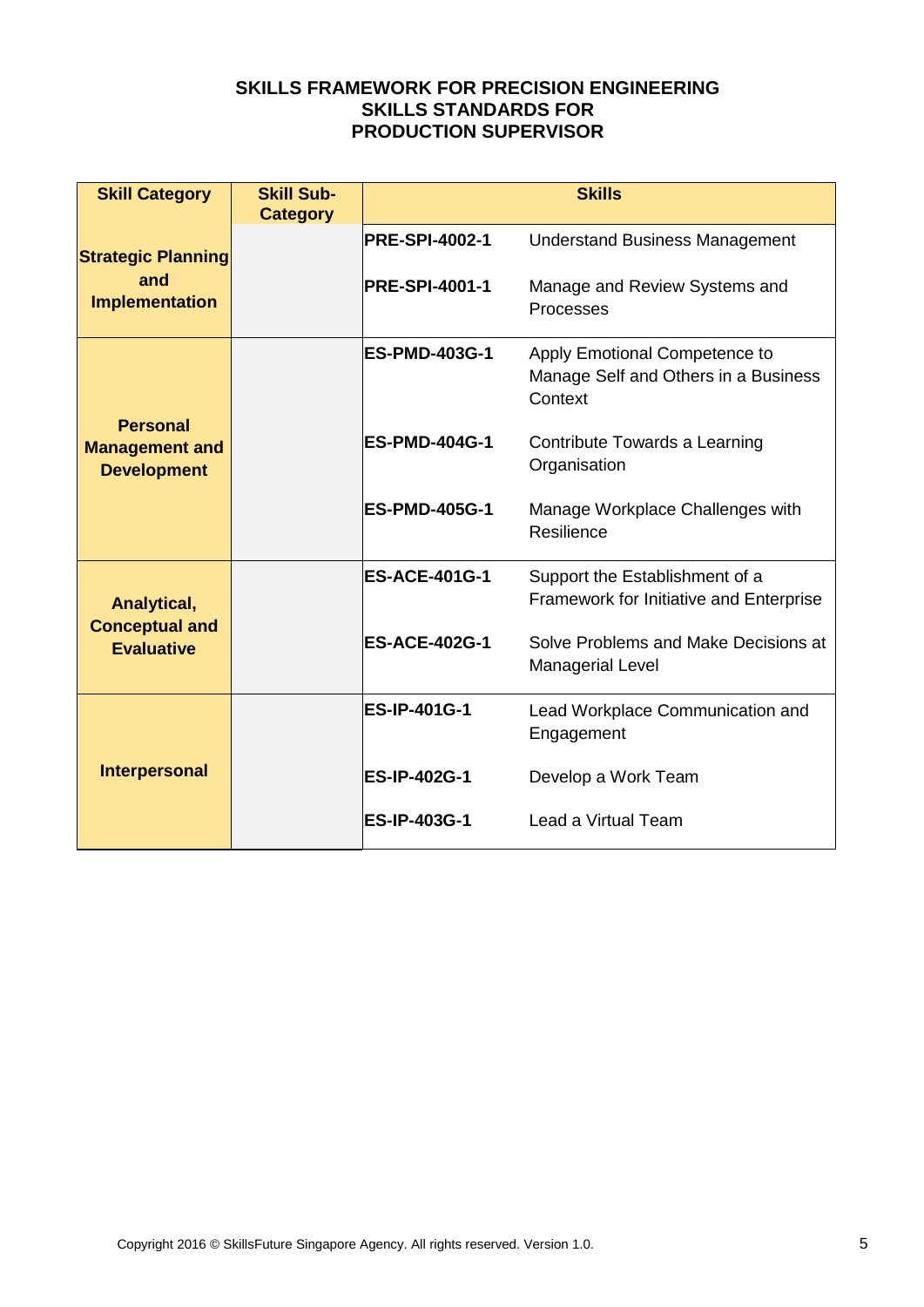| <b>Skill Code</b>                                                                                                                                                                                                             | PRE-OPL-4001-1                                                                                                                                                                                                                         | <b>Skill Category</b>                                                                                                                                                                                                   | <b>Operations Planning</b> |
|-------------------------------------------------------------------------------------------------------------------------------------------------------------------------------------------------------------------------------|----------------------------------------------------------------------------------------------------------------------------------------------------------------------------------------------------------------------------------------|-------------------------------------------------------------------------------------------------------------------------------------------------------------------------------------------------------------------------|----------------------------|
|                                                                                                                                                                                                                               |                                                                                                                                                                                                                                        | <b>Skill Sub-Category</b><br>(where applicable)                                                                                                                                                                         | N/A                        |
| <b>Skill</b>                                                                                                                                                                                                                  | <b>Plan Cost Estimates for a Product</b>                                                                                                                                                                                               |                                                                                                                                                                                                                         |                            |
| <b>Skill Description</b>                                                                                                                                                                                                      | This skill describes the ability to estimate and source requirements for<br>jobs. This involves gathering information on cost estimates from suppliers<br>and documenting quotations.                                                  |                                                                                                                                                                                                                         |                            |
| Knowledge and<br><b>Analysis</b><br>It refers to<br>gathering, cognitive<br>processing,<br>integration and<br>inspection of facts<br>and information<br>required to perform<br>the work tasks and<br>activities.              | The ability to understand:<br>Key requirements of product<br>$\bullet$<br>Principles of estimating costs<br>$\bullet$<br>Work organisation and planning processes<br>$\bullet$<br>Workplace Safety and Health regulations<br>$\bullet$ |                                                                                                                                                                                                                         |                            |
| <b>Application and</b><br><b>Adaptation</b><br>It refers to the ability<br>to perform the work<br>tasks and activities<br>required of the<br>occupation, and the<br>ability to react to<br>and manage the<br>changes at work. | The ability to:<br>$\bullet$<br>$\bullet$<br>$\bullet$                                                                                                                                                                                 | Identify key requirements of the product for cost estimation<br>Prepare cost estimates according to key requirements and in<br>accordance with organisational procedures<br>Prepare cost estimate report for submission |                            |
| <b>Innovation and</b><br><b>Value Creation</b><br>It refers to the ability<br>to generate<br>purposive ideas to<br><i>improve</i> work<br>performance and/or                                                                  | The ability to:                                                                                                                                                                                                                        | Seek to provide the best value for the cost estimate                                                                                                                                                                    |                            |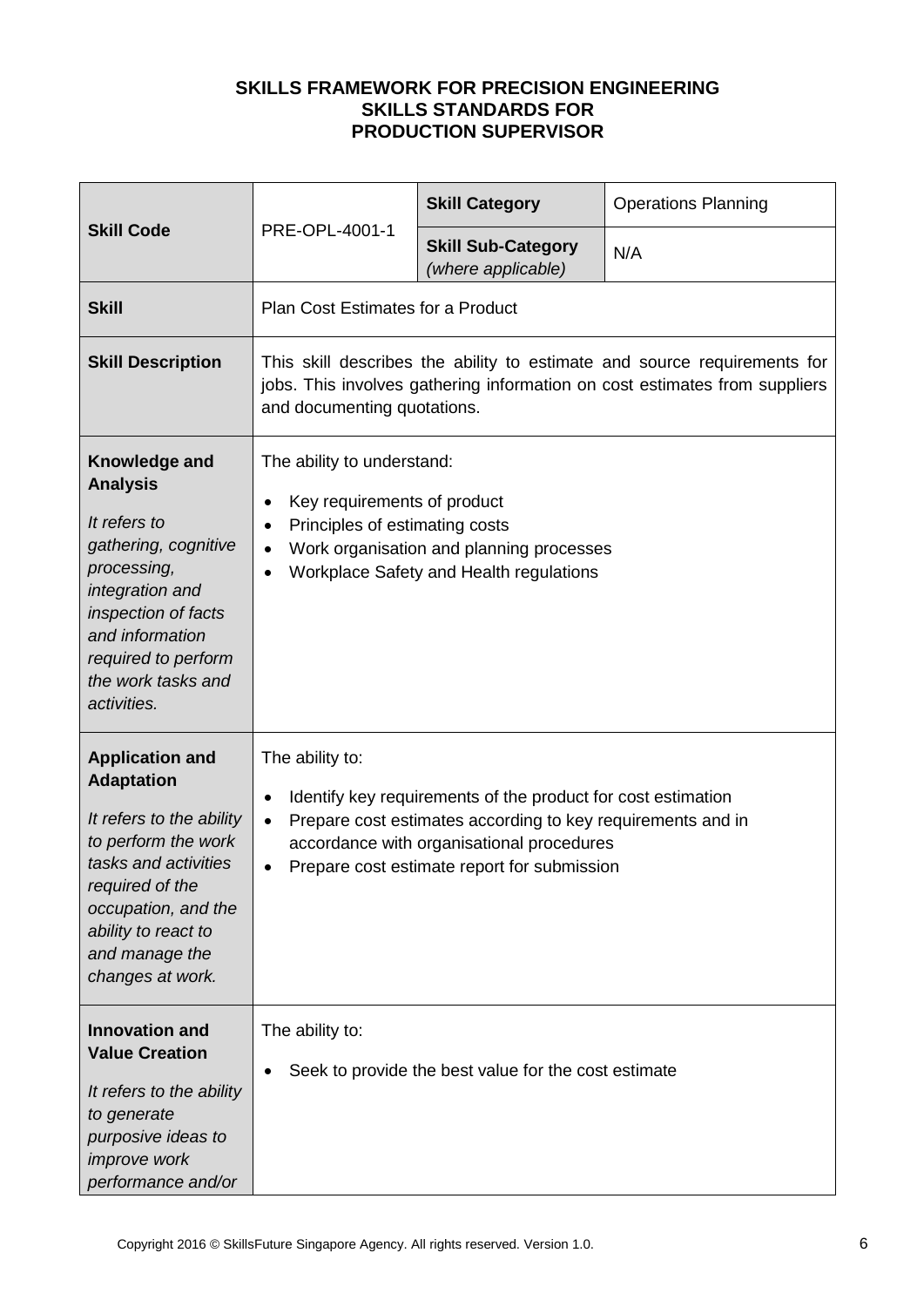| enhance business<br>values that are<br>aligned to<br>organisational                                                                                                                                                |                                                                                                                                                                                                                                                                                                                                                                                                                      |
|--------------------------------------------------------------------------------------------------------------------------------------------------------------------------------------------------------------------|----------------------------------------------------------------------------------------------------------------------------------------------------------------------------------------------------------------------------------------------------------------------------------------------------------------------------------------------------------------------------------------------------------------------|
| <b>Social Intelligence</b><br>and Ethics<br>It refers to the ability<br>to use affective<br>factors in<br>leadership,<br>relationship and<br>diversity<br>management guided<br>by professional<br>codes of ethics. | The ability to:<br>Liaise with suppliers on information needed for compiling cost<br>$\bullet$<br>estimates                                                                                                                                                                                                                                                                                                          |
| <b>Learning to Learn</b><br>It refers to the ability<br>to develop and<br>improve one's self<br>within and outside of<br>one's area of work.                                                                       | N/A                                                                                                                                                                                                                                                                                                                                                                                                                  |
| <b>Range of</b><br><b>Application</b><br>(where applicable)<br>It refers to the<br>critical<br>circumstances and<br>contexts that the<br>skill may be<br>demonstrated.                                             | Factors that affect the viability of a job must include:<br>Staff resources<br>Standard service or repair times<br>$\bullet$<br>Specifications<br>$\bullet$<br>Timeframes for sub-contracted jobs<br>$\bullet$<br>Availability of parts and resources<br>Cost estimations must include costs of:<br>Manpower<br>$\bullet$<br>Resources, e.g. materials, parts<br>$\bullet$<br>Special resources<br>$\bullet$<br>Time |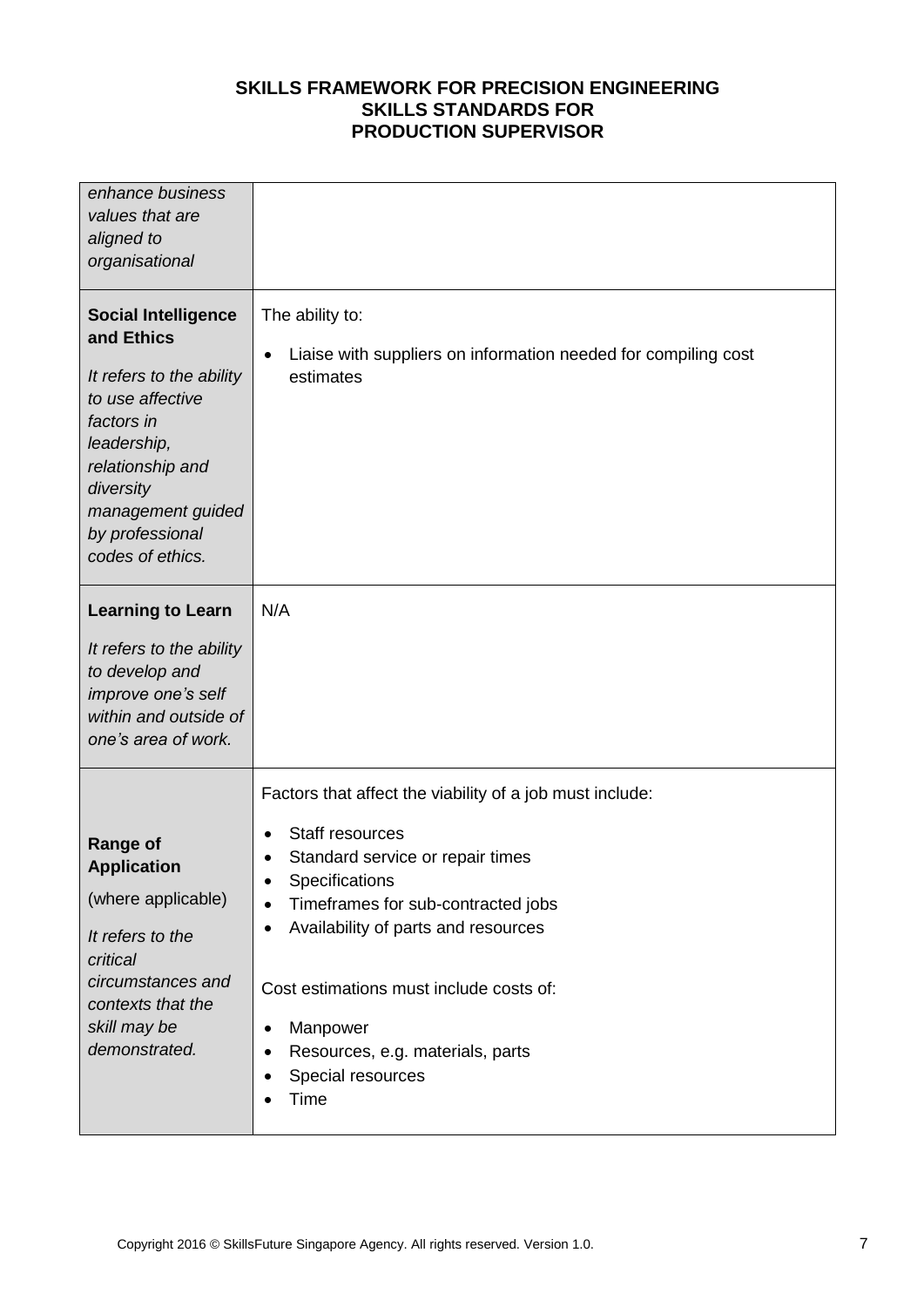|                                                                                                                                                                                                                               |                                                                                                                                                                                                                                                                                                                                                                                   | <b>Skill Category</b>                                                                                                                                                                                                                       | <b>Operations Planning</b>                                                                                                               |  |
|-------------------------------------------------------------------------------------------------------------------------------------------------------------------------------------------------------------------------------|-----------------------------------------------------------------------------------------------------------------------------------------------------------------------------------------------------------------------------------------------------------------------------------------------------------------------------------------------------------------------------------|---------------------------------------------------------------------------------------------------------------------------------------------------------------------------------------------------------------------------------------------|------------------------------------------------------------------------------------------------------------------------------------------|--|
| <b>Skill Code</b>                                                                                                                                                                                                             | PRE-OPL-4002-1                                                                                                                                                                                                                                                                                                                                                                    | <b>Skill Sub-Category</b><br>(where applicable)                                                                                                                                                                                             | N/A                                                                                                                                      |  |
| <b>Skill</b>                                                                                                                                                                                                                  |                                                                                                                                                                                                                                                                                                                                                                                   | <b>Plan Resources to Meet Production Processes</b>                                                                                                                                                                                          |                                                                                                                                          |  |
| <b>Skill Description</b>                                                                                                                                                                                                      | This skill describes the ability to plan required resources for production<br>processes over specified timeframes taking into account resources<br>available and required. This includes ensuring the optimum use of<br>resources and meeting quality assurance procedures.                                                                                                       |                                                                                                                                                                                                                                             |                                                                                                                                          |  |
| Knowledge and<br><b>Analysis</b><br>It refers to<br>gathering, cognitive<br>processing,<br>integration and<br>inspection of facts<br>and information<br>required to perform<br>the work tasks and<br>activities.              | The ability to understand:<br>Types of production processes<br>$\bullet$<br>Method to determine production processes to be used<br>$\bullet$<br>Resources required for production<br>$\bullet$<br>Organisational procedures relating to resource planning<br>٠<br>Quality assurance procedures related to planning resource needs<br>٠<br>Workplace Safety and Health regulations |                                                                                                                                                                                                                                             |                                                                                                                                          |  |
|                                                                                                                                                                                                                               | The ability to:                                                                                                                                                                                                                                                                                                                                                                   |                                                                                                                                                                                                                                             |                                                                                                                                          |  |
| <b>Application and</b><br><b>Adaptation</b><br>It refers to the ability<br>to perform the work<br>tasks and activities<br>required of the<br>occupation, and the<br>ability to react to<br>and manage the<br>changes at work. | $\bullet$<br>$\bullet$<br>production<br>$\bullet$<br>and organisational procedures<br>resources<br>$\bullet$<br>organisational procedures<br>$\bullet$<br>requirements                                                                                                                                                                                                            | Determine production processes to be used<br>Identify potential problems which may affect the availability of<br>Resolve resource supply or quality issues in accordance with<br>Record all resource data in accordance with organisational | Obtain production specifications to identify resources required for<br>Estimate resources required in accordance with production process |  |
| <b>Innovation and</b><br><b>Value Creation</b><br>It refers to the ability<br>to generate<br>purposive ideas to<br>improve work<br>performance and/or<br>enhance business                                                     | The ability to:<br>$\bullet$<br>٠                                                                                                                                                                                                                                                                                                                                                 | Ensure optimum use of resources when planning resource<br>requirements to meet production processes<br>Adhere to quality assurance procedures when planning resource<br>requirements to meet production processes                           |                                                                                                                                          |  |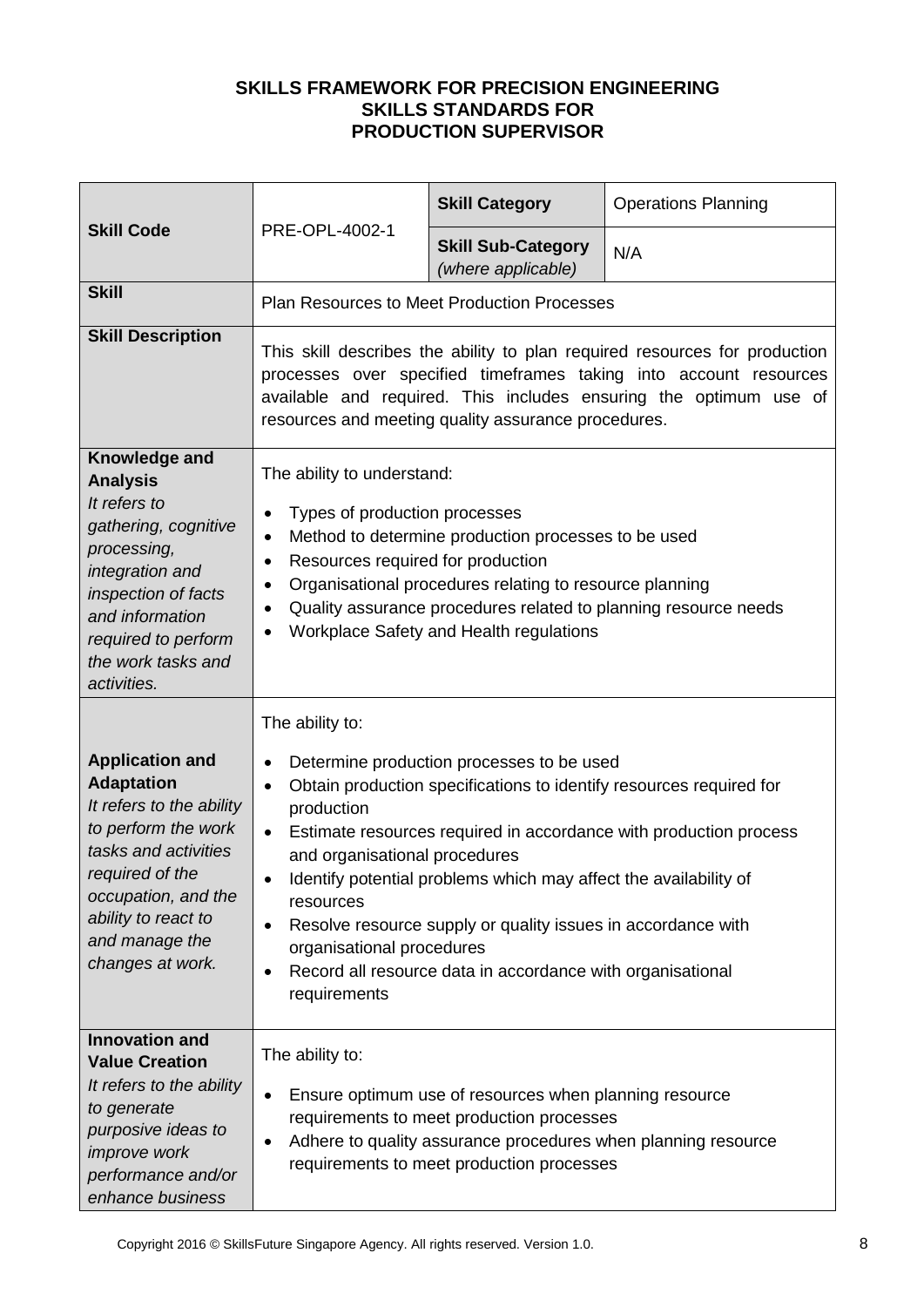| values that are                                                                                                                                                                                                    |                                                                                                                                                                                                                                      |
|--------------------------------------------------------------------------------------------------------------------------------------------------------------------------------------------------------------------|--------------------------------------------------------------------------------------------------------------------------------------------------------------------------------------------------------------------------------------|
| aligned to                                                                                                                                                                                                         |                                                                                                                                                                                                                                      |
| organisational                                                                                                                                                                                                     |                                                                                                                                                                                                                                      |
| <b>Social Intelligence</b><br>and Ethics<br>It refers to the ability<br>to use affective<br>factors in<br>leadership,<br>relationship and<br>diversity<br>management guided<br>by professional<br>codes of ethics. | The ability to:<br>Communicate additional support required to carry out production<br>$\bullet$<br>processes<br>Apply ethical work practices when planning resource needs<br>$\bullet$                                               |
| <b>Learning to Learn</b><br>It refers to the ability<br>to develop and<br>improve one's self<br>within and outside of<br>one's area of work.                                                                       | The ability to:<br>Ascertain best practices from past resource plans to aid in planning<br>$\bullet$<br>resource needs                                                                                                               |
| <b>Range of</b><br><b>Application</b><br>(where applicable)<br>It refers to the<br>critical<br>circumstances and<br>contexts that the<br>skill may be<br>demonstrated.                                             | Resources required for production processes must include:<br>Manpower<br>$\bullet$<br>Equipment and tools<br>$\bullet$<br>Materials and parts<br>$\bullet$<br>Special resources<br>$\bullet$<br>Human resources<br>$\bullet$<br>Time |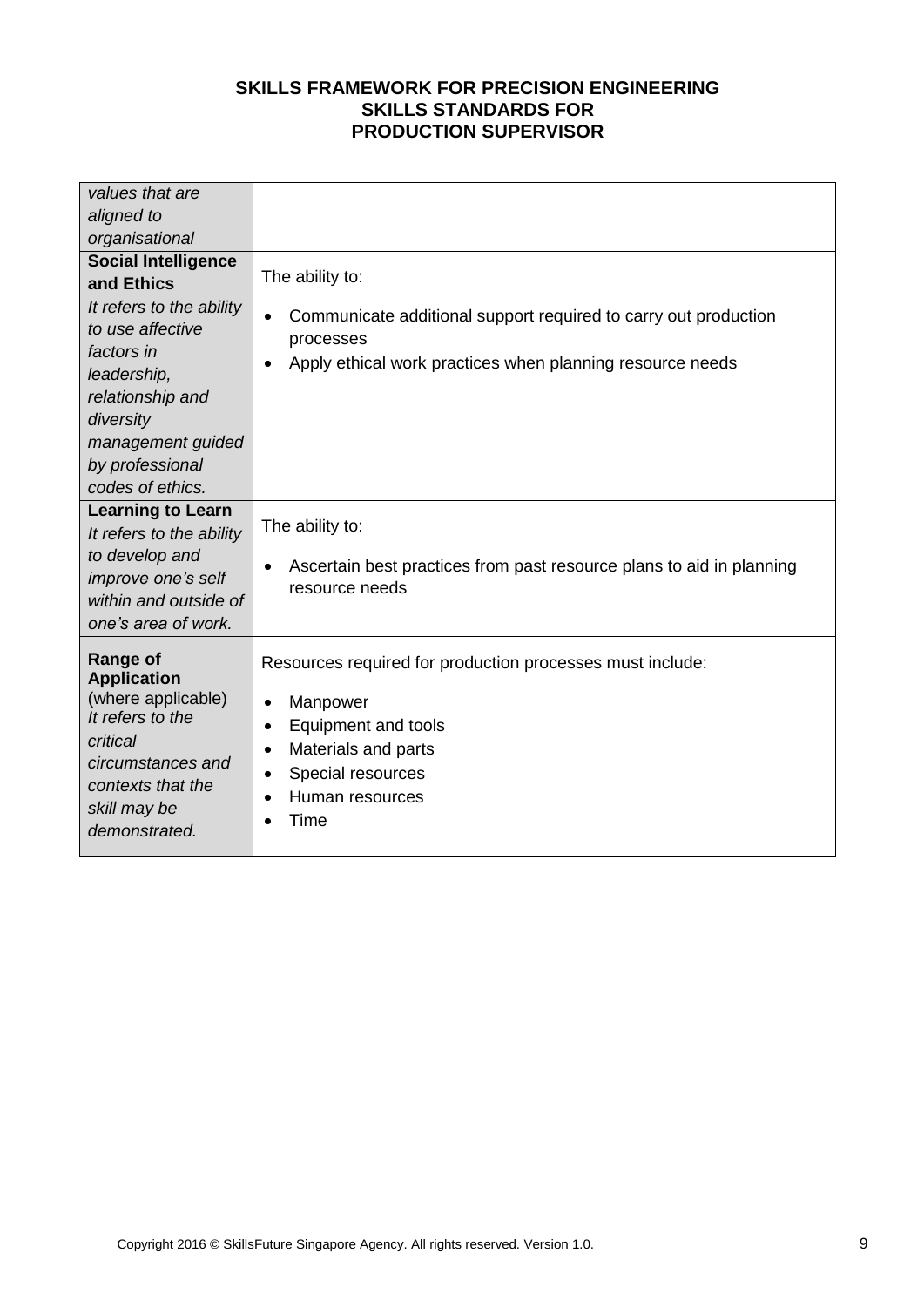|                                                                                                                                                                                                                               | PRE-OPL-4003-1                                                                                                                                                                                                                                                                                                                                                                                                                                                                                                                                                                                                                                                                    | <b>Skill Category</b>                                                                                                                                                                                                                                                                                                      | <b>Operations Planning</b>                                                                                                                                                                                                                                                                                                                                                                                                                  |
|-------------------------------------------------------------------------------------------------------------------------------------------------------------------------------------------------------------------------------|-----------------------------------------------------------------------------------------------------------------------------------------------------------------------------------------------------------------------------------------------------------------------------------------------------------------------------------------------------------------------------------------------------------------------------------------------------------------------------------------------------------------------------------------------------------------------------------------------------------------------------------------------------------------------------------|----------------------------------------------------------------------------------------------------------------------------------------------------------------------------------------------------------------------------------------------------------------------------------------------------------------------------|---------------------------------------------------------------------------------------------------------------------------------------------------------------------------------------------------------------------------------------------------------------------------------------------------------------------------------------------------------------------------------------------------------------------------------------------|
| <b>Skill Code</b>                                                                                                                                                                                                             |                                                                                                                                                                                                                                                                                                                                                                                                                                                                                                                                                                                                                                                                                   | <b>Skill Sub-Category</b><br>(where applicable)                                                                                                                                                                                                                                                                            | N/A                                                                                                                                                                                                                                                                                                                                                                                                                                         |
| <b>Skill</b>                                                                                                                                                                                                                  |                                                                                                                                                                                                                                                                                                                                                                                                                                                                                                                                                                                                                                                                                   | Manage Installation of New Product Manufacturing Processes                                                                                                                                                                                                                                                                 |                                                                                                                                                                                                                                                                                                                                                                                                                                             |
| <b>Skill Description</b>                                                                                                                                                                                                      | This skill describes the ability to plan and manage the installation of new<br>manufacturing processes. This includes establishing customer build dates<br>and the delivery schedule for the product.                                                                                                                                                                                                                                                                                                                                                                                                                                                                             |                                                                                                                                                                                                                                                                                                                            |                                                                                                                                                                                                                                                                                                                                                                                                                                             |
| Knowledge and<br><b>Analysis</b><br>It refers to gathering,<br>cognitive<br>processing,<br>integration and<br>inspection of facts<br>and information<br>required to perform<br>the work tasks and<br>activities.              | The ability to understand:<br>Tools and techniques for planning and monitoring installation process<br>Construction design management techniques used in the installation<br>$\bullet$<br>process<br>Mechanism used to establish customer build and delivery schedule<br>$\bullet$<br>Principles and techniques used in the installation planning exercise<br>Factors to take into account for disseminating information before and<br>after an installation planning process<br>Organisational procedures and information systems for storing<br>$\bullet$<br>installation plans<br>Procedures used in installation planning exercise<br>Workplace Safety and Health regulations |                                                                                                                                                                                                                                                                                                                            |                                                                                                                                                                                                                                                                                                                                                                                                                                             |
| <b>Application and</b><br><b>Adaptation</b><br>It refers to the ability<br>to perform the work<br>tasks and activities<br>required of the<br>occupation, and the<br>ability to react to and<br>manage the<br>changes at work. | The ability to:<br>the new product<br>planned manufacturing layout<br>٠<br>٠<br>the planned manufacturing area<br>٠<br>$\bullet$<br>٠<br>٠<br>process against the master plan                                                                                                                                                                                                                                                                                                                                                                                                                                                                                                     | against the planned manufacturing layout<br>area against the agreed floor plan layout<br>Identify and agree individual delivery plans with sub-contractors or<br>machine builders for the manufacturing area<br>process against agreed floor play layout<br>Implement and manage the installation of the new manufacturing | Confirm customer build dates and delivery schedule requirements for<br>Determine organisational availability of in-house equipment against the<br>Create delivery plans for in-house or new equipment and resources<br>Determine removal plans for redundant services and equipment from<br>Establish installation plans for new services in the new manufacturing<br>Construct a master plan for the installation of the new manufacturing |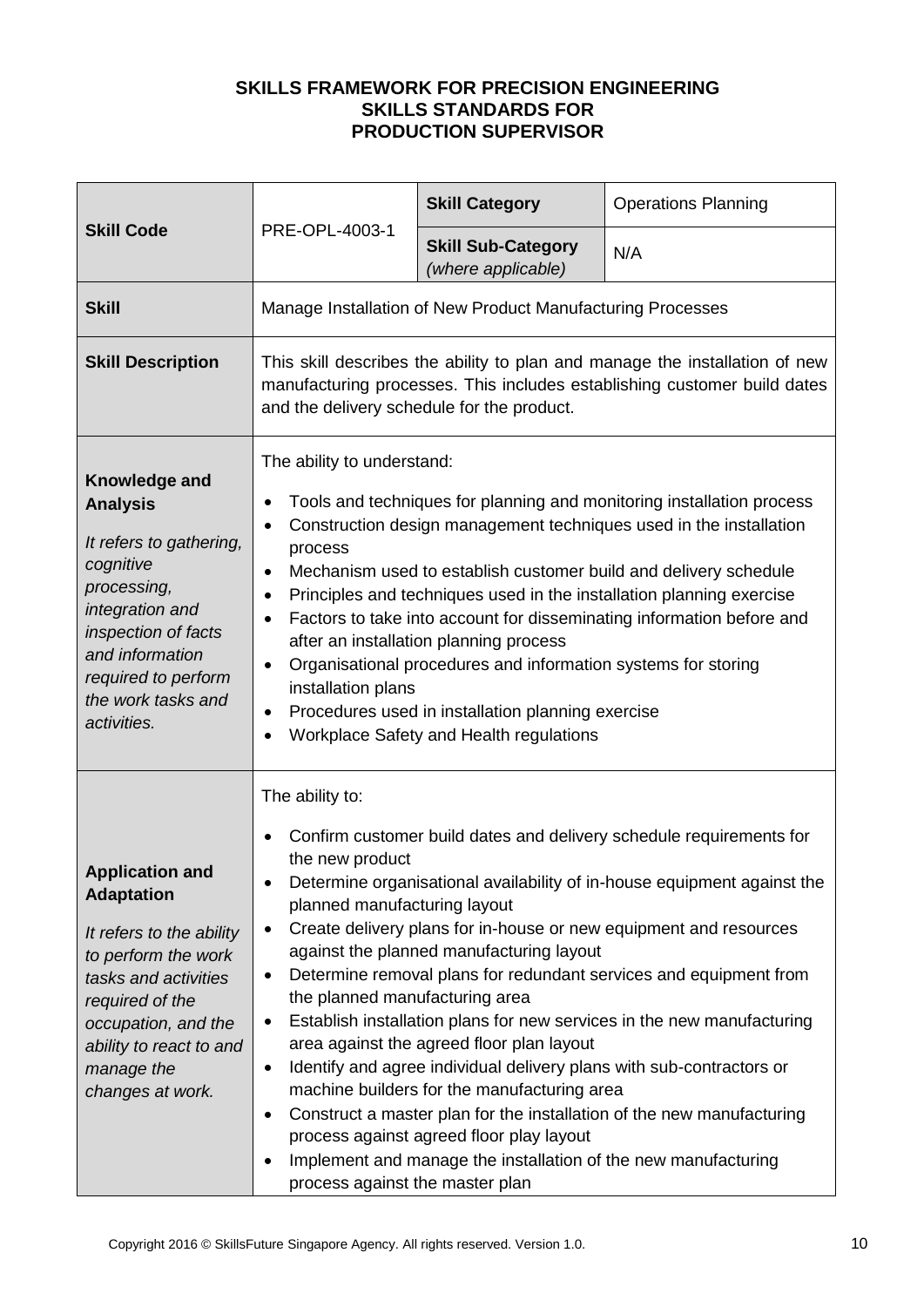|                                                                                                                                                                                                                                     | Deal promptly and effectively with any problems during the installation<br>$\bullet$<br>process<br>Record the results of planning and installation activities, in accordance<br>$\bullet$<br>with agreed procedures |
|-------------------------------------------------------------------------------------------------------------------------------------------------------------------------------------------------------------------------------------|---------------------------------------------------------------------------------------------------------------------------------------------------------------------------------------------------------------------|
| <b>Innovation and</b><br><b>Value Creation</b><br>It refers to the ability<br>to generate<br>purposive ideas to<br><i>improve</i> work<br>performance and/or<br>enhance business<br>values that are<br>aligned to<br>organisational | The ability to:<br>Maximise use of planned manufacturing area to reduce wastage<br>٠                                                                                                                                |
| <b>Social Intelligence</b><br>and Ethics<br>It refers to the ability<br>to use affective<br>factors in leadership,<br>relationship and<br>diversity<br>management guided<br>by professional<br>codes of ethics.                     | The ability to:<br>Report project progress to relevant parties at agreed stages of the plan                                                                                                                         |
| <b>Learning to Learn</b><br>It refers to the ability<br>to develop and<br>improve one's self<br>within and outside of<br>one's area of work.                                                                                        | N/A                                                                                                                                                                                                                 |
| <b>Range of</b><br><b>Application</b><br>(where applicable)<br>It refers to the critical<br>circumstances and<br>contexts that the skill                                                                                            | N/A                                                                                                                                                                                                                 |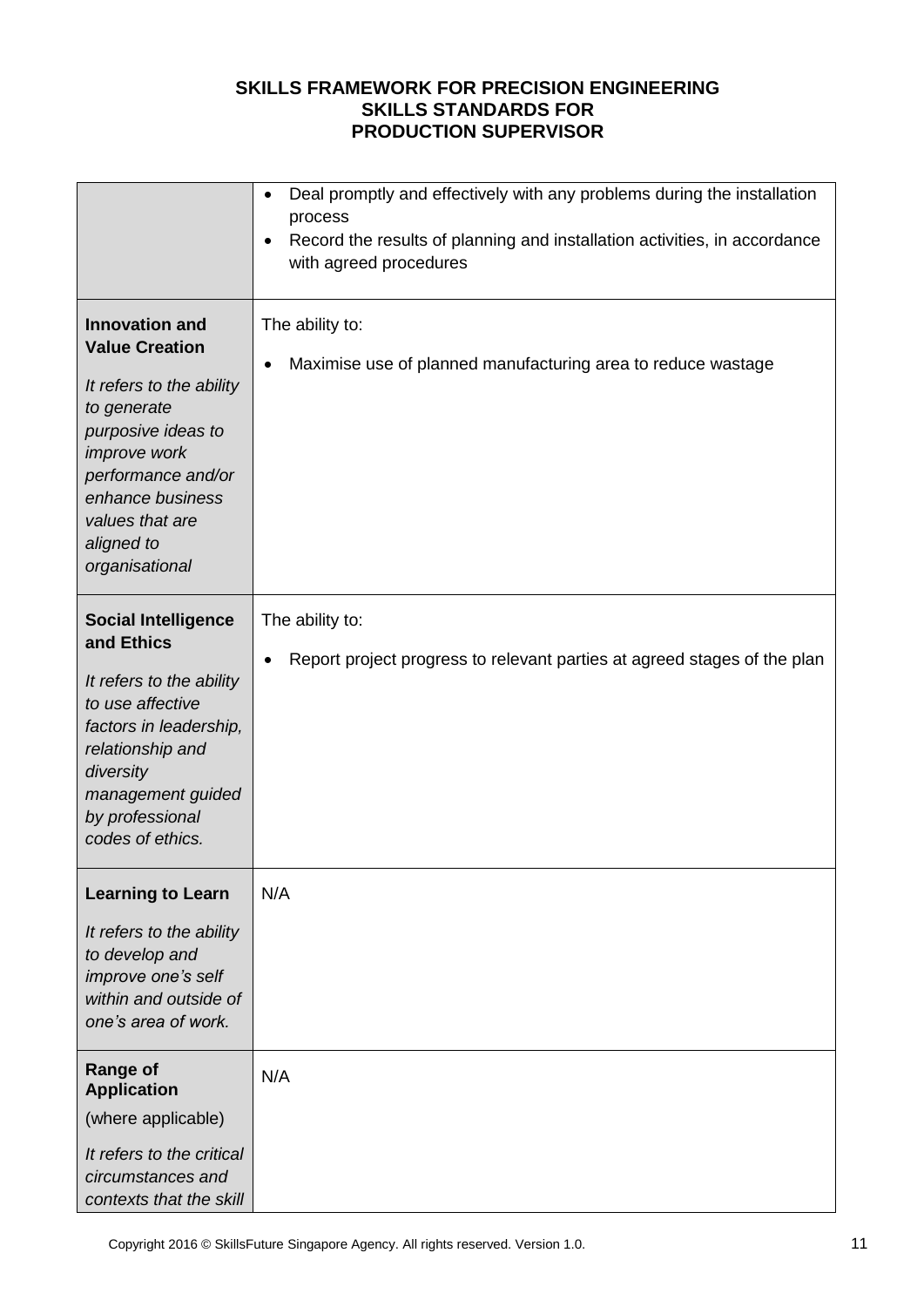| may be        |  |
|---------------|--|
| demonstrated. |  |
|               |  |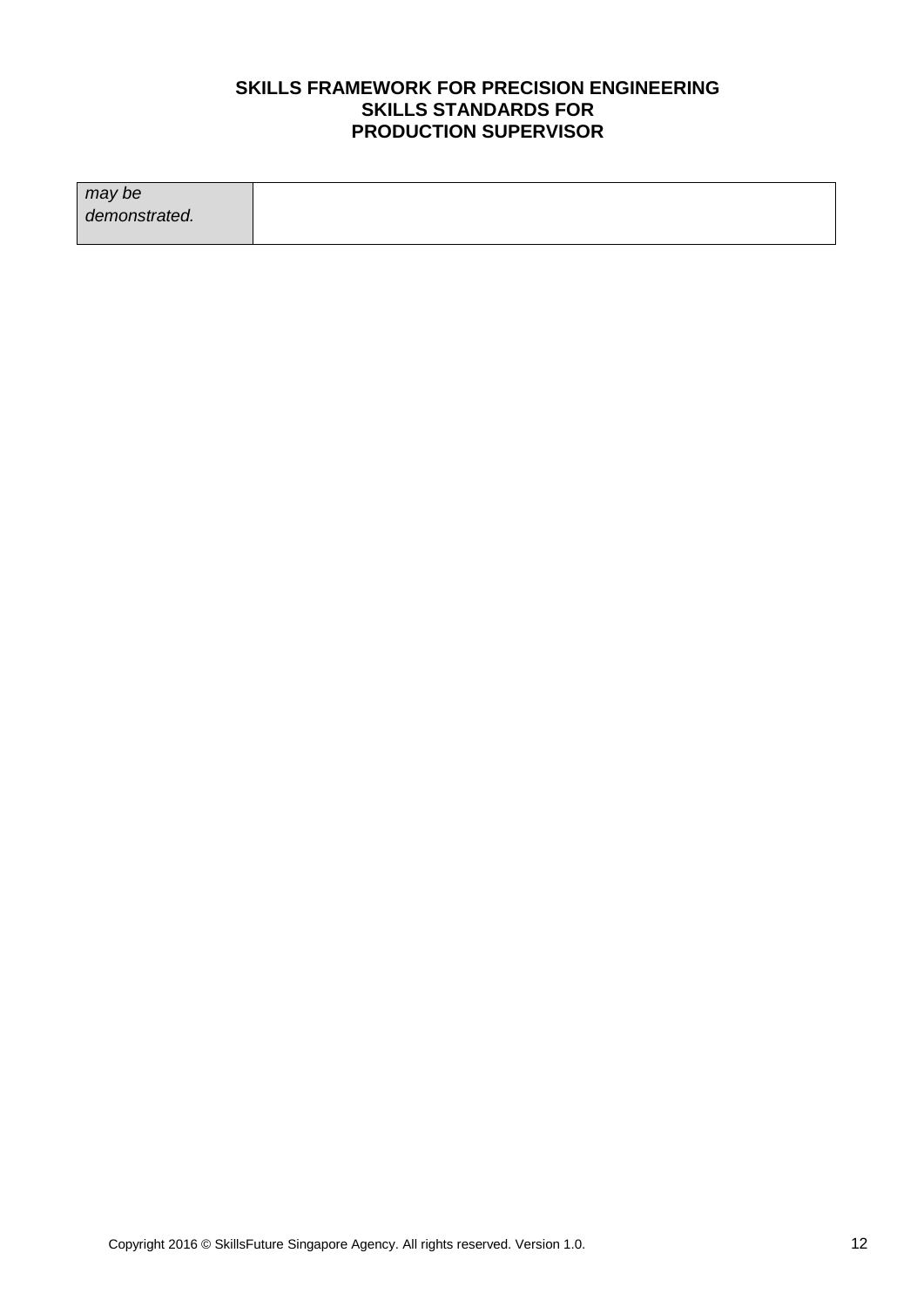| <b>Skill Code</b>                                                                                                                                                                                                             | PRE-OPL-4004-1                                                                                                                                                                                                                                                                                                                                                                                                                                                                                  | <b>Skill Category</b>                                        | <b>Operations Planning</b> |
|-------------------------------------------------------------------------------------------------------------------------------------------------------------------------------------------------------------------------------|-------------------------------------------------------------------------------------------------------------------------------------------------------------------------------------------------------------------------------------------------------------------------------------------------------------------------------------------------------------------------------------------------------------------------------------------------------------------------------------------------|--------------------------------------------------------------|----------------------------|
|                                                                                                                                                                                                                               |                                                                                                                                                                                                                                                                                                                                                                                                                                                                                                 | <b>Skill Sub-Category</b><br>(where applicable)              | N/A                        |
| <b>Skill</b>                                                                                                                                                                                                                  |                                                                                                                                                                                                                                                                                                                                                                                                                                                                                                 | Manage Production Planning and Scheduling                    |                            |
| <b>Skill Description</b>                                                                                                                                                                                                      | This skill describes the ability to plan schedules for production planning.<br>This involves understanding production requirements and capacities for the<br>production of a component or part.                                                                                                                                                                                                                                                                                                 |                                                              |                            |
| Knowledge and<br><b>Analysis</b><br>It refers to gathering,<br>cognitive<br>processing,<br>integration and<br>inspection of facts<br>and information<br>required to perform<br>the work tasks and<br>activities.              | The ability to understand:<br>Types of production, e.g. jobbing production, batch production, process<br>$\bullet$<br>production<br>Production requirements and capacity<br>$\bullet$<br>Tooling and/or equipment requirements for different types of production<br>$\bullet$<br>processes<br>Production scheduling techniques<br>$\bullet$<br>Organisational procedures relating to production planning and<br>$\bullet$<br>scheduling<br>Workplace Safety and Health Regulations<br>$\bullet$ |                                                              |                            |
| <b>Application and</b><br><b>Adaptation</b><br>It refers to the ability<br>to perform the work<br>tasks and activities<br>required of the<br>occupation, and the<br>ability to react to and<br>manage the<br>changes at work. | The ability to:<br>Identify production requirements and capacity from specifications<br>$\bullet$<br>Determine production sequence in accordance with organisational<br>$\bullet$<br>procedures<br>Prepare production schedule of a component or part in accordance with<br>$\bullet$<br>requirements and organisational procedures                                                                                                                                                             |                                                              |                            |
| <b>Innovation and</b><br><b>Value Creation</b><br>It refers to the ability<br>to generate<br>purposive ideas to<br><i>improve</i> work<br>performance and/or                                                                  | The ability to:<br>٠<br>schedules                                                                                                                                                                                                                                                                                                                                                                                                                                                               | Ensure the optimal use of resources when planning production |                            |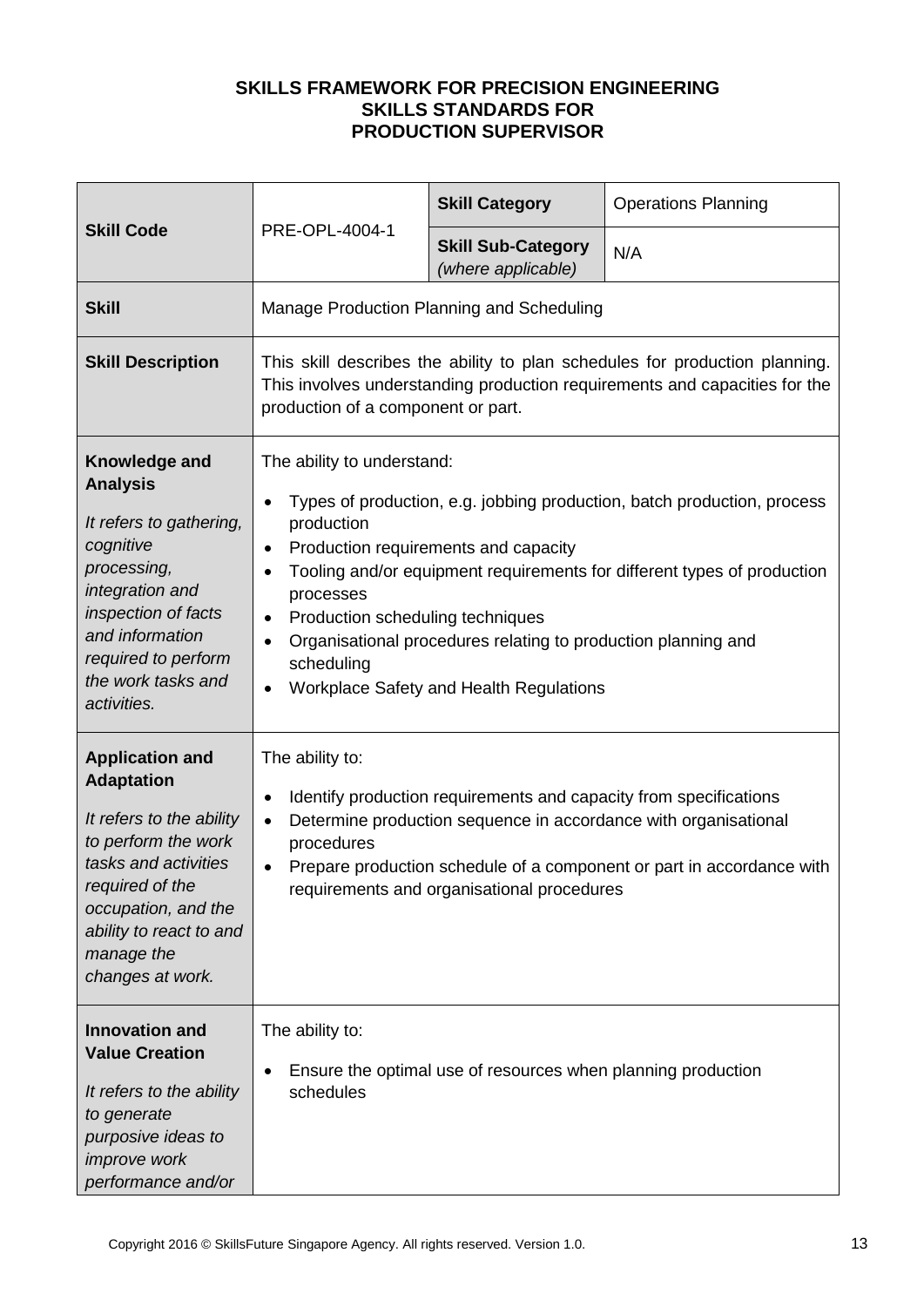| enhance business<br>values that are<br>aligned to<br>organisational                                                                                                                                             |                                                                                                                                                                                                                                                                                                                                                                                                                                                                                                                                                                                                                                                                         |
|-----------------------------------------------------------------------------------------------------------------------------------------------------------------------------------------------------------------|-------------------------------------------------------------------------------------------------------------------------------------------------------------------------------------------------------------------------------------------------------------------------------------------------------------------------------------------------------------------------------------------------------------------------------------------------------------------------------------------------------------------------------------------------------------------------------------------------------------------------------------------------------------------------|
| <b>Social Intelligence</b><br>and Ethics<br>It refers to the ability<br>to use affective<br>factors in leadership,<br>relationship and<br>diversity<br>management guided<br>by professional<br>codes of ethics. | The ability to:<br>Liaise with production team when preparing production plans and<br>$\bullet$<br>schedules                                                                                                                                                                                                                                                                                                                                                                                                                                                                                                                                                            |
| <b>Learning to Learn</b><br>It refers to the ability<br>to develop and<br>improve one's self<br>within and outside of<br>one's area of work.                                                                    | The ability to:<br>Ascertain best practices that could be used in the preparation of<br>$\bullet$<br>production plans and schedules                                                                                                                                                                                                                                                                                                                                                                                                                                                                                                                                     |
| <b>Range of</b><br><b>Application</b><br>(where applicable)<br>It refers to the critical<br>circumstances and<br>contexts that the skill<br>may be<br>demonstrated.                                             | Production requirements and capacity must include:<br>Engineering production data<br>$\bullet$<br>Inventory capacities and requirements<br>$\bullet$<br>Procurement and supply requirements<br>Standard times for the production of a component or part<br>٠<br>Workplace safety and health requirements<br>$\bullet$<br>Production schedule must include:<br><b>Customer requirements</b><br>$\bullet$<br>Time constraints<br>$\bullet$<br>Production requirements<br>٠<br>Machine availability and capability<br>$\bullet$<br>Inventory requirements<br>$\bullet$<br>Procurements<br>$\bullet$<br>Supply capacities<br>$\bullet$<br>Contingency analysis<br>$\bullet$ |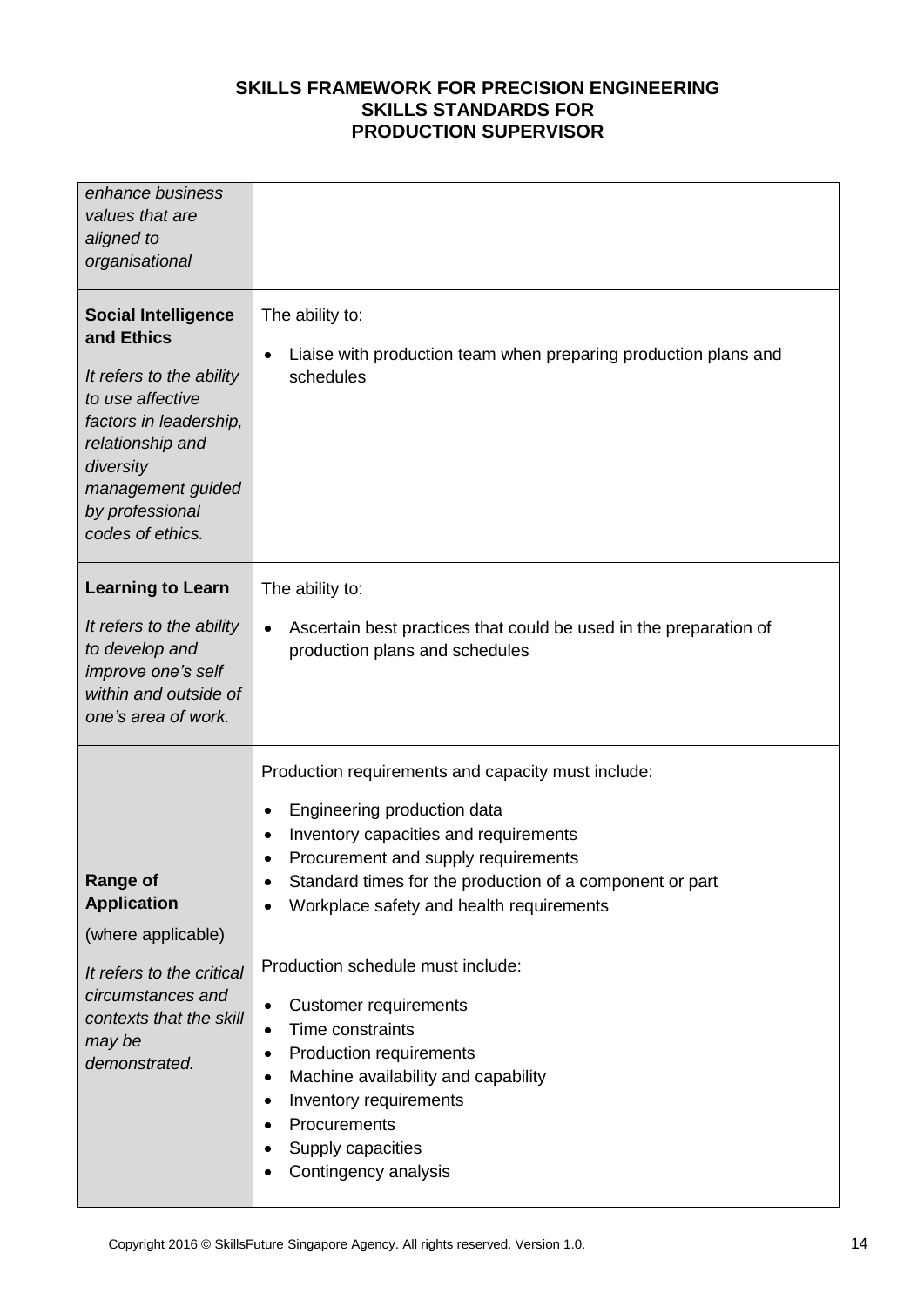| <b>Skill Code</b>                                                                                                                                                                                                          | PRE-OPL-4005-1                                                                                                                                                                                                                                                                                                                                                                                                                                                                                                                                                                                                                                                                                                                                                                                                                                                                | <b>Skill Category</b>                           | <b>Operations Planning</b> |
|----------------------------------------------------------------------------------------------------------------------------------------------------------------------------------------------------------------------------|-------------------------------------------------------------------------------------------------------------------------------------------------------------------------------------------------------------------------------------------------------------------------------------------------------------------------------------------------------------------------------------------------------------------------------------------------------------------------------------------------------------------------------------------------------------------------------------------------------------------------------------------------------------------------------------------------------------------------------------------------------------------------------------------------------------------------------------------------------------------------------|-------------------------------------------------|----------------------------|
|                                                                                                                                                                                                                            |                                                                                                                                                                                                                                                                                                                                                                                                                                                                                                                                                                                                                                                                                                                                                                                                                                                                               | <b>Skill Sub-Category</b><br>(where applicable) | N/A                        |
| <b>Skill</b>                                                                                                                                                                                                               | Manage Plant Shutdown and Re-start                                                                                                                                                                                                                                                                                                                                                                                                                                                                                                                                                                                                                                                                                                                                                                                                                                            |                                                 |                            |
| <b>Skill Description</b>                                                                                                                                                                                                   | This skill describes the ability to co-ordinate the shutdown and restarting of<br>a production process in a safe and efficient manner due to a planned or an<br>emergency unplanned shutdown or emergency situation. This includes<br>balancing the varying requirements to ensure the shutdown occurs with<br>maximum safety to personnel, plant, the environment and the business'<br>productivity.                                                                                                                                                                                                                                                                                                                                                                                                                                                                         |                                                 |                            |
| Knowledge and<br><b>Analysis</b><br>It refers to gathering,<br>cognitive processing,<br>integration and<br>inspection of facts and<br>information required to<br>perform the work tasks<br>and activities.                 | The ability to understand:<br>Principles of operation of plant or equipment<br>$\bullet$<br>Routine problems, faults and their resolution<br>$\bullet$<br>Methods of starting, stopping, operating and controlling process<br>٠<br>Corrective action appropriate to the problem cause<br>$\bullet$<br>Function and troubleshooting of major components and their problems<br>٠<br>Types and causes of problems within one's scope of skill level and<br>$\bullet$<br>responsibility<br>Emergency shutdown procedures<br>$\bullet$<br>Organisational procedures relating to plant shutdown and restart<br>$\bullet$<br>Workplace Safety and Health Regulations<br>$\bullet$                                                                                                                                                                                                    |                                                 |                            |
| <b>Application and</b><br><b>Adaptation</b><br>It refers to the ability to<br>perform the work tasks<br>and activities required of<br>the occupation, and the<br>ability to react to and<br>manage the changes at<br>work. | The ability to:<br>Check and verify safety systems to ensure that the unit has been made<br>safe<br>Identify the reason for, or cause of the shutdown by troubleshooting the<br>٠<br>system and utilising all available data and information systems<br>Obtain confirmation of the identified shutdown from production team to<br>$\bullet$<br>verify both the nature and the reliability of the shutdown<br>Rectify or initiate procedures to rectify the fault or shutdown cause<br>$\bullet$<br>through either repair of the operational fault or re-adjustment before<br>returning the system to start-up status<br>Conduct the start-up process in accordance with organisational<br>$\bullet$<br>procedures and workplace safety and health procedures<br>Record any further ongoing production problems and report to<br>$\bullet$<br>appropriate persons or authority |                                                 |                            |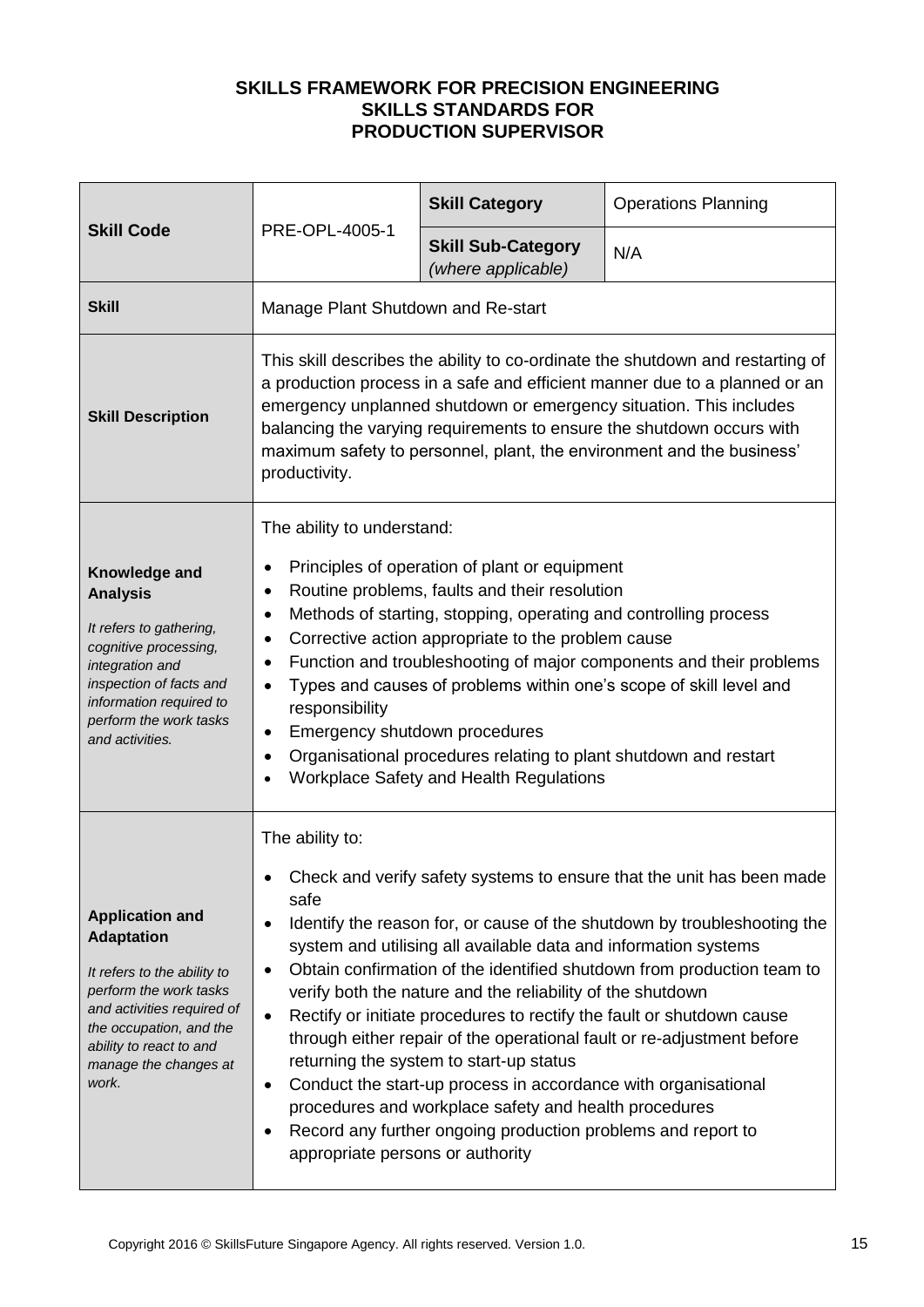| <b>Innovation and Value</b><br><b>Creation</b>                                                                                                                                                               | N/A                                                                                                                                                                                                                          |
|--------------------------------------------------------------------------------------------------------------------------------------------------------------------------------------------------------------|------------------------------------------------------------------------------------------------------------------------------------------------------------------------------------------------------------------------------|
| It refers to the ability to<br>generate purposive<br>ideas to improve work<br>performance and/or<br>enhance business<br>values that are aligned to<br>organisational                                         |                                                                                                                                                                                                                              |
| <b>Social Intelligence</b><br>and Ethics<br>It refers to the ability to<br>use affective factors in<br>leadership, relationship<br>and diversity<br>management guided by<br>professional codes of<br>ethics. | The ability to:<br>Liaise with production team when managing plant shutdown and restart<br>٠                                                                                                                                 |
| <b>Learning to Learn</b>                                                                                                                                                                                     | The ability to:                                                                                                                                                                                                              |
| It refers to the ability to<br>develop and improve<br>one's self within and<br>outside of one's area of<br>work.                                                                                             | Learn from causes of shutdown to avoid future incidences of shutdown                                                                                                                                                         |
|                                                                                                                                                                                                              | Causes of shutdown must include:                                                                                                                                                                                             |
| <b>Range of Application</b><br>(where applicable)                                                                                                                                                            | Planned, e.g. for maintenance or other planned work<br>$\bullet$<br>Unplanned, e.g. in response to a plant upset or equipment failure<br>Emergency, e.g. in response to an automatic shutdown sequence or<br>٠<br>plant trip |
| It refers to the critical<br>circumstances and                                                                                                                                                               | Appropriate action to be taken must include:                                                                                                                                                                                 |
| contexts that the skill<br>may be demonstrated.                                                                                                                                                              | Determining problems needing action<br>$\bullet$<br>Determining possible fault causes<br>$\bullet$                                                                                                                           |
|                                                                                                                                                                                                              | Rectifying problem using appropriate solution within area of<br>$\bullet$<br>responsibility                                                                                                                                  |
|                                                                                                                                                                                                              | Following through items initiated until final resolution has occurred<br>٠<br>Reporting problems outside area of responsibility to designated person<br>٠                                                                    |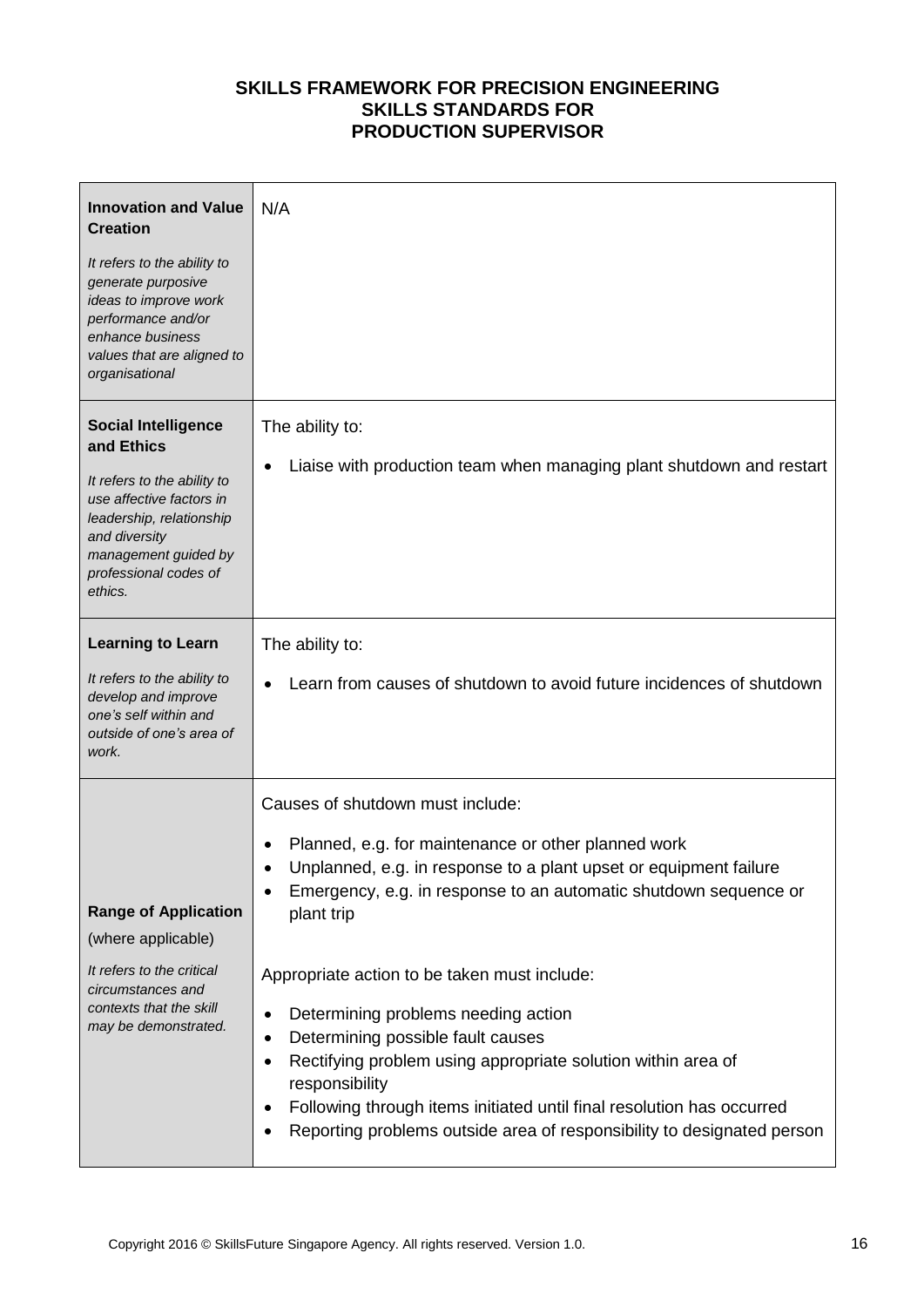|                                                                                                                                                                                                                               | PRE-OPR-4002-1                                                                                                                                                                                                                                                                                                                                                                                                                                                                                                                                                                                                                                                                     | <b>Skill Category</b>                           | <b>Operations Production</b> |
|-------------------------------------------------------------------------------------------------------------------------------------------------------------------------------------------------------------------------------|------------------------------------------------------------------------------------------------------------------------------------------------------------------------------------------------------------------------------------------------------------------------------------------------------------------------------------------------------------------------------------------------------------------------------------------------------------------------------------------------------------------------------------------------------------------------------------------------------------------------------------------------------------------------------------|-------------------------------------------------|------------------------------|
| <b>Skill Code</b>                                                                                                                                                                                                             |                                                                                                                                                                                                                                                                                                                                                                                                                                                                                                                                                                                                                                                                                    | <b>Skill Sub-Category</b><br>(where applicable) | N/A                          |
| <b>Skill</b>                                                                                                                                                                                                                  | Manage Enterprise Resource Planning                                                                                                                                                                                                                                                                                                                                                                                                                                                                                                                                                                                                                                                |                                                 |                              |
| <b>Skill Description</b>                                                                                                                                                                                                      | This skill describes the ability to manage an organisation's resources<br>through the use of Enterprise Resource Planning (ERP) solutions. This<br>includes understanding how basic business processes are represented<br>within an ERP solution and how it is integrated within the ERP solution.                                                                                                                                                                                                                                                                                                                                                                                 |                                                 |                              |
| Knowledge and<br><b>Analysis</b><br>It refers to<br>gathering, cognitive<br>processing,<br>integration and<br>inspection of facts<br>and information<br>required to perform<br>the work tasks and<br>activities.              | The ability to understand:<br>Fundamental and key concepts of Enterprise Resource Planning<br>$\bullet$<br>(ERP) systems<br>Logic and approach to generate Master Production Schedule (MPS) in<br>$\bullet$<br>different manufacturing environments<br>Bill of Material (BOM) structures<br>$\bullet$<br>Concept of Materials Requirements Planning (MRP)<br>$\bullet$<br>Fundamentals of inventory management<br>$\bullet$<br>Approach to calculate inventory level and control inventory<br>$\bullet$<br>Methods to decide order quantities<br>$\bullet$<br>Implementation methodology for ERP system<br>$\bullet$<br>Emerging techniques and trends in ERP systems<br>$\bullet$ |                                                 |                              |
| <b>Application and</b><br><b>Adaptation</b><br>It refers to the ability<br>to perform the work<br>tasks and activities<br>required of the<br>occupation, and the<br>ability to react to<br>and manage the<br>changes at work. | The ability to:<br>Manage sales orders received from customers<br>Plan MPS based on sales plan, sales orders and production capacity<br>$\bullet$<br>Set and manage inventory levels<br>$\bullet$<br>Plan material requirements and production work orders<br>$\bullet$<br>Create purchase orders for suppliers<br>$\bullet$<br>Generate delivery orders and invoices<br>$\bullet$<br>Plan and update inventory status<br>$\bullet$<br>Handle exceptional cases<br>$\bullet$                                                                                                                                                                                                       |                                                 |                              |
| <b>Innovation and</b><br><b>Value Creation</b><br>It refers to the ability<br>to generate<br>purposive ideas to                                                                                                               | N/A                                                                                                                                                                                                                                                                                                                                                                                                                                                                                                                                                                                                                                                                                |                                                 |                              |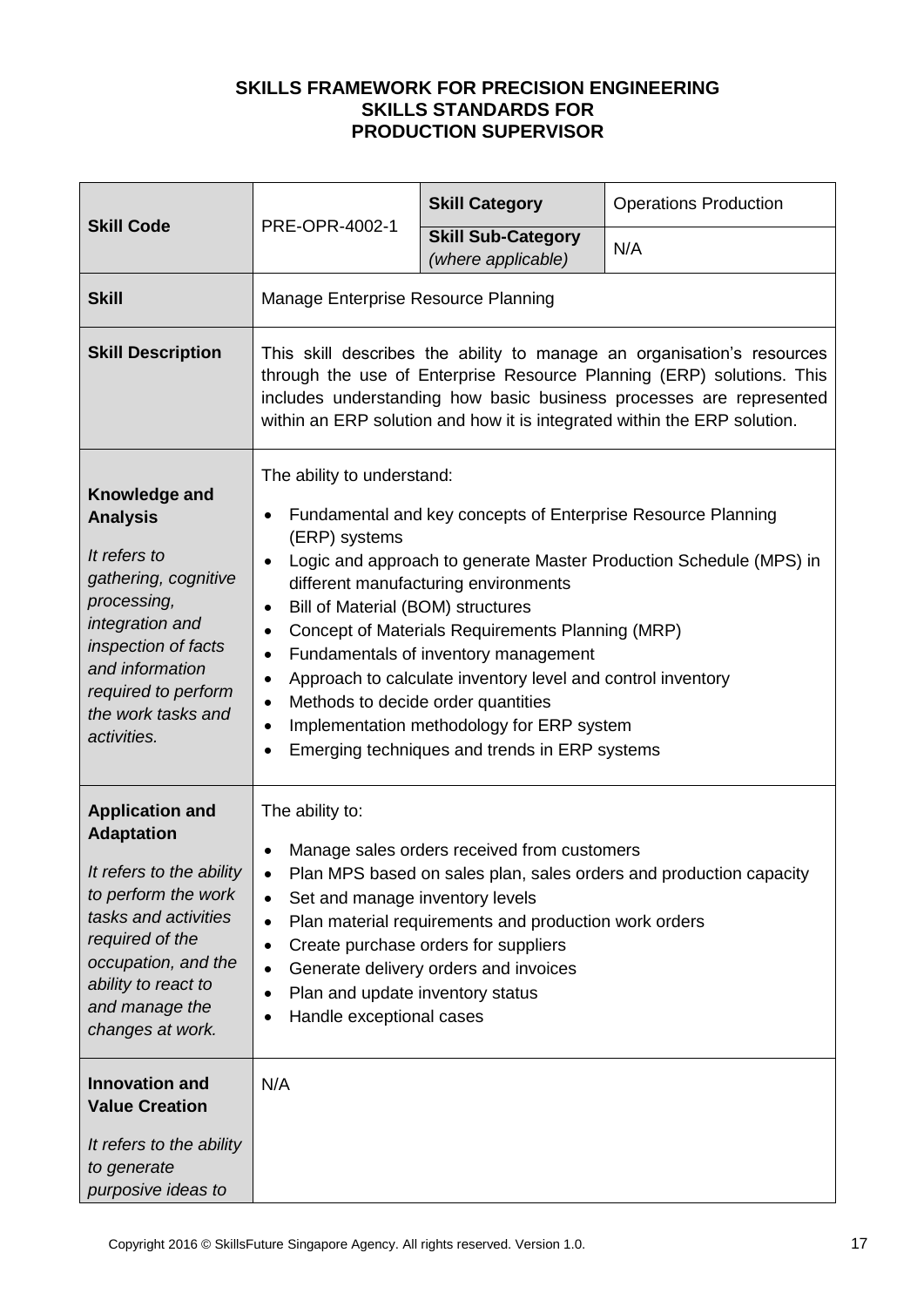| <i>improve</i> work<br>performance and/or<br>enhance business<br>values that are<br>aligned to<br>organisational                                                                                                   |                                                                                                                                                                                                                                                                                                                                                                                                                                                    |
|--------------------------------------------------------------------------------------------------------------------------------------------------------------------------------------------------------------------|----------------------------------------------------------------------------------------------------------------------------------------------------------------------------------------------------------------------------------------------------------------------------------------------------------------------------------------------------------------------------------------------------------------------------------------------------|
| <b>Social Intelligence</b><br>and Ethics<br>It refers to the ability<br>to use affective<br>factors in<br>leadership,<br>relationship and<br>diversity<br>management guided<br>by professional<br>codes of ethics. | N/A                                                                                                                                                                                                                                                                                                                                                                                                                                                |
| <b>Learning to Learn</b><br>It refers to the ability<br>to develop and<br>improve one's self<br>within and outside of<br>one's area of work.                                                                       | The ability to:<br>Keep abreast of emerging techniques and trends in ERP systems<br>$\bullet$                                                                                                                                                                                                                                                                                                                                                      |
| <b>Range of</b><br><b>Application</b><br>(where applicable)<br>It refers to the<br>critical<br>circumstances and<br>contexts that the<br>skill may be<br>demonstrated.                                             | Master Production Schedule (MPS) must include:<br>Make-to-order<br>٠<br>Make-to-stock<br>٠<br>Assemble-to-order<br>Concept of Materials Requirement Planning (MRP) must include:<br>Logic of MRP<br>$\bullet$<br>Techniques in MRP and its calculation<br>$\bullet$<br>Planned order receipts and releases<br>$\bullet$<br>Gross and net requirements<br>$\bullet$<br>MRP techniques must include:<br><b>Exploding and offsetting</b><br>$\bullet$ |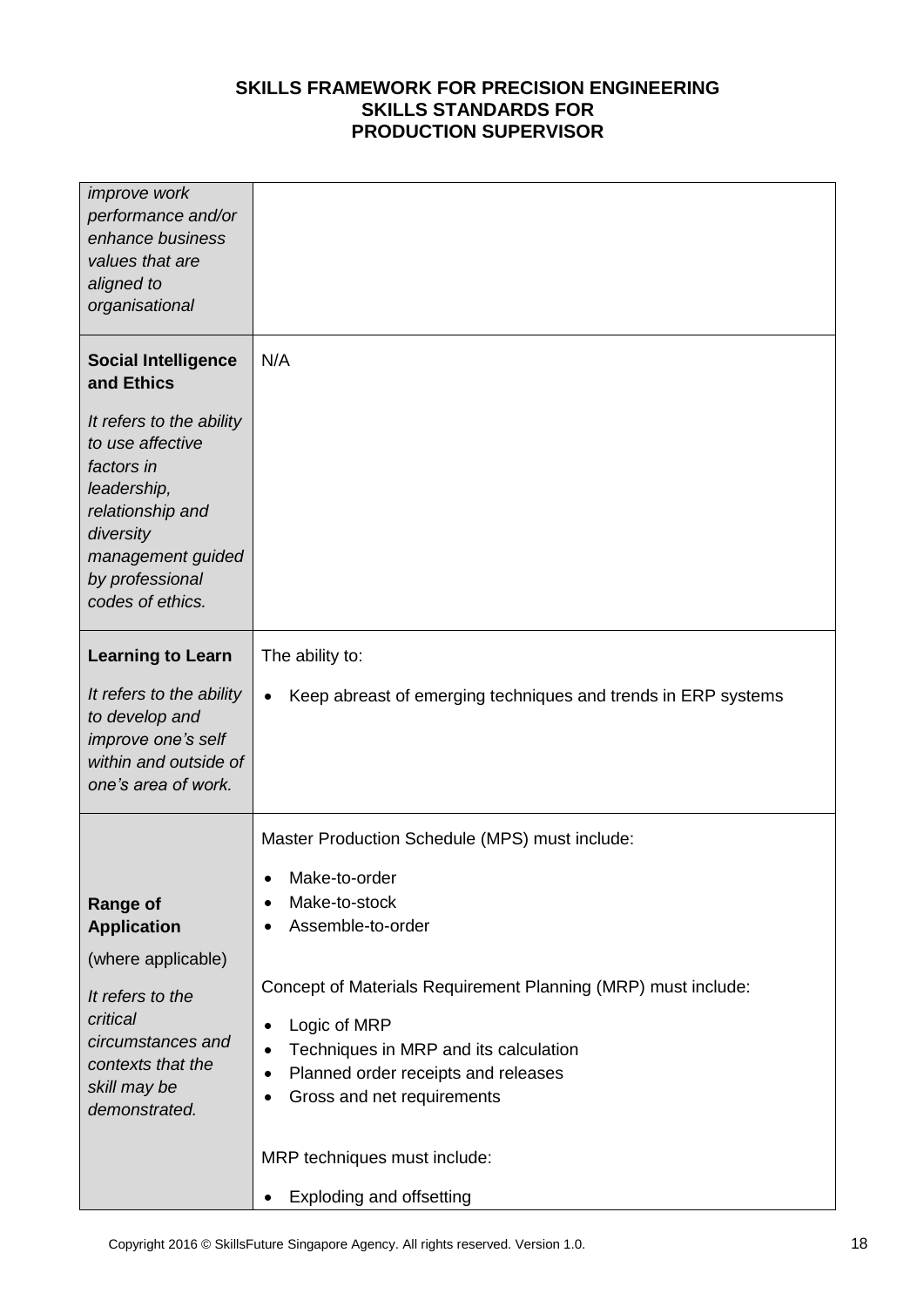| Gross and net requirements<br>$\bullet$<br>Releasing orders<br>Low-level coding and netting<br>$\bullet$                                                                                                                                       |
|------------------------------------------------------------------------------------------------------------------------------------------------------------------------------------------------------------------------------------------------|
| Fundamentals of inventory management must include:<br>Inventory classification and functions<br>$\bullet$<br>ABC inventory control<br>Principles and policies for purchasing, Economic-order quantity (EOQ)<br>and Period-order quantity (POQ) |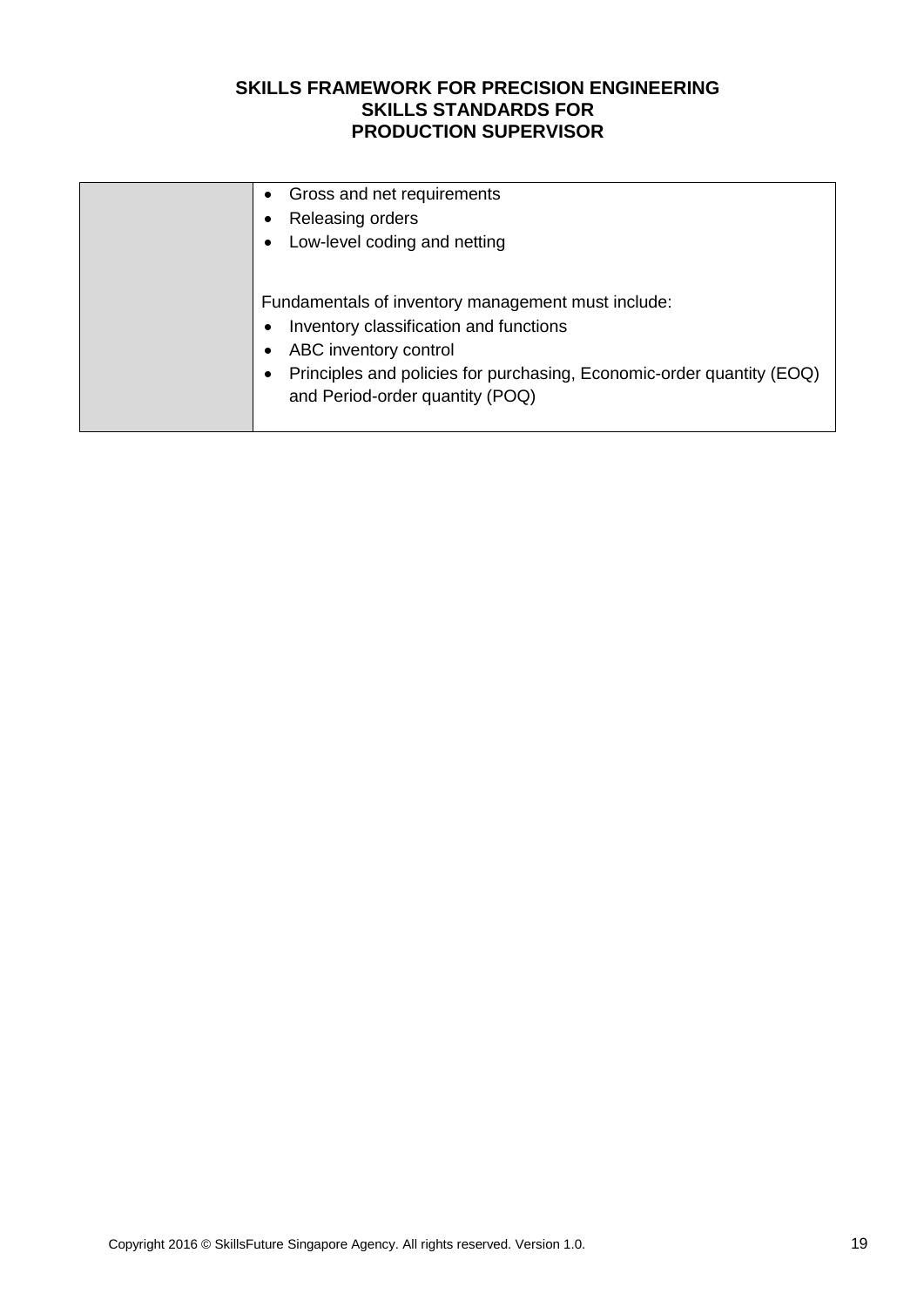| <b>Skills Code</b>                                                                                                                                                                                               | PRE-OPR-4003-1                                                                                                                                                                                                                                                                                                                                                                                                                                                                                                                                                                                                                                                                                                                                                                                                                                                                                                                                                                                                                                                                                                                                                                                                                                                                                                                                                                                                                                                                                                                                                                                                                                                                                                                                    | <b>Skill Category</b>                           | <b>Operations Production</b> |
|------------------------------------------------------------------------------------------------------------------------------------------------------------------------------------------------------------------|---------------------------------------------------------------------------------------------------------------------------------------------------------------------------------------------------------------------------------------------------------------------------------------------------------------------------------------------------------------------------------------------------------------------------------------------------------------------------------------------------------------------------------------------------------------------------------------------------------------------------------------------------------------------------------------------------------------------------------------------------------------------------------------------------------------------------------------------------------------------------------------------------------------------------------------------------------------------------------------------------------------------------------------------------------------------------------------------------------------------------------------------------------------------------------------------------------------------------------------------------------------------------------------------------------------------------------------------------------------------------------------------------------------------------------------------------------------------------------------------------------------------------------------------------------------------------------------------------------------------------------------------------------------------------------------------------------------------------------------------------|-------------------------------------------------|------------------------------|
|                                                                                                                                                                                                                  |                                                                                                                                                                                                                                                                                                                                                                                                                                                                                                                                                                                                                                                                                                                                                                                                                                                                                                                                                                                                                                                                                                                                                                                                                                                                                                                                                                                                                                                                                                                                                                                                                                                                                                                                                   | <b>Skill Sub-Category</b><br>(where applicable) | N/A                          |
| <b>Skill</b>                                                                                                                                                                                                     | <b>Conduct Trials</b>                                                                                                                                                                                                                                                                                                                                                                                                                                                                                                                                                                                                                                                                                                                                                                                                                                                                                                                                                                                                                                                                                                                                                                                                                                                                                                                                                                                                                                                                                                                                                                                                                                                                                                                             |                                                 |                              |
| <b>Skill Description</b>                                                                                                                                                                                         | This skill describes the ability to carry out pre-production trials and monitor<br>the critical path of trial production prior to bulk production. This includes<br>checking the outcomes of trial production against specifications and<br>selecting materials, components, machinery and equipment.                                                                                                                                                                                                                                                                                                                                                                                                                                                                                                                                                                                                                                                                                                                                                                                                                                                                                                                                                                                                                                                                                                                                                                                                                                                                                                                                                                                                                                             |                                                 |                              |
| Knowledge and<br><b>Analysis</b><br>It refers to<br>gathering, cognitive<br>processing,<br>integration and<br>inspection of facts<br>and information<br>required to perform<br>the work tasks and<br>activities. | The ability to understand:<br>Interpret work instructions and specifications accurately<br>٠<br>Organisational guidelines for conducting pre-production trials and tests<br>٠<br>Types of adjustments permitted<br>٠<br>Types of records required<br>$\bullet$<br>Roles and responsibilities of those involved in trials<br>$\bullet$<br>Methods of evaluating trial results<br>٠<br>Methods to measure production rates and usage of materials<br>$\bullet$<br>Methods of improving production efficiency<br>$\bullet$<br>Quality assurance procedures<br>٠<br>Limits and criticalities of machine settings<br>٠<br>Sources of information on machinery and process developments<br>٠<br>Content of a pre-production specification<br>$\bullet$<br>Critical path during the pre-production process<br>$\bullet$<br>Sample analysis techniques K16 appropriate equipment and materials<br>$\bullet$<br>for sample analysis<br>Characteristics of materials and their properties<br>$\bullet$<br>Methods of calculating production resource requirements<br>$\bullet$<br>Components of a product specification<br>$\bullet$<br>Technical aspects of product development<br>$\bullet$<br>Impact of customer requirements on production<br>$\bullet$<br>Compatibility of machine and product<br>$\bullet$<br>Organisational procedures for sample production<br>$\bullet$<br>Sample costing methods<br>$\bullet$<br>Sample development methods<br>$\bullet$<br>Content of a sample specification<br>$\bullet$<br>Alternative methods of production<br>$\bullet$<br>Ways of adjusting specifications within machine capabilities and cost<br>٠<br>constraints<br>Importance of achieving quality and its relation to the end user or<br>٠<br>customer |                                                 |                              |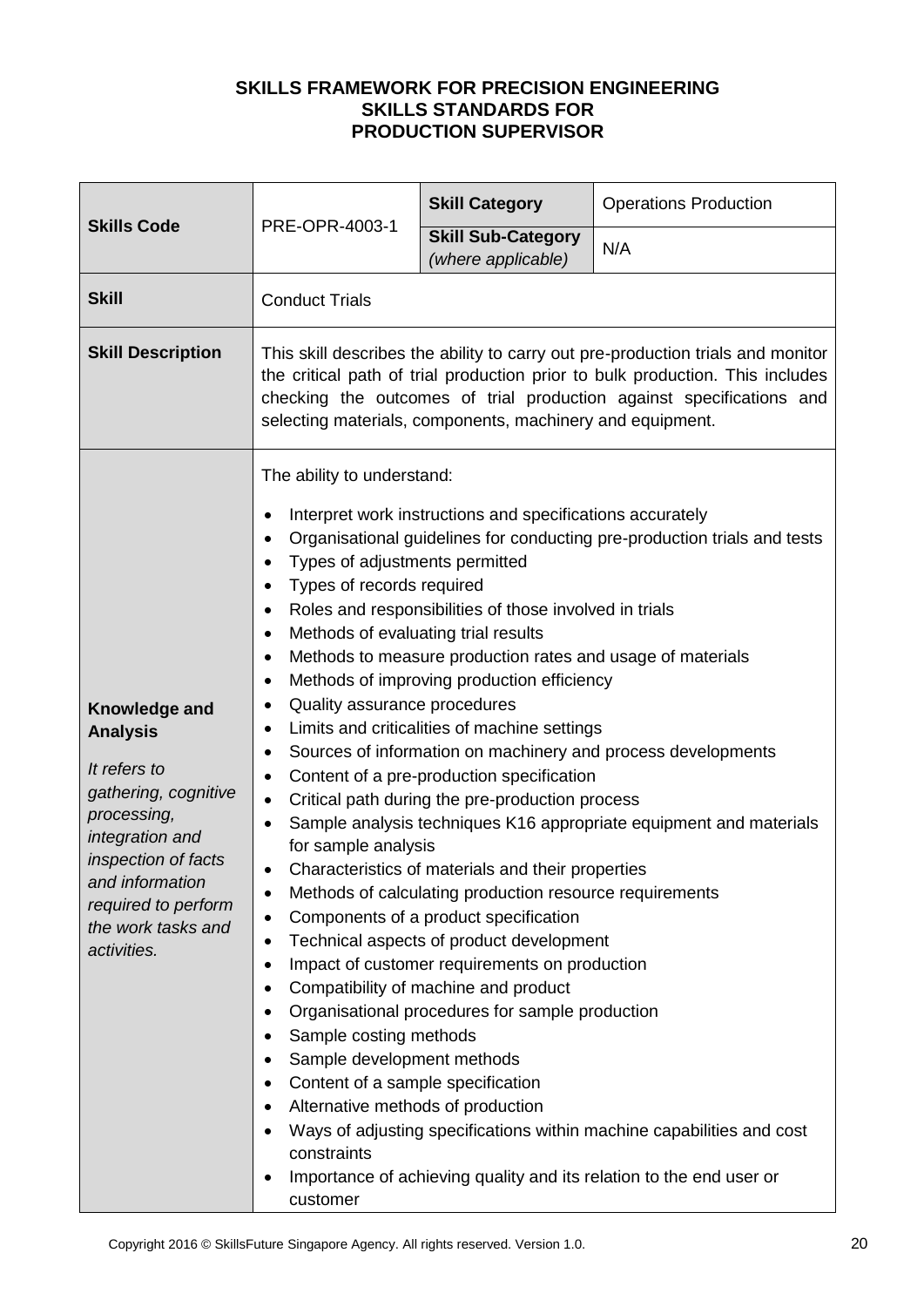|                                                                                                                                                                                                                                     | Ways of resolving with problems within the work area<br>$\bullet$<br>Production process and how one's specific work activities relate to the<br>$\bullet$<br>whole process<br>Importance of effective communication with colleagues<br>$\bullet$<br>Organisation's procedures relating to quality standards<br>$\bullet$<br>Workplace Safety and Health regulations<br>$\bullet$                                                                                                                                                                                                                                                                                                                                                                                                                                                                                                                                                                                                                                                                                                                                                                                                                                                                                                                                       |
|-------------------------------------------------------------------------------------------------------------------------------------------------------------------------------------------------------------------------------------|------------------------------------------------------------------------------------------------------------------------------------------------------------------------------------------------------------------------------------------------------------------------------------------------------------------------------------------------------------------------------------------------------------------------------------------------------------------------------------------------------------------------------------------------------------------------------------------------------------------------------------------------------------------------------------------------------------------------------------------------------------------------------------------------------------------------------------------------------------------------------------------------------------------------------------------------------------------------------------------------------------------------------------------------------------------------------------------------------------------------------------------------------------------------------------------------------------------------------------------------------------------------------------------------------------------------|
| <b>Application and</b><br><b>Adaptation</b><br>It refers to the ability<br>to perform the work<br>tasks and activities<br>required of the<br>occupation, and the<br>ability to react to<br>and manage the<br>changes at work.       | The ability to:<br>Plan and schedule pre-production trials<br>$\bullet$<br>Carry out trials to agreed specification and monitor the process<br>$\bullet$<br>Develop a critical path of activities at each stage of the pilot<br>$\bullet$<br>Check the outcomes of trial production against specification<br>$\bullet$<br>Ensure accurate information, complete specifications and relevant<br>$\bullet$<br>samples are available<br>Carry out a pre-production trial<br>$\bullet$<br>Monitor and record the progress of products during the trail process<br>$\bullet$<br>Check products made in pre-production trials meets specifications<br>$\bullet$<br>Evaluate the outcomes of pre-production trial<br>$\bullet$<br>Evaluate the potential for bulk processing<br>$\bullet$<br>Establish likely materials usage and production rates of bulk<br>$\bullet$<br>processing<br>Provide information and trial results to appropriate people<br>$\bullet$<br>Contribute to the development of a final production specification and<br>$\bullet$<br>pass it on<br>Record results of the trials following the critical path<br>$\bullet$<br>Ensure samples and trial products are approved and authority given for<br>$\bullet$<br>bulk production to commence<br>Complete and store accurate records and documentation |
| <b>Innovation and</b><br><b>Value Creation</b><br>It refers to the ability<br>to generate<br>purposive ideas to<br><i>improve</i> work<br>performance and/or<br>enhance business<br>values that are<br>aligned to<br>organisational | The ability to:<br>Identify problems and recommend corrective action<br>$\bullet$<br>Modify specifications to achieve cost effective results<br>$\bullet$<br>Check trial results and products after pre-production methods have<br>$\bullet$<br>been amended<br>Recommend ways of improving production efficiency<br>$\bullet$                                                                                                                                                                                                                                                                                                                                                                                                                                                                                                                                                                                                                                                                                                                                                                                                                                                                                                                                                                                         |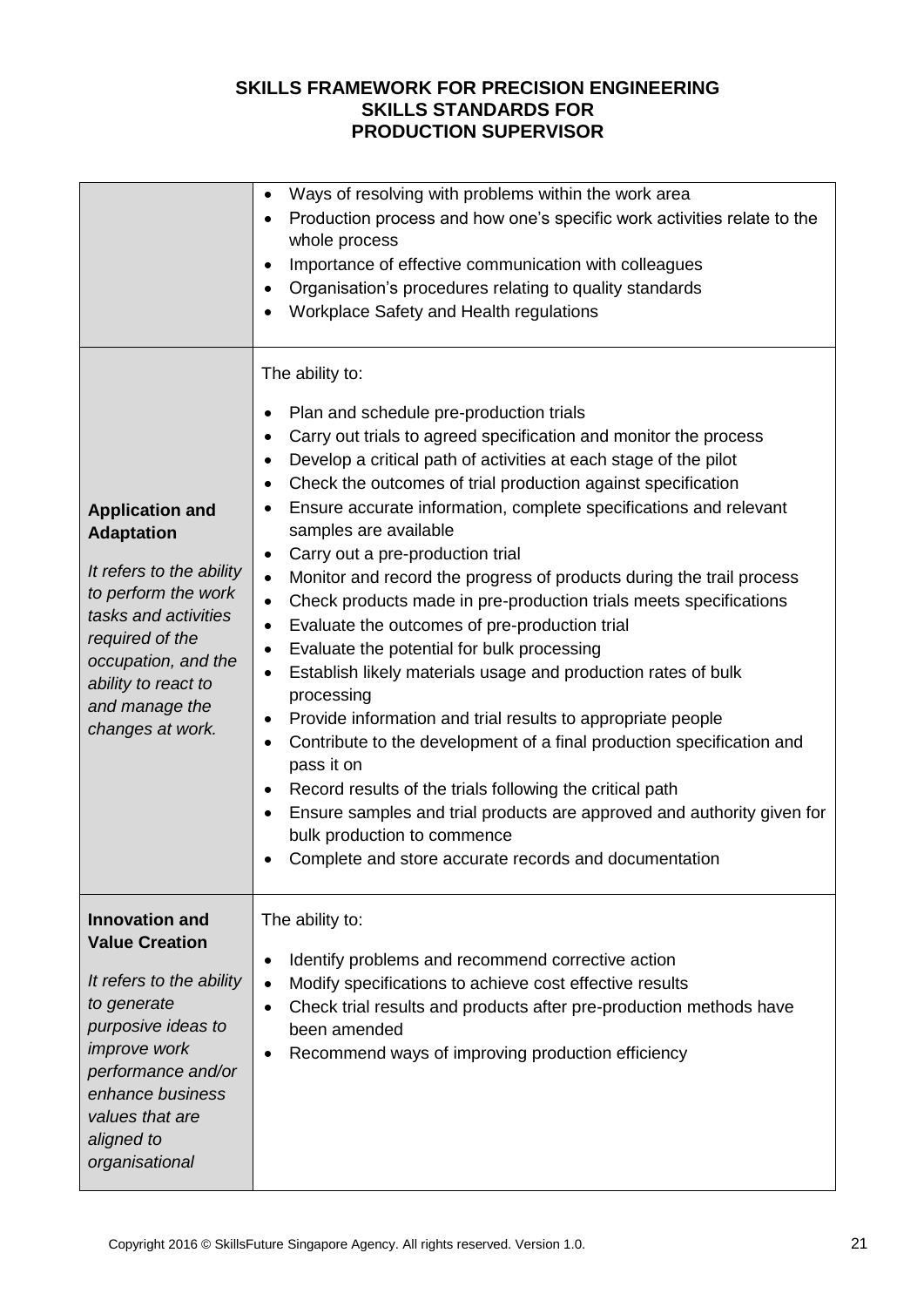| <b>Social Intelligence</b><br>and Ethics<br>It refers to the ability<br>to use affective<br>factors in<br>leadership,<br>relationship and<br>diversity<br>management guided<br>by professional<br>codes of ethics. | The ability to:<br>Ensure authority has been given for pre-production trials and is<br>$\bullet$<br>communicated to the relevant people        |
|--------------------------------------------------------------------------------------------------------------------------------------------------------------------------------------------------------------------|------------------------------------------------------------------------------------------------------------------------------------------------|
| <b>Learning to Learn</b><br>It refers to the ability<br>to develop and<br>improve one's self<br>within and outside of<br>one's area of work.                                                                       | The ability to:<br>Learn from past pre-production trials by examining historical data to<br>$\bullet$<br>ensure past mistakes are not repeated |
| <b>Range of</b><br><b>Application</b><br>(where applicable)<br>It refers to the<br>critical<br>circumstances and<br>contexts that the<br>skill may be<br>demonstrated.                                             | N/A                                                                                                                                            |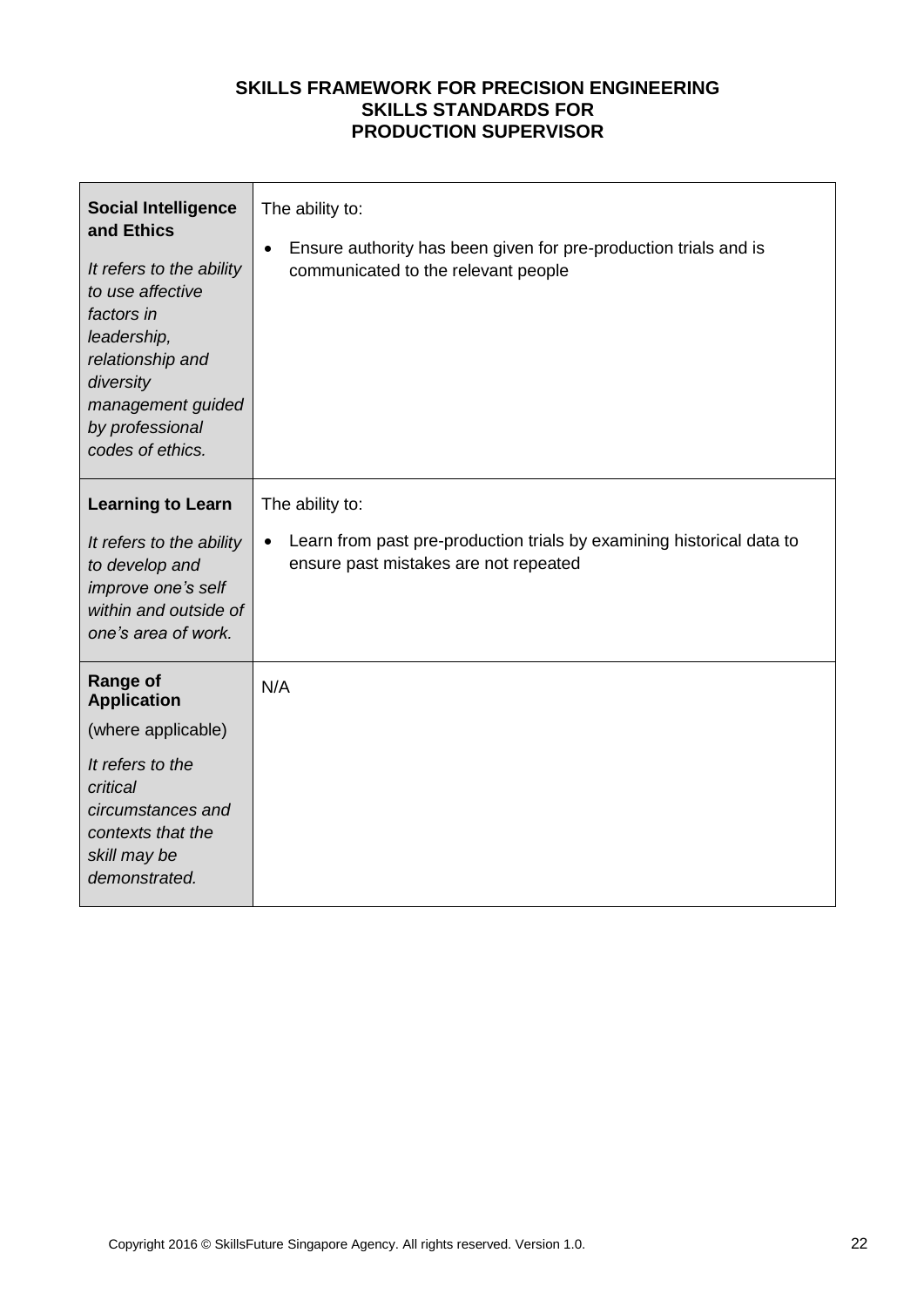|                                                                                                                                                                                                                               | PRE-MAI-4007-1                                                                                                                                                                                                                                                                                                                                                                                                                                                                                                                                                    | <b>Skill Category</b>                                      | Maintenance |  |
|-------------------------------------------------------------------------------------------------------------------------------------------------------------------------------------------------------------------------------|-------------------------------------------------------------------------------------------------------------------------------------------------------------------------------------------------------------------------------------------------------------------------------------------------------------------------------------------------------------------------------------------------------------------------------------------------------------------------------------------------------------------------------------------------------------------|------------------------------------------------------------|-------------|--|
| <b>Skill Code</b>                                                                                                                                                                                                             |                                                                                                                                                                                                                                                                                                                                                                                                                                                                                                                                                                   | <b>Skill Sub-Category</b><br>(where applicable)            | N/A         |  |
| <b>Skill</b>                                                                                                                                                                                                                  |                                                                                                                                                                                                                                                                                                                                                                                                                                                                                                                                                                   | Facilitate and Implement a Pro-active Maintenance Strategy |             |  |
| <b>Skill Description</b>                                                                                                                                                                                                      | This skill describes the ability to facilitate the implementation of a pro-<br>active maintenance strategy for an organisation. It also<br>includes<br>determining appropriate maintenance related schedules and providing<br>maintenance related assistance to non-maintenance personnel.                                                                                                                                                                                                                                                                        |                                                            |             |  |
| Knowledge and<br><b>Analysis</b><br>It refers to<br>gathering, cognitive<br>processing,<br>integration and<br>inspection of facts<br>and information<br>required to perform<br>the work tasks and<br>activities.              | The ability to understand:<br>Requirements of the proactive maintenance strategy being<br>implemented<br>Operating principles and procedures for equipment/plant subject to<br>$\bullet$<br>proactive maintenance strategy<br>Purpose and processes for data collection in proactive maintenance<br>$\bullet$<br>strategies<br>Procedures relevant to own job and organisation implementation of<br>$\bullet$<br>proactive maintenance<br>Methods of making/recommending improvements<br>$\bullet$<br>Workplace Safety and Health regulations<br>$\bullet$        |                                                            |             |  |
| <b>Application and</b><br><b>Adaptation</b><br>It refers to the ability<br>to perform the work<br>tasks and activities<br>required of the<br>occupation, and the<br>ability to react to<br>and manage the<br>changes at work. | The ability to:<br>Determine manufacturer's recommended inspection, servicing and<br>$\bullet$<br>related schedules for relevant plant<br>Develop schedules in liaison with relevant personnel to ascertain<br>$\bullet$<br>suitable time(s) when maintenance may be scheduled including<br>optimum timing for shutdown<br>Identify inspections and servicing which may be done by production<br>$\bullet$<br>team in liaison with relevant stakeholders<br>Plan pro-active maintenance tasks to fit in with maintenance and<br>$\bullet$<br>production schedules |                                                            |             |  |
| <b>Innovation and</b><br><b>Value Creation</b><br>It refers to the ability<br>to generate<br>purposive ideas to<br><i>improve</i> work<br>performance and/or                                                                  | The ability to:<br>Recommend changes to improve plant or equipment reliability in<br>$\bullet$<br>accordance with organisational procedures<br>Recommend improvements to reliability strategy in accordance with<br>٠<br>procedures                                                                                                                                                                                                                                                                                                                               |                                                            |             |  |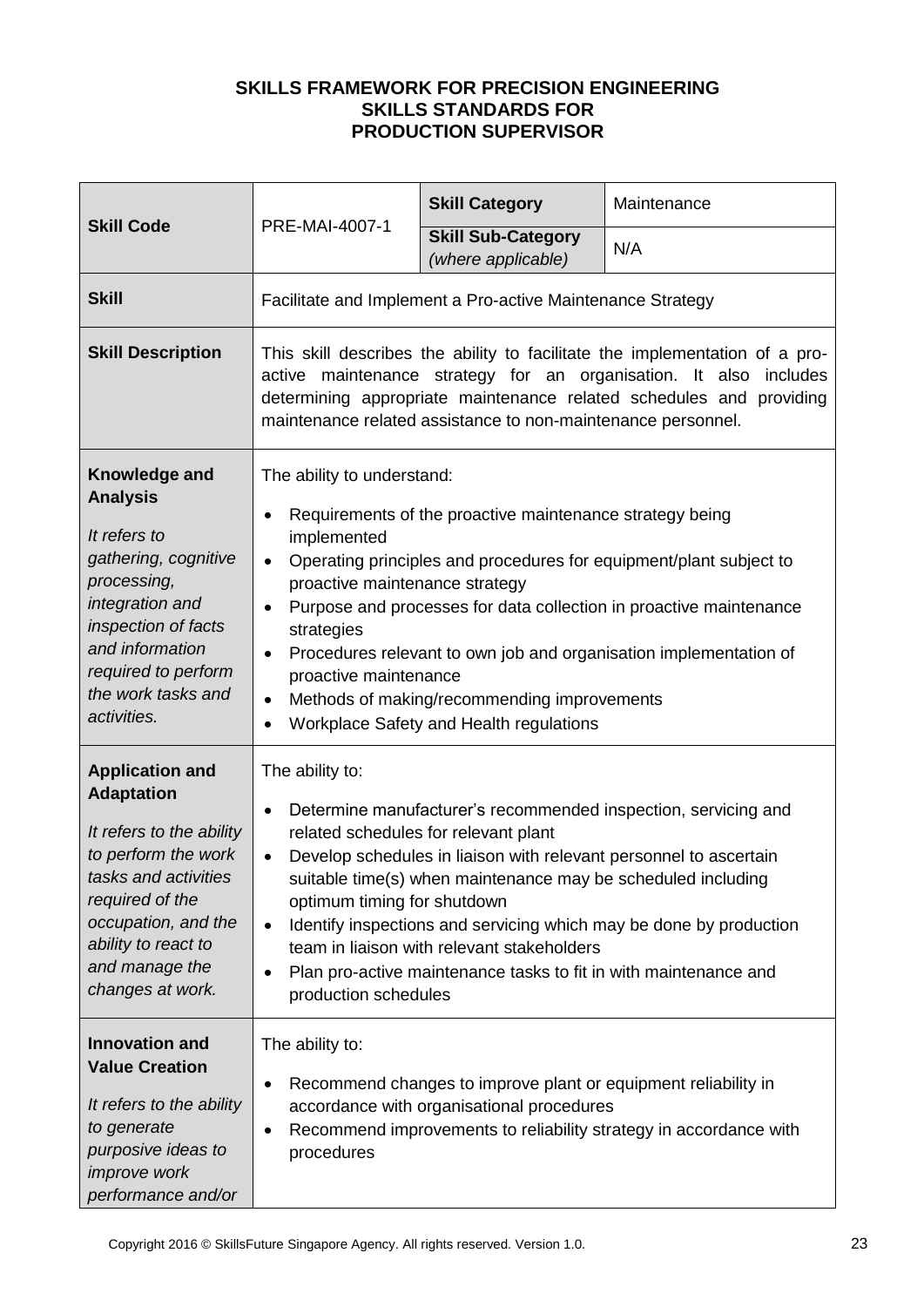| enhance business<br>values that are<br>aligned to<br>organisational                                                                                                                                                |                                                                                                                                                                                                |
|--------------------------------------------------------------------------------------------------------------------------------------------------------------------------------------------------------------------|------------------------------------------------------------------------------------------------------------------------------------------------------------------------------------------------|
| <b>Social Intelligence</b><br>and Ethics<br>It refers to the ability<br>to use affective<br>factors in<br>leadership,<br>relationship and<br>diversity<br>management guided<br>by professional<br>codes of ethics. | The ability to:<br>Consult with relevant personnel with regard to appropriate inspections,<br>$\bullet$<br>services and schedules<br>Discuss scheduling conflicts with relevant personnel<br>٠ |
| <b>Learning to Learn</b>                                                                                                                                                                                           | The ability to:                                                                                                                                                                                |
| It refers to the ability<br>to develop and<br>improve one's self<br>within and outside of<br>one's area of work.                                                                                                   | Ascertain patterns from maintenance schedules and equipment down-<br>$\bullet$<br>time when planning maintenance schedules                                                                     |
| <b>Range of</b><br><b>Application</b>                                                                                                                                                                              | N/A                                                                                                                                                                                            |
| (where applicable)                                                                                                                                                                                                 |                                                                                                                                                                                                |
| It refers to the<br>critical<br>circumstances and<br>contexts that the<br>skill may be<br>demonstrated.                                                                                                            |                                                                                                                                                                                                |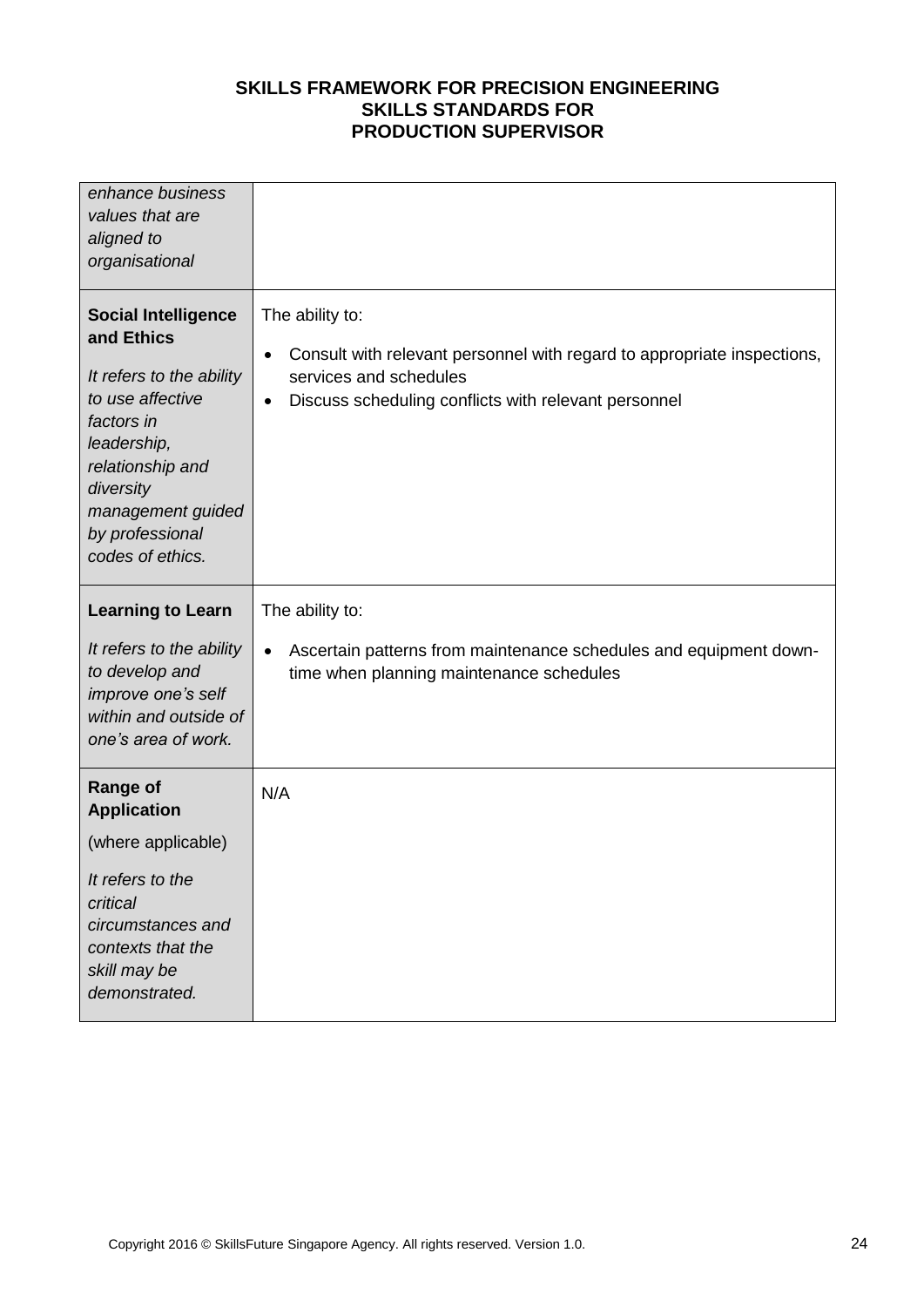|                                                                                                                                                                                                                               |                                                                                                                                                                                                                                                                                                                                                                                                                                                                                                                                                                                                                                                                                                                                           | <b>Skill Category</b>                           | Sustainable Manufacturing |
|-------------------------------------------------------------------------------------------------------------------------------------------------------------------------------------------------------------------------------|-------------------------------------------------------------------------------------------------------------------------------------------------------------------------------------------------------------------------------------------------------------------------------------------------------------------------------------------------------------------------------------------------------------------------------------------------------------------------------------------------------------------------------------------------------------------------------------------------------------------------------------------------------------------------------------------------------------------------------------------|-------------------------------------------------|---------------------------|
| <b>Skill Code</b>                                                                                                                                                                                                             | PRE-SMN-4001-1                                                                                                                                                                                                                                                                                                                                                                                                                                                                                                                                                                                                                                                                                                                            | <b>Skill Sub-Category</b><br>(where applicable) | N/A                       |
| <b>Skill</b>                                                                                                                                                                                                                  |                                                                                                                                                                                                                                                                                                                                                                                                                                                                                                                                                                                                                                                                                                                                           | Plan and Implement Sustainable Work Practices   |                           |
| <b>Skill Description</b>                                                                                                                                                                                                      | This skill describes the ability to implement and monitor integrated<br>environmental and<br>resource efficiency management<br>policies<br>and<br>procedures within the organisation.                                                                                                                                                                                                                                                                                                                                                                                                                                                                                                                                                     |                                                 |                           |
| Knowledge and<br><b>Analysis</b><br>It refers to<br>gathering, cognitive<br>processing,<br>integration and<br>inspection of facts<br>and information<br>required to perform<br>the work tasks and<br>activities.              | The ability to understand:<br>Compliance requirements within work areas for all relevant<br>$\bullet$<br>environmental and sustainability concerns<br>Legislation, regulations and codes of practice including resource<br>$\bullet$<br>hazards and risks associated with work areas, job specifications and<br>procedures<br>Environmental and energy efficiency issues, systems and procedures<br>$\bullet$<br>specific to industry practice<br>External benchmarks and support for particular benchmarks to be used<br>٠<br>within organisation, including approaches to improving resource use for<br>work area and expected outcomes<br>Workplace Safety and Health regulations<br>$\bullet$<br>Supply chain procedures<br>$\bullet$ |                                                 |                           |
| <b>Application and</b><br><b>Adaptation</b><br>It refers to the ability<br>to perform the work<br>tasks and activities<br>required of the<br>occupation, and the<br>ability to react to<br>and manage the<br>changes at work. | The ability to:<br>Analyse procedures for assessing compliance with environmental and<br>sustainability regulations<br>Collect information on environmental and resource efficiency systems<br>٠<br>and procedures<br>Analyse and document current purchasing strategies<br>٠<br>Implement and integrate environmental and resource efficiency<br>٠<br>improvement plans<br>Monitor the implementation of improvement plans to evaluate its<br>٠<br>effectiveness                                                                                                                                                                                                                                                                         |                                                 |                           |
| <b>Innovation and</b><br><b>Value Creation</b><br>It refers to the ability<br>to generate                                                                                                                                     | The ability to:<br>Supervise and support team members to identify possible areas for<br>٠<br>improved practices and resource efficiency in work area<br>Analyse current work processes to access information and data to<br>٠                                                                                                                                                                                                                                                                                                                                                                                                                                                                                                             |                                                 |                           |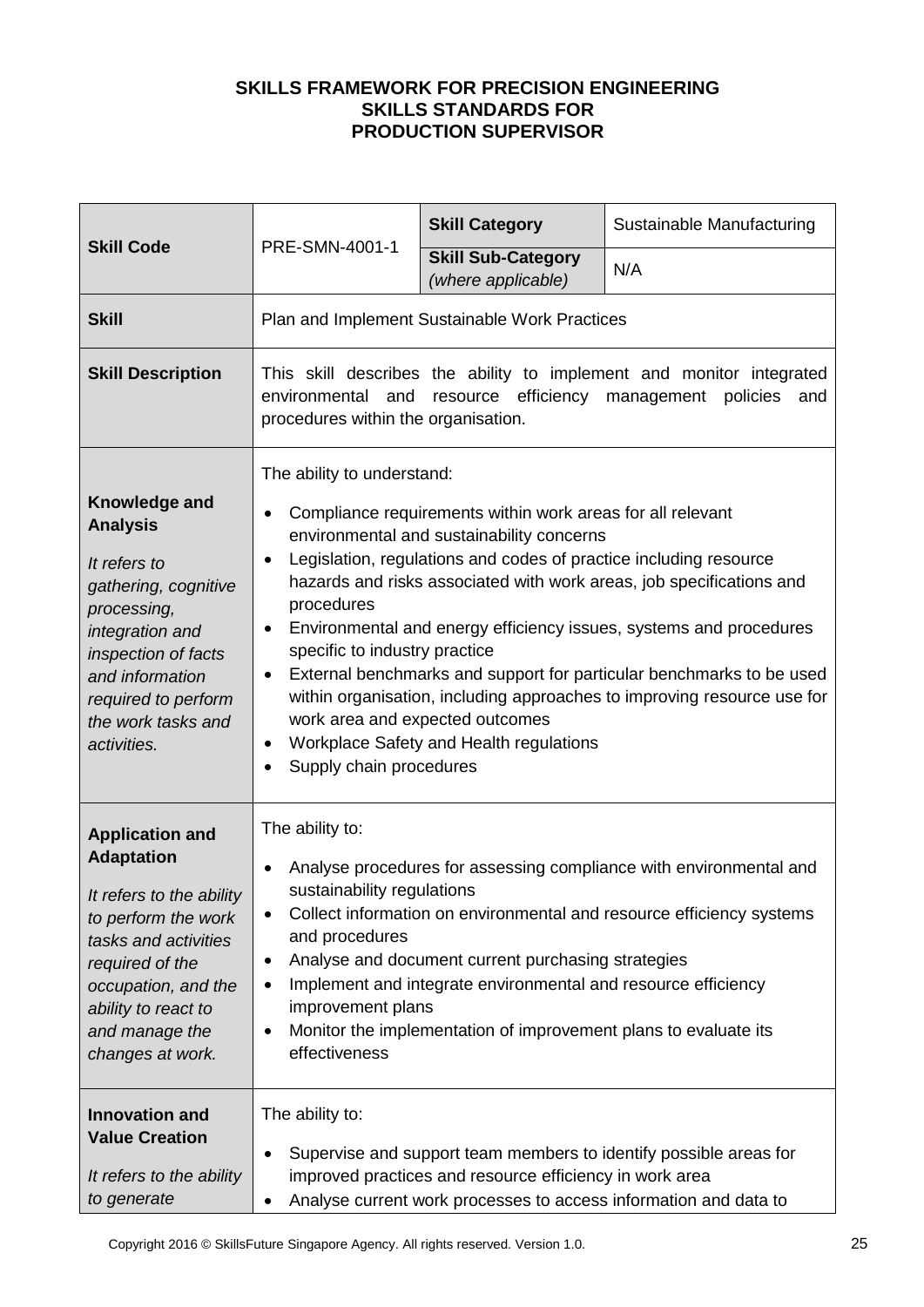| purposive ideas to<br>improve work<br>performance and/or<br>enhance business<br>values that are<br>aligned to<br>organisational                                                                                    | assist in identifying areas for improvement<br>Evaluate alternative solutions to workplace environmental issues<br>٠                                                                                                                                                                                                                                                                                                                                                                                                                                                                                                                                                                                                                                                                                                                                                                     |  |
|--------------------------------------------------------------------------------------------------------------------------------------------------------------------------------------------------------------------|------------------------------------------------------------------------------------------------------------------------------------------------------------------------------------------------------------------------------------------------------------------------------------------------------------------------------------------------------------------------------------------------------------------------------------------------------------------------------------------------------------------------------------------------------------------------------------------------------------------------------------------------------------------------------------------------------------------------------------------------------------------------------------------------------------------------------------------------------------------------------------------|--|
| <b>Social Intelligence</b><br>and Ethics<br>It refers to the ability<br>to use affective<br>factors in<br>leadership,<br>relationship and<br>diversity<br>management guided<br>by professional<br>codes of ethics. | The ability to:<br>Seek input from key stakeholders on targets for improvement                                                                                                                                                                                                                                                                                                                                                                                                                                                                                                                                                                                                                                                                                                                                                                                                           |  |
| <b>Learning to Learn</b><br>It refers to the ability<br>to develop and<br>improve one's self<br>within and outside of<br>one's area of work.                                                                       | The ability to:<br>Monitor past incidences of maintenance to discern trends to form part<br>$\bullet$<br>of pro-active maintenance strategy                                                                                                                                                                                                                                                                                                                                                                                                                                                                                                                                                                                                                                                                                                                                              |  |
| <b>Range of</b><br><b>Application</b><br>(where applicable)<br>It refers to the<br>critical<br>circumstances and<br>contexts that the<br>skill may be<br>demonstrated.                                             | Environmental and resource efficiency improvement plans includes:<br>Addressing environmental and resource sustainability initiatives such<br>٠<br>as environmental management systems, action plans, green office<br>programs, surveys and audits<br>Applying the waste management hierarchy in the workplace<br>٠<br>Determining organisation's most appropriate waste treatment including<br>$\bullet$<br>waste to landfill, recycling, re-use, recoverable resources and<br>wastewater treatment<br>Initiating and/or maintaining appropriate organisational procedures for<br>$\bullet$<br>operational energy consumption, including stationary energy and non-<br>stationary (transport)<br>Preventing and minimising risks, and maximising opportunities such<br>٠<br>as:<br>Improving resource/energy efficiency<br>$\circ$<br>Reducing emissions of greenhouse gases<br>$\circ$ |  |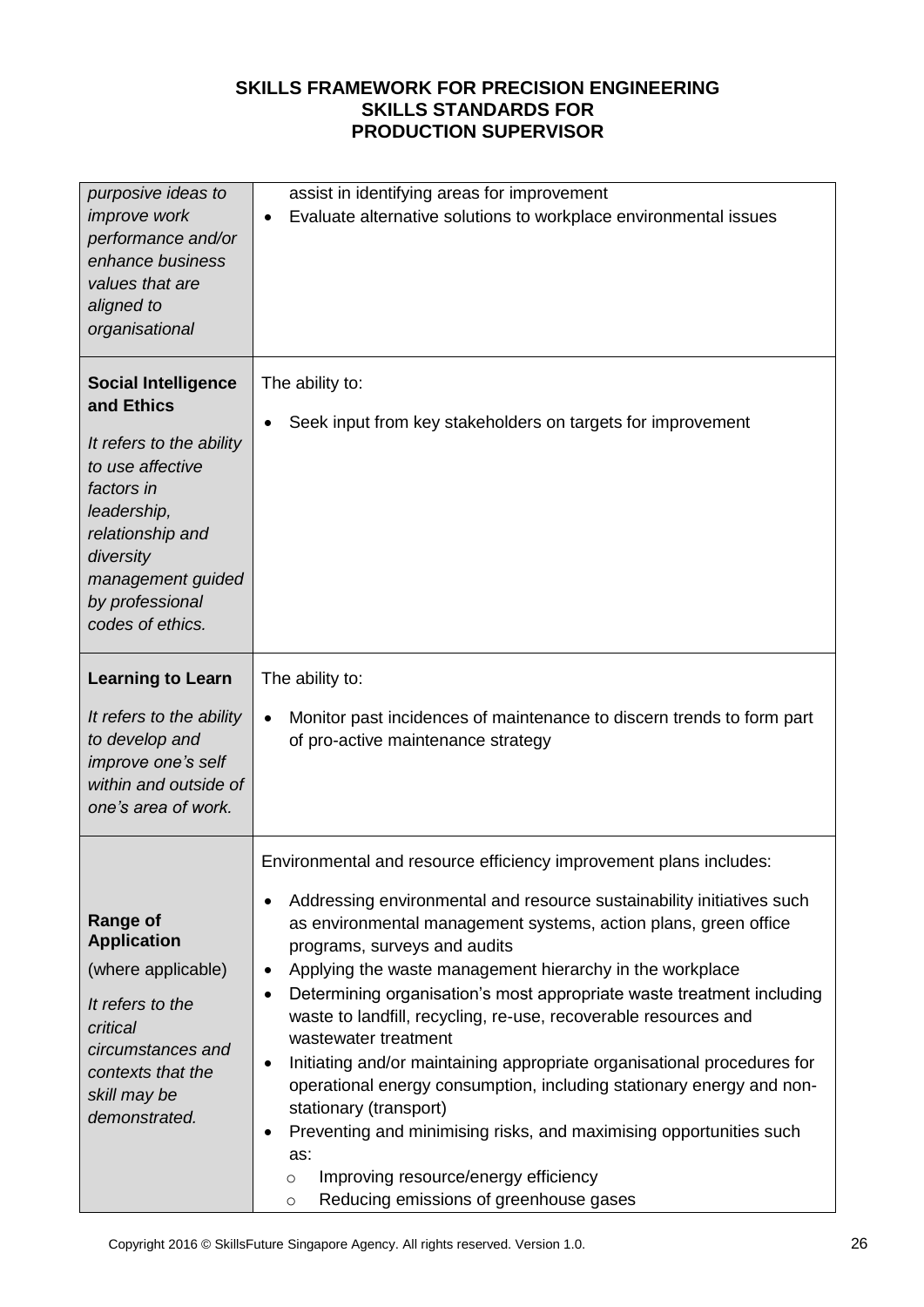|  | Reducing use of non-renewable resources<br>Referencing standards, guidelines and approaches |
|--|---------------------------------------------------------------------------------------------|
|  |                                                                                             |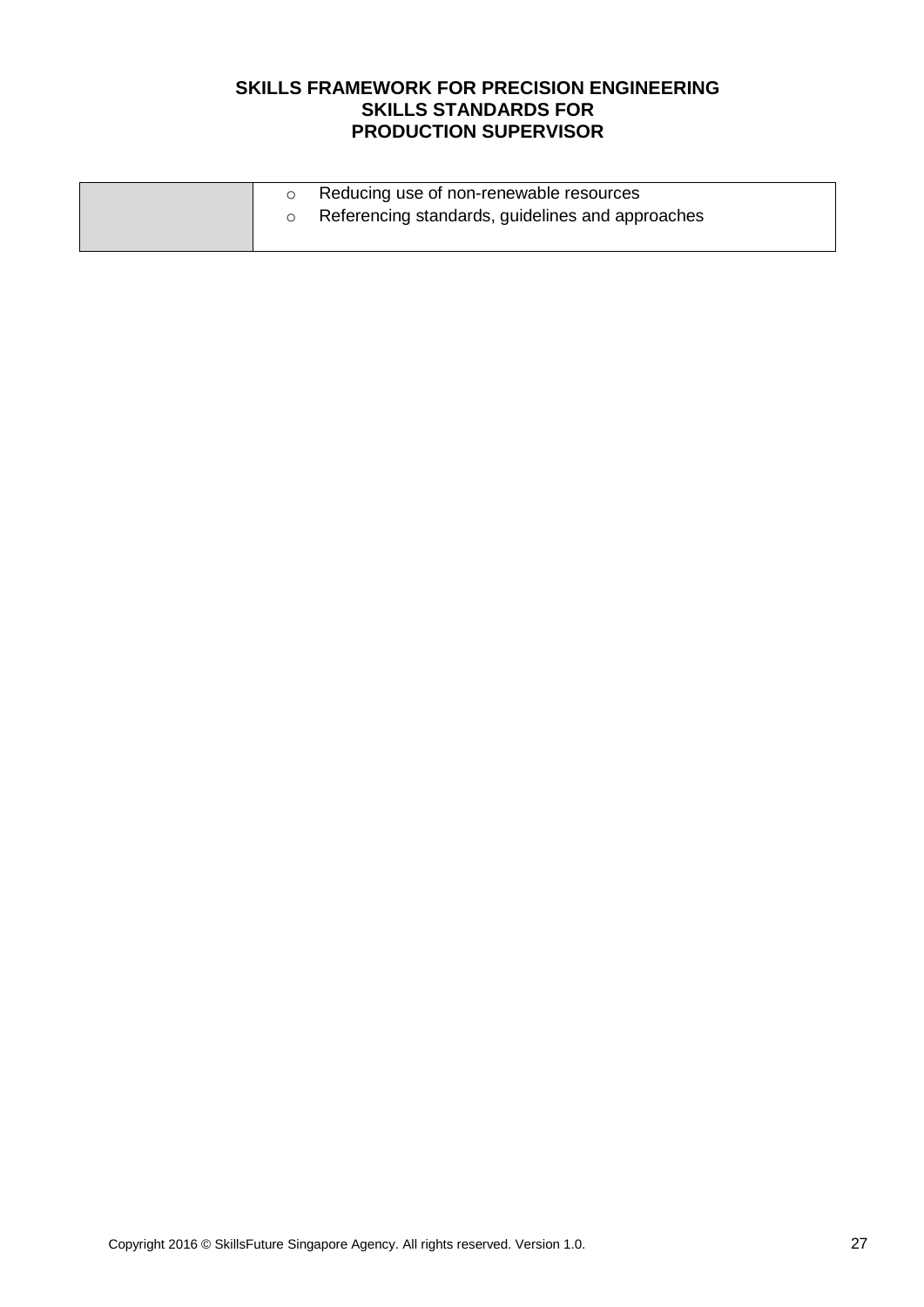| <b>Skill Code</b>                                                                                                                                                                                                             | PRE-VMA-4001-1                                                                                                                                                                                                                                                                                                                                       | <b>Skill Category</b>                                                                                                                                                                                  | <b>Value Analysis</b>                                             |
|-------------------------------------------------------------------------------------------------------------------------------------------------------------------------------------------------------------------------------|------------------------------------------------------------------------------------------------------------------------------------------------------------------------------------------------------------------------------------------------------------------------------------------------------------------------------------------------------|--------------------------------------------------------------------------------------------------------------------------------------------------------------------------------------------------------|-------------------------------------------------------------------|
|                                                                                                                                                                                                                               |                                                                                                                                                                                                                                                                                                                                                      | <b>Skill Sub-Category</b><br>(where applicable)                                                                                                                                                        | N/A                                                               |
| <b>Skill</b>                                                                                                                                                                                                                  |                                                                                                                                                                                                                                                                                                                                                      | Plan Value Analysis of Products and Processes                                                                                                                                                          |                                                                   |
| <b>Skill Description</b>                                                                                                                                                                                                      | This skill describes the ability to review production costs data to identify<br>cost reduction opportunities. It includes the ability to analyse value-adding<br>and non-value adding activities and the information needs for successful<br>value stream mapping.                                                                                   |                                                                                                                                                                                                        |                                                                   |
| Knowledge and<br><b>Analysis</b><br>It refers to<br>gathering, cognitive<br>processing,<br>integration and<br>inspection of facts<br>and information<br>required to perform<br>the work tasks and<br>activities.              | The ability to understand:<br>Purpose of value analysis<br>٠<br>$\bullet$<br>$\bullet$<br>$\bullet$<br><b>Production costs</b><br>$\bullet$<br><b>Customer requirements</b><br>٠<br>Performance standards<br>$\bullet$<br><b>Production process</b><br>$\bullet$<br>Cost reduction methods<br>$\bullet$<br>Cost components<br>$\bullet$<br>$\bullet$ | Methods of value analysis and mapping value stream<br>Concept of waste and value in terms of customer benefits<br>Types of waste and methods of reducing it<br>Workplace Safety and Health regulations |                                                                   |
| <b>Application and</b><br><b>Adaptation</b><br>It refers to the ability<br>to perform the work<br>tasks and activities<br>required of the<br>occupation, and the<br>ability to react to<br>and manage the<br>changes at work. | The ability to:<br>$\bullet$<br>$\bullet$<br>products<br>$\bullet$<br>$\bullet$                                                                                                                                                                                                                                                                      | Map the value stream of the products or processes<br>Identify value added by each internal and external step<br>Monitor cost reduction strategies to determine its effectiveness                       | Determine the features or benefits obtained by customers from the |
| <b>Innovation and</b><br><b>Value Creation</b><br>It refers to the ability<br>to generate<br>purposive ideas to                                                                                                               | The ability to:<br>$\bullet$<br>$\bullet$                                                                                                                                                                                                                                                                                                            | Identify opportunities to reduce waste and component costs<br>Identify opportunities to reduce production cycles                                                                                       |                                                                   |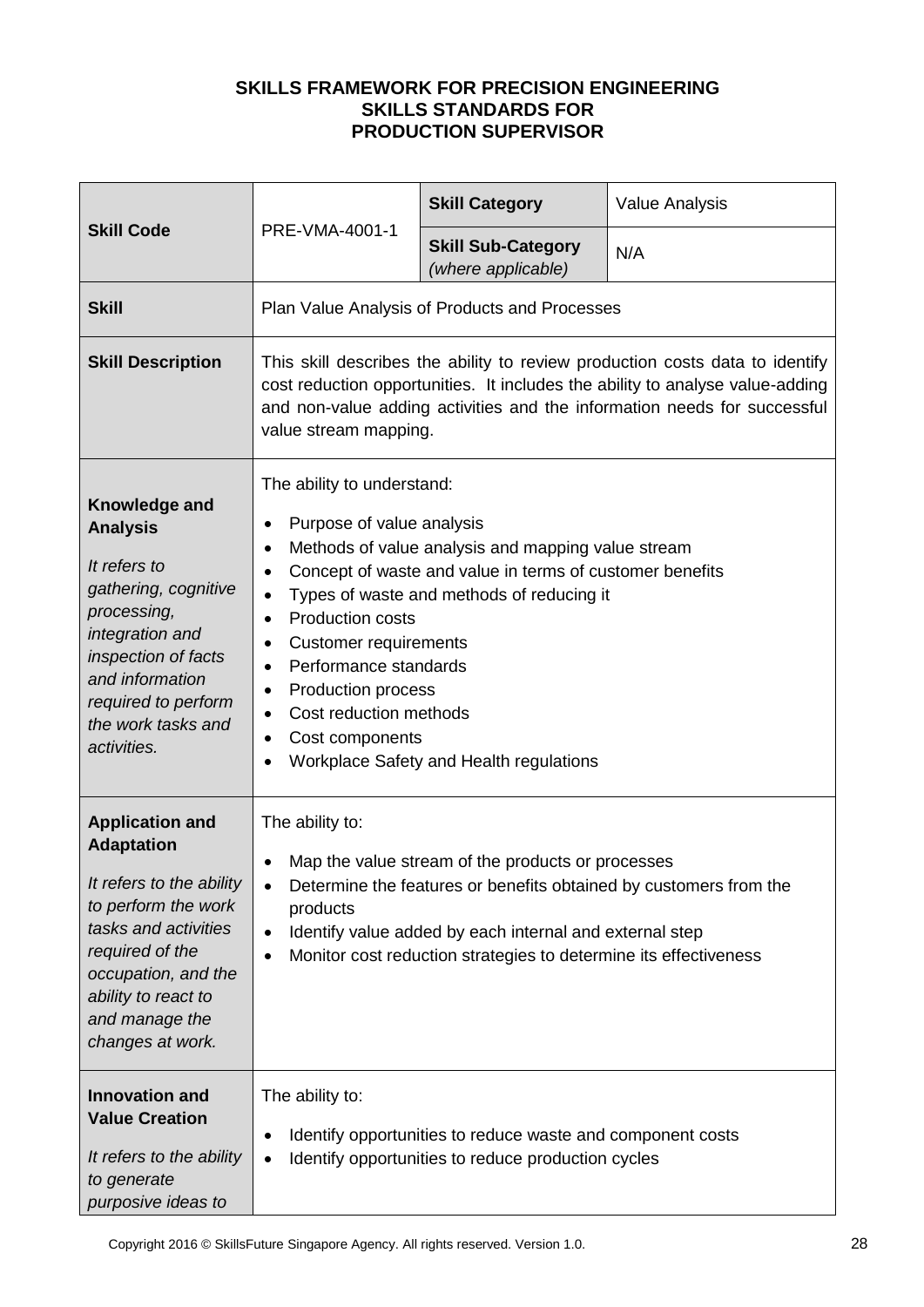| <i>improve</i> work<br>performance and/or<br>enhance business<br>values that are<br>aligned to<br>organisational                                                                                                   |                                                                                                                                                                                                                                                                                                                                                                     |
|--------------------------------------------------------------------------------------------------------------------------------------------------------------------------------------------------------------------|---------------------------------------------------------------------------------------------------------------------------------------------------------------------------------------------------------------------------------------------------------------------------------------------------------------------------------------------------------------------|
| <b>Social Intelligence</b><br>and Ethics<br>It refers to the ability<br>to use affective<br>factors in<br>leadership,<br>relationship and<br>diversity<br>management guided<br>by professional<br>codes of ethics. | The ability to:<br>Seek endorsement for proposed cost reduction initiatives<br>$\bullet$<br>Communicate cost reduction strategies to production team to ensure<br>$\bullet$<br>understanding                                                                                                                                                                        |
| <b>Learning to Learn</b><br>It refers to the ability<br>to develop and<br>improve one's self<br>within and outside of<br>one's area of work.                                                                       | The ability to:<br>Monitor best practices in production through industry data and<br>$\bullet$<br>intelligence to further enhance one's knowledge in identifying<br>opportunities to reduce waste                                                                                                                                                                   |
| <b>Range of</b><br><b>Application</b><br>(where applicable)<br>It refers to the<br>critical<br>circumstances and<br>contexts that the<br>skill may be<br>demonstrated.                                             | Waste is any activity which does not contribute to customer benefit /<br>features in the product. Categories of waste include:<br>Excess production and early production<br>٠<br>Delays<br>٠<br>Movement and transport<br>$\bullet$<br>Poor process design<br>$\bullet$<br>Inefficient performance of a process<br>$\bullet$<br>Making defective items<br>$\bullet$ |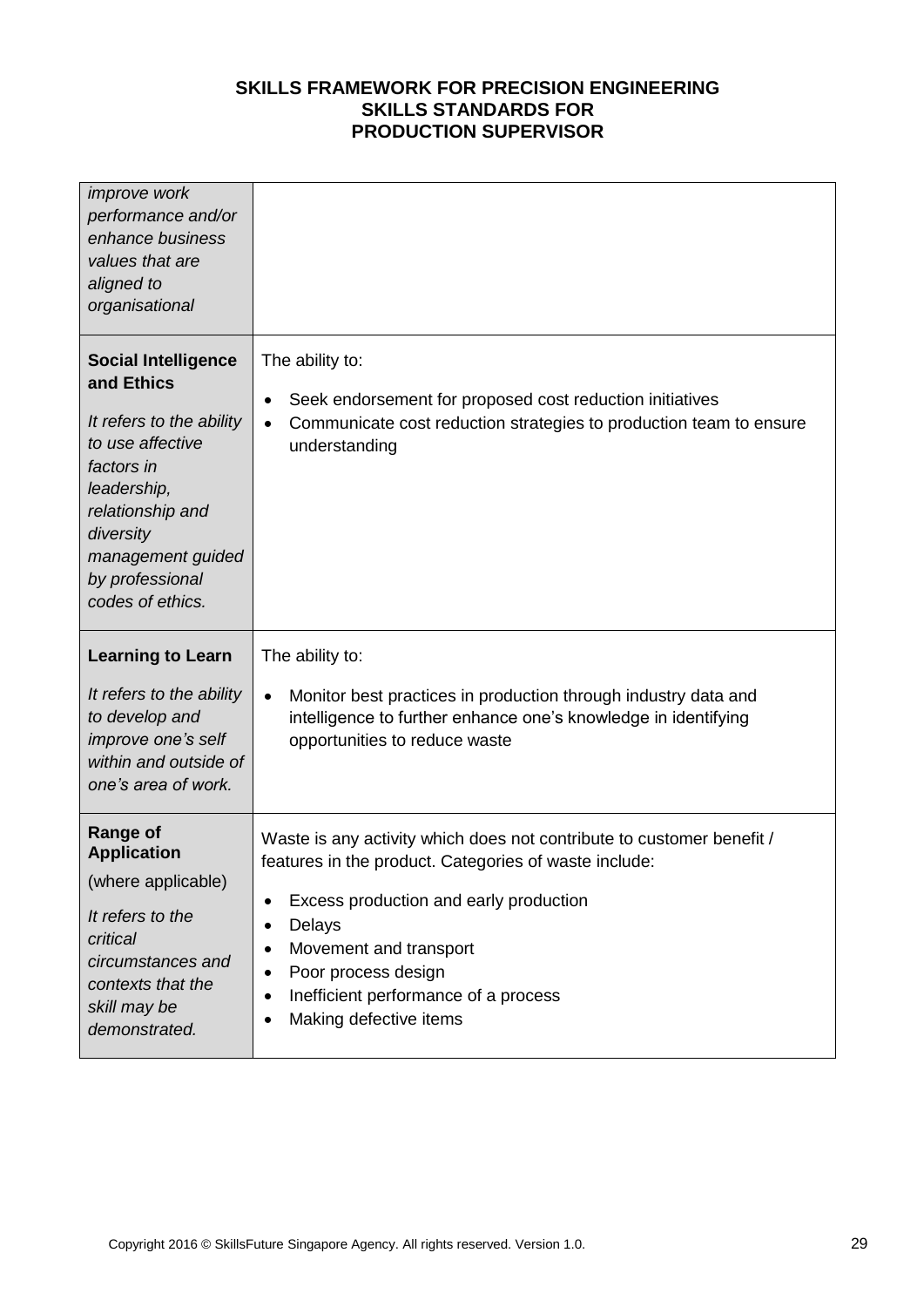| <b>Skill Code</b>                                                                                                                                                                                                             | PRE-MPI-4009-1                                                                                                                                                                                                                           | <b>Skill Category</b>                                                                                                                                                                                                                                                                                 | <b>Manufacturing Productivity</b><br>and Innovation                                                                                                                                                                                                                                          |
|-------------------------------------------------------------------------------------------------------------------------------------------------------------------------------------------------------------------------------|------------------------------------------------------------------------------------------------------------------------------------------------------------------------------------------------------------------------------------------|-------------------------------------------------------------------------------------------------------------------------------------------------------------------------------------------------------------------------------------------------------------------------------------------------------|----------------------------------------------------------------------------------------------------------------------------------------------------------------------------------------------------------------------------------------------------------------------------------------------|
|                                                                                                                                                                                                                               |                                                                                                                                                                                                                                          | <b>Skill Sub-Category</b><br>(where applicable)                                                                                                                                                                                                                                                       | N/A                                                                                                                                                                                                                                                                                          |
| <b>Skill</b>                                                                                                                                                                                                                  |                                                                                                                                                                                                                                          | Manage Lean Manufacturing for Productivity Improvement                                                                                                                                                                                                                                                |                                                                                                                                                                                                                                                                                              |
| <b>Skill Description</b>                                                                                                                                                                                                      | productivity improvement programmes.                                                                                                                                                                                                     |                                                                                                                                                                                                                                                                                                       | This skill describes the ability to manage the organisation's lean<br>manufacturing through the use of various lean tools in the areas of<br>materials, processes and machines. It also includes lean implementation<br>planning and understanding the impact on the organisation in support |
| Knowledge and<br><b>Analysis</b><br>It refers to gathering,<br>cognitive<br>processing,<br>integration and<br>inspection of facts<br>and information<br>required to perform<br>the work tasks and<br>activities.              | The ability to understand:<br>Seven wastes of production<br>$\bullet$<br>Benefits of lean manufacturing<br>$\bullet$<br>$\bullet$<br>٠<br>$\bullet$<br>$\bullet$<br>Lean implementation checklist<br>$\bullet$<br>$\bullet$<br>$\bullet$ | Performance measurement areas in lean manufacturing<br>Steps to achieve lean performance results<br>Objectives of production and inventory control<br>Types of inventory by function and by condition<br>Steps required for successful lean implementation<br>Workplace Safety and Health regulations | Lean manufacturing tools for improved inventory flow and material flow                                                                                                                                                                                                                       |
| <b>Application and</b><br><b>Adaptation</b><br>It refers to the ability<br>to perform the work<br>tasks and activities<br>required of the<br>occupation, and the<br>ability to react to and<br>manage the<br>changes at work. | The ability to:<br>$\bullet$<br>٠<br>٠<br>٠<br>$\bullet$                                                                                                                                                                                 | Identify types of waste within the organisation<br>Perform inventory classification using ABC analysis<br>Calculate production capacity and TAKT time<br>within various areas for improvement                                                                                                         | Calculate economic batch quantity and number of kanbans required<br>Determine the need for preventive maintenance within the organisation<br>Implement lean manufacturing at various levels in the organisation and                                                                          |
| <b>Innovation and</b><br><b>Value Creation</b><br>It refers to the ability                                                                                                                                                    | The ability to:                                                                                                                                                                                                                          | Recommend an improved process flow                                                                                                                                                                                                                                                                    |                                                                                                                                                                                                                                                                                              |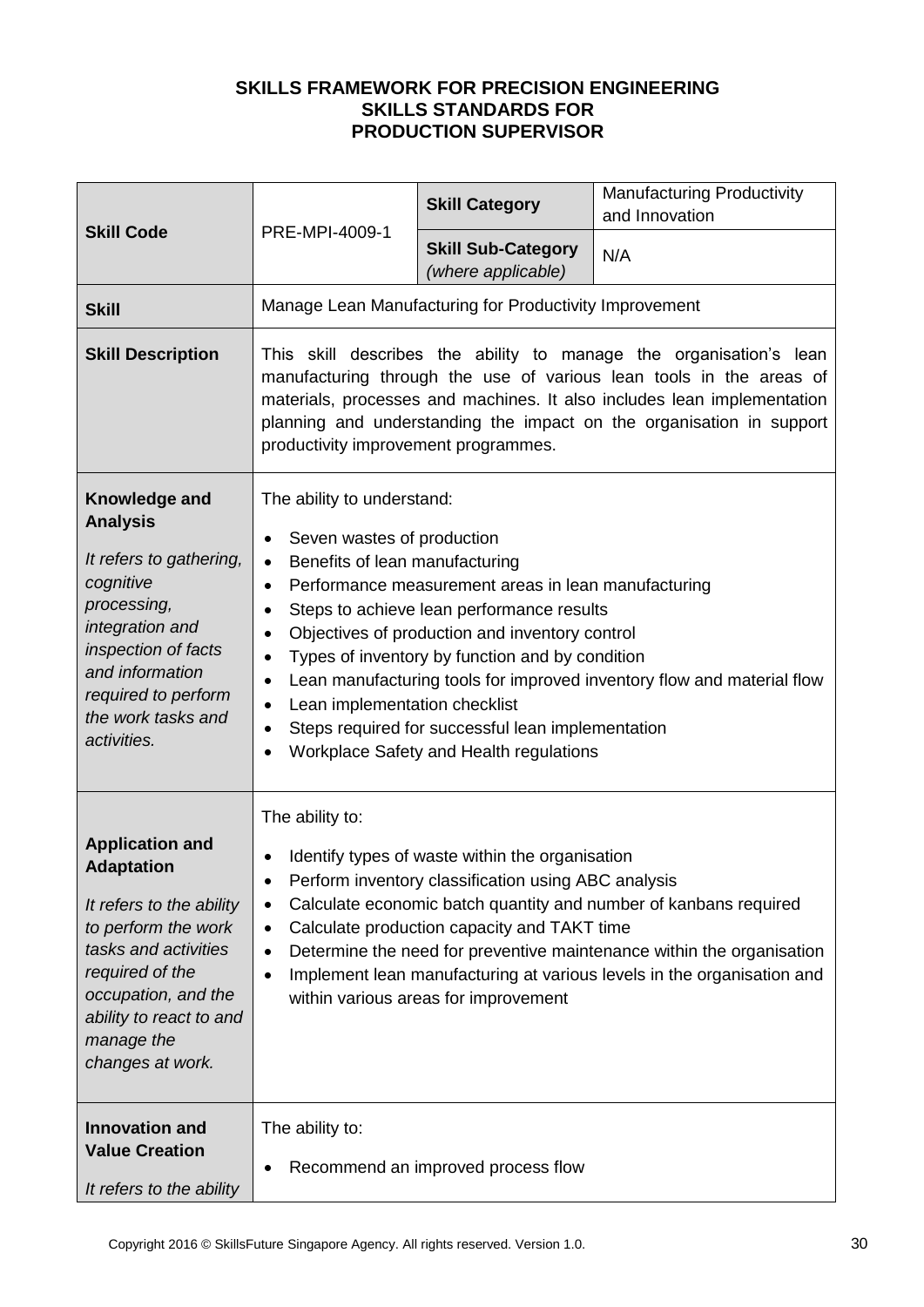| to generate<br>purposive ideas to<br>improve work<br>performance and/or<br>enhance business<br>values that are<br>aligned to<br>organisational goals.                                                           |                                                                                                                                                                                                                                                                                                               |
|-----------------------------------------------------------------------------------------------------------------------------------------------------------------------------------------------------------------|---------------------------------------------------------------------------------------------------------------------------------------------------------------------------------------------------------------------------------------------------------------------------------------------------------------|
| <b>Social Intelligence</b><br>and Ethics<br>It refers to the ability<br>to use affective<br>factors in leadership,<br>relationship and<br>diversity<br>management guided<br>by professional<br>codes of ethics. | The ability to:<br>Consult with the production team to gather information to identify<br>$\bullet$<br>reasons for deviation from organisation's key performance indicators                                                                                                                                    |
| <b>Learning to Learn</b><br>It refers to the ability<br>to develop and<br>improve one's self<br>within and outside of<br>one's area of work.                                                                    | N/A                                                                                                                                                                                                                                                                                                           |
| <b>Range of</b><br><b>Application</b><br>(where applicable)<br>It refers to the critical<br>circumstances and<br>contexts that the skill<br>may be<br>demonstrated.                                             | Lean manufacturing tools for improved inventory<br>management and<br>material flow include:<br><b>ABC</b><br>Kanban rules and calculations<br>$\bullet$<br>Just-in-time single piece flow<br>٠<br>Push and pull systems<br>$\bullet$<br>Customer demand rated production<br>$\bullet$<br>Lead time management |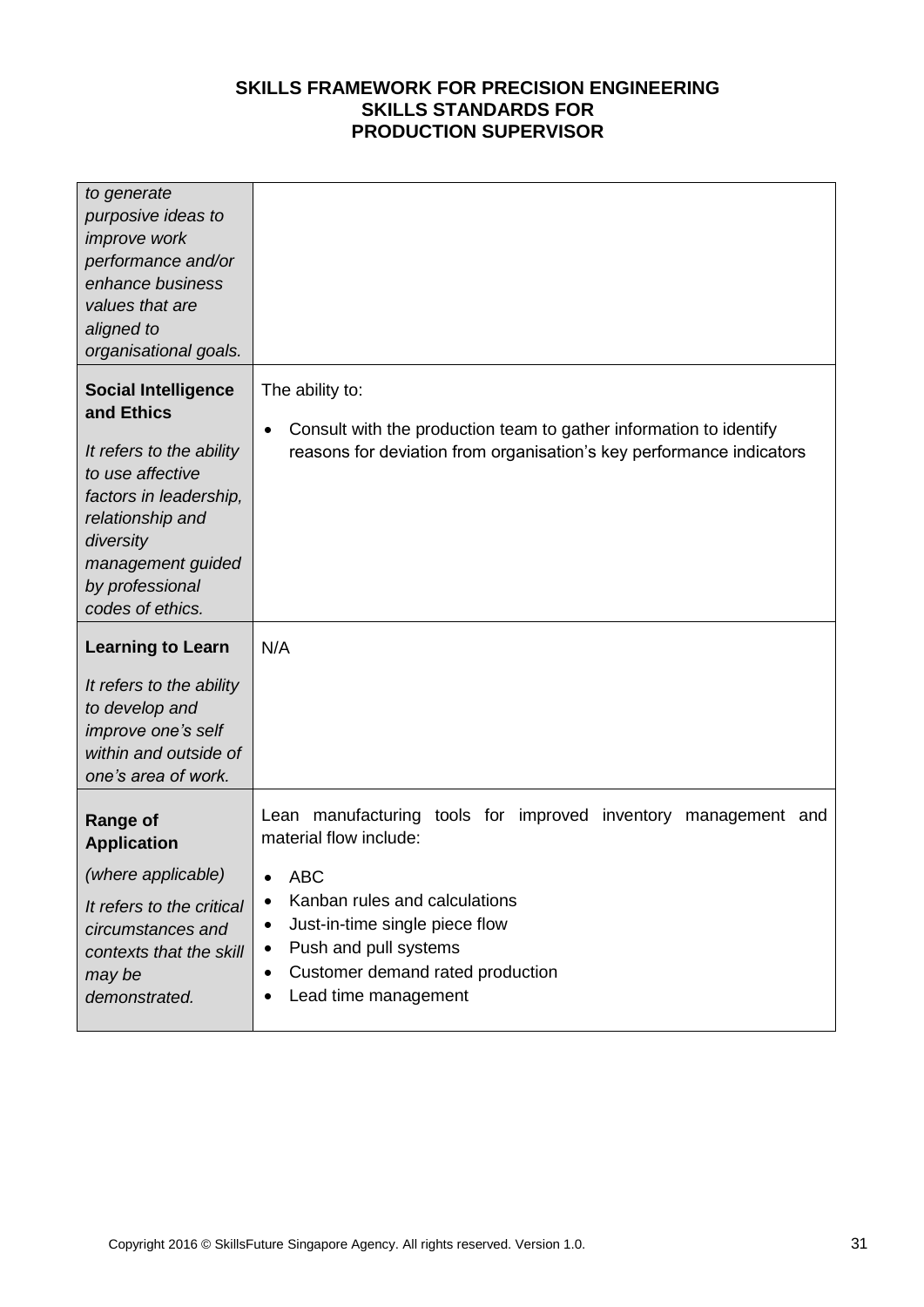| <b>Skill Code</b>                                                                                                                                                                                                             | PRE-MPI-4008-1                                                                                                                                                                                                                                                                                                                                                                                                                                                                                                                                                                                                                                                                                                     | <b>Skill Category</b>                           | <b>Manufacturing Productivity</b><br>and Innovation |
|-------------------------------------------------------------------------------------------------------------------------------------------------------------------------------------------------------------------------------|--------------------------------------------------------------------------------------------------------------------------------------------------------------------------------------------------------------------------------------------------------------------------------------------------------------------------------------------------------------------------------------------------------------------------------------------------------------------------------------------------------------------------------------------------------------------------------------------------------------------------------------------------------------------------------------------------------------------|-------------------------------------------------|-----------------------------------------------------|
|                                                                                                                                                                                                                               |                                                                                                                                                                                                                                                                                                                                                                                                                                                                                                                                                                                                                                                                                                                    | <b>Skill Sub-Category</b><br>(where applicable) | N/A                                                 |
| <b>Skill</b>                                                                                                                                                                                                                  | Manage Continuous Improvement                                                                                                                                                                                                                                                                                                                                                                                                                                                                                                                                                                                                                                                                                      |                                                 |                                                     |
| <b>Skill Description</b>                                                                                                                                                                                                      | This skill describes the ability to manage, implement and facilitate an<br>organisation's systems and processes relating to continuous improvement.<br>It also includes application of the organisation's systems and processes to<br>the workplace.                                                                                                                                                                                                                                                                                                                                                                                                                                                               |                                                 |                                                     |
| Knowledge and<br><b>Analysis</b><br>It refers to gathering,<br>cognitive<br>processing,<br>integration and<br>inspection of facts<br>and information<br>required to perform<br>the work tasks and<br>activities.              | The ability to understand:<br>Identification of improvement opportunities<br>٠<br>Direct continuous improvement activities<br>$\bullet$<br>Management of systems and processes to facilitate continued<br>$\bullet$<br>improvement<br>Monitoring and evaluation of improvement processes<br>$\bullet$                                                                                                                                                                                                                                                                                                                                                                                                              |                                                 |                                                     |
| <b>Application and</b><br><b>Adaptation</b><br>It refers to the ability<br>to perform the work<br>tasks and activities<br>required of the<br>occupation, and the<br>ability to react to and<br>manage the<br>changes at work. | The ability to:<br>Manage and implement continuous improvement systems<br>٠<br>Promote team support, and coach team members, toward continuous<br>$\bullet$<br>improvement<br>Gather, access and record production information to track<br>$\bullet$<br>improvement<br>Analyse, synthesise and interpret information<br>$\bullet$<br>Design and apply improvement tools and strategies<br>$\bullet$<br>Monitor and evaluate improvement processes<br>٠<br>Identify improvement opportunities<br>٠<br>Discuss and direct continuous improvement activities<br>$\bullet$<br>Manage systems and processes to facilitate continued improvement<br>$\bullet$<br>Monitor and evaluate improvement processes<br>$\bullet$ |                                                 |                                                     |
| <b>Innovation and</b><br><b>Value Creation</b>                                                                                                                                                                                | The ability to:<br>Evaluate, identify and introduce innovative improvement opportunities                                                                                                                                                                                                                                                                                                                                                                                                                                                                                                                                                                                                                           |                                                 |                                                     |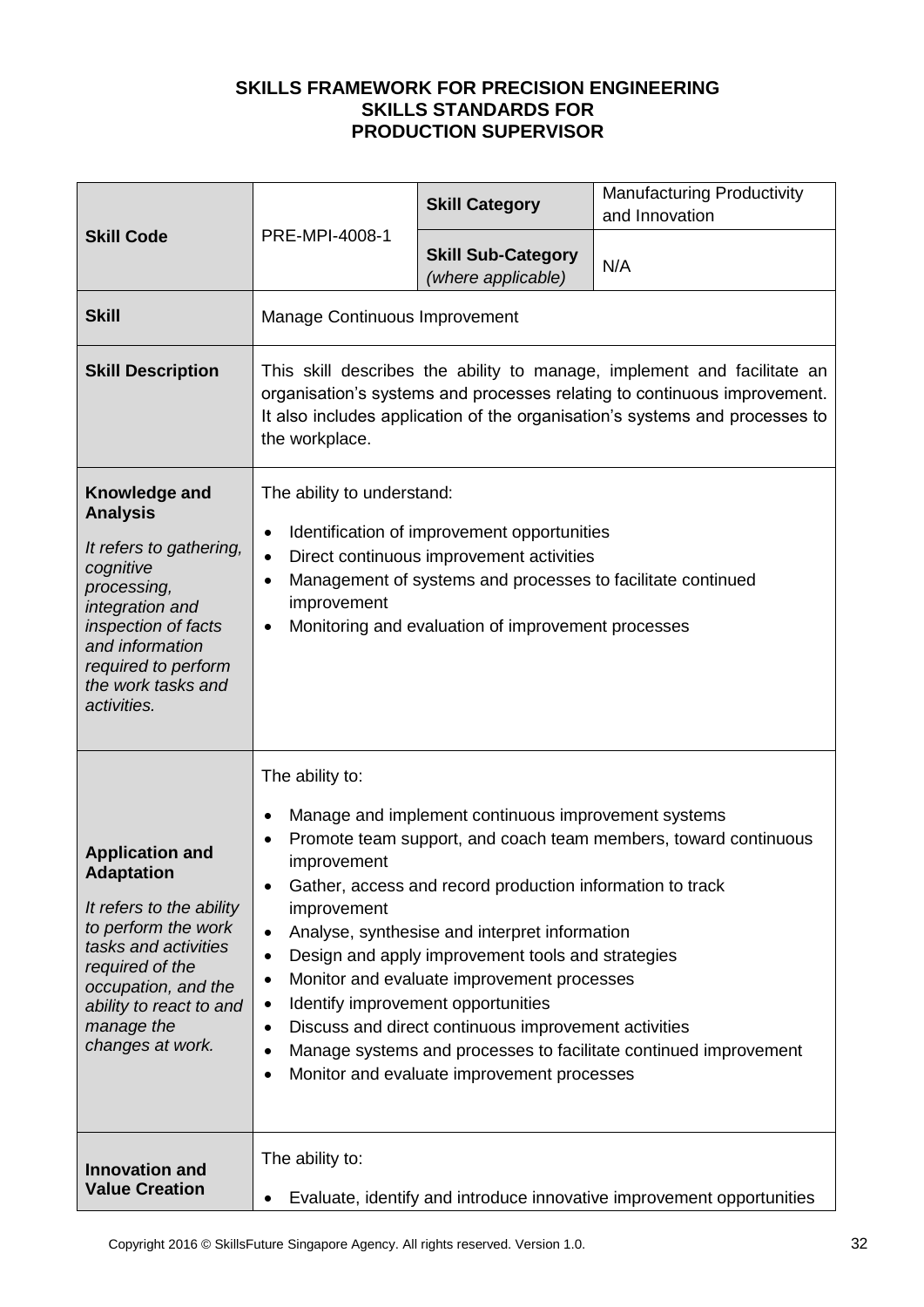| It refers to the ability<br>to generate<br>purposive ideas to<br><i>improve</i> work<br>performance and/or<br>enhance business<br>values that are<br>aligned to<br>organisational goals.                        | to meet organisational goals<br>Identify improvement activities associated with concepts of process<br>$\bullet$<br>management and improving customer satisfaction                                                                                                                                                  |
|-----------------------------------------------------------------------------------------------------------------------------------------------------------------------------------------------------------------|---------------------------------------------------------------------------------------------------------------------------------------------------------------------------------------------------------------------------------------------------------------------------------------------------------------------|
| <b>Social Intelligence</b><br>and Ethics<br>It refers to the ability<br>to use affective<br>factors in leadership,<br>relationship and<br>diversity<br>management guided<br>by professional<br>codes of ethics. | The ability to:<br>Discuss and direct continuous improvement activities with teams to<br>٠<br>improve customer satisfaction                                                                                                                                                                                         |
| <b>Learning to Learn</b><br>It refers to the ability<br>to develop and<br>improve one's self<br>within and outside of<br>one's area of work.                                                                    | The ability to:<br>Update knowledge and skills in monitoring and evaluating improvement<br>$\bullet$<br>processes to achieve the goals set by the organisation                                                                                                                                                      |
| <b>Range of</b><br><b>Application</b><br>(where applicable)<br>It refers to the critical                                                                                                                        | Tools and equipment must include:<br>Continuous Improvement tools and techniques<br>$\bullet$<br>Communication and information technology, e.g. email, Internet, TQM<br>tools<br>Work-related documents and texts;<br>Precision measuring equipment and tools<br>٠                                                  |
| circumstances and<br>contexts that the skill<br>may be<br>demonstrated.                                                                                                                                         | Regulations must include:<br>ISO 14000 (Environmental)<br>٠<br>ISO 9000 (Quality)<br>$\bullet$<br>Workplace Safety and Health requirements<br>$\bullet$<br>Relevant Singapore Government legislation, regulations, guidelines<br>$\bullet$<br>and procedures<br>Organisational policies and procedures<br>$\bullet$ |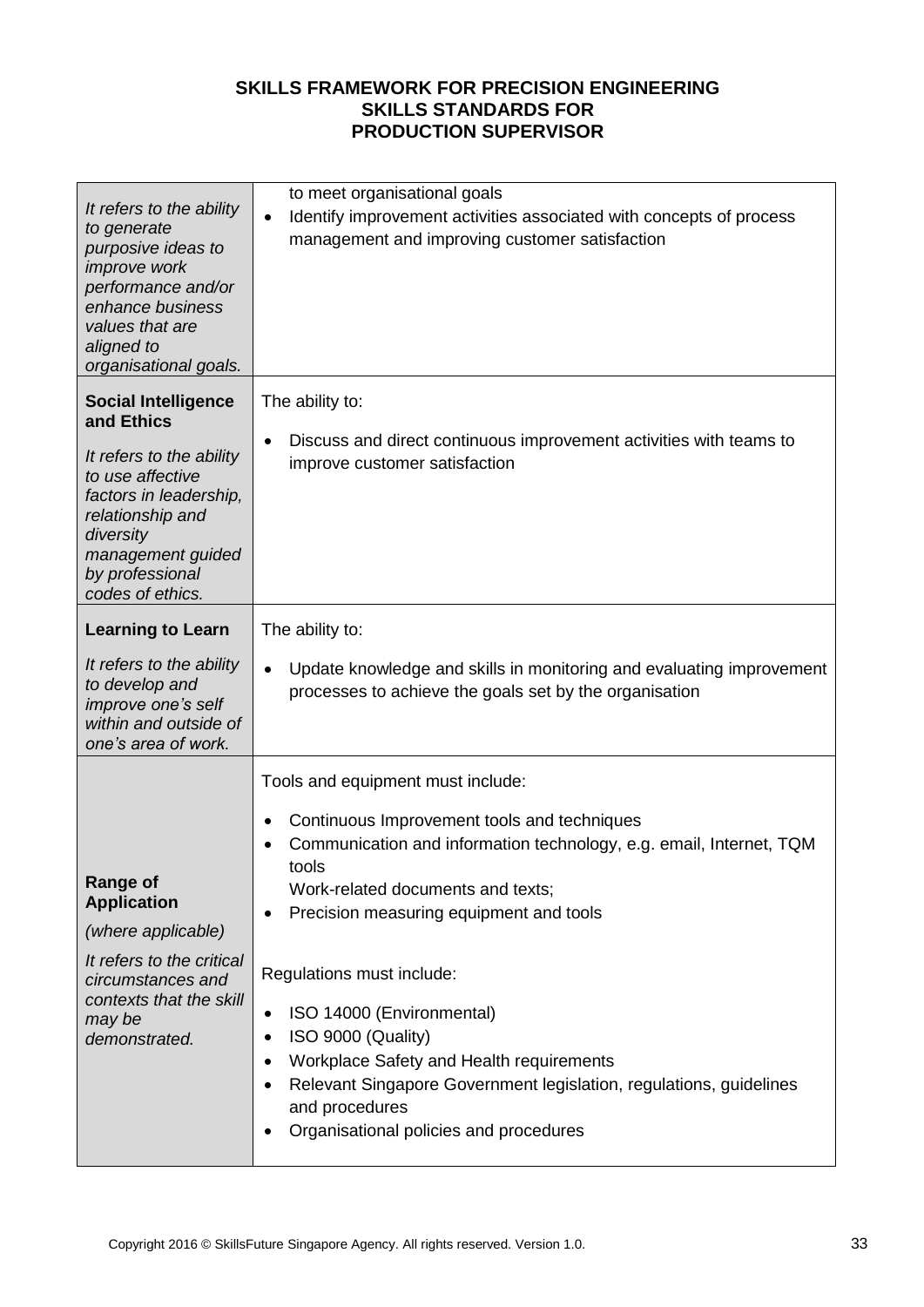| Procedures and supporting documents must include:                                                                                                                                                             |
|---------------------------------------------------------------------------------------------------------------------------------------------------------------------------------------------------------------|
| Organisational policies and procedures<br>Liaising and communicating with colleagues, teams, supervisors,<br>managers, QA, continuous improvement personnel, internal and<br>external consultants and experts |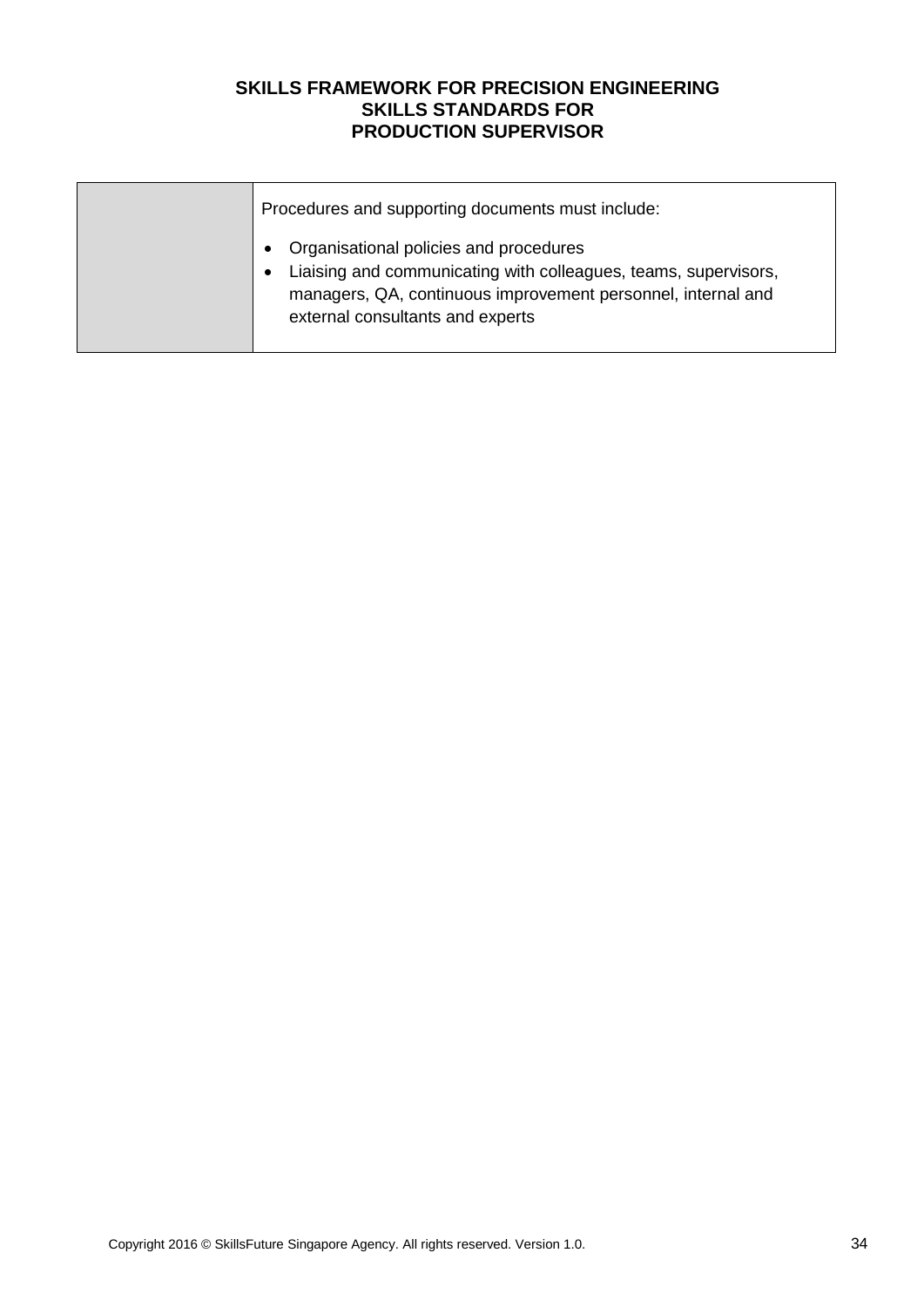| <b>Skill Code</b>                                                                                                                                                                                                             |                                                                                                                                                                                     | <b>Skill Category</b>                                                                                                                                          | <b>Manufacturing Productivity</b><br>and Innovation                                                                                                                                                                       |
|-------------------------------------------------------------------------------------------------------------------------------------------------------------------------------------------------------------------------------|-------------------------------------------------------------------------------------------------------------------------------------------------------------------------------------|----------------------------------------------------------------------------------------------------------------------------------------------------------------|---------------------------------------------------------------------------------------------------------------------------------------------------------------------------------------------------------------------------|
|                                                                                                                                                                                                                               | PRE-MPI-4010-1                                                                                                                                                                      | <b>Skill Sub-Category</b><br>(where applicable)                                                                                                                | N/A                                                                                                                                                                                                                       |
| <b>Skill</b>                                                                                                                                                                                                                  | Contribute to Innovation Process within own Scope of Work in Business<br>Unit                                                                                                       |                                                                                                                                                                |                                                                                                                                                                                                                           |
| <b>Skill Description</b>                                                                                                                                                                                                      | implementation of innovation initiatives.                                                                                                                                           |                                                                                                                                                                | This skills describes the ability to identify opportunities for innovation and<br>improved work practices within own scope of work. It includes<br>collaborating with stakeholders, pilot testing of ideas and supporting |
| Knowledge and<br><b>Analysis</b><br>It refers to<br>gathering, cognitive<br>processing,<br>integration and<br>inspection of facts<br>and information<br>required to perform<br>the work tasks and<br>activities.              | The ability to understand:<br>Broad concepts of innovation<br>$\bullet$<br>Steps in innovation process<br>$\bullet$<br>Behaviours that support innovation<br>$\bullet$<br>$\bullet$ | Individual role in contributing to innovation culture                                                                                                          |                                                                                                                                                                                                                           |
| <b>Application and</b><br><b>Adaptation</b><br>It refers to the ability<br>to perform the work<br>tasks and activities<br>required of the<br>occupation, and the<br>ability to react to<br>and manage the<br>changes at work. | The ability to:<br>$\bullet$<br>and develop possible variations<br>$\bullet$<br>$\bullet$                                                                                           | Assist in pilot testing or prototyping to determine effectiveness of<br>innovation initiatives within a business unit<br>accordance with innovation strategies | Present ideas to relevant stakeholders for feedback to improve ideas<br>Support implementation of innovation initiatives in a business unit in                                                                            |
| <b>Innovation and</b><br><b>Value Creation</b><br>It refers to the ability<br>to generate<br>purposive ideas to<br><i>improve</i> work                                                                                        | The ability to:<br>$\bullet$                                                                                                                                                        | Analyse work systems and processes to identify opportunities for<br>innovation and improved work practices within own scope of work                            |                                                                                                                                                                                                                           |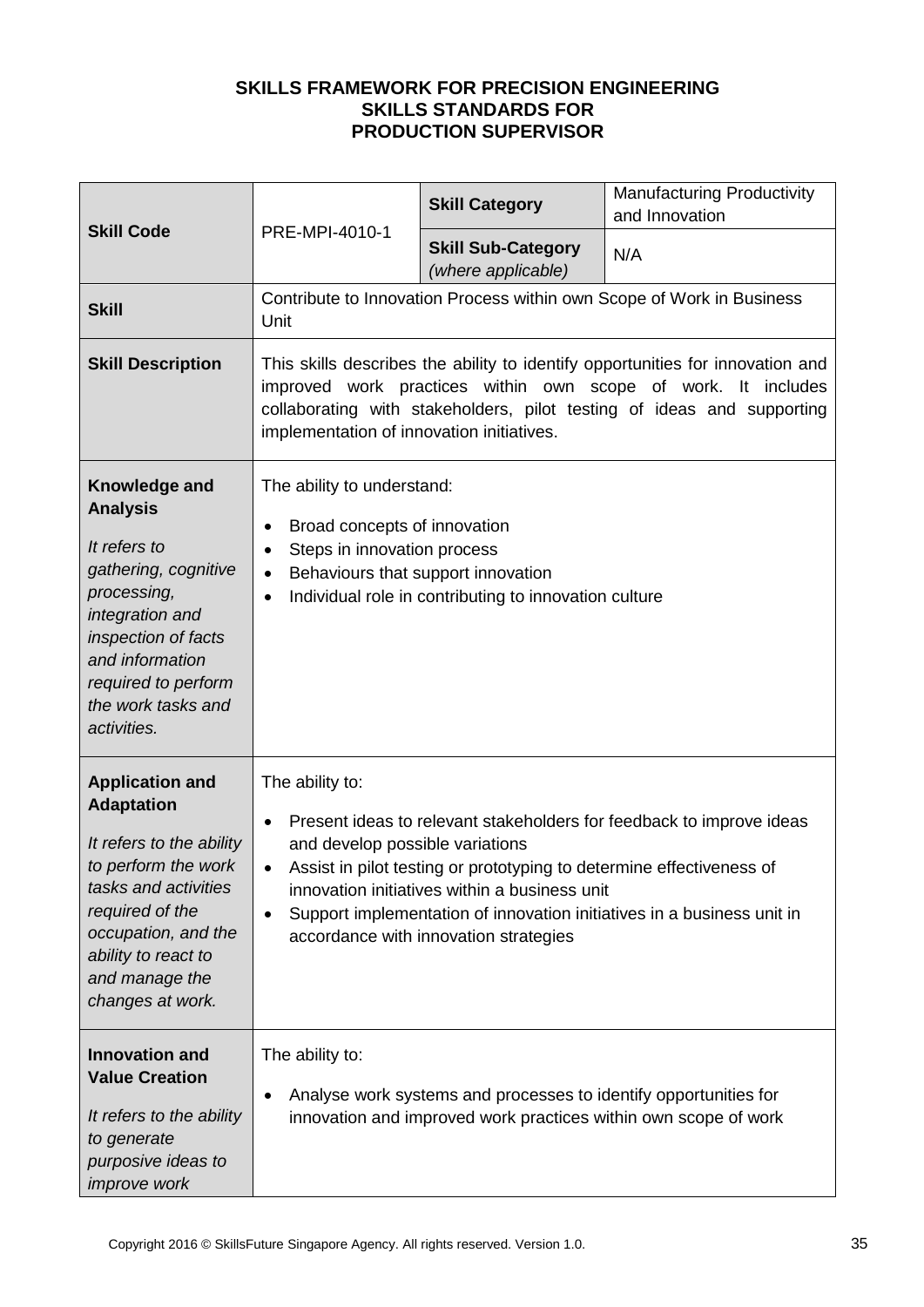| performance and/or<br>enhance business<br>values that are<br>aligned to<br>organisational                                                                                                                          |                                                                                                                                                                                |
|--------------------------------------------------------------------------------------------------------------------------------------------------------------------------------------------------------------------|--------------------------------------------------------------------------------------------------------------------------------------------------------------------------------|
| <b>Social Intelligence</b><br>and Ethics<br>It refers to the ability<br>to use affective<br>factors in<br>leadership,<br>relationship and<br>diversity<br>management guided<br>by professional<br>codes of ethics. | The ability to:<br>Assess emotional states of individuals and respond appropriately to<br>$\bullet$<br>emotional cues when collaborating with others on innovation initiatives |
| <b>Learning to Learn</b><br>It refers to the ability<br>to develop and<br>improve one's self<br>within and outside of<br>one's area of work.                                                                       | The ability to:<br>Collaborate with others to identify, discuss and develop effective ways<br>$\bullet$<br>of working                                                          |
| <b>Range of</b><br><b>Application</b><br>(where applicable)<br>It refers to the<br>critical<br>circumstances and<br>contexts that the<br>skill may be<br>demonstrated.                                             | N/A                                                                                                                                                                            |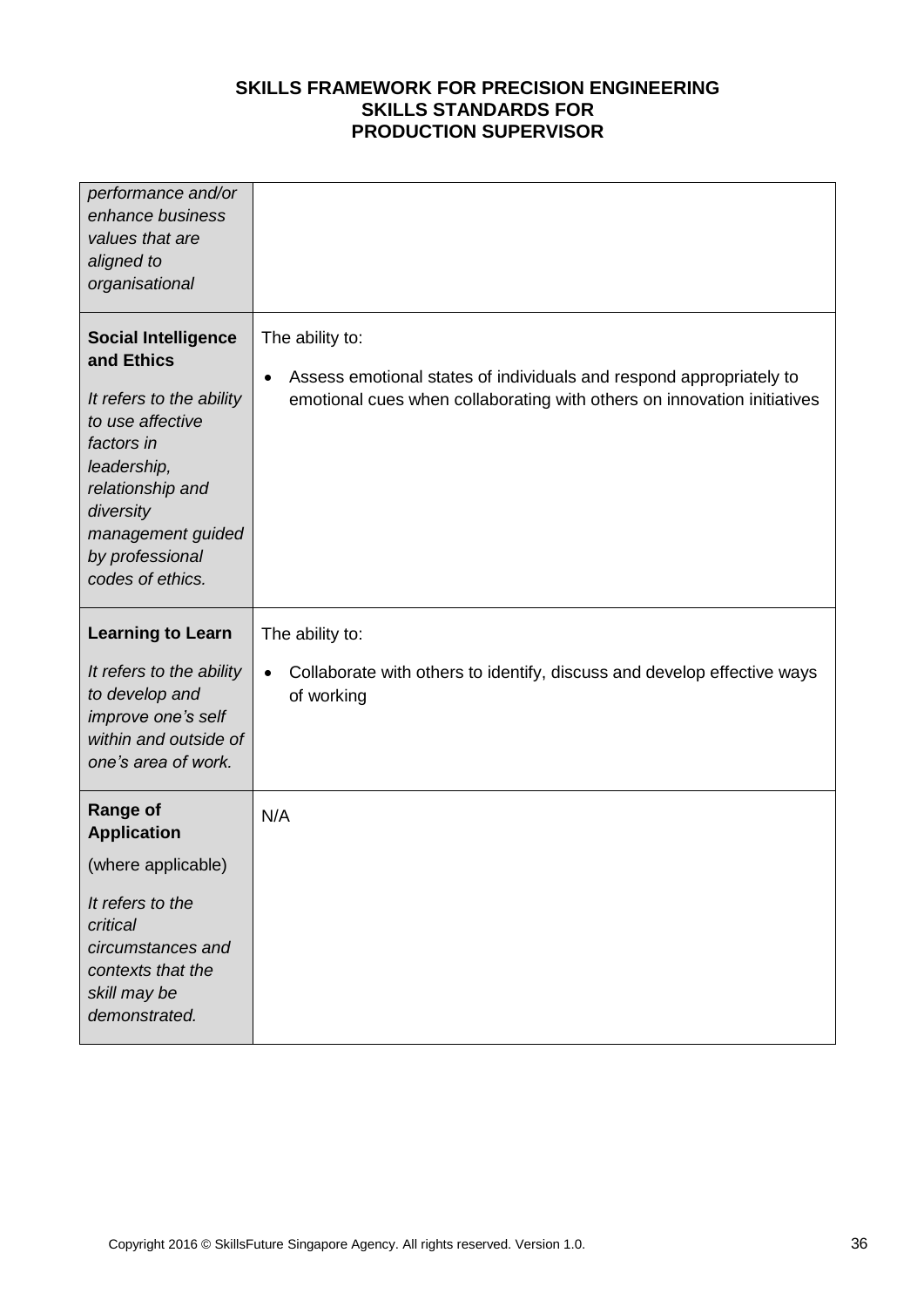|                                                                                                                                                                                                                               |                                                                                                                                                                                                                                                                                                                                                                                                                                                                                                                                                                                                                              | <b>Skill Category</b>                           | <b>Manufacturing Productivity</b><br>and Innovation |  |
|-------------------------------------------------------------------------------------------------------------------------------------------------------------------------------------------------------------------------------|------------------------------------------------------------------------------------------------------------------------------------------------------------------------------------------------------------------------------------------------------------------------------------------------------------------------------------------------------------------------------------------------------------------------------------------------------------------------------------------------------------------------------------------------------------------------------------------------------------------------------|-------------------------------------------------|-----------------------------------------------------|--|
| <b>Skill Code</b>                                                                                                                                                                                                             | PRE-MPI-4011-1                                                                                                                                                                                                                                                                                                                                                                                                                                                                                                                                                                                                               | <b>Skill Sub-Category</b><br>(where applicable) | N/A                                                 |  |
| <b>Skill</b>                                                                                                                                                                                                                  | Manage Innovation in the Business Function                                                                                                                                                                                                                                                                                                                                                                                                                                                                                                                                                                                   |                                                 |                                                     |  |
| <b>Skill Description</b>                                                                                                                                                                                                      | This skill describes the ability to develop and implement innovation<br>initiatives in a business function. It includes identifying opportunities for<br>innovation, conducting pilot testing and refining innovation strategies and<br>making recommendations for implementation with the support from various<br>stakeholders.                                                                                                                                                                                                                                                                                             |                                                 |                                                     |  |
| Knowledge and<br><b>Analysis</b><br>It refers to<br>gathering, cognitive<br>processing,<br>integration and<br>inspection of facts<br>and information<br>required to perform<br>the work tasks and<br>activities.              | The ability to understand:<br>Characteristics of business functions that are more likely to be open to<br>$\bullet$<br>innovation<br>Characteristics of broader environments that support and encourage<br>$\bullet$<br>innovation<br>Creative approaches to identify innovation opportunities<br>$\bullet$<br>Range of creative techniques to generate innovative ideas<br>$\bullet$                                                                                                                                                                                                                                        |                                                 |                                                     |  |
| <b>Application and</b><br><b>Adaptation</b><br>It refers to the ability<br>to perform the work<br>tasks and activities<br>required of the<br>occupation, and the<br>ability to react to<br>and manage the<br>changes at work. | The ability to:<br>Evaluate business function performance to identify opportunities for<br>$\bullet$<br>innovation and improvement<br>Create opportunities to maximise innovation within a business function<br>$\bullet$<br>Support and guide employees to contribute to the implementation of<br>$\bullet$<br>organisational innovation strategies<br>Conduct pilot testing or prototyping of innovation concepts within<br>$\bullet$<br>business function to determine feasibility of innovation initiative<br>Make recommendations of innovation initiatives to relevant<br>$\bullet$<br>stakeholders for implementation |                                                 |                                                     |  |
| <b>Innovation and</b><br><b>Value Creation</b><br>It refers to the ability<br>to generate<br>purposive ideas to                                                                                                               | The ability to:<br>Develop and refine innovative initiatives to ensure achievement of<br>$\bullet$<br>desired business outcomes within a business function                                                                                                                                                                                                                                                                                                                                                                                                                                                                   |                                                 |                                                     |  |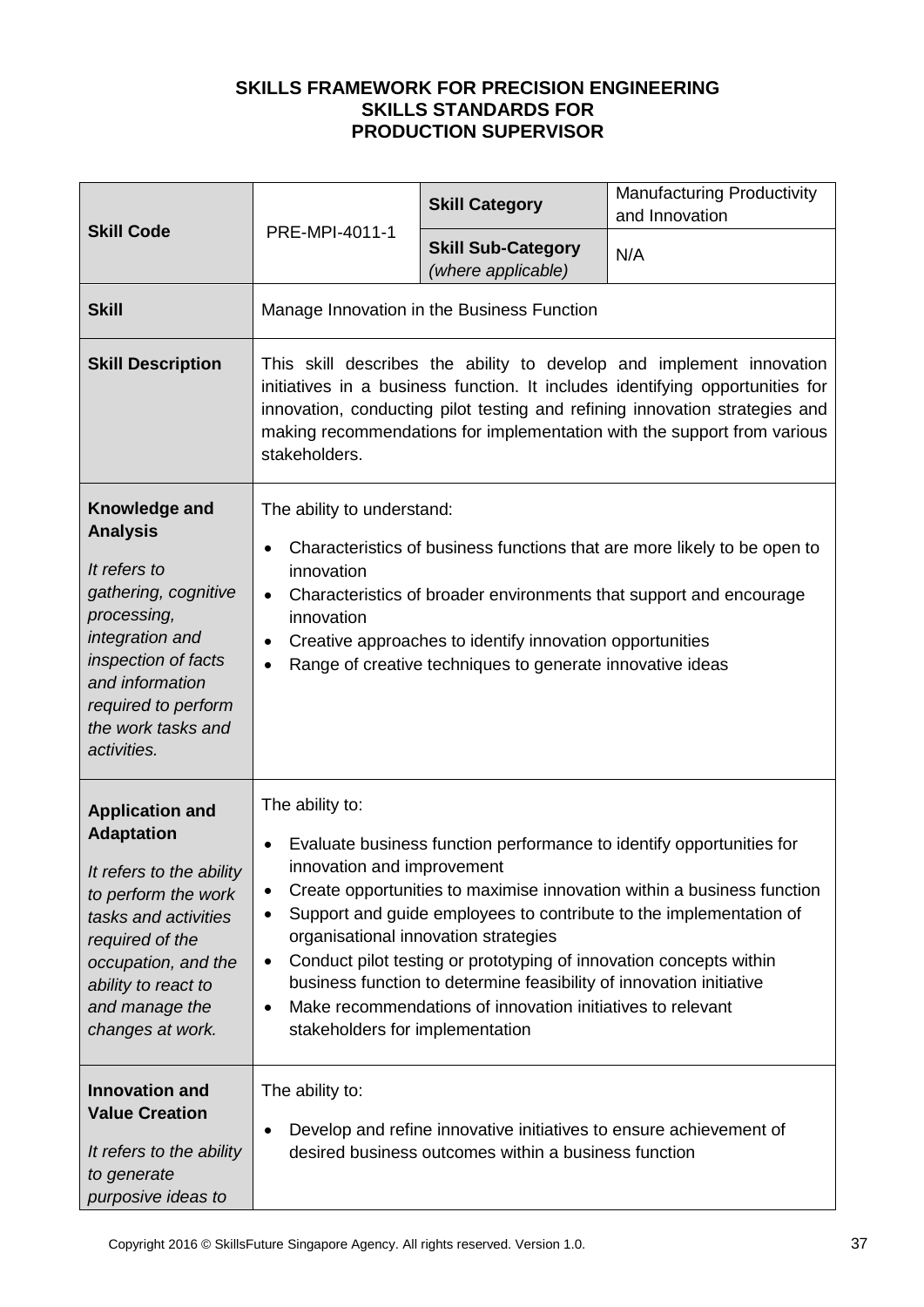| <i>improve</i> work<br>performance and/or<br>enhance business<br>values that are<br>aligned to<br>organisational                                                                                                   |                                                                                                                                                                                                                                                                                                                    |
|--------------------------------------------------------------------------------------------------------------------------------------------------------------------------------------------------------------------|--------------------------------------------------------------------------------------------------------------------------------------------------------------------------------------------------------------------------------------------------------------------------------------------------------------------|
| <b>Social Intelligence</b><br>and Ethics<br>It refers to the ability<br>to use affective<br>factors in<br>leadership,<br>relationship and<br>diversity<br>management guided<br>by professional<br>codes of ethics. | The ability to:<br>Consult with relevant stakeholders to agree on broad parameters for<br>$\bullet$<br>developing innovation initiatives<br>Demonstrate empathy by acknowledging and addressing the feelings<br>$\bullet$<br>and perspectives of employees arising from the impact of innovation<br>implementation |
| <b>Learning to Learn</b>                                                                                                                                                                                           | The ability to:                                                                                                                                                                                                                                                                                                    |
|                                                                                                                                                                                                                    |                                                                                                                                                                                                                                                                                                                    |
| It refers to the ability<br>to develop and<br>improve one's self<br>within and outside of<br>one's area of work.                                                                                                   | Keep oneself updated on innovation management by subscribing to<br>$\bullet$<br>diverse learning channels and participating in peer discussion<br>platforms                                                                                                                                                        |
| <b>Range of</b><br><b>Application</b>                                                                                                                                                                              | N/A                                                                                                                                                                                                                                                                                                                |
| (where applicable)                                                                                                                                                                                                 |                                                                                                                                                                                                                                                                                                                    |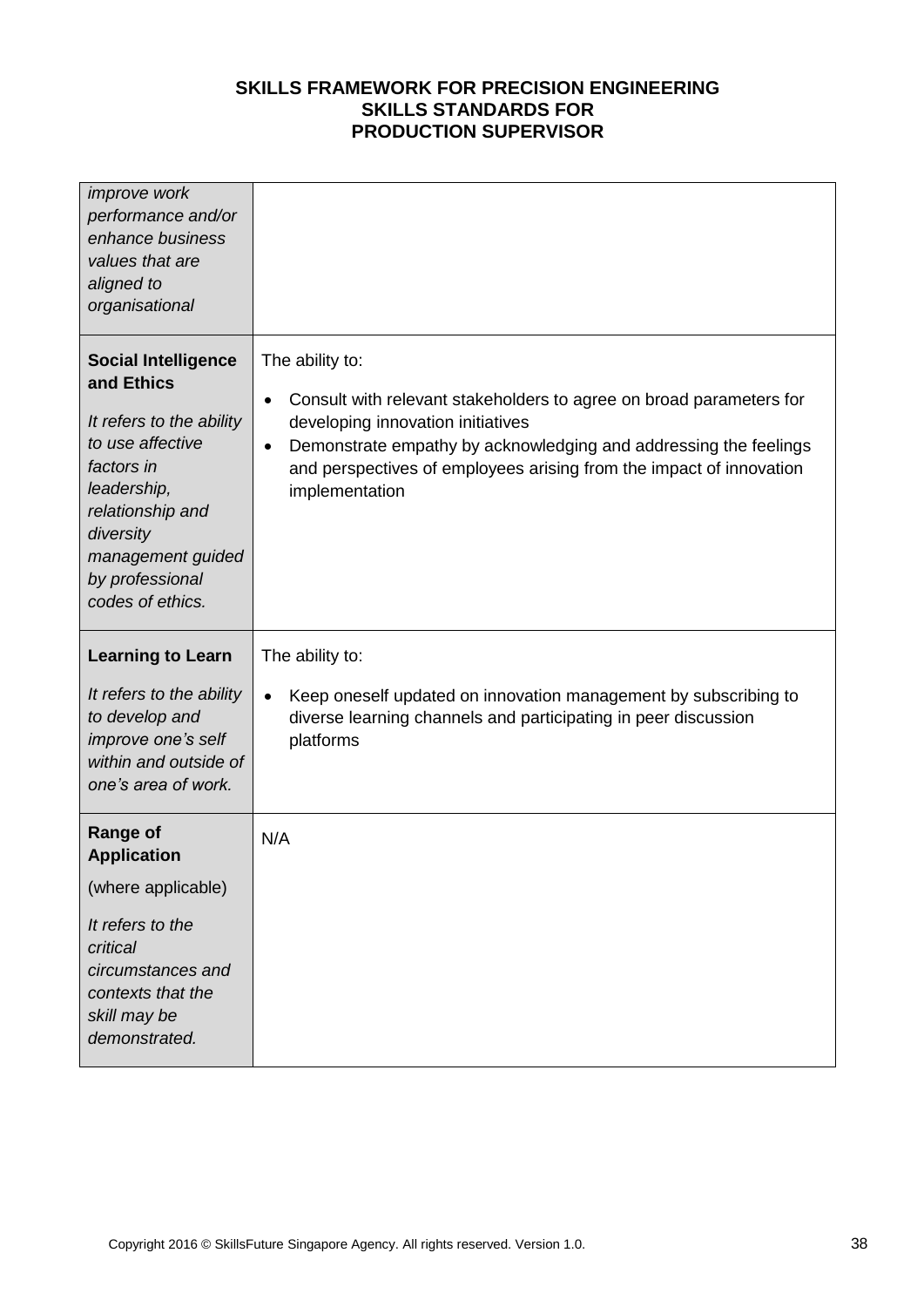|                                                                                                                                                                                                                               | PRE-SCL-4001-1                                                                                                                                                                                                                                                                                                                                                                                                                                                                                             | <b>Skill Category</b>                           | <b>Supply Chain and Logistics</b><br>Management |
|-------------------------------------------------------------------------------------------------------------------------------------------------------------------------------------------------------------------------------|------------------------------------------------------------------------------------------------------------------------------------------------------------------------------------------------------------------------------------------------------------------------------------------------------------------------------------------------------------------------------------------------------------------------------------------------------------------------------------------------------------|-------------------------------------------------|-------------------------------------------------|
| <b>Skill Code</b>                                                                                                                                                                                                             |                                                                                                                                                                                                                                                                                                                                                                                                                                                                                                            | <b>Skill Sub-Category</b><br>(where applicable) | N/A                                             |
| <b>Skill</b>                                                                                                                                                                                                                  | Manage a Supply Chain                                                                                                                                                                                                                                                                                                                                                                                                                                                                                      |                                                 |                                                 |
| <b>Skill Description</b>                                                                                                                                                                                                      | This skill describes the ability to manage a supply chain, including the<br>relationships between an organisation and its supply and demand partners<br>along the chain. It covers implementing a demand-driven supply chain<br>management strategy, managing the supply chain, and evaluating and<br>improving supply chain effectiveness.                                                                                                                                                                |                                                 |                                                 |
| Knowledge and<br><b>Analysis</b><br>It refers to<br>gathering, cognitive<br>processing,<br>integration and<br>inspection of facts<br>and information<br>required to perform<br>the work tasks and<br>activities.              | The ability to understand:<br>Legislation, codes of practice and national and international standards<br>$\bullet$<br>Organisation policies and procedures related to supply chain<br>$\bullet$<br>management, purchasing and contracting and tendering<br>Business terms and conditions for purchasing, tendering and<br>$\bullet$<br>contracting<br>Product knowledge related to goods and services required by the<br>$\bullet$<br>organisation<br>Workplace Safety and Health regulations<br>$\bullet$ |                                                 |                                                 |
| <b>Application and</b><br><b>Adaptation</b><br>It refers to the ability<br>to perform the work<br>tasks and activities<br>required of the<br>occupation, and the<br>ability to react to<br>and manage the<br>changes at work. | The ability to:<br>Implement demand-driven supply chain management strategy<br>$\bullet$<br>Determine demand at each level of the supply chain in accordance<br>$\bullet$<br>with the supply chain strategy<br>Implement contingency plans for unplanned events that may arise<br>$\bullet$<br>during the implementation and management of the supply chain                                                                                                                                                |                                                 |                                                 |
| <b>Innovation and</b><br><b>Value Creation</b><br>It refers to the ability<br>to generate<br>purposive ideas to                                                                                                               | The ability to:<br>Identify and adjust policies and procedures to respond to the changing<br>$\bullet$<br>needs of customers, supply chain and the organisation<br>Evaluate and improve supply chain effectiveness<br>$\bullet$                                                                                                                                                                                                                                                                            |                                                 |                                                 |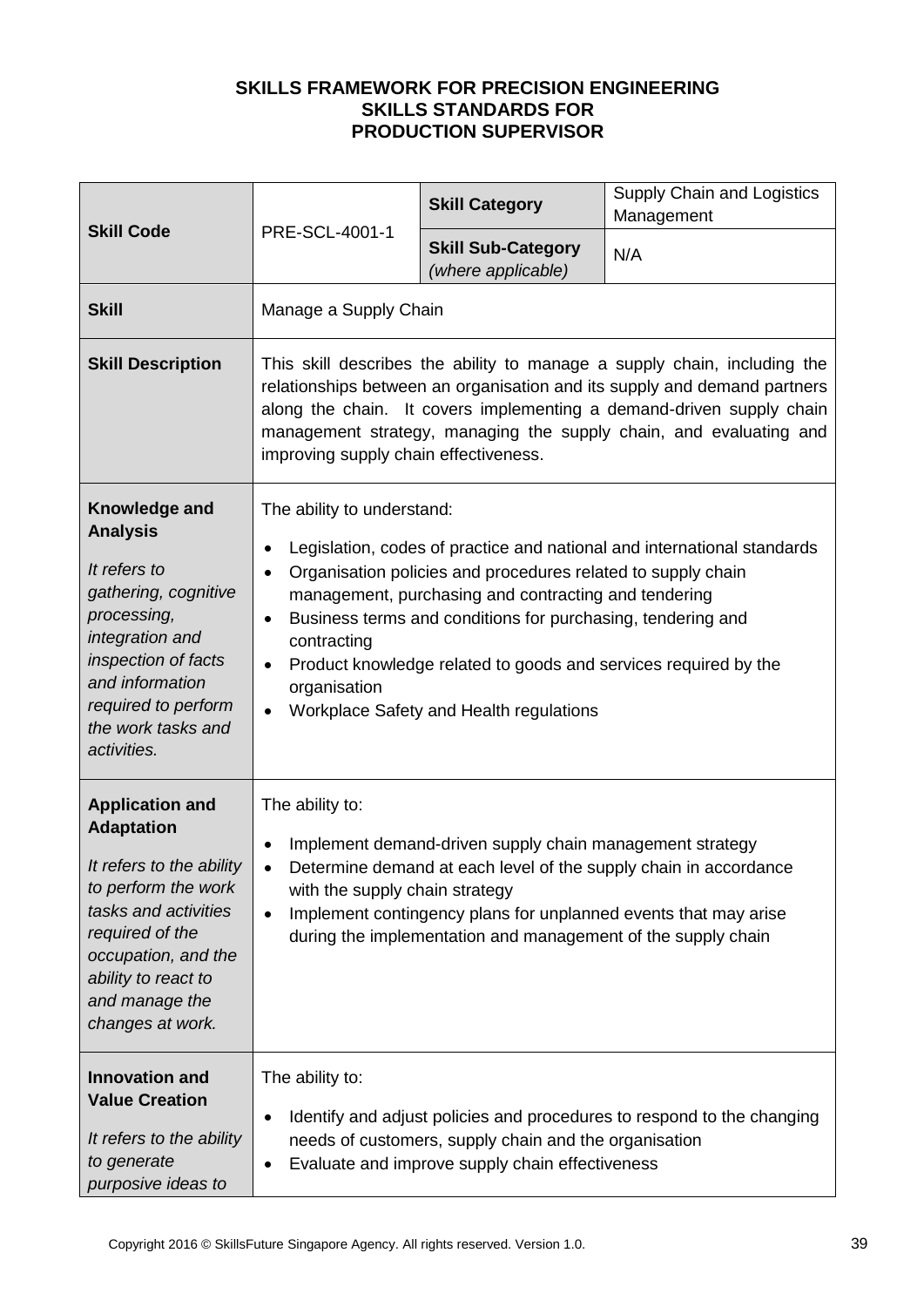| <i>improve</i> work<br>performance and/or<br>enhance business<br>values that are<br>aligned to<br>organisational                                                                                                   |                                                                                                                                                                 |
|--------------------------------------------------------------------------------------------------------------------------------------------------------------------------------------------------------------------|-----------------------------------------------------------------------------------------------------------------------------------------------------------------|
| <b>Social Intelligence</b><br>and Ethics<br>It refers to the ability<br>to use affective<br>factors in<br>leadership,<br>relationship and<br>diversity<br>management guided<br>by professional<br>codes of ethics. | The ability to:<br>Provide support to staff, customers and supply chain to assist in the<br>$\bullet$<br>implementation of the supply chain management strategy |
| <b>Learning to Learn</b><br>It refers to the ability<br>to develop and<br>improve one's self<br>within and outside of<br>one's area of work.                                                                       | N/A                                                                                                                                                             |
| <b>Range of</b><br><b>Application</b><br>(where applicable)<br>It refers to the<br>critical<br>circumstances and<br>contexts that the<br>skill may be<br>demonstrated.                                             | N/A                                                                                                                                                             |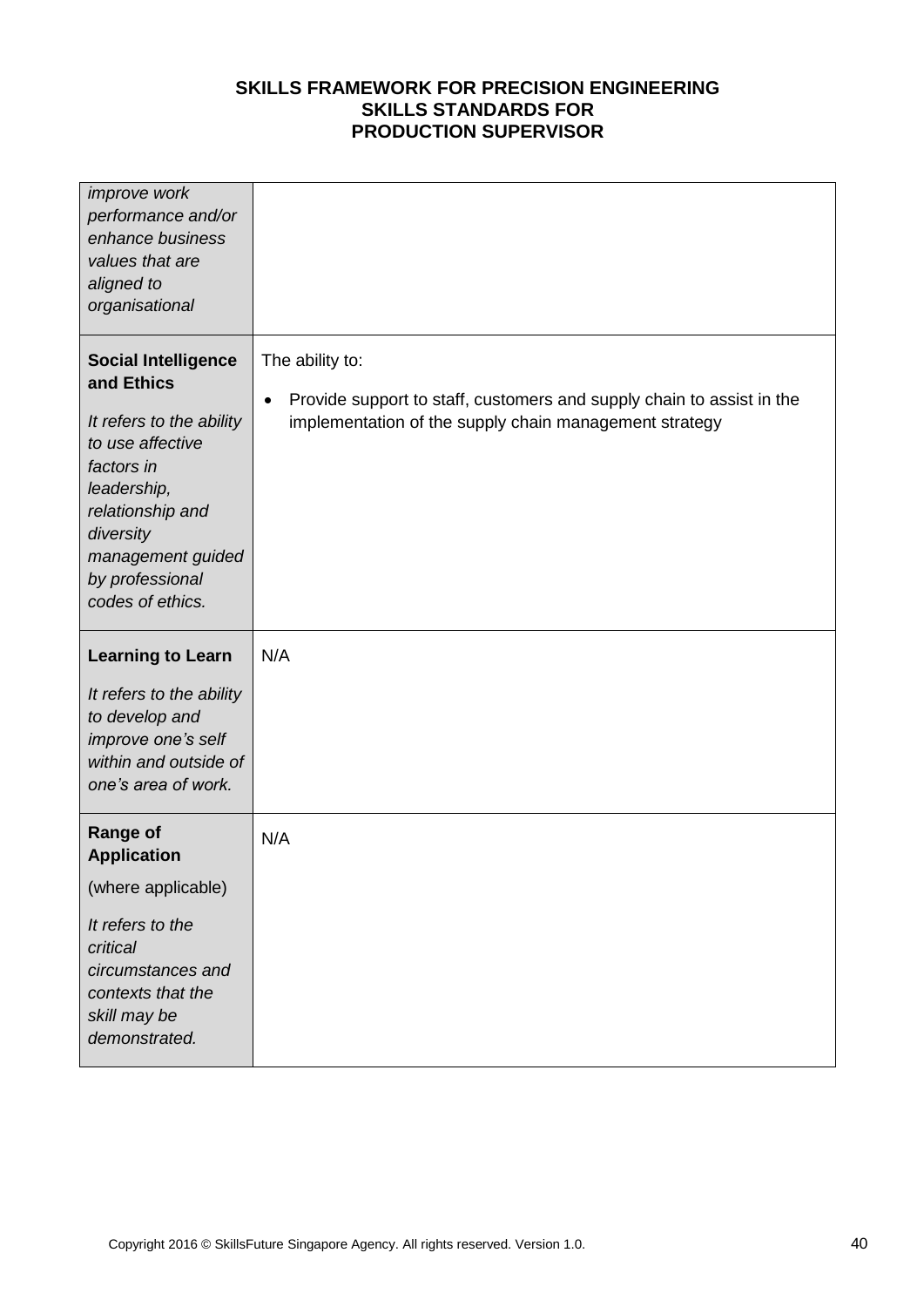| <b>Skill Code</b>                                                                                                                                                                                                             |                                                                                                                                                                                                                                                                                                                                                                                                                                                                                                                                                             | <b>Skill Category</b>                           | Supply Chain and Logistics<br>Management |
|-------------------------------------------------------------------------------------------------------------------------------------------------------------------------------------------------------------------------------|-------------------------------------------------------------------------------------------------------------------------------------------------------------------------------------------------------------------------------------------------------------------------------------------------------------------------------------------------------------------------------------------------------------------------------------------------------------------------------------------------------------------------------------------------------------|-------------------------------------------------|------------------------------------------|
|                                                                                                                                                                                                                               | PRE-SCL-4002-1                                                                                                                                                                                                                                                                                                                                                                                                                                                                                                                                              | <b>Skill Sub-Category</b><br>(where applicable) | N/A                                      |
| <b>Skill</b>                                                                                                                                                                                                                  | Manage Logistics Planning and Process                                                                                                                                                                                                                                                                                                                                                                                                                                                                                                                       |                                                 |                                          |
| <b>Skill Description</b>                                                                                                                                                                                                      | This skill describes the ability to implement, monitor and manage the<br>organisation's logistics planning and process. It also includes planning an<br>efficient logistics operation, developing a contingency management<br>producing<br>operational schedules,<br>and<br>strategy,<br>monitoring<br>and<br>coordinating systems for logistics operations.                                                                                                                                                                                                |                                                 |                                          |
| Knowledge and<br><b>Analysis</b><br>It refers to<br>gathering, cognitive<br>processing,<br>integration and<br>inspection of facts<br>and information<br>required to perform<br>the work tasks and<br>activities.              | The ability to understand:<br>Problems that may arise with logistic operations and strategies for<br>$\bullet$<br>dealing with them<br>Principles of supply chain management<br>$\bullet$<br>Organisational policies including procedures for outsourcing operations<br>$\bullet$<br>and engaging additional resources                                                                                                                                                                                                                                      |                                                 |                                          |
| <b>Application and</b><br><b>Adaptation</b><br>It refers to the ability<br>to perform the work<br>tasks and activities<br>required of the<br>occupation, and the<br>ability to react to<br>and manage the<br>changes at work. | The ability to:<br>Implement a work plan for efficient logistics operation<br>$\bullet$<br>Adhere to contingency management strategy in accordance with<br>organisational requirements<br>Produce operation schedules for logistics<br>$\bullet$<br>Check outcomes against planned objectives to ensure all requirements<br>$\bullet$<br>are met<br>Identify non-compliance with quality standards, planned processes or<br>$\bullet$<br>regulatory requirements and initiate appropriate action Monitor and<br>coordinate systems for logistics operations |                                                 |                                          |
| <b>Innovation and</b><br><b>Value Creation</b><br>It refers to the ability<br>to generate<br>purposive ideas to                                                                                                               | The ability to:<br>Act on customer concerns and suggestions for improvements<br>٠                                                                                                                                                                                                                                                                                                                                                                                                                                                                           |                                                 |                                          |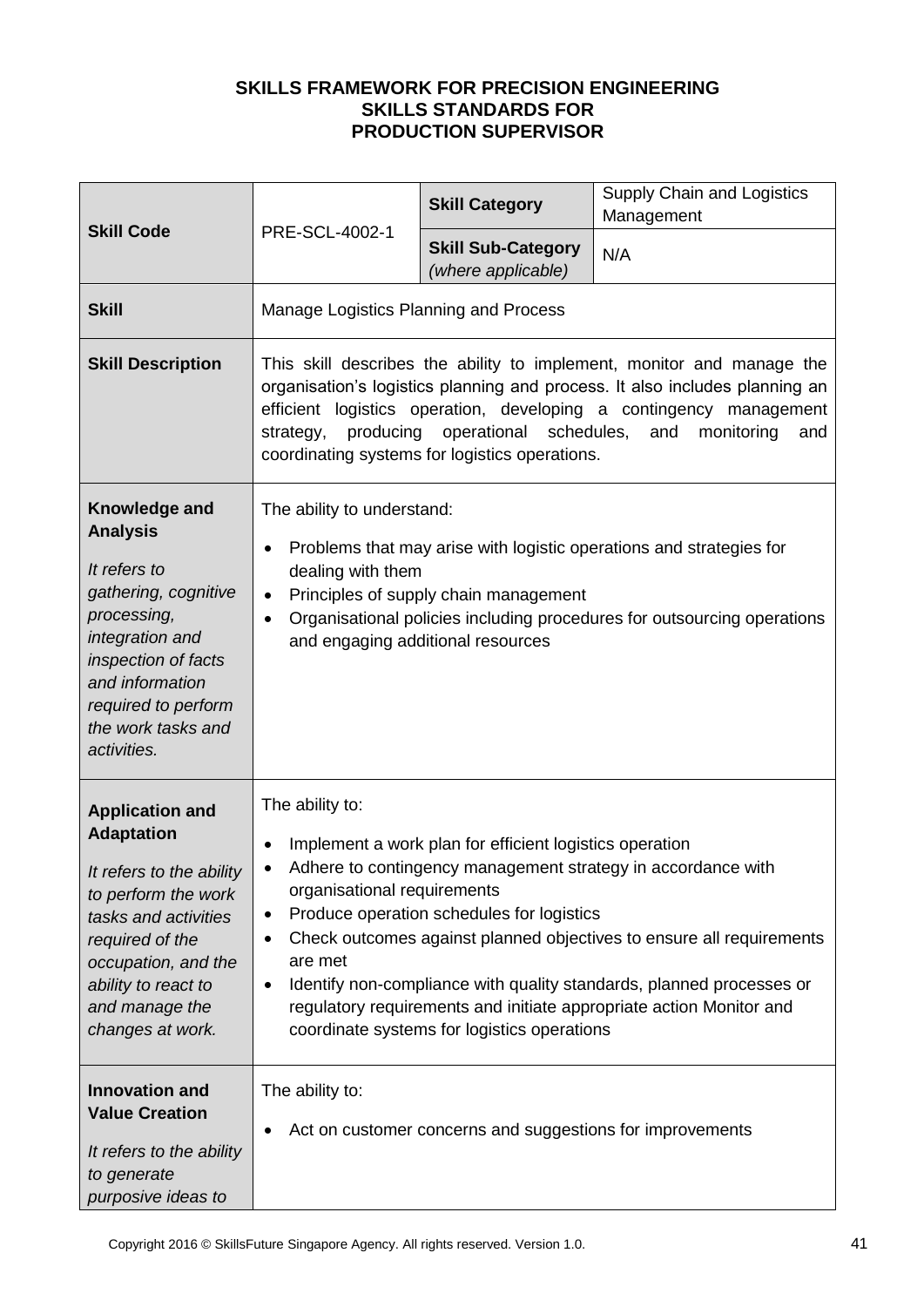| improve work<br>performance and/or<br>enhance business<br>values that are<br>aligned to<br>organisational                                                              |     |
|------------------------------------------------------------------------------------------------------------------------------------------------------------------------|-----|
| <b>Social Intelligence</b><br>and Ethics                                                                                                                               | N/A |
| It refers to the ability<br>to use affective<br>factors in<br>leadership,<br>relationship and<br>diversity<br>management guided<br>by professional<br>codes of ethics. |     |
| <b>Learning to Learn</b>                                                                                                                                               | N/A |
|                                                                                                                                                                        |     |
| It refers to the ability<br>to develop and<br>improve one's self<br>within and outside of<br>one's area of work.                                                       |     |
| <b>Range of</b><br><b>Application</b>                                                                                                                                  | N/A |
| (where applicable)                                                                                                                                                     |     |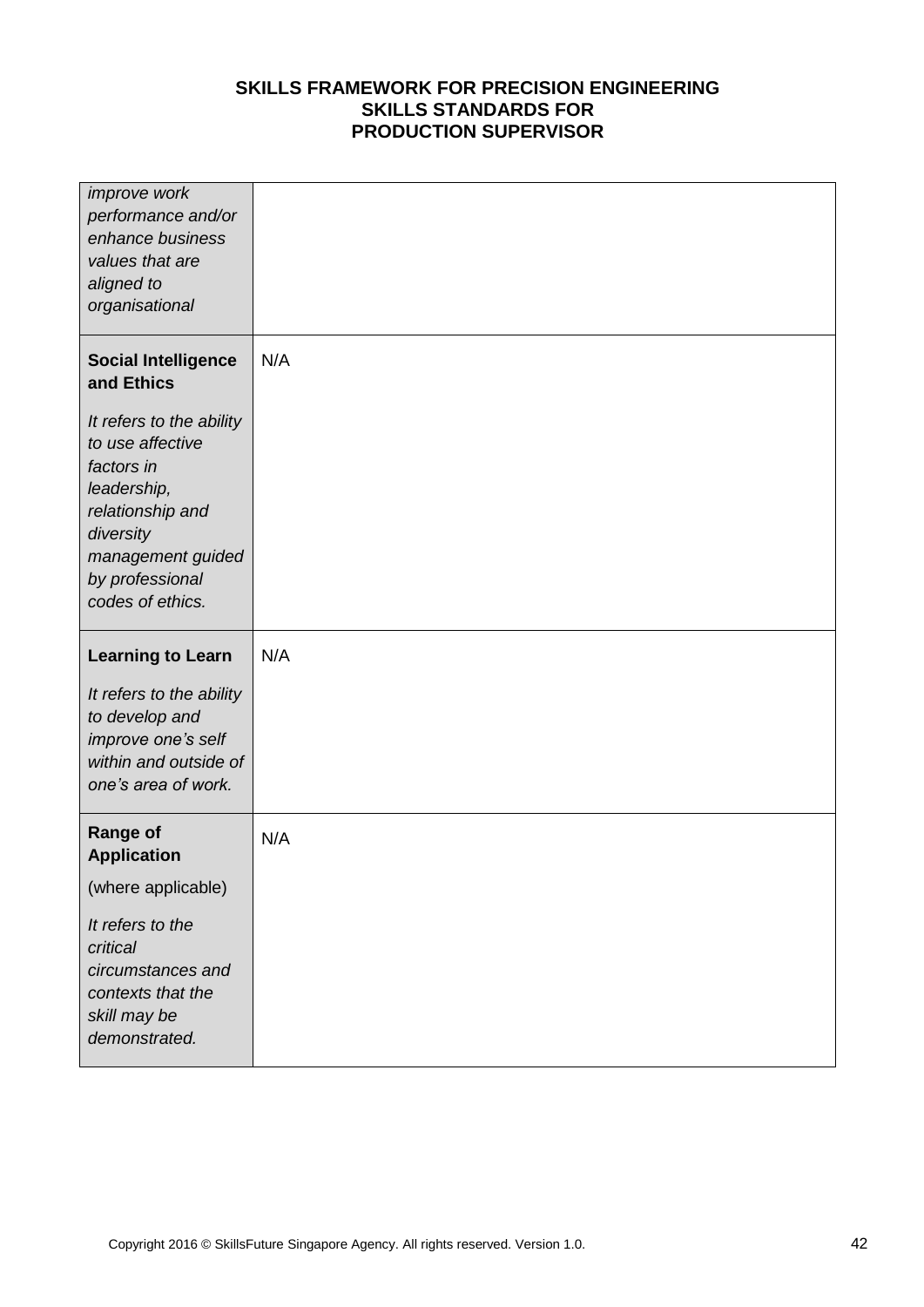| <b>Skill Code</b>                                                                                                                                                                                                             |                                                                                                                                                                                                                                                                                                                                                                | <b>Skill Category</b>                                      | Supply Chain and Logistics<br>Management |
|-------------------------------------------------------------------------------------------------------------------------------------------------------------------------------------------------------------------------------|----------------------------------------------------------------------------------------------------------------------------------------------------------------------------------------------------------------------------------------------------------------------------------------------------------------------------------------------------------------|------------------------------------------------------------|------------------------------------------|
|                                                                                                                                                                                                                               | PRE-SCL-4003-1                                                                                                                                                                                                                                                                                                                                                 | <b>Skill Sub-Category</b><br>(where applicable)            | N/A                                      |
| <b>Skill</b>                                                                                                                                                                                                                  | Manage Procurement and Inventory                                                                                                                                                                                                                                                                                                                               |                                                            |                                          |
| <b>Skill Description</b>                                                                                                                                                                                                      | This skill describes the ability to design and manage processes and control<br>systems of the in-bound supply chain. It also includes the ability to<br>analyse, plan, manage and develop the core processes of procurement<br>and inventory management as a business function for the organisation.                                                           |                                                            |                                          |
| Knowledge and<br><b>Analysis</b><br>It refers to<br>gathering, cognitive<br>processing,<br>integration and<br>inspection of facts<br>and information<br>required to perform<br>the work tasks and<br>activities.              | The ability to understand:<br>Procurement strategies<br>٠<br>Classification of product and materials<br>$\bullet$<br>Sourcing strategies and vendor selection<br>$\bullet$<br>Design and improvement of supplier or buyer relationships<br>$\bullet$<br>Re-order policies<br>$\bullet$<br>Software tools for procurement and inventory management<br>$\bullet$ |                                                            |                                          |
| <b>Application and</b><br><b>Adaptation</b><br>It refers to the ability<br>to perform the work<br>tasks and activities<br>required of the<br>occupation, and the<br>ability to react to<br>and manage the<br>changes at work. | The ability to:<br>Identify the basic strategies, processes and organisational concepts of<br>$\bullet$<br>procurement and inventory management<br>Select the optimal supplier according to different requirements and<br>$\bullet$<br>defining the right structure of the supply network<br>Assess and manage the risks of uncertain demand and supply        |                                                            |                                          |
| <b>Innovation and</b><br><b>Value Creation</b><br>It refers to the ability<br>to generate<br>purposive ideas to<br><i>improve</i> work                                                                                        | The ability to:<br>$\bullet$                                                                                                                                                                                                                                                                                                                                   | Review and improve the coordination processes continuously |                                          |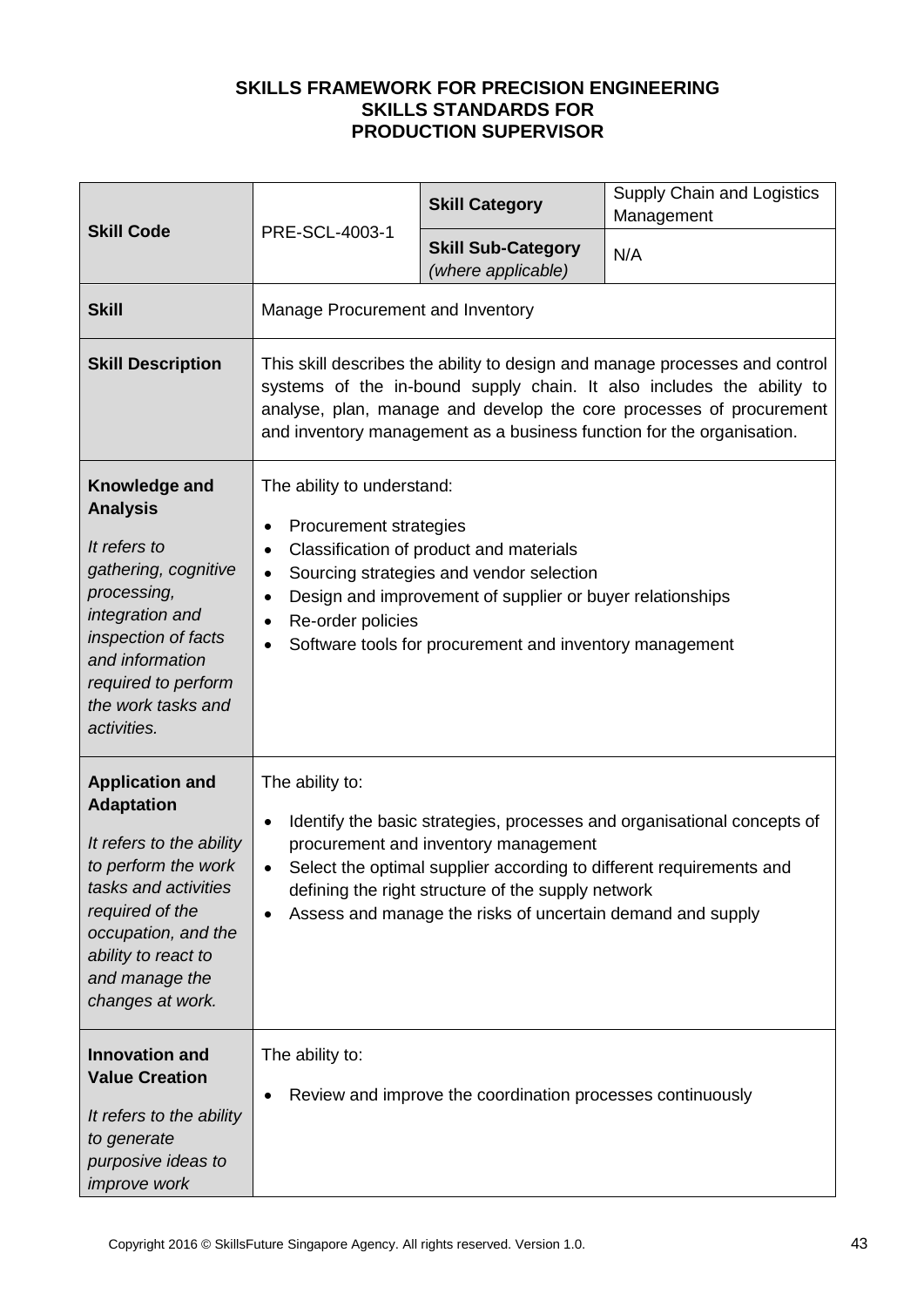| performance and/or<br>enhance business<br>values that are<br>aligned to<br>organisational                                                                              |                                                                                                                                    |
|------------------------------------------------------------------------------------------------------------------------------------------------------------------------|------------------------------------------------------------------------------------------------------------------------------------|
| <b>Social Intelligence</b><br>and Ethics                                                                                                                               | N/A                                                                                                                                |
| It refers to the ability<br>to use affective<br>factors in<br>leadership,<br>relationship and<br>diversity<br>management guided<br>by professional<br>codes of ethics. |                                                                                                                                    |
|                                                                                                                                                                        |                                                                                                                                    |
| <b>Learning to Learn</b>                                                                                                                                               | The ability to:                                                                                                                    |
| It refers to the ability<br>to develop and<br>improve one's self<br>within and outside of<br>one's area of work.                                                       | Use best practice solutions and state-of-the-art coordinating methods<br>$\bullet$<br>between the participants of the supply chain |
| <b>Range of</b><br><b>Application</b>                                                                                                                                  | N/A                                                                                                                                |
| (where applicable)                                                                                                                                                     |                                                                                                                                    |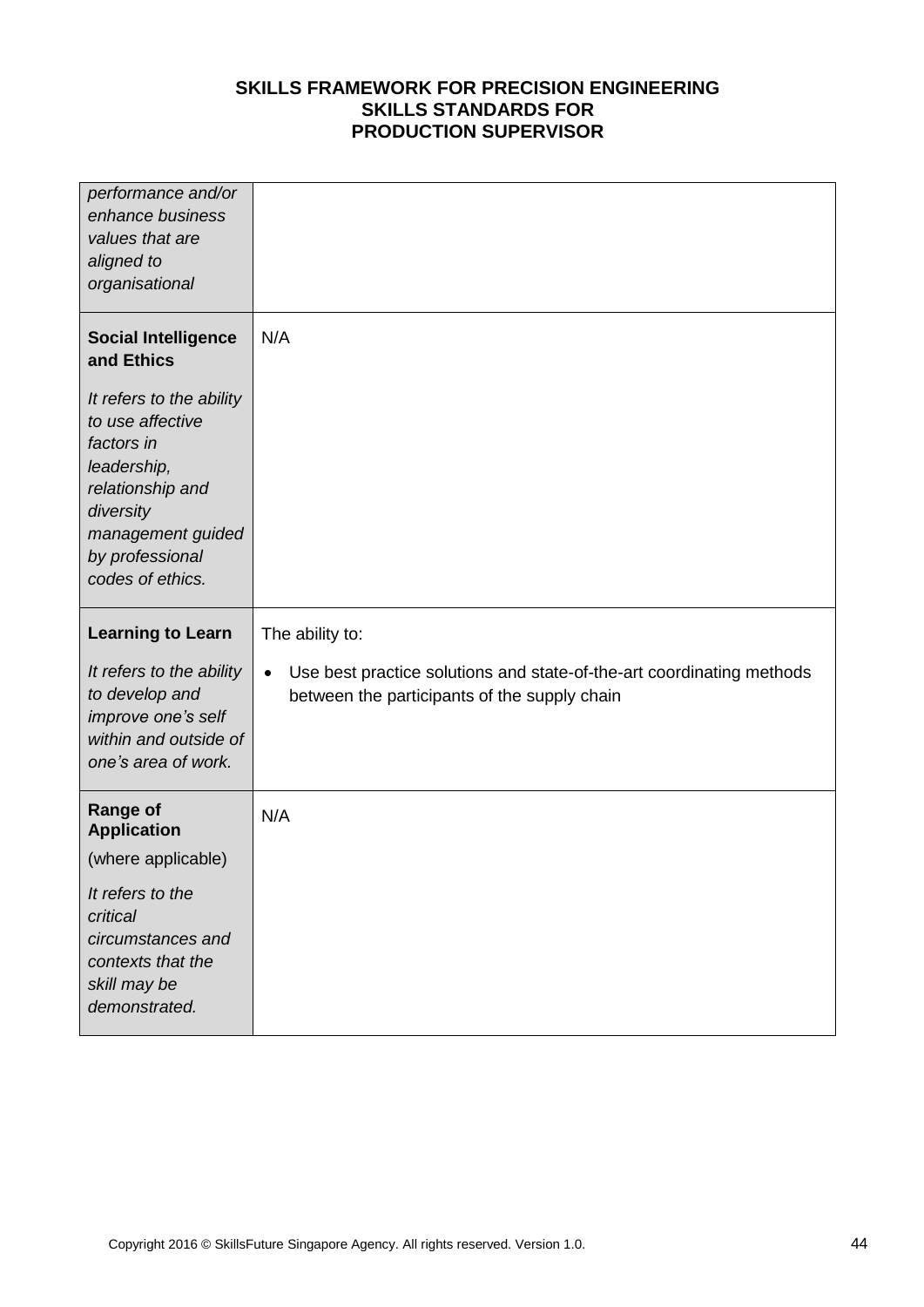|                                                                                                                                                                                                                               |                                                                                                                                                                                                                                                                                                                                                                                                                                                                                                                                                                                                                                                                                                                                                                                                                                                                                                                                                           | <b>Skill Category</b>                           | <b>Quality Management</b><br><b>Systems</b> |  |
|-------------------------------------------------------------------------------------------------------------------------------------------------------------------------------------------------------------------------------|-----------------------------------------------------------------------------------------------------------------------------------------------------------------------------------------------------------------------------------------------------------------------------------------------------------------------------------------------------------------------------------------------------------------------------------------------------------------------------------------------------------------------------------------------------------------------------------------------------------------------------------------------------------------------------------------------------------------------------------------------------------------------------------------------------------------------------------------------------------------------------------------------------------------------------------------------------------|-------------------------------------------------|---------------------------------------------|--|
| <b>Skill Code</b>                                                                                                                                                                                                             | PRE-QMS-4001-1                                                                                                                                                                                                                                                                                                                                                                                                                                                                                                                                                                                                                                                                                                                                                                                                                                                                                                                                            | <b>Skill Sub-Category</b><br>(where applicable) | N/A                                         |  |
| <b>Skill</b>                                                                                                                                                                                                                  | <b>Manage Quality Systems and Processes</b>                                                                                                                                                                                                                                                                                                                                                                                                                                                                                                                                                                                                                                                                                                                                                                                                                                                                                                               |                                                 |                                             |  |
| <b>Skill Description</b>                                                                                                                                                                                                      | This skill describes the ability to acquire the knowledge and skills in<br>managing customer expectations, monitoring the cost of quality and<br>ensuring work processes are performed in an acceptable manner using<br>statistical techniques. It also includes an understanding of national and/or<br>international standards on quality management and quality services<br>adopted by organisations.                                                                                                                                                                                                                                                                                                                                                                                                                                                                                                                                                   |                                                 |                                             |  |
| Knowledge and<br><b>Analysis</b><br>It refers to<br>gathering, cognitive<br>processing,<br>integration and<br>inspection of facts<br>and information<br>required to perform<br>the work tasks and<br>activities.              | The ability to understand:<br>National or international quality standards<br>$\bullet$<br>Workplace quality system requirements<br>٠<br>Scopes of quality system and processes<br>$\bullet$<br><b>Customer expectations</b><br>$\bullet$<br>Dimension of quality<br>$\bullet$<br>Costs of quality<br>٠<br><b>Communication means</b><br>$\bullet$<br>Use of statistical process control tools for measuring and tracking of<br>$\bullet$<br>quality performance<br>Quality issues resolution process<br>$\bullet$                                                                                                                                                                                                                                                                                                                                                                                                                                         |                                                 |                                             |  |
| <b>Application and</b><br><b>Adaptation</b><br>It refers to the ability<br>to perform the work<br>tasks and activities<br>required of the<br>occupation, and the<br>ability to react to<br>and manage the<br>changes at work. | The ability to:<br>Determine the quality system requirements at the workplace based on<br>$\bullet$<br>the adopted national or international quality standards<br>Gather data on customer's expectations on quality aspects of products<br>٠<br>or services in accordance with organisational established dimensions<br>of quality<br>Perform statistical evaluation on the work processes related to<br>٠<br>products or services quality performance using appropriate<br>measurement and statistical analysis<br>Disseminate outcomes of statistical evaluation to relevant stakeholders<br>$\bullet$<br>within the organisation for decision-making<br>Plan quality cost saving or improvement activities to manage costs of<br>$\bullet$<br>quality at the workplace in accordance with organisational procedures<br>Track the quality performance of the products or services in<br>٠<br>accordance with organisational quality system requirements |                                                 |                                             |  |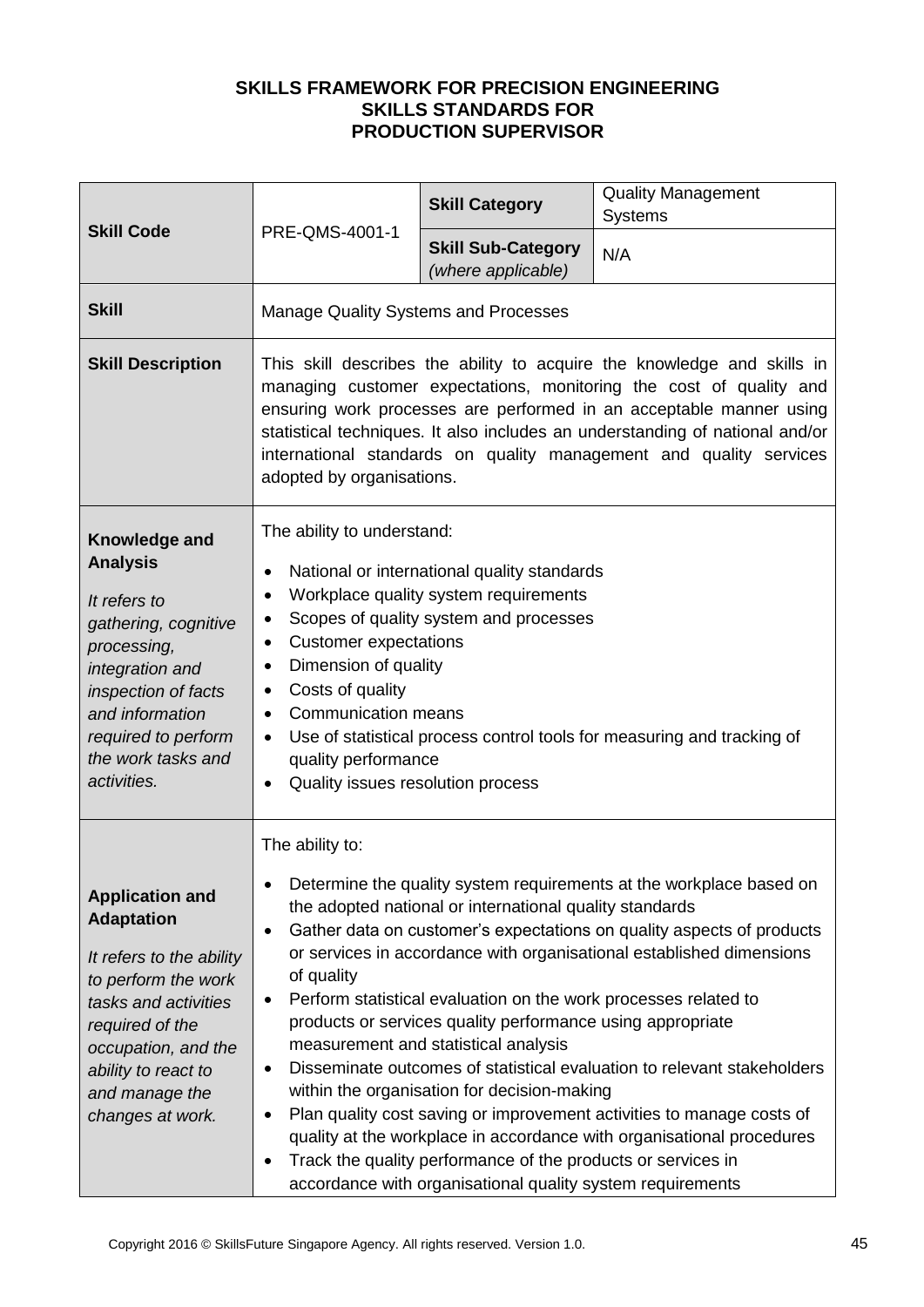|                                                                                                                                                                                                                                     | Resolve issues associated with non-conformance of quality standards<br>$\bullet$<br>in accordance with organisational procedures<br>Prepare reports on quality performance of the products or services to<br>$\bullet$<br>fulfil the quality system requirements in accordance with organisational<br>procedures                      |
|-------------------------------------------------------------------------------------------------------------------------------------------------------------------------------------------------------------------------------------|---------------------------------------------------------------------------------------------------------------------------------------------------------------------------------------------------------------------------------------------------------------------------------------------------------------------------------------|
| <b>Innovation and</b><br><b>Value Creation</b><br>It refers to the ability<br>to generate<br>purposive ideas to<br><i>improve</i> work<br>performance and/or<br>enhance business<br>values that are<br>aligned to<br>organisational | The ability to:<br>Conduct costs of quality analysis related to the products or services<br>٠<br>and identify areas for improvement in accordance with organisational<br>quality system requirements                                                                                                                                  |
| <b>Social Intelligence</b><br>and Ethics<br>It refers to the ability<br>to use affective<br>factors in<br>leadership,<br>relationship and<br>diversity<br>management guided<br>by professional<br>codes of ethics.                  | The ability to:<br>Communicate customer's expectations on quality aspects of products<br>٠<br>or services to relevant stakeholders within the organisation in<br>accordance with organisational procedures<br>Lead and manage co-workers or staff to achieve the desired results on<br>$\bullet$<br>costs of quality at the workplace |
| <b>Learning to Learn</b><br>It refers to the ability<br>to develop and<br>improve one's self<br>within and outside of<br>one's area of work.                                                                                        | N/A                                                                                                                                                                                                                                                                                                                                   |
| <b>Range of</b><br><b>Application</b><br>(where applicable)<br>It refers to the                                                                                                                                                     | National or international quality standards must include:<br>ISO 9001:2008 QMS<br>$\bullet$<br>TS/ISO 16949                                                                                                                                                                                                                           |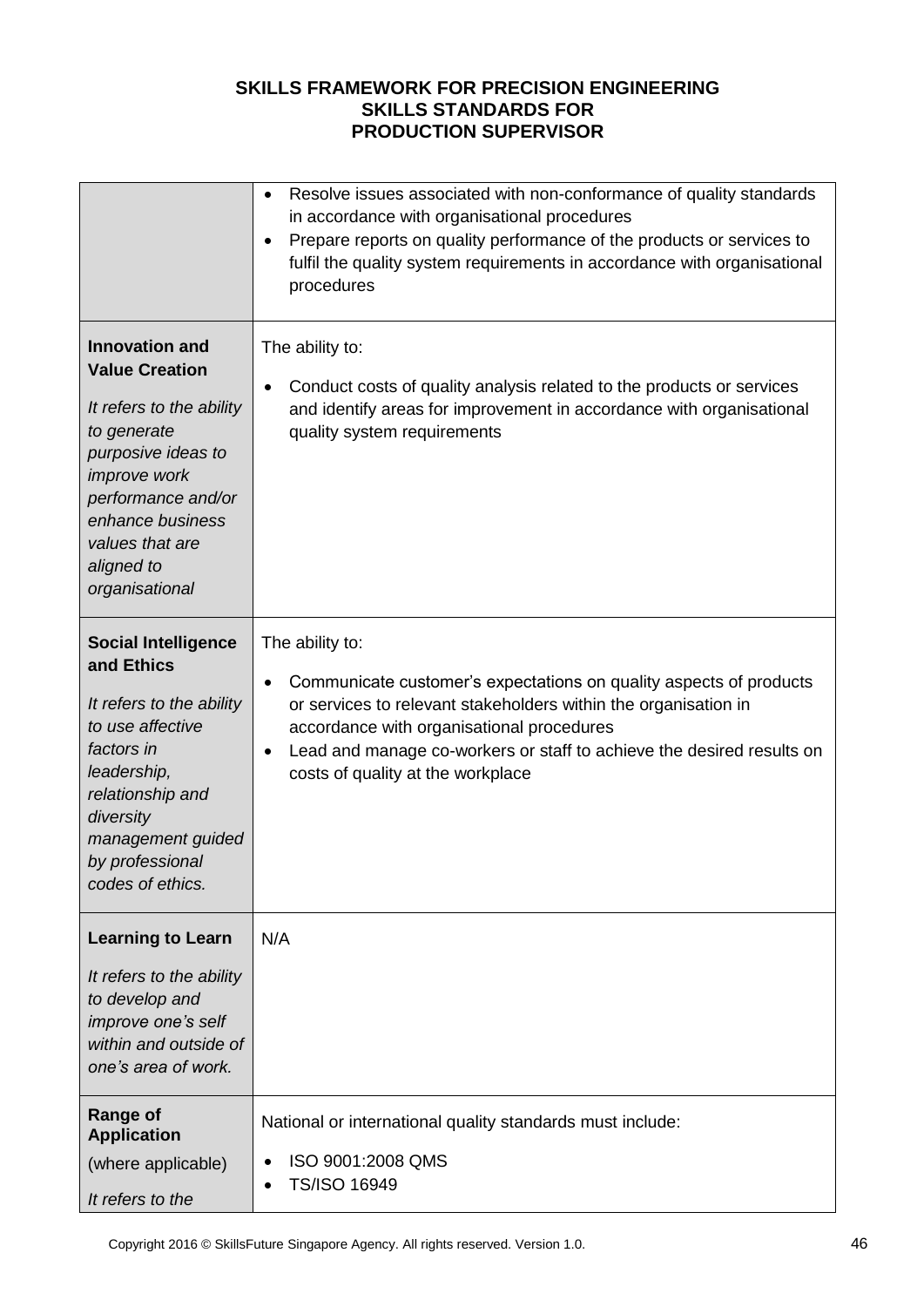| critical          | ISO 14001:2004 EMS |
|-------------------|--------------------|
| circumstances and |                    |
| contexts that the |                    |
| skill may be      |                    |
| demonstrated.     |                    |
|                   |                    |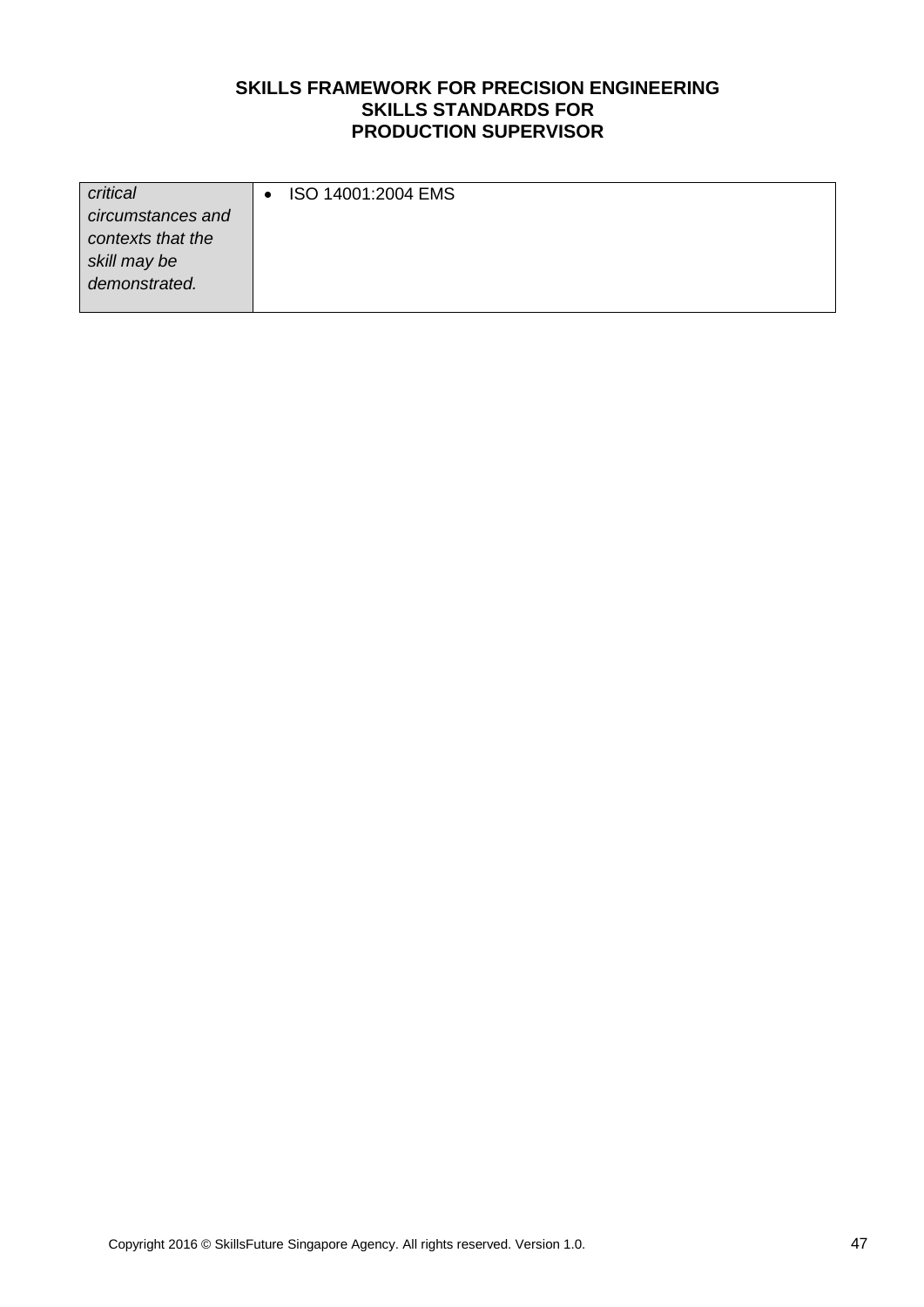| <b>Skill Code</b>                                                                                                                                                                                                             | PRE-WSH-4007-1                                                                                                                                                                                                                                                                                                                                                                                                                                                                    | <b>Skill Category</b>                           | Workplace Safety and Health |
|-------------------------------------------------------------------------------------------------------------------------------------------------------------------------------------------------------------------------------|-----------------------------------------------------------------------------------------------------------------------------------------------------------------------------------------------------------------------------------------------------------------------------------------------------------------------------------------------------------------------------------------------------------------------------------------------------------------------------------|-------------------------------------------------|-----------------------------|
|                                                                                                                                                                                                                               |                                                                                                                                                                                                                                                                                                                                                                                                                                                                                   | <b>Skill Sub-Category</b><br>(where applicable) | N/A                         |
| <b>Skill</b>                                                                                                                                                                                                                  | Support Workplace Safety and Health Risk Management                                                                                                                                                                                                                                                                                                                                                                                                                               |                                                 |                             |
| <b>Skill Description</b>                                                                                                                                                                                                      | This skill describes the ability to coordinate shop floor operations to<br>facilitate workplace safety and health professionals' work in carrying out<br>safety inspections, implementing control measures and evaluating their<br>effectiveness.                                                                                                                                                                                                                                 |                                                 |                             |
| Knowledge and<br><b>Analysis</b><br>It refers to<br>gathering, cognitive<br>processing,<br>integration and<br>inspection of facts<br>and information<br>required to perform<br>the work tasks and<br>activities.              | The ability to understand:<br>Workplace Safety and Health (WSH) management programmes<br>$\bullet$<br>Elements of WSH management systems<br>$\bullet$<br>Applicable WSH legal and other requirements<br>$\bullet$<br>Means of obtaining updates on amended or new WSH legal<br>$\bullet$<br>requirements<br>Workplace communication channels<br>$\bullet$<br>Causes and types of lapses in WSH control measures<br>$\bullet$<br>Methods for monitoring risk control measures<br>٠ |                                                 |                             |
| <b>Application and</b><br><b>Adaptation</b><br>It refers to the ability<br>to perform the work<br>tasks and activities<br>required of the<br>occupation, and the<br>ability to react to<br>and manage the<br>changes at work. | The ability to:<br>Coordinate work operations to facilitate WSH inspections,<br>$\bullet$<br>implementation and evaluation of corrective measures<br>Provide feedback for formulation of WSH risk management<br>$\bullet$<br>Coordinate data collection and reporting for monitoring the<br>$\bullet$<br>implementation and evaluation of risk control measures to relevant<br>stakeholders<br>Maintain WSH-related documentation across operational processes<br>$\bullet$       |                                                 |                             |
| <b>Innovation and</b><br><b>Value Creation</b><br>It refers to the ability<br>to generate<br>purposive ideas to<br>improve work                                                                                               | N/A                                                                                                                                                                                                                                                                                                                                                                                                                                                                               |                                                 |                             |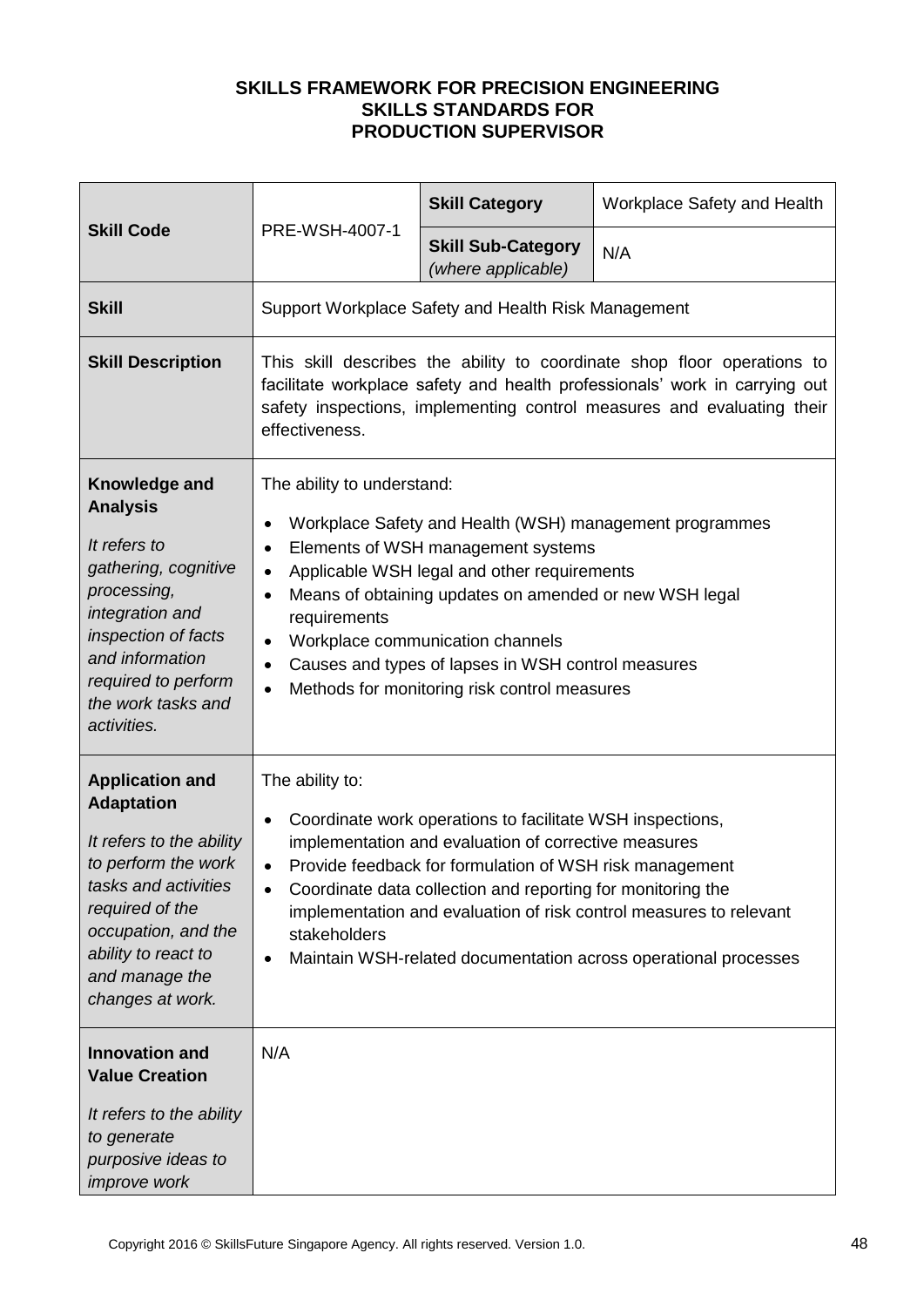| performance and/or<br>enhance business<br>values that are<br>aligned to<br>organisational                                                                                                                          |                                                                                                                                                                                                                                                                                                                                                                                                                                                                                                                                                                                                                       |
|--------------------------------------------------------------------------------------------------------------------------------------------------------------------------------------------------------------------|-----------------------------------------------------------------------------------------------------------------------------------------------------------------------------------------------------------------------------------------------------------------------------------------------------------------------------------------------------------------------------------------------------------------------------------------------------------------------------------------------------------------------------------------------------------------------------------------------------------------------|
| <b>Social Intelligence</b><br>and Ethics<br>It refers to the ability<br>to use affective<br>factors in<br>leadership,<br>relationship and<br>diversity<br>management guided<br>by professional<br>codes of ethics. | The ability to:<br>Communicate legal compliance requirements<br>$\bullet$                                                                                                                                                                                                                                                                                                                                                                                                                                                                                                                                             |
| <b>Learning to Learn</b><br>It refers to the ability<br>to develop and<br>improve one's self<br>within and outside of<br>one's area of work.                                                                       | N/A                                                                                                                                                                                                                                                                                                                                                                                                                                                                                                                                                                                                                   |
| <b>Range of</b><br><b>Application</b><br>(where applicable)<br>It refers to the<br>critical<br>circumstances and<br>contexts that the<br>skill may be<br>demonstrated.                                             | Coordinate work operations must include:<br>Arranging work schedules<br>$\bullet$<br>Ensuring availability of personnel during inspections and reviews<br>٠<br>Informing personnel on additional roles during inspections and reviews<br>$\bullet$<br>Data collection and reporting for WSH monitoring must include:<br>Tracking of action items status<br>$\bullet$<br>Feedback session<br>$\bullet$<br>Review meeting<br>٠<br>Feedback from observation<br>$\bullet$<br>Communicate legal compliance requirements must include:<br>New WSH requirements,<br>$\bullet$<br>Changes to operations for WSH<br>$\bullet$ |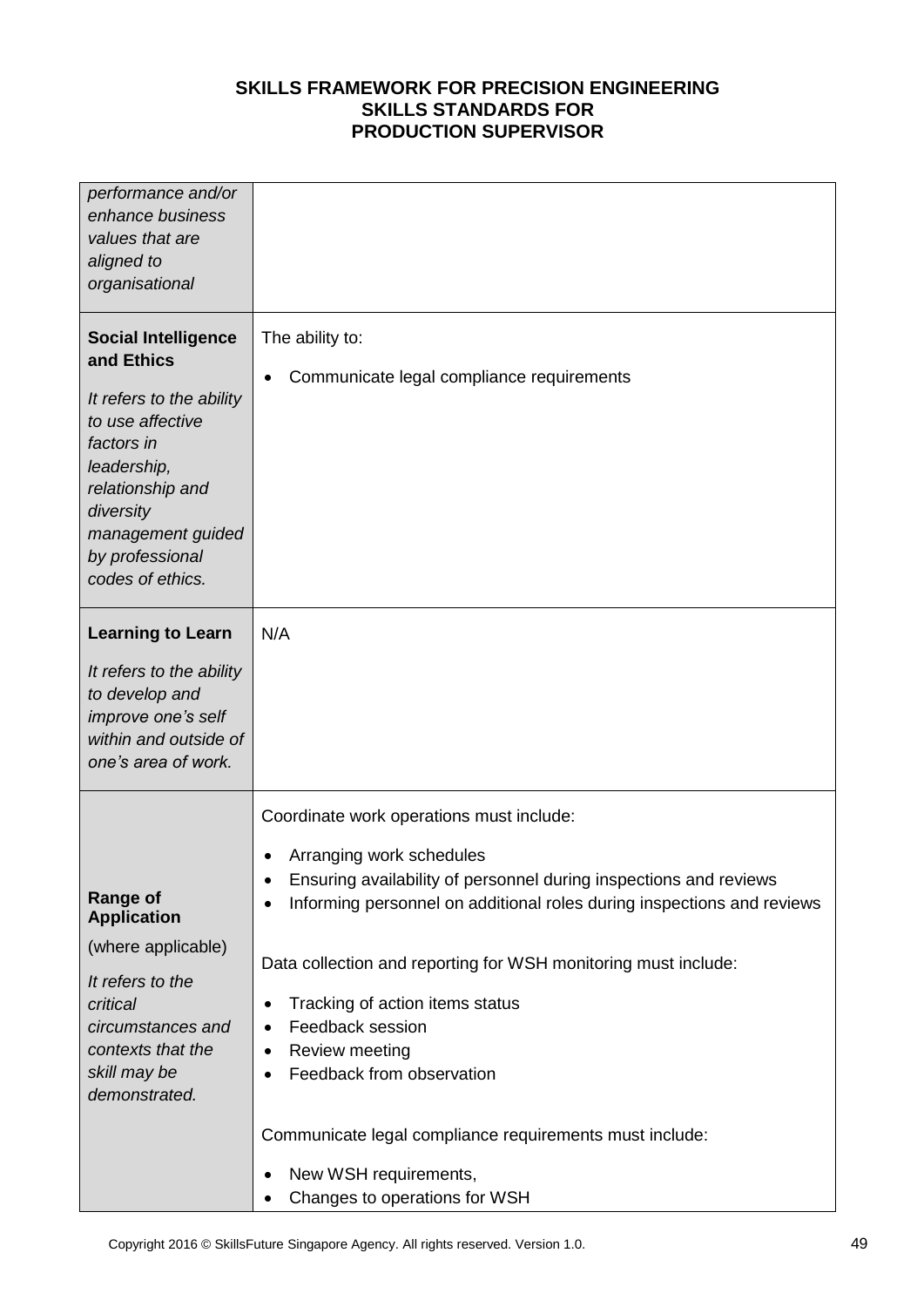|  | Safety education for workers |
|--|------------------------------|
|  |                              |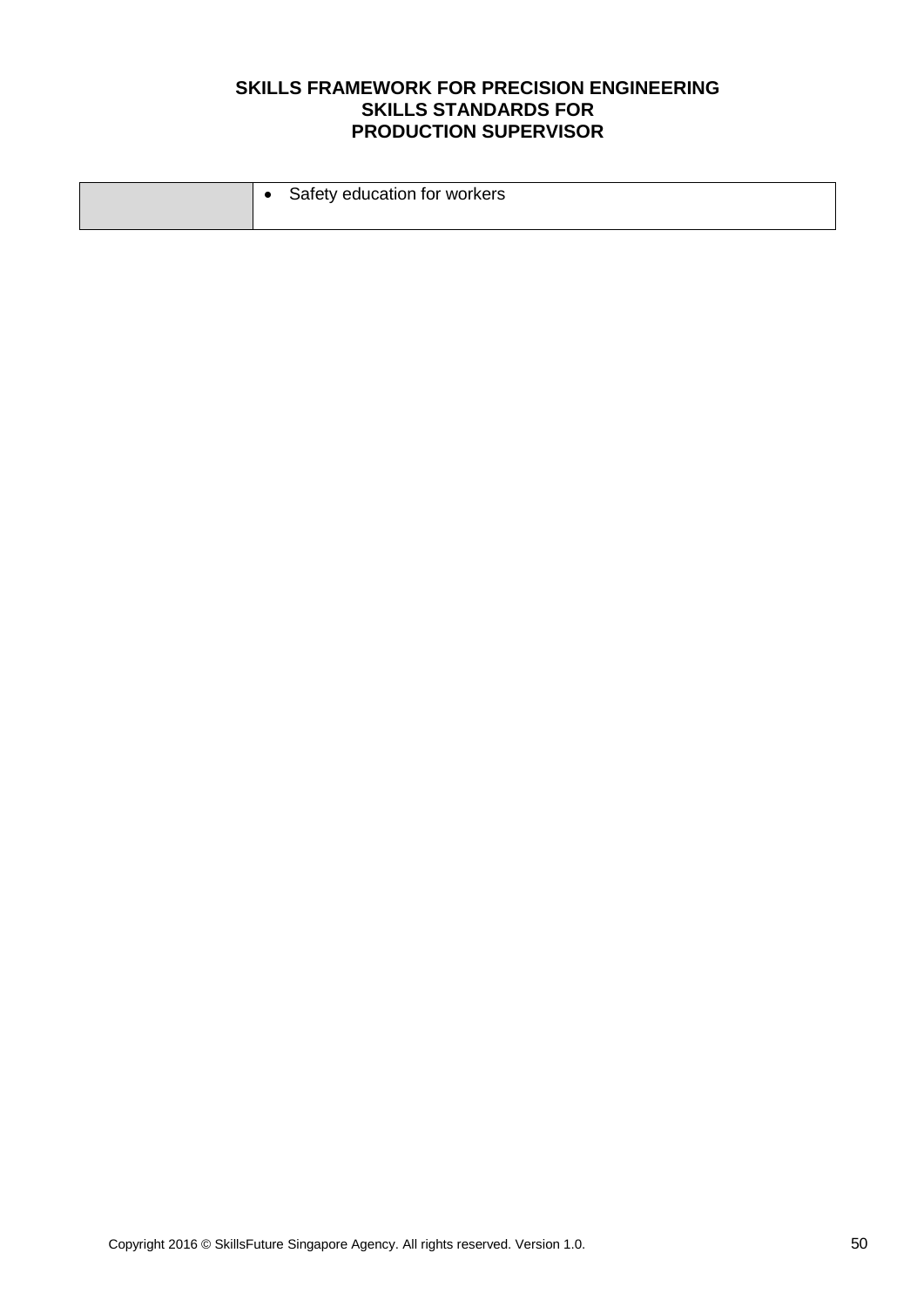| <b>Skill Code</b>                                                                                                                                                                                                             | PRE-WSH-4006-1                                                                                                                                                                                                                                                                                                                                                                                                                                                                                                                                                                | <b>Skill Category</b>                           | Workplace Safety and<br>Health |
|-------------------------------------------------------------------------------------------------------------------------------------------------------------------------------------------------------------------------------|-------------------------------------------------------------------------------------------------------------------------------------------------------------------------------------------------------------------------------------------------------------------------------------------------------------------------------------------------------------------------------------------------------------------------------------------------------------------------------------------------------------------------------------------------------------------------------|-------------------------------------------------|--------------------------------|
|                                                                                                                                                                                                                               |                                                                                                                                                                                                                                                                                                                                                                                                                                                                                                                                                                               | <b>Skill Sub-Category</b><br>(where applicable) | N/A                            |
| <b>Skill</b>                                                                                                                                                                                                                  |                                                                                                                                                                                                                                                                                                                                                                                                                                                                                                                                                                               | Manage Workplace Safety and Health Systems      |                                |
| <b>Skill Description</b>                                                                                                                                                                                                      | This skill describes the ability to apply Workplace Safety and Health<br>(WSH) procedures and practices to ensure the safety of the production<br>teams. It also includes ensuring compliance with standards and managing<br>the identification of hazards and assessment of risks.                                                                                                                                                                                                                                                                                           |                                                 |                                |
| Knowledge and<br><b>Analysis</b><br>It refers to gathering,<br>cognitive<br>processing,<br>integration and<br>inspection of facts<br>and information<br>required to perform<br>the work tasks and<br>activities.              | The ability to understand:<br>Organisational policies and procedures relating to Workplace Safety<br>$\bullet$<br>and Health (WSH)<br>Personal Protective Equipment (PPE)<br>$\bullet$<br>Safety signs and symbols<br>٠<br>Industry Codes of Practice (CP) and Singapore Standards (SS)<br>$\bullet$<br>Rules and regulations<br>$\bullet$<br>Workplace Safety and Health regulations                                                                                                                                                                                         |                                                 |                                |
| <b>Application and</b><br><b>Adaptation</b><br>It refers to the ability<br>to perform the work<br>tasks and activities<br>required of the<br>occupation, and the<br>ability to react to and<br>manage the<br>changes at work. | The ability to:<br>Manage the day-to-day performance of WSH activities<br>Ensure that work is carried out safely, in accordance with<br>organisational procedures and legislative requirements<br>Identify and manage workplace hazards<br>$\bullet$<br>Ensure compliance to workplace procedures for risk control measures<br>Manage and supervise programmes to ensure emergency equipment<br>$\bullet$<br>is identified, available and maintained<br>Oversee incident reporting, in accordance with organisational<br>$\bullet$<br>procedures and legislative requirements |                                                 |                                |
| <b>Innovation and</b><br><b>Value Creation</b><br>It refers to the ability<br>to generate                                                                                                                                     | The ability to:<br>Propose improvements to organisational WSH procedures to enhance<br>the organisation's ability to comply with regulatory requirements                                                                                                                                                                                                                                                                                                                                                                                                                      |                                                 |                                |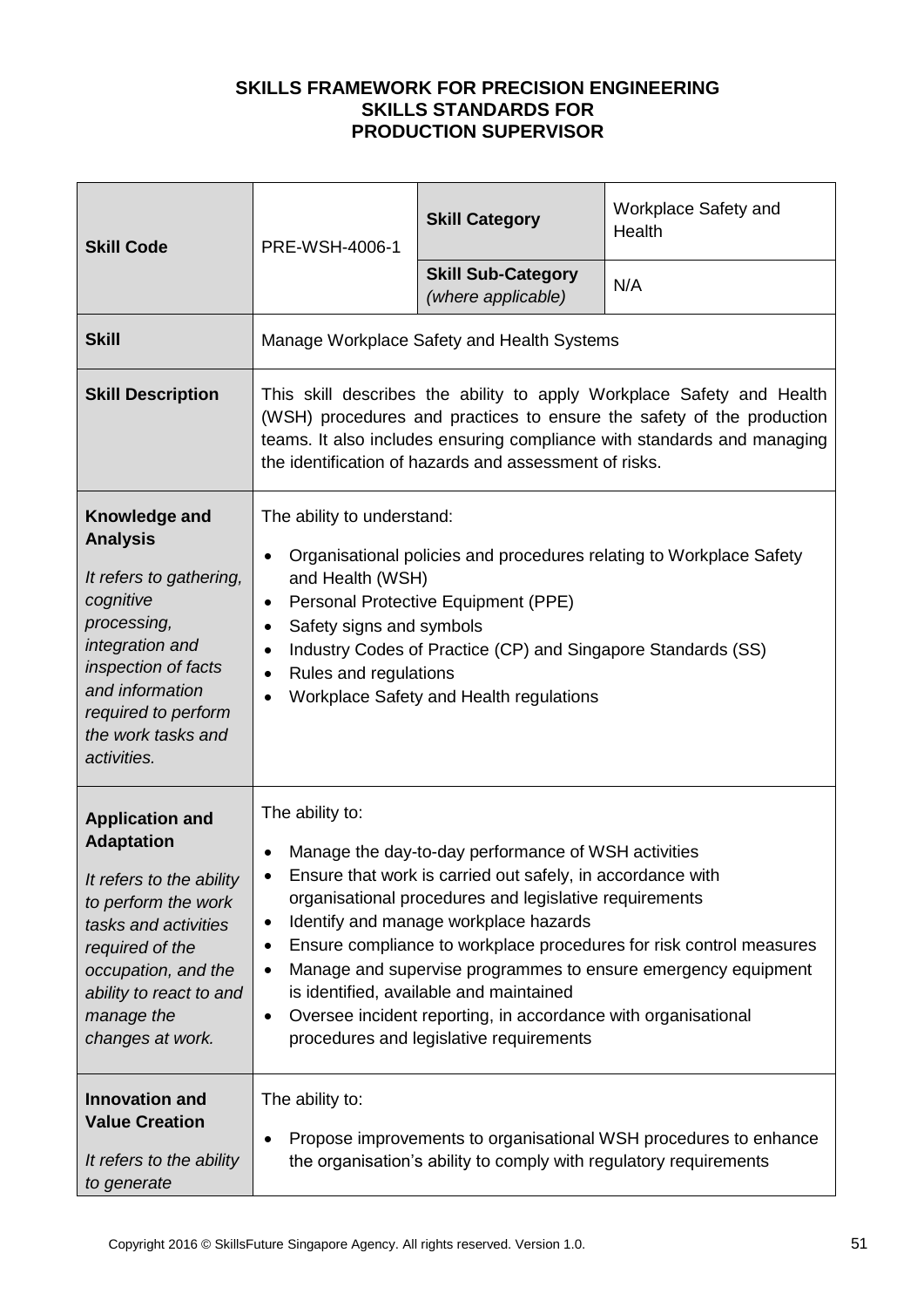| purposive ideas to<br><i>improve</i> work<br>performance and/or<br>enhance business<br>values that are<br>aligned to<br>organisational                                                                          |                                                                                                                                                                                                                                                                                                                                                                                                                                                                                                                                                                                                                                                                                                                  |
|-----------------------------------------------------------------------------------------------------------------------------------------------------------------------------------------------------------------|------------------------------------------------------------------------------------------------------------------------------------------------------------------------------------------------------------------------------------------------------------------------------------------------------------------------------------------------------------------------------------------------------------------------------------------------------------------------------------------------------------------------------------------------------------------------------------------------------------------------------------------------------------------------------------------------------------------|
| <b>Social Intelligence</b><br>and Ethics<br>It refers to the ability<br>to use affective<br>factors in leadership,<br>relationship and<br>diversity<br>management guided<br>by professional<br>codes of ethics. | The ability to:<br>Communicate WSH procedures and risk control measures to the<br>$\bullet$<br>production teams                                                                                                                                                                                                                                                                                                                                                                                                                                                                                                                                                                                                  |
| <b>Learning to Learn</b><br>It refers to the ability<br>to develop and<br>improve one's self<br>within and outside of<br>one's area of work.                                                                    | The ability to:<br>Identify appropriate training for production teams, in accordance with<br>$\bullet$<br>organisational and regulatory requirements<br>Keep abreast of changes to WSH regulations and other regulatory<br>$\bullet$<br>requirements through legislative forum sharing                                                                                                                                                                                                                                                                                                                                                                                                                           |
| <b>Range of</b><br><b>Application</b><br>(where applicable)<br>It refers to the critical<br>circumstances and<br>contexts that the skill<br>may be<br>demonstrated.                                             | Industry Codes of Practice (CP) and Singapore Standards (SS) must<br>include:<br>CP for safety in welding and cutting (and other operations involving the<br>use of heat)<br>CP for selection, use and maintenance of respiratory protective<br>$\bullet$<br>devices<br>CP for selection, use, care and maintenance of hearing protectors<br>$\bullet$<br>SS 217, Specification for industrial safety signs<br>$\bullet$<br>SS 473, Specification for personal eye-protectors - Part 1: General<br>$\bullet$<br>requirements<br>SS 473, Specification for personal eye-protectors - Part 2: Selection,<br>$\bullet$<br>use and maintenance<br>CP 98, Material Safety Data Sheet (Safety Data Sheet)<br>$\bullet$ |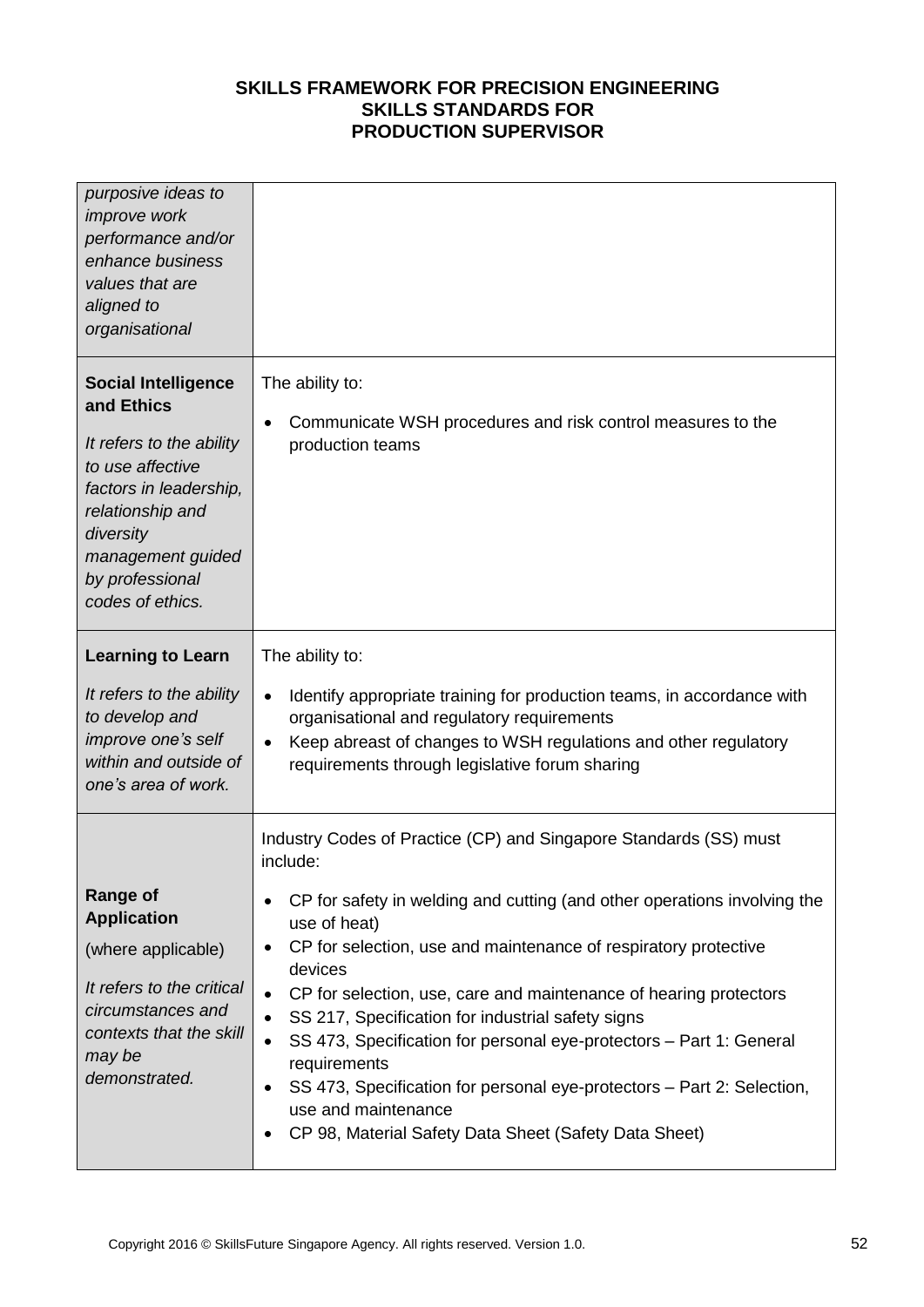| Rules and regulations must include:                                                                     |
|---------------------------------------------------------------------------------------------------------|
| Workplace Safety and Health Act<br><b>Environmental Management Act</b><br>$\bullet$<br><b>ISO 14000</b> |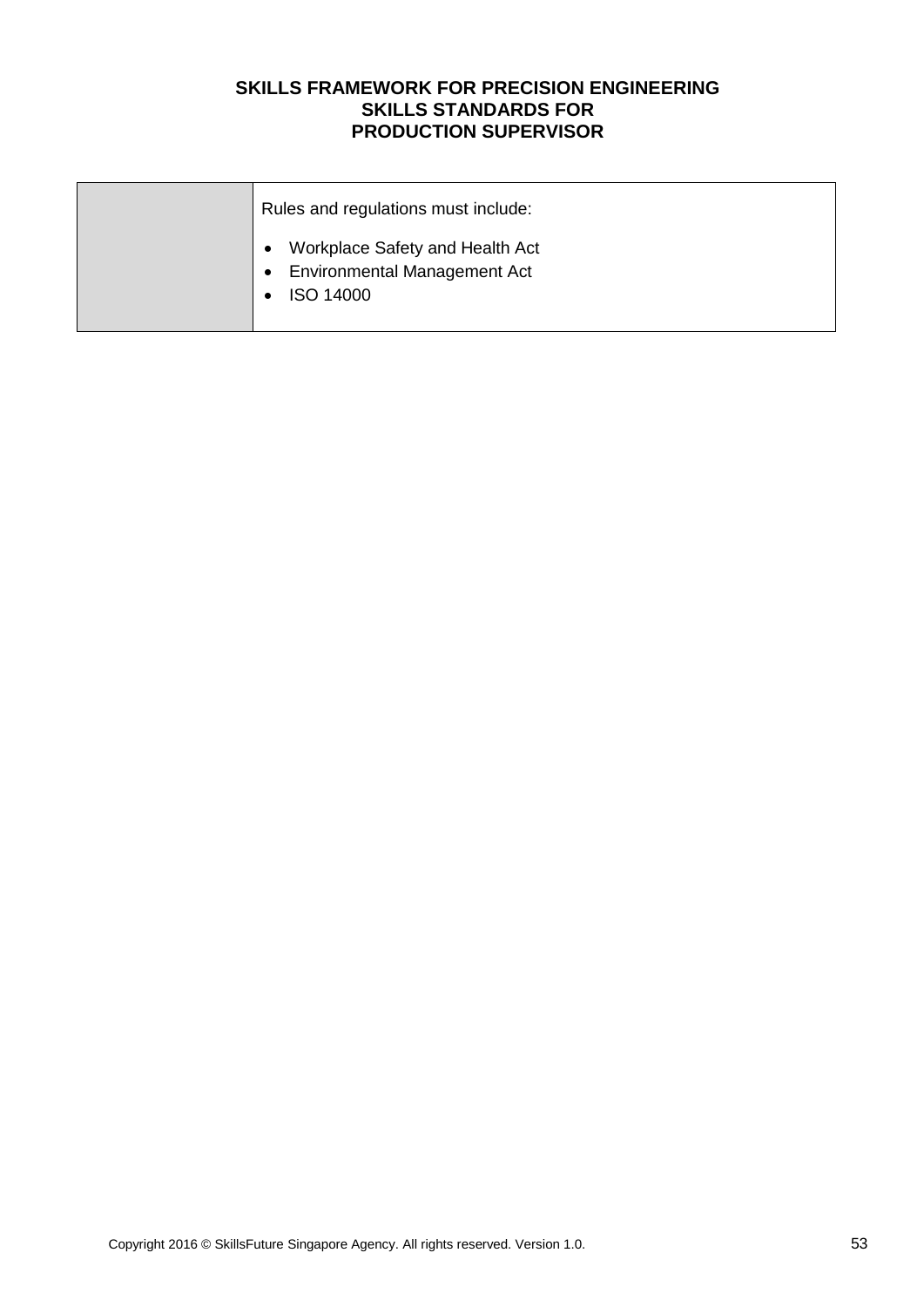|                                                                                                                                                                                                                               |                                                                                                                                                                                                                                                                                                                                                                            | <b>Skill Category</b>                           | <b>Business Analytics</b> |  |
|-------------------------------------------------------------------------------------------------------------------------------------------------------------------------------------------------------------------------------|----------------------------------------------------------------------------------------------------------------------------------------------------------------------------------------------------------------------------------------------------------------------------------------------------------------------------------------------------------------------------|-------------------------------------------------|---------------------------|--|
| <b>Skill Code</b>                                                                                                                                                                                                             | PRE-BAN-4002-1                                                                                                                                                                                                                                                                                                                                                             | <b>Skill Sub-Category</b><br>(where applicable) | N/A                       |  |
| <b>Skill</b>                                                                                                                                                                                                                  | Apply Data Visualisation                                                                                                                                                                                                                                                                                                                                                   |                                                 |                           |  |
| <b>Skill Description</b>                                                                                                                                                                                                      | This skill describes the ability to develop data visualisation to frame<br>insights. It also includes understanding the purpose and key factors of the<br>data visualisation, identifying the relevant techniques to frame the insights<br>or stories to the audience.                                                                                                     |                                                 |                           |  |
| Knowledge and<br><b>Analysis</b><br>It refers to<br>gathering, cognitive<br>processing,<br>integration and<br>inspection of facts<br>and information<br>required to perform<br>the work tasks and<br>activities.              | The ability to understand:<br>Different types of data visualisation techniques and the types of data<br>$\bullet$<br>suitable for using the techniques<br>Visual analysis to gather insights or stories<br>$\bullet$<br>Data visualisation tools<br>$\bullet$<br>Anatomy of a data visualisation<br>$\bullet$<br>Visualisation design methodology and process<br>$\bullet$ |                                                 |                           |  |
| <b>Application and</b><br><b>Adaptation</b><br>It refers to the ability<br>to perform the work<br>tasks and activities<br>required of the<br>occupation, and the<br>ability to react to<br>and manage the<br>changes at work. | The ability to:<br>Identify key factors that may affect the success of data visualisation<br>٠<br>Access the data to be visualised based on volume, cardinality, velocity<br>$\bullet$<br>and variety<br>Develop data visualisation that will frame insights                                                                                                               |                                                 |                           |  |
| <b>Innovation and</b><br><b>Value Creation</b><br>It refers to the ability<br>to generate<br>purposive ideas to<br>improve work                                                                                               | N/A                                                                                                                                                                                                                                                                                                                                                                        |                                                 |                           |  |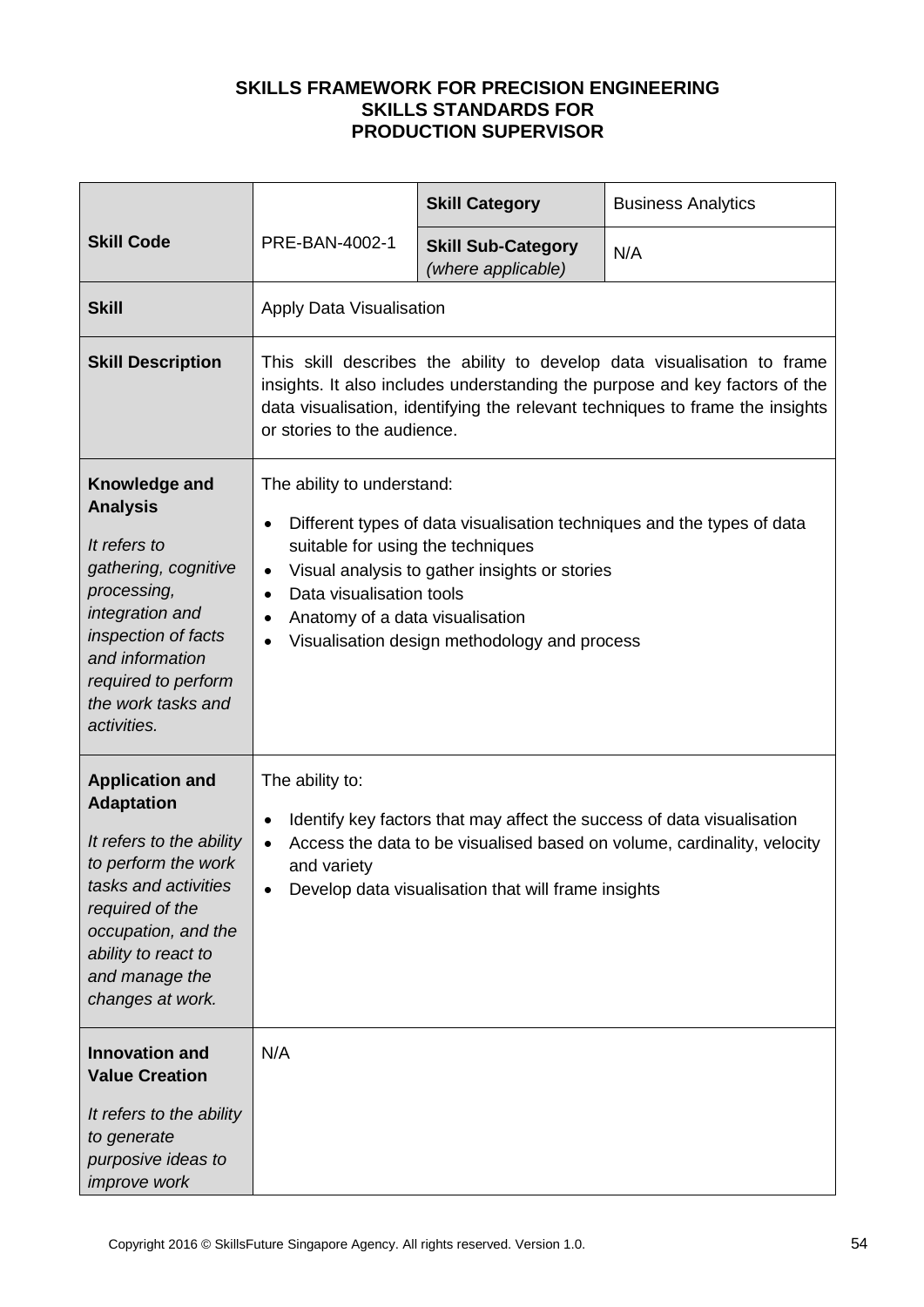| performance and/or<br>enhance business<br>values that are<br>aligned to<br>organisational                                                                                                                          |                                                                                                                                                                                                                                          |
|--------------------------------------------------------------------------------------------------------------------------------------------------------------------------------------------------------------------|------------------------------------------------------------------------------------------------------------------------------------------------------------------------------------------------------------------------------------------|
| <b>Social Intelligence</b><br>and Ethics<br>It refers to the ability<br>to use affective<br>factors in<br>leadership,<br>relationship and<br>diversity<br>management guided<br>by professional<br>codes of ethics. | N/A                                                                                                                                                                                                                                      |
| <b>Learning to Learn</b><br>It refers to the ability<br>to develop and<br>improve one's self<br>within and outside of<br>one's area of work.                                                                       | The ability to:<br>Gather insights or stories using relevant data visualisation techniques<br>$\bullet$                                                                                                                                  |
| <b>Range of</b><br><b>Application</b><br>(where applicable)<br>It refers to the<br>critical<br>circumstances and<br>contexts that the<br>skill may be<br>demonstrated.                                             | Data visualisation techniques must include:<br>Line charts<br>$\bullet$<br>Word cloud<br>Network diagram<br>٠<br>Bar charts<br>$\bullet$<br>Scatter plots<br>٠<br>Pie charts<br>٠<br>Co-relation matrix<br>٠<br>Map frequency chart<br>٠ |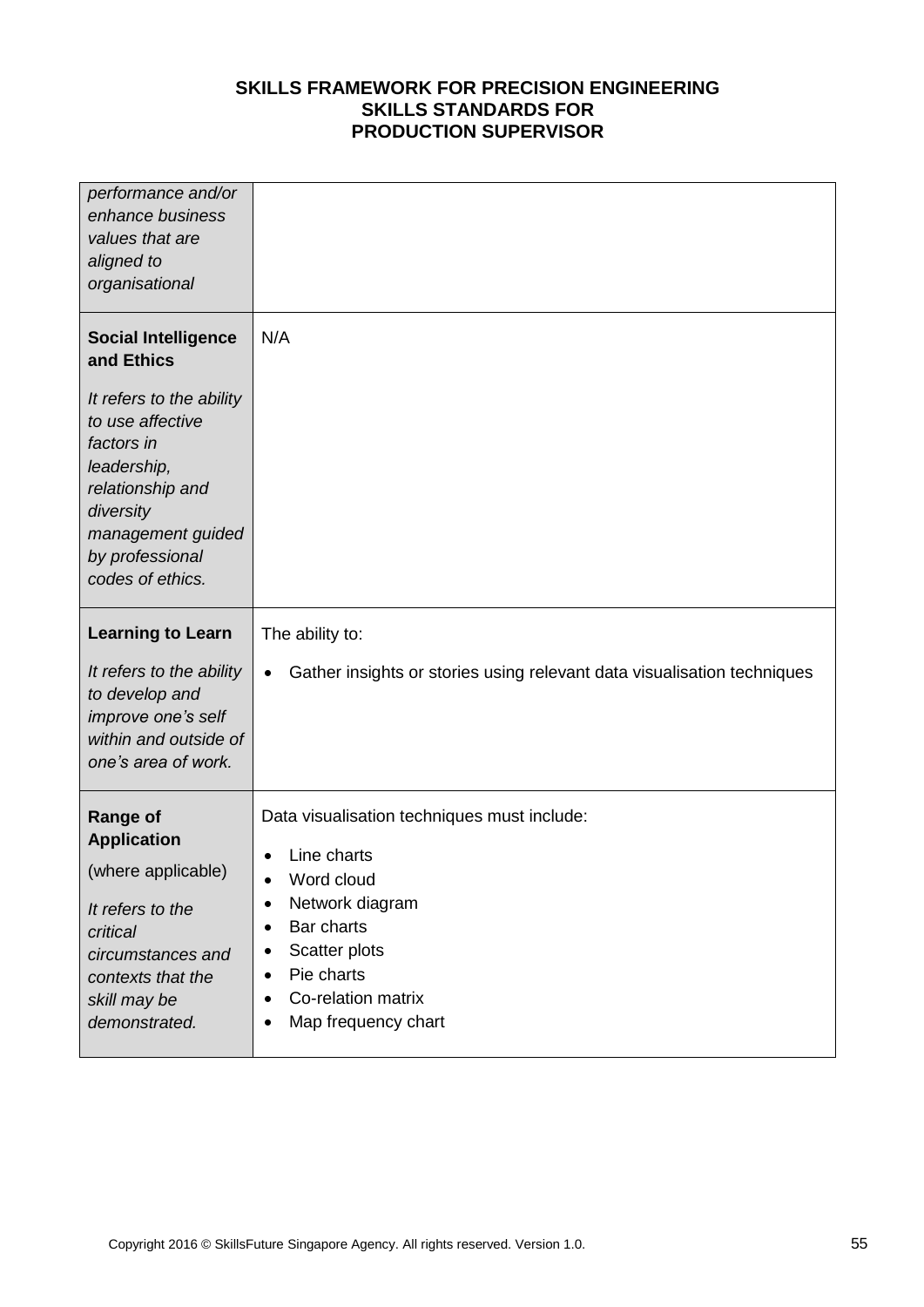| <b>Skill Code</b>                                                                                                                                                                                                             |                                                                                                                                                                                                                                                                                                                                                                                                                                                                              | <b>Skill Category</b>                               | <b>Business Analytics</b> |  |
|-------------------------------------------------------------------------------------------------------------------------------------------------------------------------------------------------------------------------------|------------------------------------------------------------------------------------------------------------------------------------------------------------------------------------------------------------------------------------------------------------------------------------------------------------------------------------------------------------------------------------------------------------------------------------------------------------------------------|-----------------------------------------------------|---------------------------|--|
|                                                                                                                                                                                                                               | PRE-BAN-4001-1                                                                                                                                                                                                                                                                                                                                                                                                                                                               | <b>Skill Sub-Category</b><br>(where applicable)     | N/A                       |  |
| <b>Skill</b>                                                                                                                                                                                                                  |                                                                                                                                                                                                                                                                                                                                                                                                                                                                              | Solve Problems using Operations Research Techniques |                           |  |
| <b>Skill Description</b>                                                                                                                                                                                                      | This skill describes the ability to create a mathematical model to represent<br>the business problem and identify solutions. It also includes reviewing of<br>the solution regularly to ensure it remains valid.                                                                                                                                                                                                                                                             |                                                     |                           |  |
| Knowledge and<br><b>Analysis</b><br>It refers to<br>gathering, cognitive<br>processing,<br>integration and<br>inspection of facts<br>and information<br>required to perform<br>the work tasks and<br>activities.              | The ability to understand:<br>Operations research techniques<br>$\bullet$<br>Operations research tools<br>$\bullet$<br>Common issues and constraints related to optimisation<br>$\bullet$<br>Operations research or optimisation procedures and routines                                                                                                                                                                                                                     |                                                     |                           |  |
| <b>Application and</b><br><b>Adaptation</b><br>It refers to the ability<br>to perform the work<br>tasks and activities<br>required of the<br>occupation, and the<br>ability to react to<br>and manage the<br>changes at work. | The ability to:<br>Identify and formulate the problem with the relevant parties<br>$\bullet$<br>Construct a mathematical model to represent the problem using<br>$\bullet$<br>operations research techniques<br>Test the mathematical model to ensure that it is tractable and valid<br>$\bullet$<br>Identify the solution using operations research tools and decision<br>$\bullet$<br>makers<br>Implement solutions and new processes to the relevant parties<br>$\bullet$ |                                                     |                           |  |
| <b>Innovation and</b><br><b>Value Creation</b><br>It refers to the ability<br>to generate<br>purposive ideas to<br>improve work<br>performance and/or                                                                         | The ability to:<br>Review solutions regularly to ensure that the solutions remain valid in<br>$\bullet$<br>the changing environment                                                                                                                                                                                                                                                                                                                                          |                                                     |                           |  |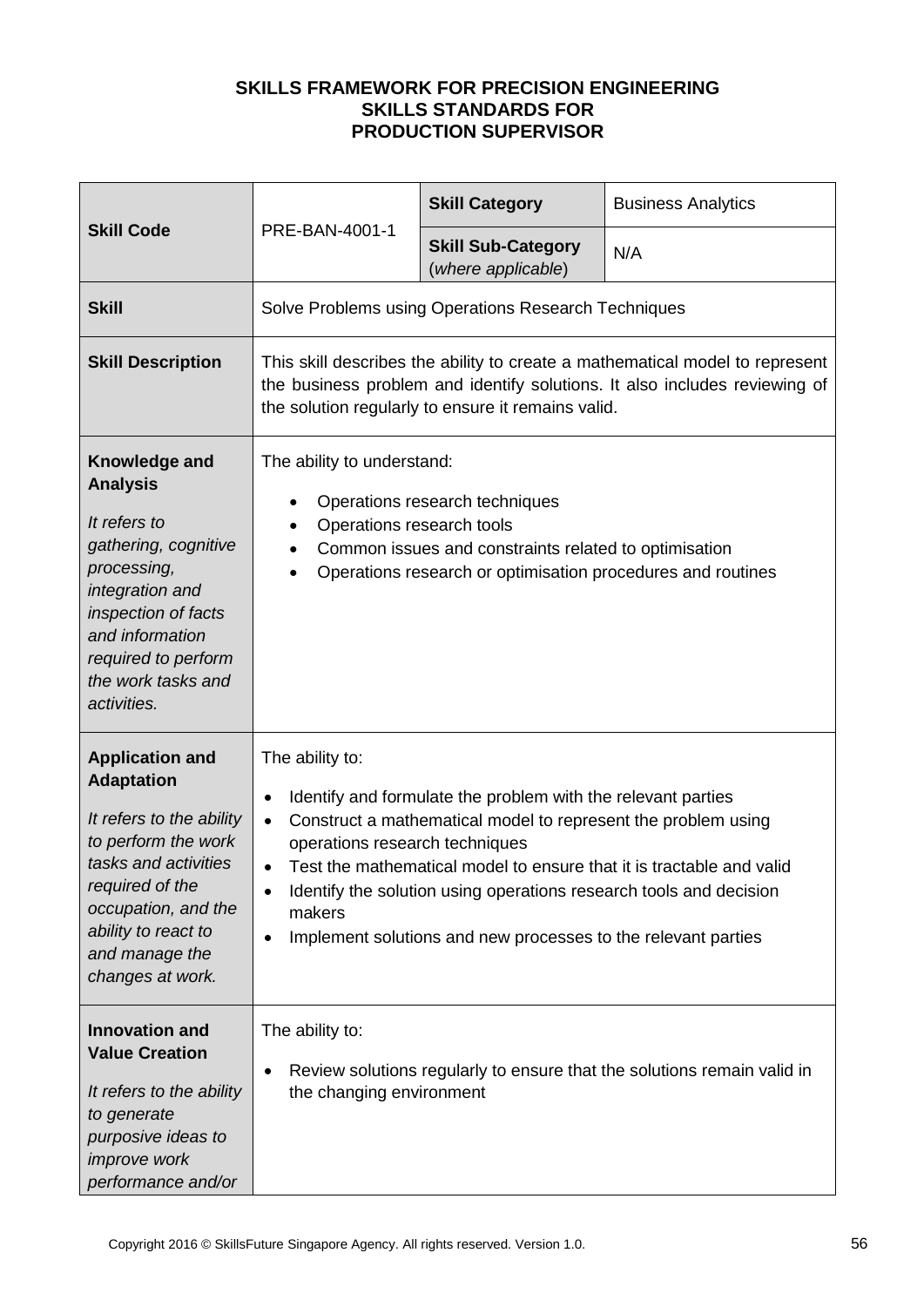| enhance business<br>values that are<br>aligned to<br>organisational                                                                                                                                                |                                                                                                                                                                                                                                                                                                                                                                                         |
|--------------------------------------------------------------------------------------------------------------------------------------------------------------------------------------------------------------------|-----------------------------------------------------------------------------------------------------------------------------------------------------------------------------------------------------------------------------------------------------------------------------------------------------------------------------------------------------------------------------------------|
| <b>Social Intelligence</b><br>and Ethics<br>It refers to the ability<br>to use affective<br>factors in<br>leadership,<br>relationship and<br>diversity<br>management guided<br>by professional<br>codes of ethics. | N/A                                                                                                                                                                                                                                                                                                                                                                                     |
| <b>Learning to Learn</b><br>It refers to the ability<br>to develop and<br>improve one's self<br>within and outside of<br>one's area of work.                                                                       | N/A                                                                                                                                                                                                                                                                                                                                                                                     |
| <b>Range of</b><br><b>Application</b><br>(where applicable)<br>It refers to the<br>critical<br>circumstances and<br>contexts that the<br>skill may be<br>demonstrated.                                             | Operations research techniques must include:<br>Decision analysis<br>٠<br>Optimisation modelling<br>$\bullet$<br>Simulation<br>٠<br>Statistical and stochastic modelling<br>٠<br>Game theory<br>٠<br>Operations research tools must include tools for:<br>Optimisation<br>$\bullet$<br>Production planning<br>$\bullet$<br>Inventory management<br>$\bullet$<br>Revenue management<br>٠ |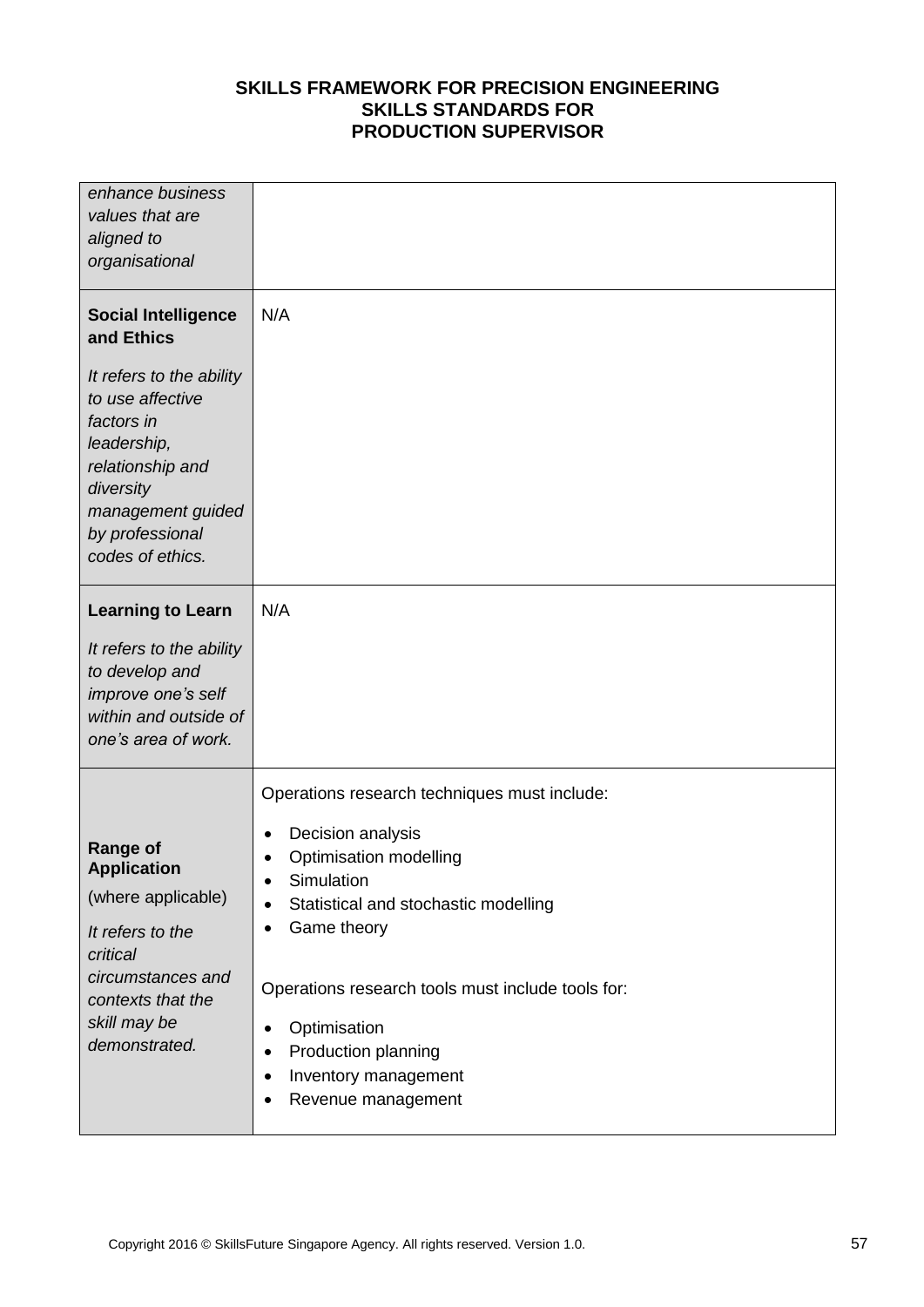| <b>Skill Code</b>                                                                                                                                                                                                             | BM-BN-401E-1                                                                                                                                                                                                                                                                                                                                                                                                                                                                                                                                        | <b>Skill Category</b>                                                     | <b>Business Negotiation</b> |
|-------------------------------------------------------------------------------------------------------------------------------------------------------------------------------------------------------------------------------|-----------------------------------------------------------------------------------------------------------------------------------------------------------------------------------------------------------------------------------------------------------------------------------------------------------------------------------------------------------------------------------------------------------------------------------------------------------------------------------------------------------------------------------------------------|---------------------------------------------------------------------------|-----------------------------|
|                                                                                                                                                                                                                               |                                                                                                                                                                                                                                                                                                                                                                                                                                                                                                                                                     | <b>Skill Sub-Category</b><br>(where applicable)                           | N/A                         |
| <b>Skill</b>                                                                                                                                                                                                                  | Participate in Negotiations                                                                                                                                                                                                                                                                                                                                                                                                                                                                                                                         |                                                                           |                             |
| <b>Skill Description</b>                                                                                                                                                                                                      | This skill describes the ability to participate in negotiations. It also includes<br>preparing alternatives and outcomes to support negotiation objectives,<br>communication and conflict resolution techniques during<br>applying<br>negotiation, taking follow-up actions to close negotiation, as well as<br>evaluating negotiation outcomes to identify areas of improvement.                                                                                                                                                                   |                                                                           |                             |
| Knowledge and<br><b>Analysis</b><br>It refers to gathering,<br>cognitive<br>processing,<br>integration and<br>inspection of facts<br>and information<br>required to perform<br>the work tasks and<br>activities.              | The ability to understand:<br>Components of negotiation plans<br>$\bullet$<br>Negotiation roles and responsibilities<br>$\bullet$<br>Negotiation processes and techniques<br>$\bullet$<br>Relevant precedents<br>$\bullet$<br>Relevant legislation and regulations                                                                                                                                                                                                                                                                                  |                                                                           |                             |
| <b>Application and</b><br><b>Adaptation</b><br>It refers to the ability<br>to perform the work<br>tasks and activities<br>required of the<br>occupation, and the<br>ability to react to and<br>manage the<br>changes at work. | The ability to:<br>Plan and prepare alternatives and outcomes for both parties in<br>negotiations to support negotiation objectives<br>Apply communication and conflict resolution techniques to achieve<br>$\bullet$<br>desired negotiation outcomes<br>Finalise negotiation and take necessary follow-up actions to close<br>٠<br>negotiation<br>Monitor and evaluate negotiation outcomes against objectives in<br>$\bullet$<br>accordance with organisational procedures to determine potential<br>areas of improvement for future negotiations |                                                                           |                             |
| <b>Innovation and</b><br><b>Value Creation</b><br>It refers to the ability                                                                                                                                                    | The ability to:                                                                                                                                                                                                                                                                                                                                                                                                                                                                                                                                     | Identify opportunities to strive for negotiation outcomes that adds value |                             |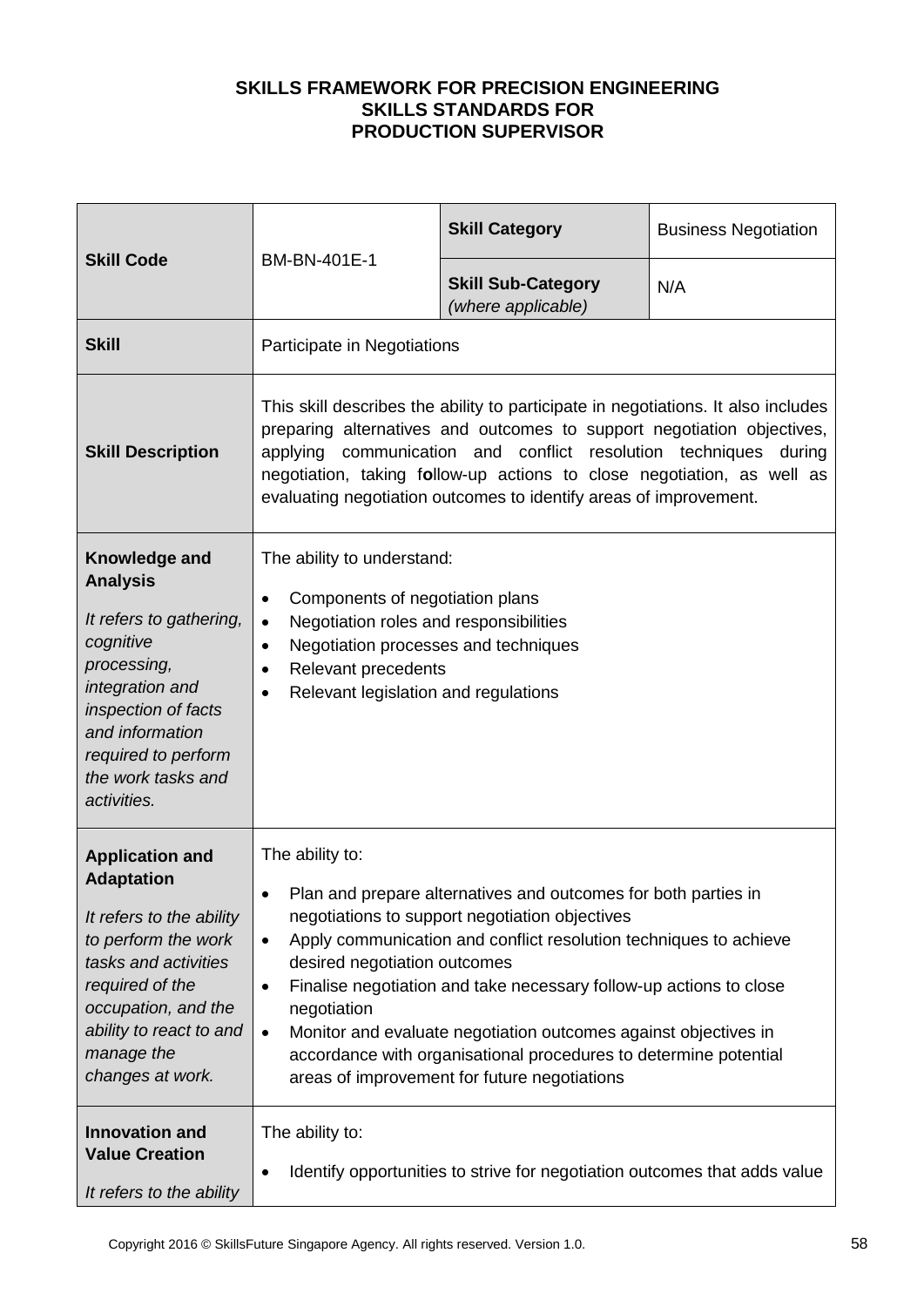| to generate<br>purposive ideas to<br>improve work<br>performance and/or<br>enhance business<br>values that are<br>aligned to<br>organisational                                                                  | to the business and achieves a win-win for both parties                                                                                                                                                                                                                                                                                                                                                                  |
|-----------------------------------------------------------------------------------------------------------------------------------------------------------------------------------------------------------------|--------------------------------------------------------------------------------------------------------------------------------------------------------------------------------------------------------------------------------------------------------------------------------------------------------------------------------------------------------------------------------------------------------------------------|
| <b>Social Intelligence</b><br>and Ethics<br>It refers to the ability<br>to use affective<br>factors in leadership,<br>relationship and<br>diversity<br>management guided<br>by professional<br>codes of ethics. | The ability to:<br>Manage self to maintain composure and self-confidence when<br>$\bullet$<br>conducting negotiations                                                                                                                                                                                                                                                                                                    |
| <b>Learning to Learn</b><br>It refers to the ability<br>to develop and<br>improve one's self<br>within and outside of<br>one's area of work.                                                                    | The ability to:<br>Study past dispute resolutions to identify best practices that may be<br>$\bullet$<br>applied to the current negotiation situation                                                                                                                                                                                                                                                                    |
| Range of<br><b>Application</b><br>(where applicable)<br>It refers to the critical<br>circumstances and<br>contexts that the skill<br>may be<br>demonstrated.                                                    | Relevant legislation and regulations may relate to:<br><b>Billing policies</b><br>$\bullet$<br>Organisational human resources policies<br>$\bullet$<br>Financial regulations and policies<br>$\bullet$<br><b>Employment Act</b><br>٠<br><b>Industrial Relations Act</b><br>$\bullet$<br>Workplace Safety and Health Act<br>$\bullet$<br><b>Employment of Foreign Manpower Act</b><br>٠<br>International legislation<br>٠ |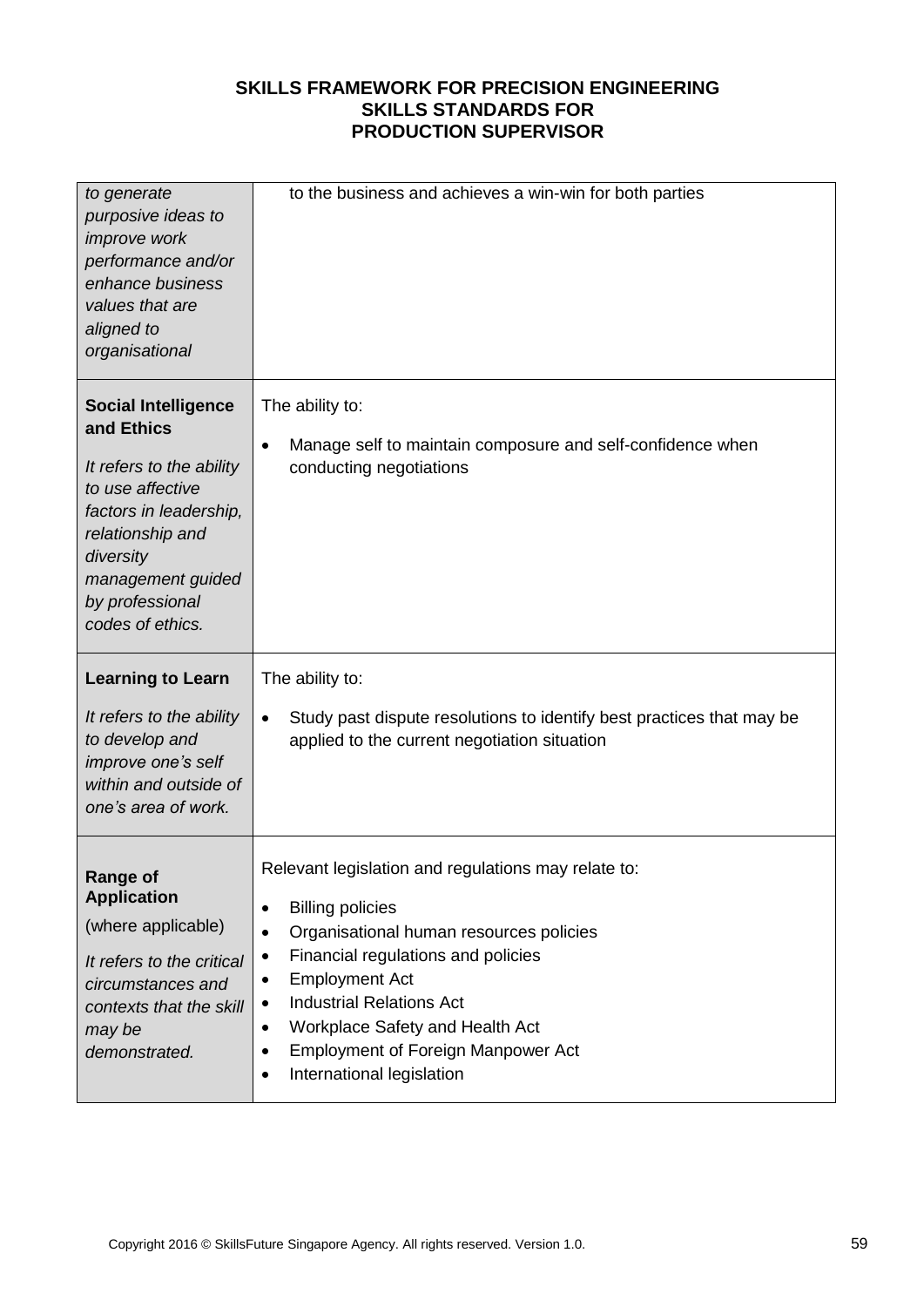|                                                                                                                                                                                                                               | BM-BN-402E-1                                                                                                                                                                                                                                                              | <b>Skill Category</b>                           | <b>Business Negotiation</b> |  |
|-------------------------------------------------------------------------------------------------------------------------------------------------------------------------------------------------------------------------------|---------------------------------------------------------------------------------------------------------------------------------------------------------------------------------------------------------------------------------------------------------------------------|-------------------------------------------------|-----------------------------|--|
| <b>Skill Code</b>                                                                                                                                                                                                             |                                                                                                                                                                                                                                                                           | <b>Skill Sub-Category</b><br>(where applicable) | N/A                         |  |
| <b>Skill</b>                                                                                                                                                                                                                  | Participate in Dispute Resolution                                                                                                                                                                                                                                         |                                                 |                             |  |
| <b>Skill Description</b>                                                                                                                                                                                                      | This skill describes the ability to prepare and participate in dispute<br>resolution to reach agreeable outcomes.                                                                                                                                                         |                                                 |                             |  |
| Knowledge and<br><b>Analysis</b><br>It refers to gathering,<br>cognitive processing,<br>integration and<br>inspection of facts and<br>information required to<br>perform the work tasks<br>and activities.                    | The ability to understand:<br>Types of disputes<br>Evidence to support case<br>$\bullet$<br>Communication and conflict resolution techniques<br>$\bullet$<br>Relevant precedents<br>$\bullet$<br>Relevant legislation and regulations<br>$\bullet$                        |                                                 |                             |  |
| <b>Application and</b><br><b>Adaptation</b><br>It refers to the ability to<br>perform the work tasks<br>and activities required<br>of the occupation, and<br>the ability to react to<br>and manage the<br>changes at work.    | The ability to:<br>Prepare case to gather support for position<br>Participate in dispute resolution processes to achieve desired<br>$\bullet$<br>dispute resolution outcomes<br>Reach dispute resolution outcomes to obtain concurrence from<br>$\bullet$<br>both parties |                                                 |                             |  |
| <b>Innovation and Value</b><br><b>Creation</b><br>It refers to the ability to<br>generate purposive<br>ideas to improve work<br>performance and/or<br>enhance business<br>values that are aligned<br>to organisational goals. | The ability to:<br>Identify opportunities to strive for negotiation outcomes to add<br>$\bullet$<br>value to the organisation and achieves a win-win outcome for both<br>parties                                                                                          |                                                 |                             |  |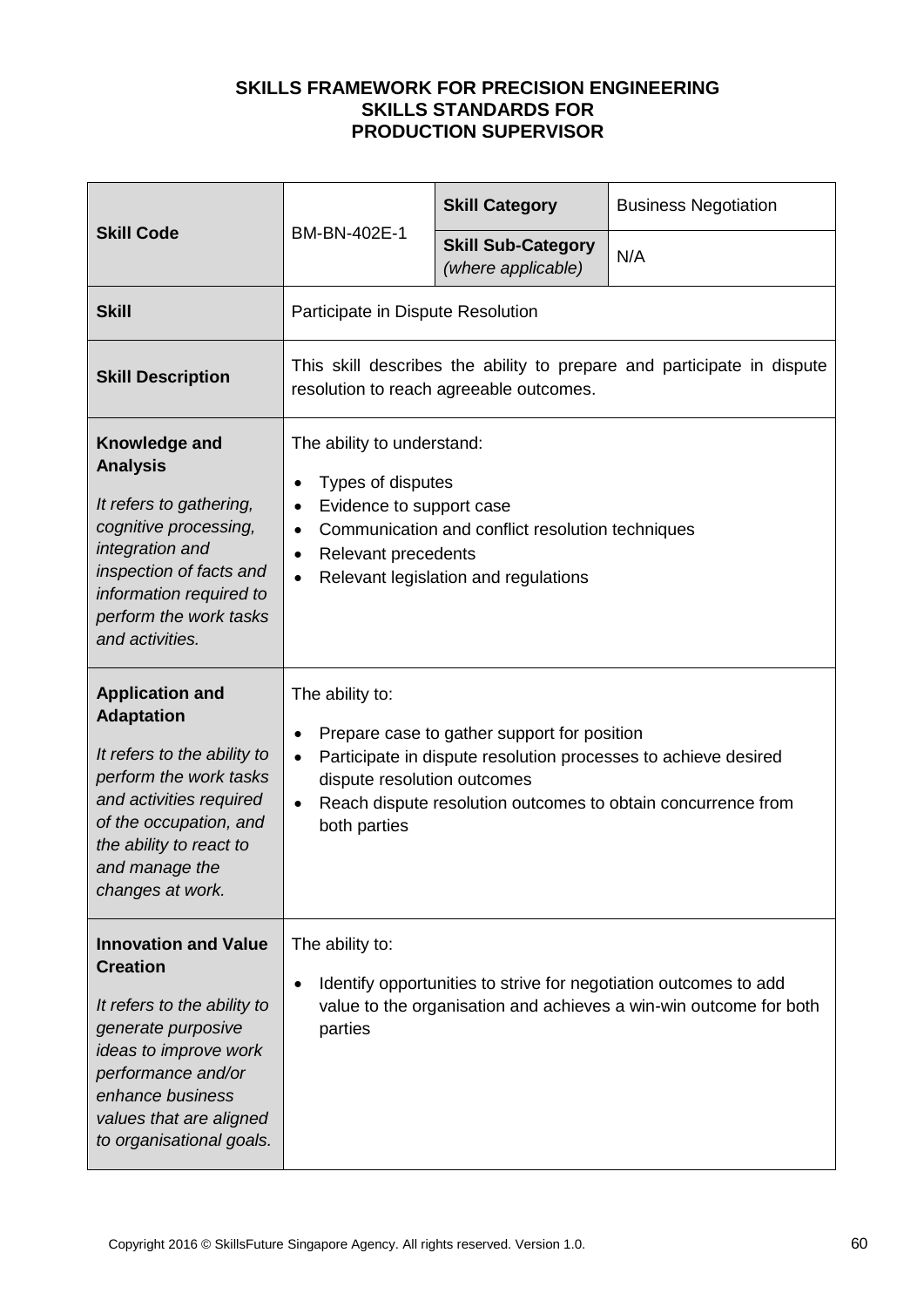| <b>Social Intelligence</b><br>and Ethics<br>It refers to the ability to<br>use affective factors in<br>leadership, relationship<br>and diversity<br>management guided<br>by professional codes<br>of ethics. | The ability to:<br>Manage self to maintain composure, self-confidence and resilience<br>when dealing with challenges in the conflict resolution process                                                                                                                                                                                                                                                                            |
|--------------------------------------------------------------------------------------------------------------------------------------------------------------------------------------------------------------|------------------------------------------------------------------------------------------------------------------------------------------------------------------------------------------------------------------------------------------------------------------------------------------------------------------------------------------------------------------------------------------------------------------------------------|
| <b>Learning to Learn</b><br>It refers to the ability to<br>develop and improve<br>one's self within and<br>outside of one's area of<br>work.                                                                 | The ability to:<br>Engage in self-reflection to identify areas for improvement in<br>managing dispute resolution process<br>Improve own conflict resolution skills by seeking feedback from<br>peers and supervisors to enhance own capability in managing<br>conflicts                                                                                                                                                            |
| <b>Range of Application</b><br>(where applicable)<br>It refers to the critical<br>circumstances and<br>contexts that the skill<br>may be demonstrated.                                                       | Relevant legislation and regulations must include:<br><b>Billing policies</b><br>$\bullet$<br>Organisational human resources policies<br>$\bullet$<br>Financial regulations and policies<br>$\bullet$<br><b>Employment Act</b><br>$\bullet$<br><b>Industrial Relations Act</b><br>$\bullet$<br>Workplace Safety and Health Act<br>$\bullet$<br><b>Employment of Foreign Manpower Act</b><br>$\bullet$<br>International legislation |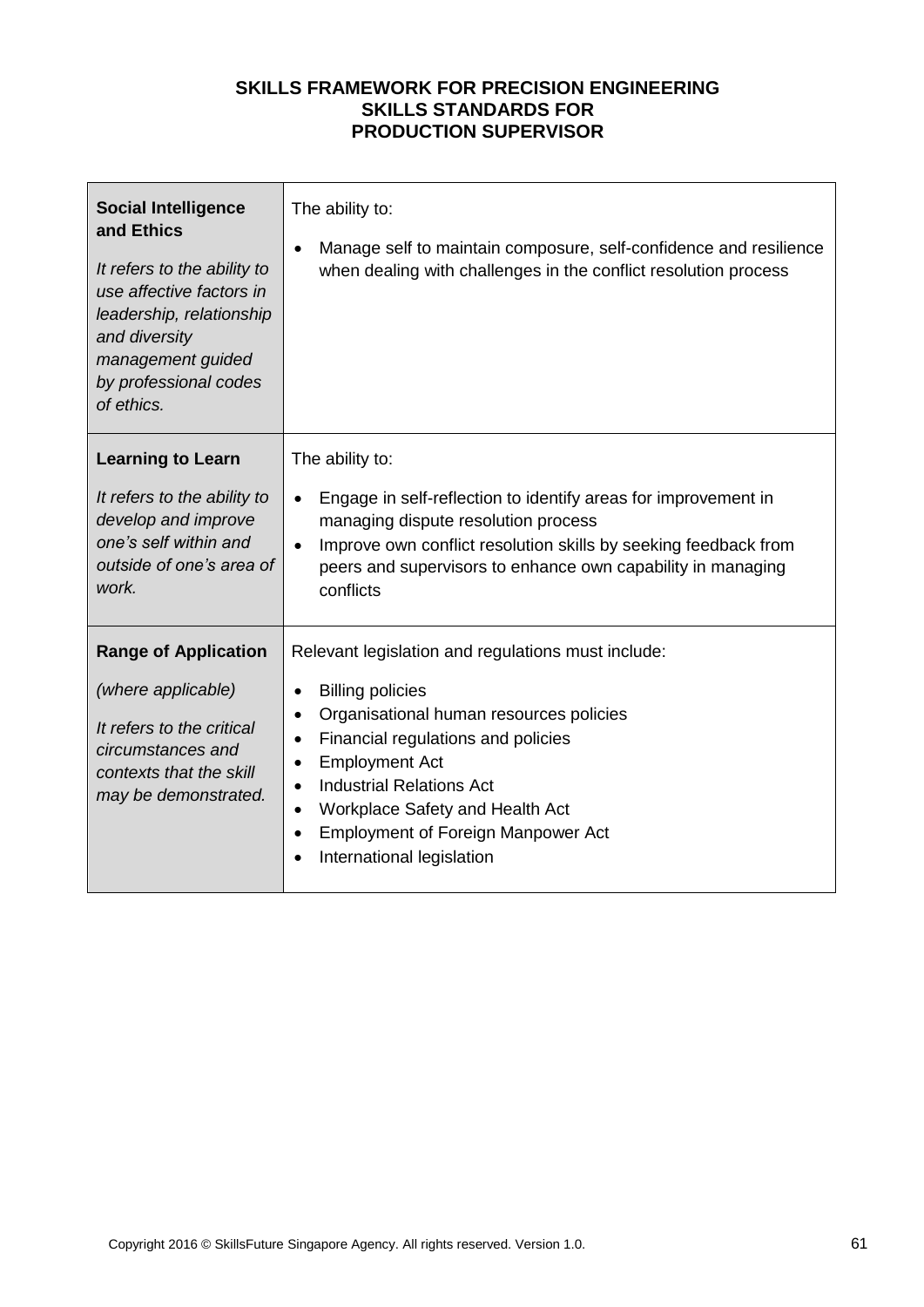| <b>Skill Code</b>                                                                                                                                                                                                          |                                                                                                                                                                                                                                                                                                                                                                                                                                        | <b>Skill Category</b>                           | Communications |
|----------------------------------------------------------------------------------------------------------------------------------------------------------------------------------------------------------------------------|----------------------------------------------------------------------------------------------------------------------------------------------------------------------------------------------------------------------------------------------------------------------------------------------------------------------------------------------------------------------------------------------------------------------------------------|-------------------------------------------------|----------------|
|                                                                                                                                                                                                                            | <b>BM-COM-303E-1</b>                                                                                                                                                                                                                                                                                                                                                                                                                   | <b>Skill Sub-Category</b><br>(where applicable) | N/A            |
| <b>Skill</b>                                                                                                                                                                                                               | <b>Present Information</b>                                                                                                                                                                                                                                                                                                                                                                                                             |                                                 |                |
| <b>Skill Description</b>                                                                                                                                                                                                   | This skill describes the ability to present information in various formats<br>to achieve presentation objectives. It also includes preparing,<br>conducting and evaluating presentations to determine areas for<br>improvements.                                                                                                                                                                                                       |                                                 |                |
| Knowledge and<br><b>Analysis</b><br>It refers to gathering,<br>cognitive processing,<br>integration and<br>inspection of facts and<br>information required to<br>perform the work tasks<br>and activities.                 | The ability to understand:<br>Factors for consideration when selecting presentation formats<br>Sources of necessary information<br>$\bullet$<br>Criteria for organising information<br><b>Presentation techniques</b>                                                                                                                                                                                                                  |                                                 |                |
| <b>Application and</b><br><b>Adaptation</b><br>It refers to the ability to<br>perform the work tasks<br>and activities required<br>of the occupation, and<br>the ability to react to<br>and manage the<br>changes at work. | The ability to:<br>Identify presentation objectives and presentation formats in<br>accordance with organisational procedures<br>Gather and analyse necessary information to support<br>$\bullet$<br>presentation objectives<br>Develop presentations and presentation collaterals, if necessary,<br>to support presentation structure<br>Present information in appropriate presentation formats to<br>achieve presentation objectives |                                                 |                |
| <b>Innovation and Value</b><br><b>Creation</b><br>It refers to the ability to<br>generate purposive<br>ideas to improve work<br>performance and/or<br>enhance business<br>values that are aligned                          | The ability to:<br>Evaluate presentations to determine areas of improvement                                                                                                                                                                                                                                                                                                                                                            |                                                 |                |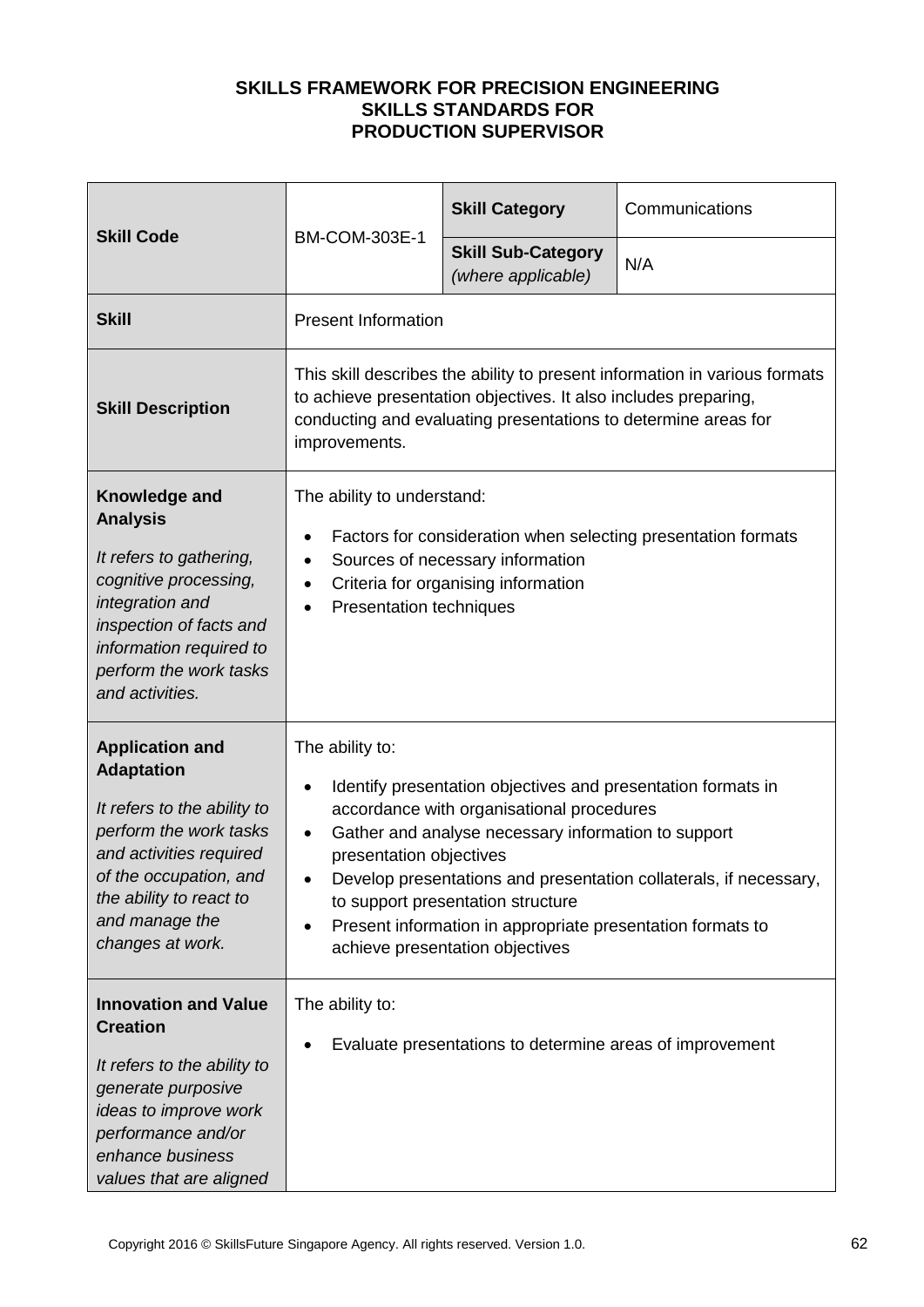| to organisational goals.                                                                                                                                                                                     |                                                                                                                                                                                                                     |
|--------------------------------------------------------------------------------------------------------------------------------------------------------------------------------------------------------------|---------------------------------------------------------------------------------------------------------------------------------------------------------------------------------------------------------------------|
| <b>Social Intelligence</b><br>and Ethics<br>It refers to the ability to<br>use affective factors in<br>leadership, relationship<br>and diversity<br>management guided by<br>professional codes of<br>ethics. | The ability to:<br>Assess reactions of target audience towards the presentations to<br>respond appropriately to address their concerns                                                                              |
| <b>Learning to Learn</b><br>It refers to the ability to<br>develop and improve<br>one's self within and<br>outside of one's area of<br>work.                                                                 | The ability to:<br>Seek guidance and advice from peers and supervisors on past<br>presentations to gain insights to plan the presentation                                                                           |
| <b>Range of Application</b><br>(where applicable)<br>It refers to the critical<br>circumstances and<br>contexts that the skill<br>may be demonstrated.                                                       | Presentation formats may be verbal or written and must include:<br>Reports<br>Face-to-face presentations<br>Audio<br>Videos<br><b>Posters</b><br><b>Exhibits</b><br><b>Models</b><br>Performances<br>Demonstrations |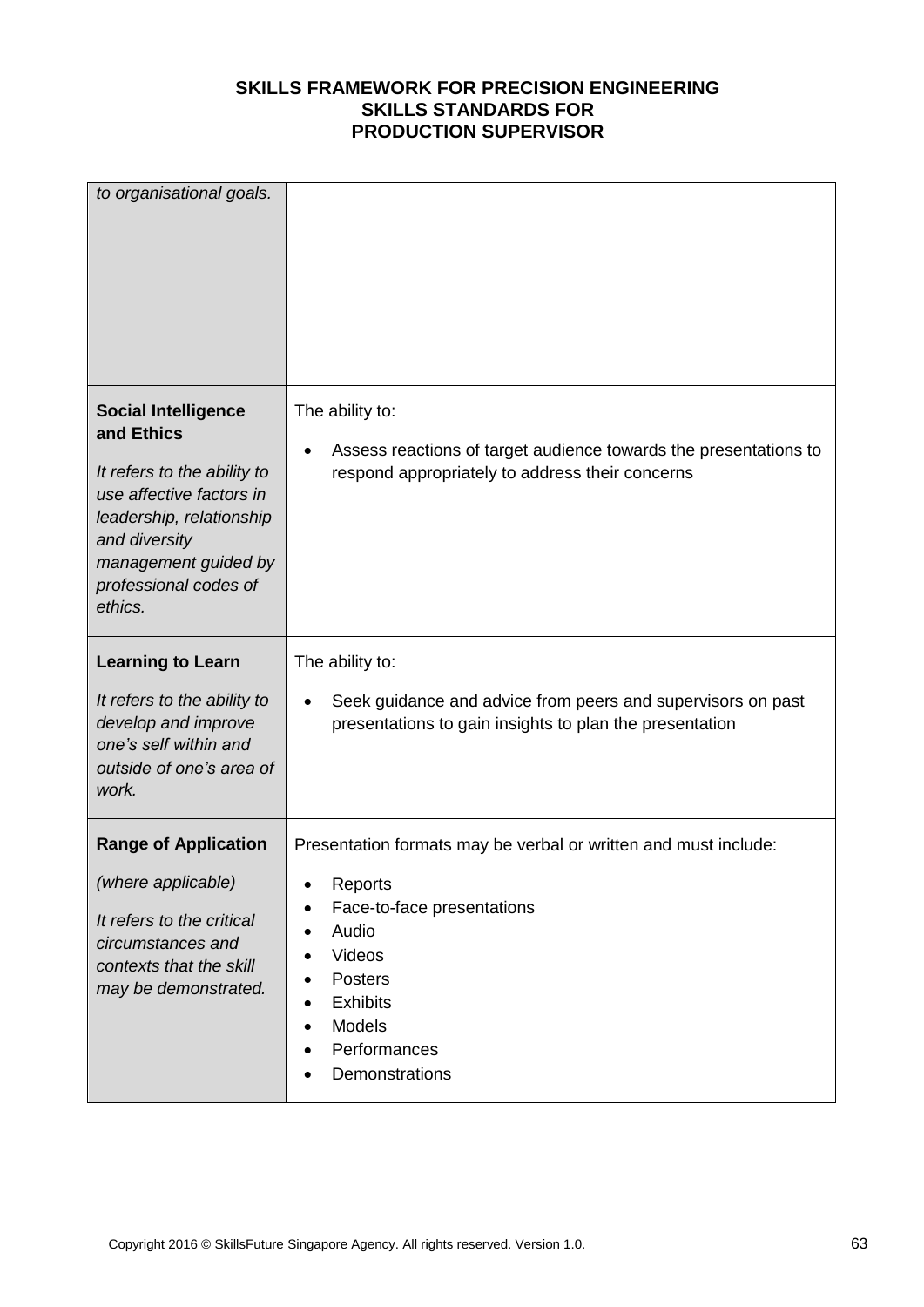|                                                                                                                                                                                                                               |                                                                                                                                                                                                                                                                                                                                                                                                              | <b>Skill Category</b>                                          | Communications |
|-------------------------------------------------------------------------------------------------------------------------------------------------------------------------------------------------------------------------------|--------------------------------------------------------------------------------------------------------------------------------------------------------------------------------------------------------------------------------------------------------------------------------------------------------------------------------------------------------------------------------------------------------------|----------------------------------------------------------------|----------------|
| <b>Skill Code</b>                                                                                                                                                                                                             | <b>BM-COM-304E-1</b>                                                                                                                                                                                                                                                                                                                                                                                         | <b>Skill Sub-Category</b><br>(where applicable)                | N/A            |
| <b>Skill</b>                                                                                                                                                                                                                  | <b>Write Reports</b>                                                                                                                                                                                                                                                                                                                                                                                         |                                                                |                |
| <b>Skill Description</b>                                                                                                                                                                                                      | This skill describes the ability to write reports for submission. It also<br>includes identifying the objectives and structure of the reports, drafting<br>and proofreading, and seeking feedback to improve the reports.                                                                                                                                                                                    |                                                                |                |
| Knowledge and<br><b>Analysis</b><br>It refers to gathering,<br>cognitive processing,<br>integration and<br>inspection of facts and<br>information required to<br>perform the work tasks<br>and activities.                    | The ability to understand:<br>Types of reports<br>Sections of a report<br>Report writing techniques<br>Elements of a well-written report<br>Methods of displaying data<br>$\bullet$                                                                                                                                                                                                                          |                                                                |                |
| <b>Application and</b><br><b>Adaptation</b><br>It refers to the ability to<br>perform the work tasks<br>and activities required<br>of the occupation, and<br>the ability to react to<br>and manage the<br>changes at work.    | The ability to:<br>Identify objectives of report in accordance with organisational<br>$\bullet$<br>procedures to meet organisational requirements<br>Consult relevant stakeholders to outline and structure reports<br>$\bullet$<br>Draft reports to effectively convey information to readers<br>Proofread reports to minimise errors<br>Submit reports to relevant stakeholders for their necessary action |                                                                |                |
| <b>Innovation and Value</b><br><b>Creation</b><br>It refers to the ability to<br>generate purposive<br>ideas to improve work<br>performance and/or<br>enhance business<br>values that are aligned<br>to organisational goals. | The ability to:<br>improvement                                                                                                                                                                                                                                                                                                                                                                               | Seek feedback from relevant stakeholders to determine areas of |                |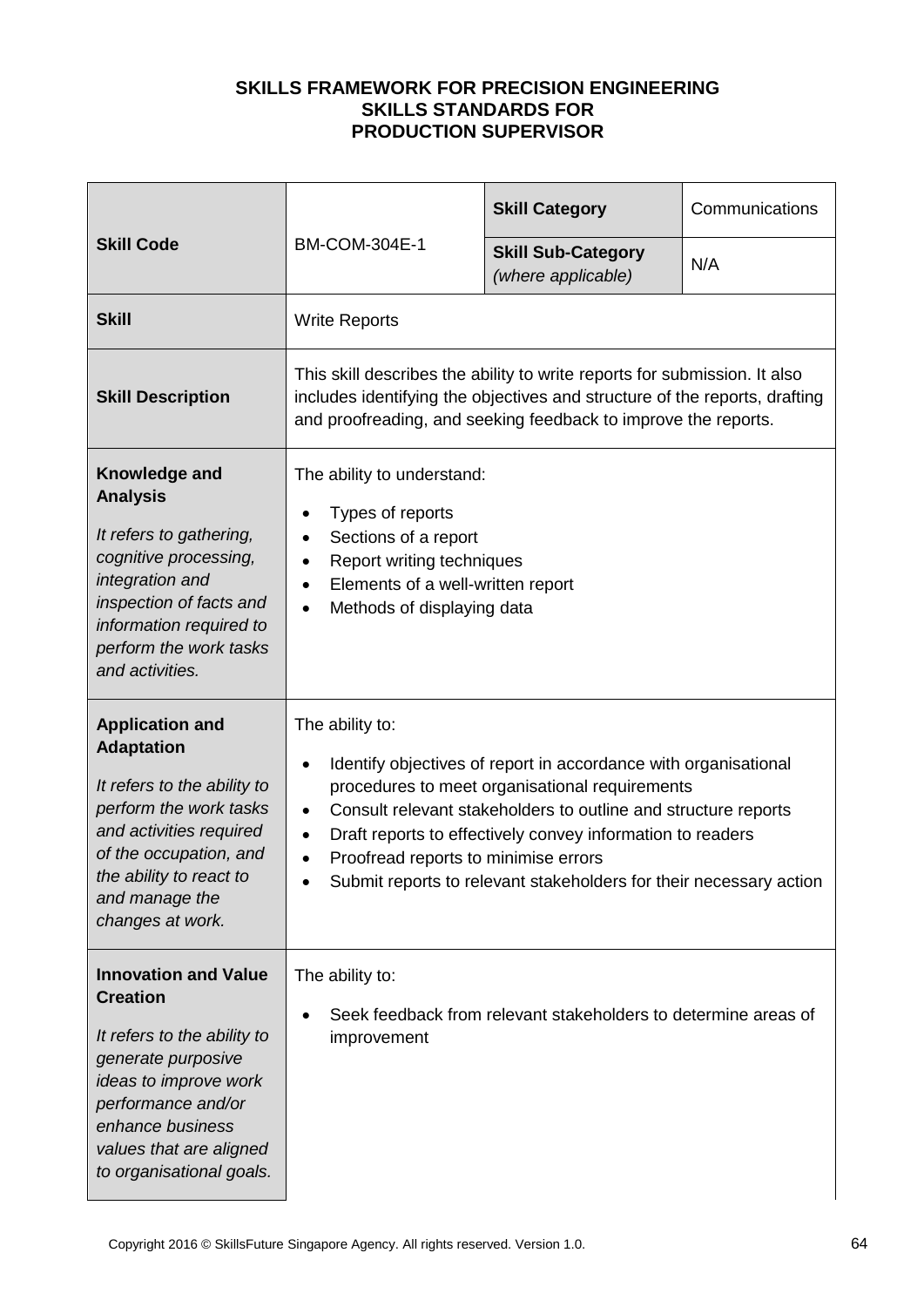| <b>Social Intelligence</b><br>and Ethics<br>It refers to the ability to<br>use affective factors in<br>leadership, relationship<br>and diversity<br>management guided by<br>professional codes of<br>ethics. | The ability to:<br>Adhere to organisational code of conduct, values and ethics when<br>$\bullet$<br>writing reports to ensure quality and integrity                                                                                                                    |
|--------------------------------------------------------------------------------------------------------------------------------------------------------------------------------------------------------------|------------------------------------------------------------------------------------------------------------------------------------------------------------------------------------------------------------------------------------------------------------------------|
| <b>Learning to Learn</b><br>It refers to the ability to<br>develop and improve<br>one's self within and<br>outside of one's area of<br>work.                                                                 | The ability to:<br>Engage in self-reflection to identify own areas for improvement in<br>$\bullet$<br>report writing<br>Improve own report writing techniques by subscribing to learning<br>channels to enhance own report writing skills for workplace<br>application |
| <b>Range of Application</b><br>(where applicable)<br>It refers to the critical<br>circumstances and<br>contexts that the skill<br>may be demonstrated.                                                       | N/A                                                                                                                                                                                                                                                                    |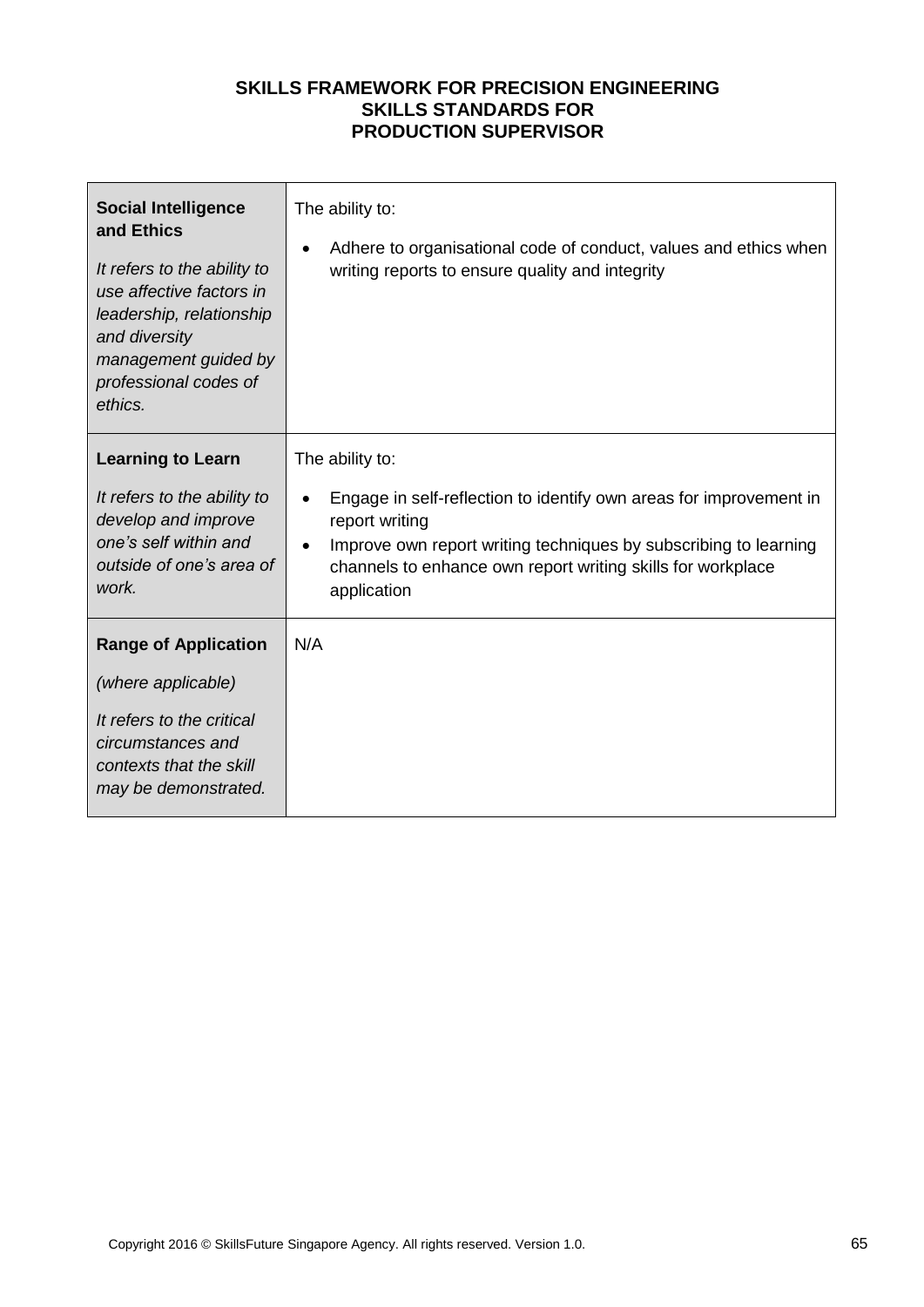| <b>Skill Code</b>                                                                                                                                                                                                          |                                                                                                                                                                                                                                                                        | <b>Skill Category</b>                           | Communications |
|----------------------------------------------------------------------------------------------------------------------------------------------------------------------------------------------------------------------------|------------------------------------------------------------------------------------------------------------------------------------------------------------------------------------------------------------------------------------------------------------------------|-------------------------------------------------|----------------|
|                                                                                                                                                                                                                            | <b>BM-COM-402E-1</b>                                                                                                                                                                                                                                                   | <b>Skill Sub-Category</b><br>(where applicable) | N/A            |
| <b>Skill</b>                                                                                                                                                                                                               | <b>Manage Meetings</b>                                                                                                                                                                                                                                                 |                                                 |                |
| <b>Skill Description</b>                                                                                                                                                                                                   | This skill describes the ability to manage meetings to meet meeting<br>objectives. It also includes preparing for the meetings, conducting the<br>meetings and following-up on meetings, as well as evaluating meeting<br>outcomes to ascertain areas for improvement. |                                                 |                |
| Knowledge and<br><b>Analysis</b><br>It refers to gathering,<br>cognitive processing,<br>integration and<br>inspection of facts and<br>information required to<br>perform the work tasks<br>and activities.                 | The ability to understand:<br>Types and modes of meetings<br>$\bullet$<br>Components of meeting agendas<br>$\bullet$<br>Meeting collaterals<br>$\bullet$<br>Legal, regulatory, ethical and socio-cultural constraints of meetings                                      |                                                 |                |
| <b>Application and</b><br><b>Adaptation</b><br>It refers to the ability to<br>perform the work tasks<br>and activities required<br>of the occupation, and<br>the ability to react to<br>and manage the<br>changes at work. | The ability to:<br>Prepare for meetings to support meeting objectives<br>$\bullet$<br>Follow up on meetings in accordance with organisational<br>$\bullet$<br>procedures to ensure matters arising from the meetings are<br>addressed                                  |                                                 |                |
| <b>Innovation and Value</b><br><b>Creation</b><br>It refers to the ability to<br>generate purposive<br>ideas to improve work<br>performance and/or<br>enhance business<br>values that are aligned                          | The ability to:<br>Evaluate meeting outcomes to determine areas of improvement<br>$\bullet$                                                                                                                                                                            |                                                 |                |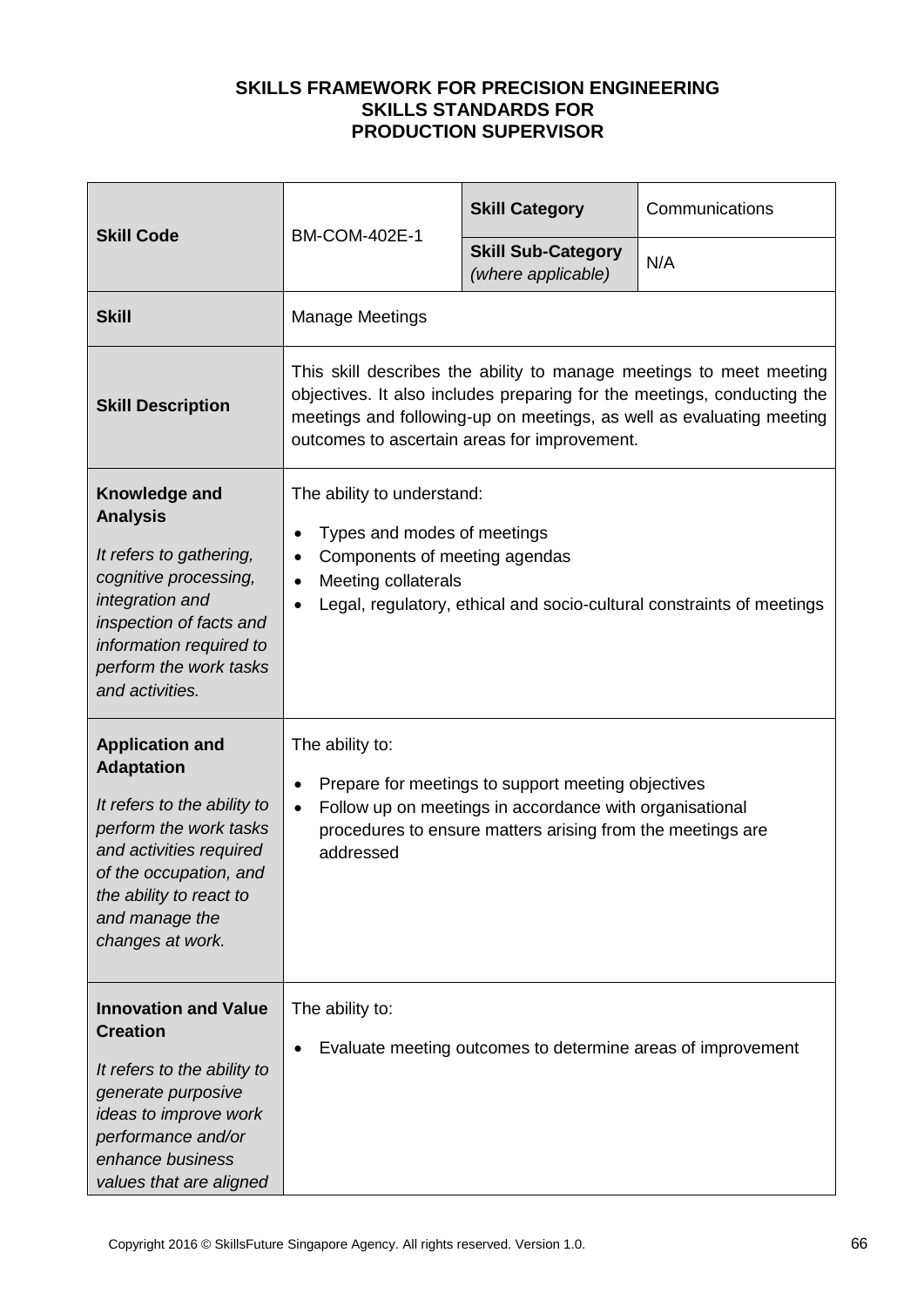| to organisational goals.                                                                                                                                                                                     |                                                                                                                                                                                                                                                                                                                                      |
|--------------------------------------------------------------------------------------------------------------------------------------------------------------------------------------------------------------|--------------------------------------------------------------------------------------------------------------------------------------------------------------------------------------------------------------------------------------------------------------------------------------------------------------------------------------|
| <b>Social Intelligence</b><br>and Ethics<br>It refers to the ability to<br>use affective factors in<br>leadership, relationship<br>and diversity<br>management guided<br>by professional codes<br>of ethics. | The ability to:<br>Conduct meetings to facilitate discussion and conflict resolution,<br>taking into consideration the emotional states of meeting<br>participants and responding appropriately to emotional cues to<br>maintain positive working relationships                                                                      |
| <b>Learning to Learn</b>                                                                                                                                                                                     | The ability to:                                                                                                                                                                                                                                                                                                                      |
| It refers to the ability to<br>develop and improve<br>one's self within and<br>outside of one's area of<br>work.                                                                                             | Engage in self-reflection to identify areas for improvement in<br>managing meetings<br>Improve own effectiveness in managing meetings by subscribing<br>$\bullet$<br>to diverse learning channels and participating in peer review<br>platforms to enhance workplace performance                                                     |
| <b>Range of Application</b><br>(where applicable)<br>It refers to the critical<br>circumstances and<br>contexts that the skill<br>may be demonstrated.                                                       | Legal, regulatory, ethical and socio-cultural constraints of meetings<br>must include:<br><b>Relevant legislations</b><br>Codes of practice<br>$\bullet$<br><b>Business ethics</b><br>$\bullet$<br>Policies and guidelines<br>$\bullet$<br>Social responsibilities<br>Cultural and societal expectations and influences<br>$\bullet$ |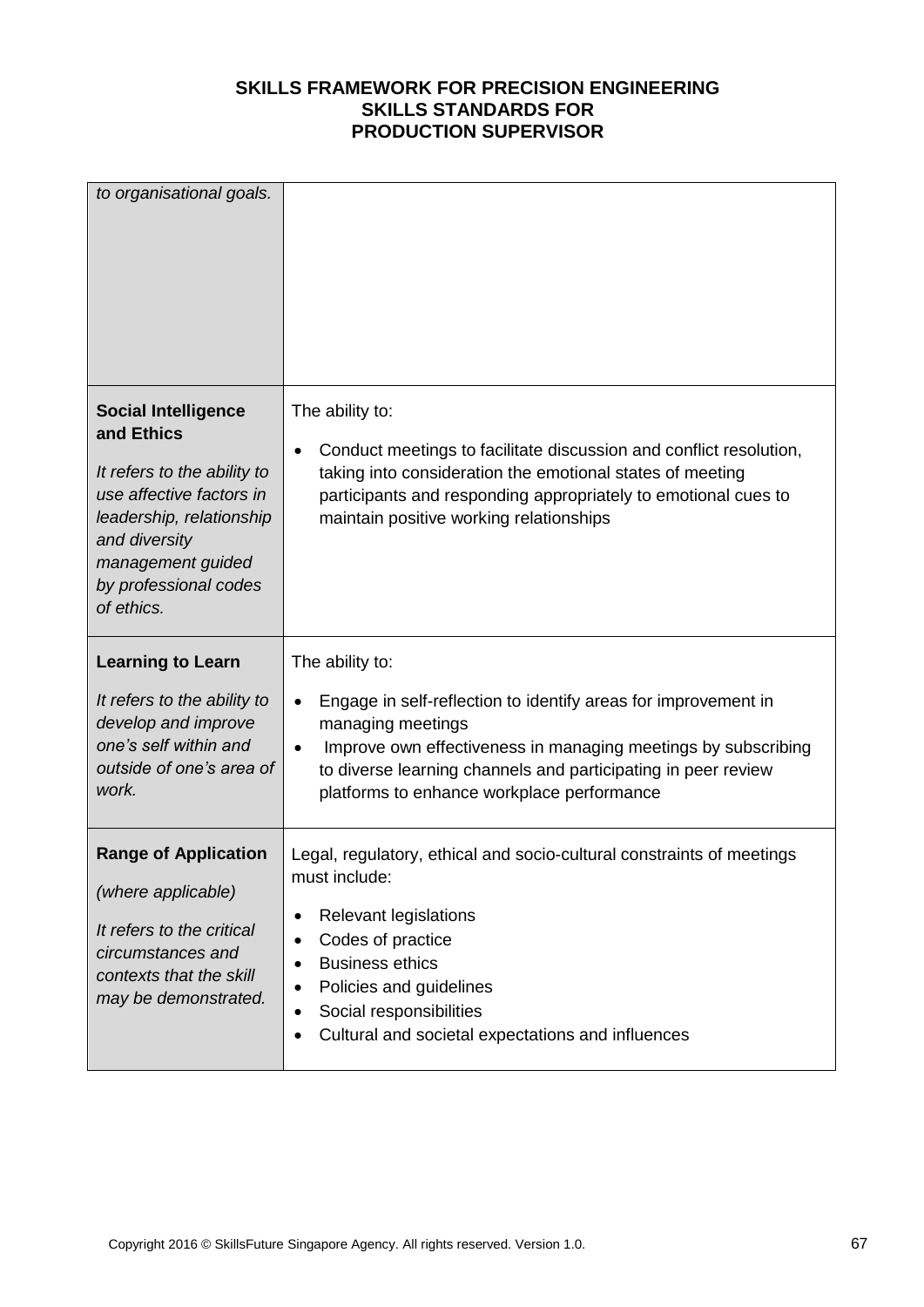| <b>Skill Code</b><br>BM-AC-303E-1                                                                                                                                                                                             |                                                                                                                                                                                                                                                                                                                                                                                                                                                                                                                                                                                         | <b>Skill Category</b>                              | Accounting                                                              |
|-------------------------------------------------------------------------------------------------------------------------------------------------------------------------------------------------------------------------------|-----------------------------------------------------------------------------------------------------------------------------------------------------------------------------------------------------------------------------------------------------------------------------------------------------------------------------------------------------------------------------------------------------------------------------------------------------------------------------------------------------------------------------------------------------------------------------------------|----------------------------------------------------|-------------------------------------------------------------------------|
|                                                                                                                                                                                                                               | <b>Skill Sub-Category</b><br>(where applicable)                                                                                                                                                                                                                                                                                                                                                                                                                                                                                                                                         | N/A                                                |                                                                         |
| <b>Skill</b>                                                                                                                                                                                                                  |                                                                                                                                                                                                                                                                                                                                                                                                                                                                                                                                                                                         | Apply Knowledge of Accounting-Related Concepts     |                                                                         |
| <b>Skill Description</b>                                                                                                                                                                                                      | This skill describes the ability to apply knowledge of accounting and<br>accounting concepts. It includes maintaining a general ledger and<br>preparing basic financial statements.                                                                                                                                                                                                                                                                                                                                                                                                     |                                                    |                                                                         |
| Knowledge and<br><b>Analysis</b><br>It refers to gathering,<br>cognitive<br>processing,<br>integration and<br>inspection of facts<br>and information<br>required to perform<br>the work tasks and<br>activities.              | The ability to understand:<br>Accounting terminology<br>$\bullet$<br>Components of a general ledger<br>$\bullet$<br>Objectives and underlying assumptions of financial statements<br>٠<br>Accounting policies used in the compilation of financial statements<br>$\bullet$<br>Components of income statements, balance sheet statements and<br>$\bullet$<br>cash flow statements<br>Balance sheet date adjustments<br>$\bullet$<br>Considerations in using financial reporting standards to prepare<br>$\bullet$<br>financial statements<br>Rationale of conducting audits<br>$\bullet$ |                                                    |                                                                         |
| <b>Application and</b><br><b>Adaptation</b><br>It refers to the ability<br>to perform the work<br>tasks and activities<br>required of the<br>occupation, and the<br>ability to react to and<br>manage the<br>changes at work. | The ability to:<br>Apply knowledge of accounting and accounting concepts to understand<br>$\bullet$<br>implications on organisation's finances<br>Maintain a general ledger in accordance with sound bookkeeping<br>$\bullet$<br>practices to provide information on financial transactions and position<br>Prepare basic financial statements in consultation with relevant<br>$\bullet$<br>stakeholders to provide information on financial position and<br>performance                                                                                                               |                                                    |                                                                         |
| <b>Innovation and</b><br><b>Value Creation</b><br>It refers to the ability<br>to generate<br>purposive ideas to<br><i>improve</i> work<br>performance and/or                                                                  | The ability to:<br>٠                                                                                                                                                                                                                                                                                                                                                                                                                                                                                                                                                                    | efficiency in preparing basic financial statements | Identify opportunities to leverage on new financial software to enhance |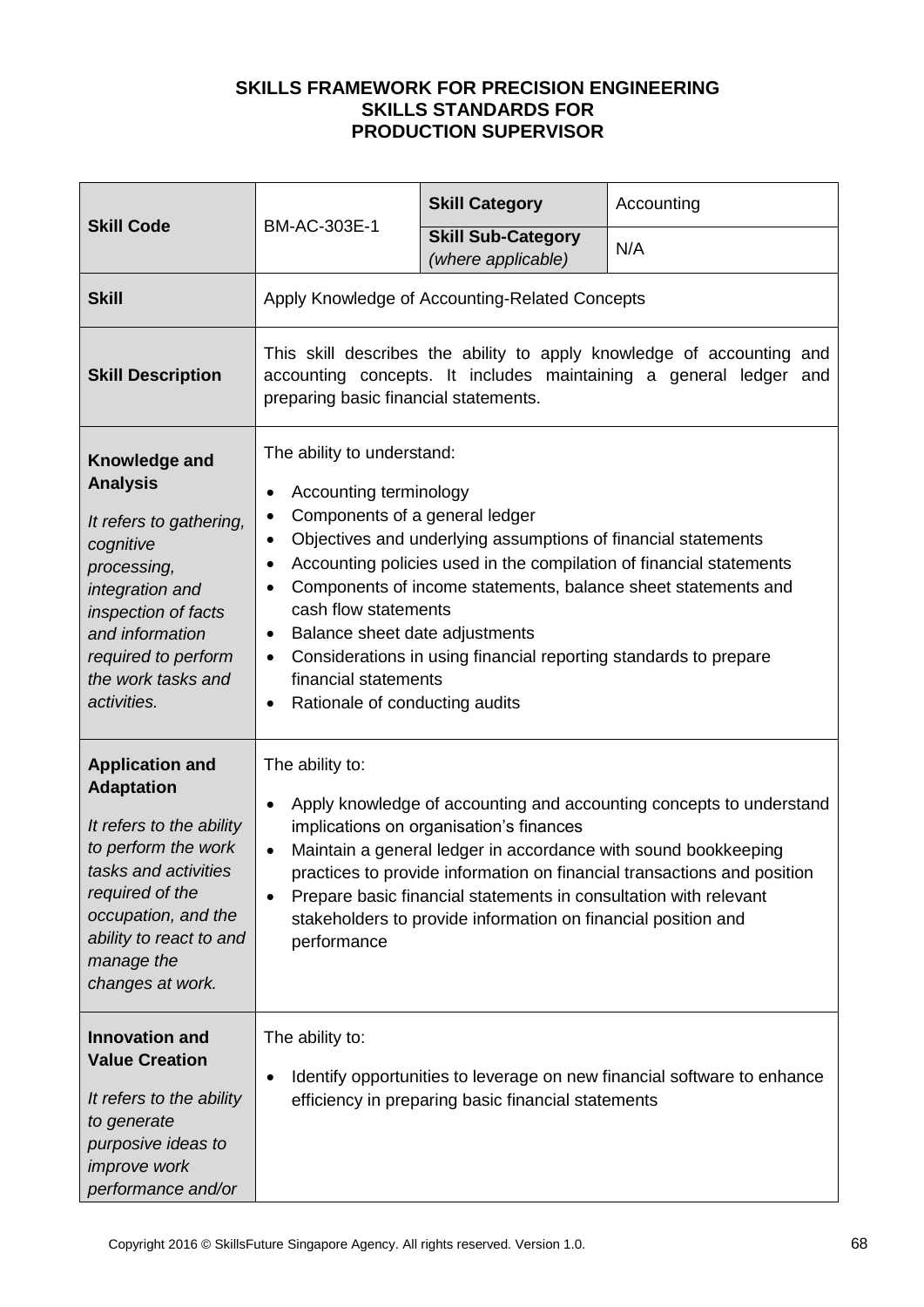| enhance business<br>values that are<br>aligned to<br>organisational                                                                                                                                             |                                                                                                                                                                                                                                                                                   |
|-----------------------------------------------------------------------------------------------------------------------------------------------------------------------------------------------------------------|-----------------------------------------------------------------------------------------------------------------------------------------------------------------------------------------------------------------------------------------------------------------------------------|
| <b>Social Intelligence</b><br>and Ethics<br>It refers to the ability<br>to use affective<br>factors in leadership,<br>relationship and<br>diversity<br>management guided<br>by professional<br>codes of ethics. | The ability to:<br>Adhere to organisational and professional code of conduct, values and<br>$\bullet$<br>ethics when preparing basic financial statements to ensure fair and<br>accurate reporting                                                                                |
| <b>Learning to Learn</b><br>It refers to the ability<br>to develop and<br>improve one's self<br>within and outside of<br>one's area of work.                                                                    | The ability to:<br>Keep abreast of accounting-related concepts and regulatory<br>$\bullet$<br>requirements by subscribing to diverse information channels to ensure<br>organisational adherence to the latest concepts and requirements                                           |
| Range of<br><b>Application</b><br>(where applicable)<br>It refers to the critical<br>circumstances and<br>contexts that the skill<br>may be<br>demonstrated.                                                    | Financial reporting standards must include:<br>International Financial Reporting Standards (IFRS)<br>$\bullet$<br>Financial Reporting Standards (FRS), as issued by the Accounting<br>$\bullet$<br>Standards Council (ASC)<br>Internal financial reporting standards<br>$\bullet$ |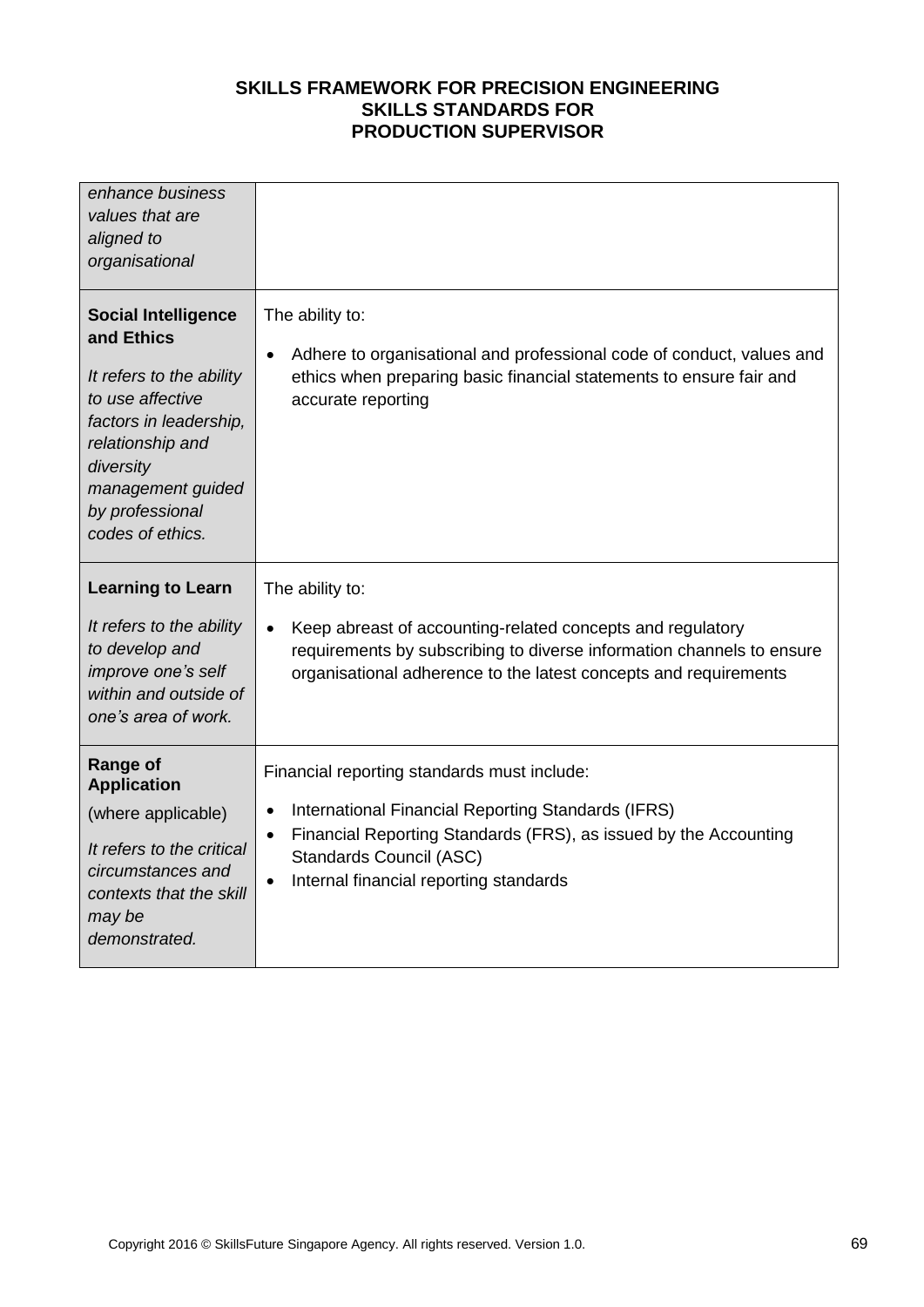| <b>Skill Code</b>                                                                                                                                                                                                             | BM-FIN-305E-1                                                                                                                                                                                                                                                                                                                                                                                                                  | <b>Skill Category</b>                                                                                                      | Accounting |
|-------------------------------------------------------------------------------------------------------------------------------------------------------------------------------------------------------------------------------|--------------------------------------------------------------------------------------------------------------------------------------------------------------------------------------------------------------------------------------------------------------------------------------------------------------------------------------------------------------------------------------------------------------------------------|----------------------------------------------------------------------------------------------------------------------------|------------|
|                                                                                                                                                                                                                               |                                                                                                                                                                                                                                                                                                                                                                                                                                | <b>Skill Sub-Category</b><br>(where applicable)                                                                            | N/A        |
| <b>Skill Title</b>                                                                                                                                                                                                            | Prepare Cash Flow Report for the Business Unit                                                                                                                                                                                                                                                                                                                                                                                 |                                                                                                                            |            |
| <b>Skill Description</b>                                                                                                                                                                                                      | The skill describes the ability to consolidate data to prepare cash flow<br>reports for the business unit. It includes gathering and consolidating data<br>on cash transactions, verifying and reconciling transactions as well as<br>generating and submitting cash flow reports to stakeholders for review.                                                                                                                  |                                                                                                                            |            |
| Knowledge and<br><b>Analysis</b><br>It refers to gathering,<br>cognitive<br>processing,<br>integration and<br>inspection of facts<br>and information<br>required to perform<br>the work tasks and<br>activities.              | The ability to understand:<br>Differences between cash flow reports and income statements<br>٠<br>Objectives of cash flow reports<br>$\bullet$<br>Sources of data needed in a cash flow report                                                                                                                                                                                                                                 |                                                                                                                            |            |
| <b>Application and</b><br><b>Adaptation</b><br>It refers to the ability<br>to perform the work<br>tasks and activities<br>required of the<br>occupation, and the<br>ability to react to and<br>manage the<br>changes at work. | The ability to:<br>Gather and consolidate data on cash inflow and outflow transactions<br>Verify and reconcile transactions against financial records to ensure<br>accuracy of the cash flow report<br>Generate cash flow reports to determine cash position of the business<br>unit<br>Submit cash flow reports to relevant stakeholders for review in<br>$\bullet$<br>accordance with organisational policies and procedures |                                                                                                                            |            |
| <b>Innovation and</b><br><b>Value Creation</b><br>It refers to the ability<br>to generate<br>purposive ideas to<br><i>improve</i> work<br>performance and/or                                                                  | The ability to:<br>٠                                                                                                                                                                                                                                                                                                                                                                                                           | Identify opportunities for technological optimisation to enhance<br>efficiency of the cash flow report preparation process |            |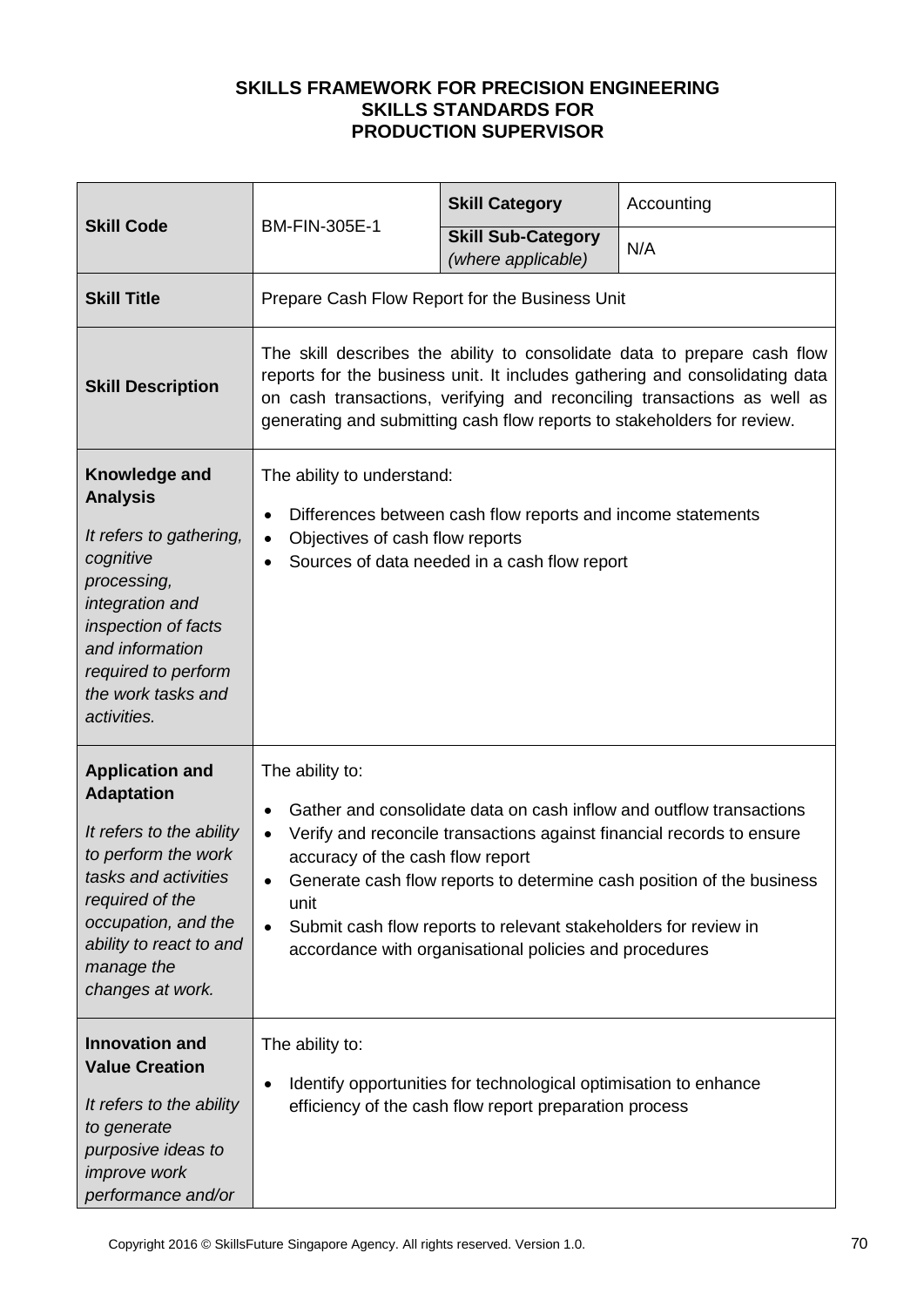| enhance business<br>values that are<br>aligned to<br>organisational                                                                                                                                             |                                                                                                                                                                                                                 |
|-----------------------------------------------------------------------------------------------------------------------------------------------------------------------------------------------------------------|-----------------------------------------------------------------------------------------------------------------------------------------------------------------------------------------------------------------|
| <b>Social Intelligence</b><br>and Ethics<br>It refers to the ability<br>to use affective<br>factors in leadership,<br>relationship and<br>diversity<br>management guided<br>by professional<br>codes of ethics. | The ability to:<br>Adhere to organisational and professional code of conduct, values and<br>$\bullet$<br>ethics when preparing cash flow reports for the business unit to ensure<br>fair and accurate reporting |
| <b>Learning to Learn</b><br>It refers to the ability<br>to develop and<br>improve one's self<br>within and outside of<br>one's area of work.                                                                    | The ability to:<br>Improve own competency in preparing cash flow reports by subscribing<br>$\bullet$<br>to learning channels to enhance workplace performance                                                   |
| <b>Range of</b><br><b>Application</b><br>(where applicable)<br>It refers to the critical<br>circumstances and<br>contexts that the skill<br>may be<br>demonstrated.                                             | N/A                                                                                                                                                                                                             |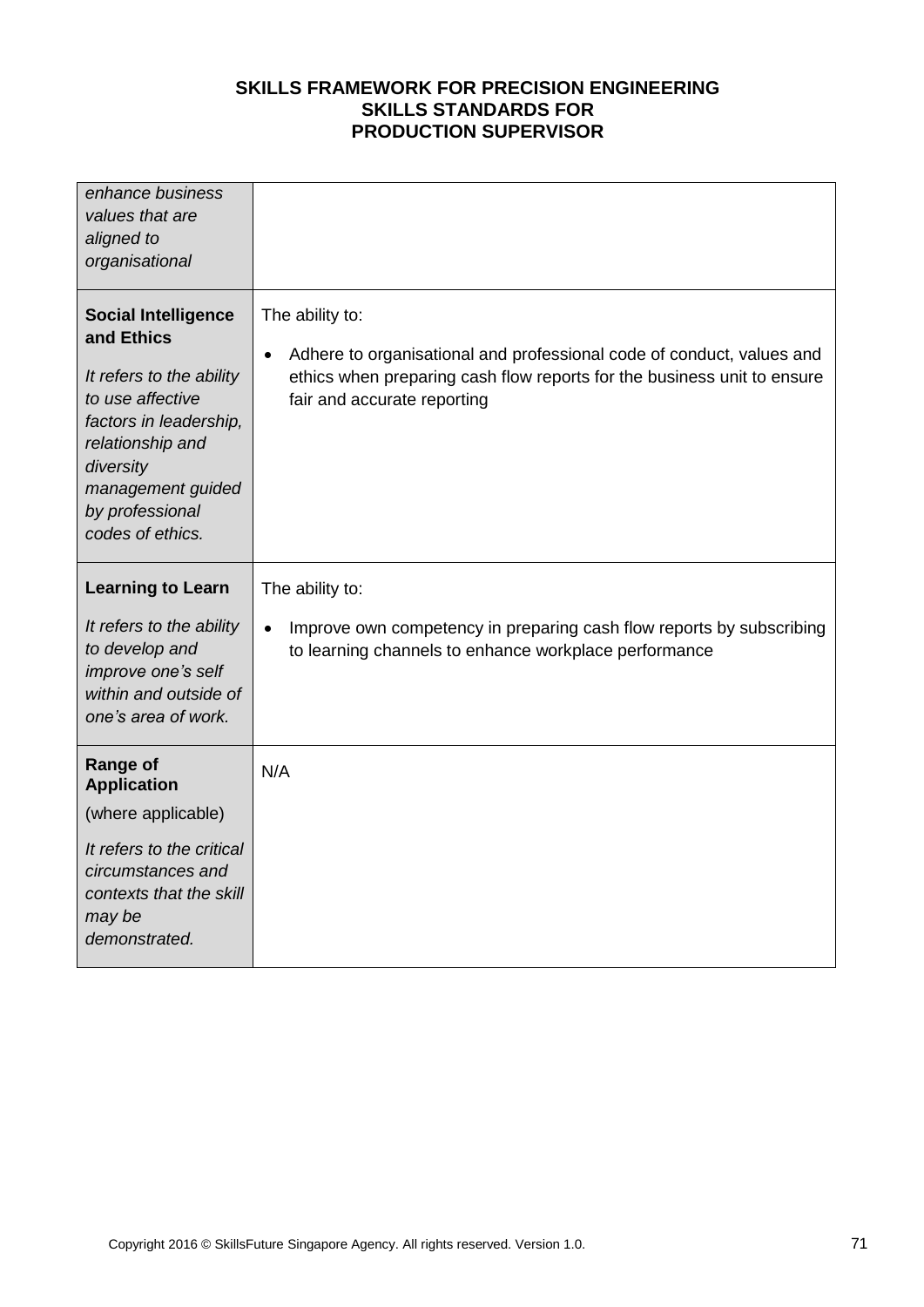| <b>Skill Code</b>                                                                                                                                                                                                             |                                                                                                                                                                                                                                                                                                                                                                                                                                                                                                                                                                                                                                                                                                                                                                                               | <b>Skill Category</b>                           | Finance |
|-------------------------------------------------------------------------------------------------------------------------------------------------------------------------------------------------------------------------------|-----------------------------------------------------------------------------------------------------------------------------------------------------------------------------------------------------------------------------------------------------------------------------------------------------------------------------------------------------------------------------------------------------------------------------------------------------------------------------------------------------------------------------------------------------------------------------------------------------------------------------------------------------------------------------------------------------------------------------------------------------------------------------------------------|-------------------------------------------------|---------|
|                                                                                                                                                                                                                               | <b>BM-FIN-403E-1</b>                                                                                                                                                                                                                                                                                                                                                                                                                                                                                                                                                                                                                                                                                                                                                                          | <b>Skill Sub-Category</b><br>(where applicable) | N/A     |
| <b>Skill</b>                                                                                                                                                                                                                  | Manage Budgeting and Forecasting Processes for the Business Unit                                                                                                                                                                                                                                                                                                                                                                                                                                                                                                                                                                                                                                                                                                                              |                                                 |         |
| <b>Skill Description</b>                                                                                                                                                                                                      | This skill describes the ability to prepare and analyse financial forecasts<br>with a view to managing budgets. It also includes preparing, managing and<br>monitoring budgets and outcomes for review and approval.                                                                                                                                                                                                                                                                                                                                                                                                                                                                                                                                                                          |                                                 |         |
| Knowledge and<br><b>Analysis</b><br>It refers to gathering,<br>cognitive<br>processing,<br>integration and<br>inspection of facts<br>and information<br>required to perform<br>the work tasks and<br>activities.              | The ability to understand:<br>Methods of analysing budget history and trends for business unit<br>$\bullet$<br>Methods to forecast revenue, expenses and balance sheet for<br>$\bullet$<br>business unit<br>Considerations of conducting scenario analysis<br>$\bullet$<br>Forecasting techniques<br>٠<br>Types of budget controls and their purposes<br>$\bullet$<br>Means to monitor financial operation of business unit against budget<br>outcomes<br>Verifiable financial evidences of organisation<br>$\bullet$<br>Need for verifiable financial evidences in budget planning and<br>$\bullet$<br>forecasting<br>Processes in communicating budget plans and performance to relevant<br>$\bullet$<br>stakeholders for endorsement                                                       |                                                 |         |
| <b>Application and</b><br><b>Adaptation</b><br>It refers to the ability<br>to perform the work<br>tasks and activities<br>required of the<br>occupation, and the<br>ability to react to and<br>manage the<br>changes at work. | The ability to:<br>Review organisational needs and market conditions to recommend<br>$\bullet$<br>parameters and assumptions for budget planning<br>Prepare and analyse financial forecasts to facilitate financial and<br>$\bullet$<br>business planning<br>Implement budget plans to manage resource allocation to business<br>$\bullet$<br>activities<br>Manage budget to enable the actual financial operation of organisation<br>$\bullet$<br>to be measured against forecast<br>Monitor budget outcomes to ensure that resources are used for their<br>$\bullet$<br>intended purposes and are properly accounted for in consultation with<br>relevant stakeholders<br>Present financial forecasts, budgets and budget outcomes to<br>٠<br>immediate supervisors for review and approval |                                                 |         |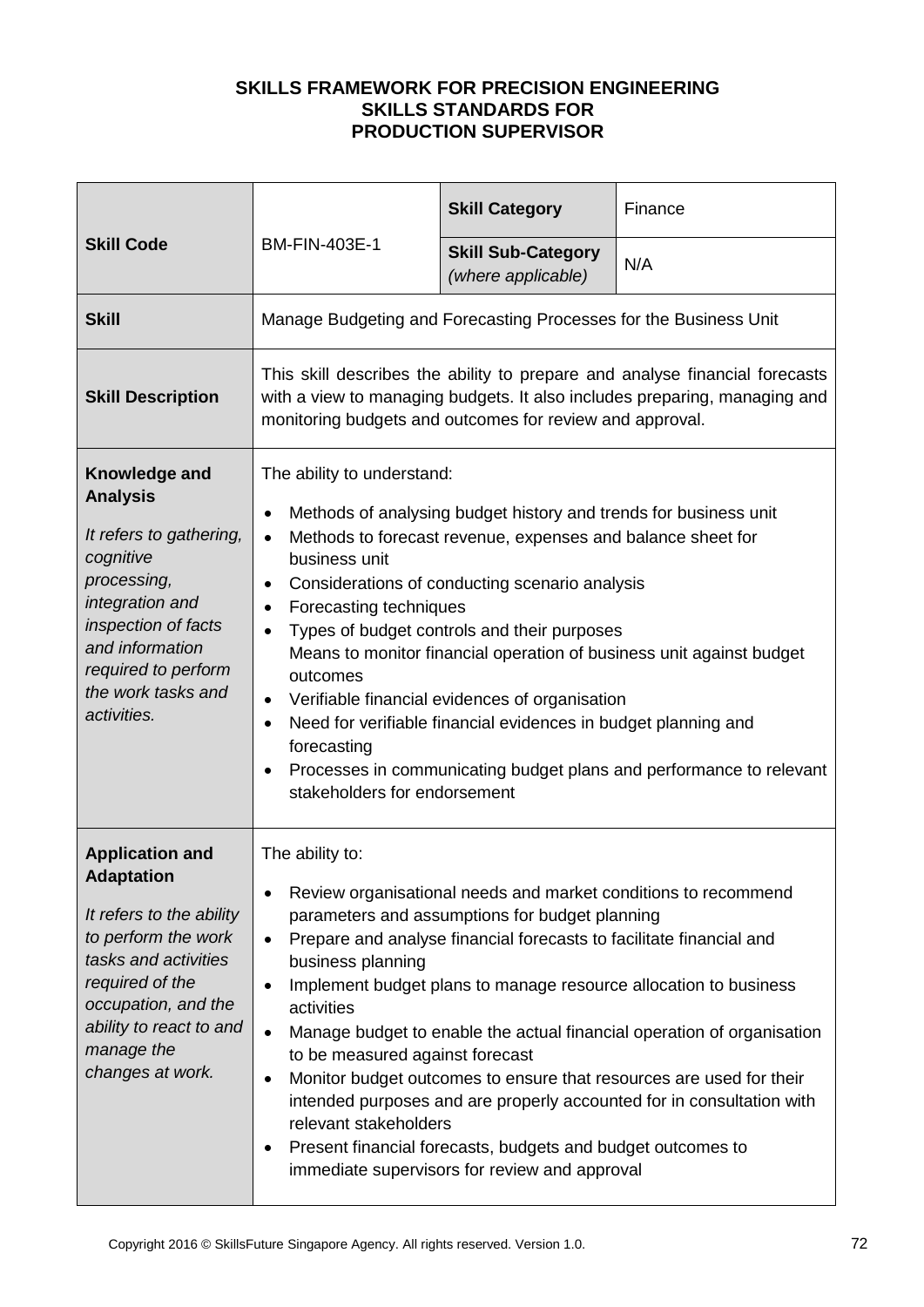| <b>Innovation and</b><br><b>Value Creation</b><br>It refers to the ability<br>to generate<br>purposive ideas to<br>improve work<br>performance and/or<br>enhance business<br>values that are<br>aligned to<br>organisational goals. | The ability to:<br>Review opportunities for technological optimisation to enhance<br>efficiency of the budgeting and forecasting processes for the business<br>unit                                                                               |
|-------------------------------------------------------------------------------------------------------------------------------------------------------------------------------------------------------------------------------------|---------------------------------------------------------------------------------------------------------------------------------------------------------------------------------------------------------------------------------------------------|
| <b>Social Intelligence</b><br>and Ethics<br>It refers to the ability<br>to use affective<br>factors in leadership,<br>relationship and<br>diversity<br>management guided<br>by professional<br>codes of ethics.                     | The ability to:<br>Adhere to organisational and professional code of conduct, values and<br>$\bullet$<br>ethics when managing budgeting and forecasting processes for the<br>business unit to ensure fair and accurate reporting                  |
| <b>Learning to Learn</b><br>It refers to the ability<br>to develop and<br>improve one's self<br>within and outside of<br>one's area of work.                                                                                        | The ability to:<br>Keep abreast of internal and external factors to determine impact on<br>$\bullet$<br>budget preparation by subscribing to diverse information channels and<br>participating in discussion platforms with supervisors and peers |
| <b>Range of</b><br><b>Application</b><br>(where applicable)<br>It refers to the critical<br>circumstances and<br>contexts that the skill<br>may be<br>demonstrated.                                                                 | N/A                                                                                                                                                                                                                                               |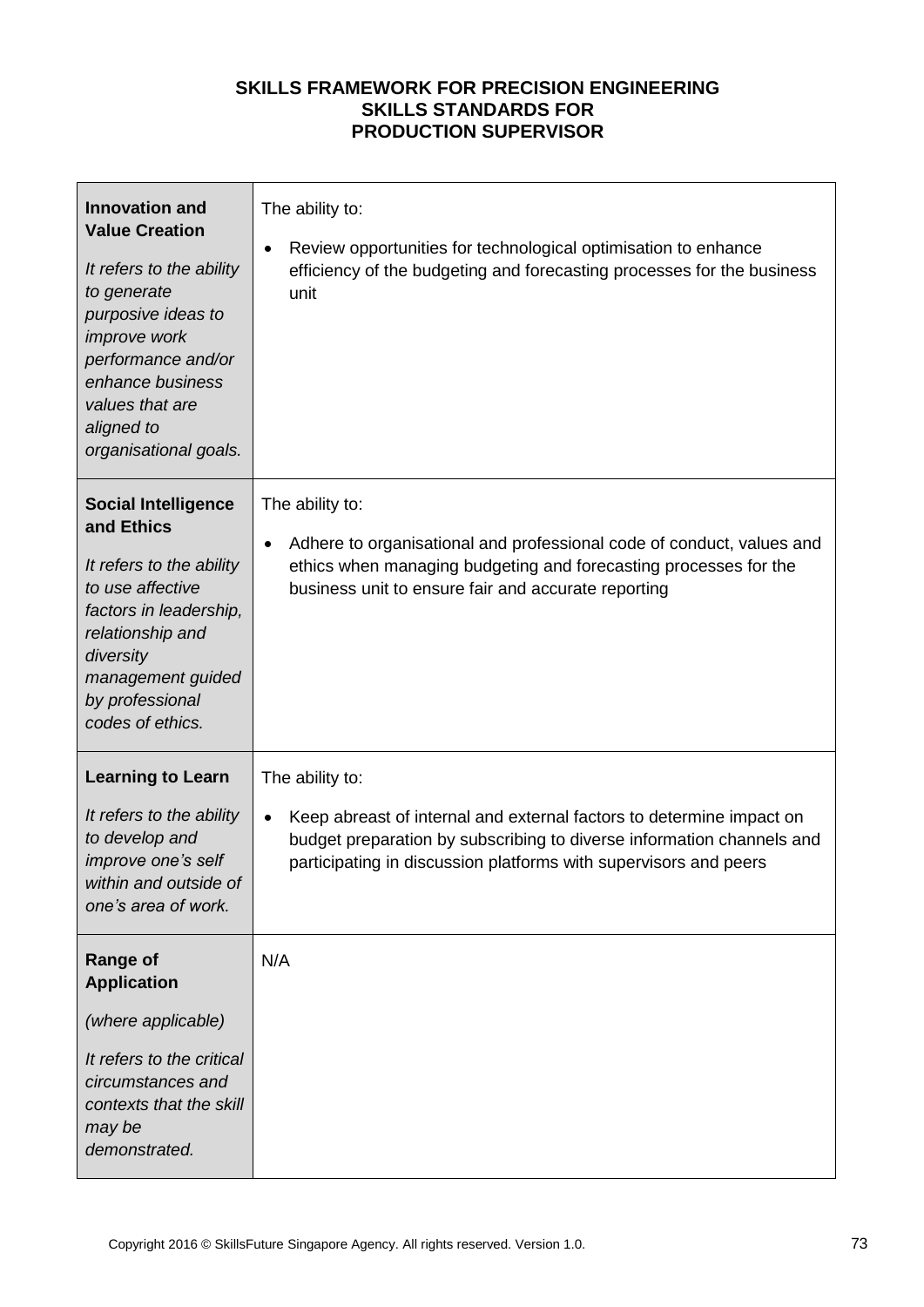| <b>Skill Code</b>                                                                                                                                                                                                             | <b>BM-FIN-406E-1</b>                                                                                                                                                                                                                                  | <b>Skill Category</b>                               | Finance                                                                                                                                       |
|-------------------------------------------------------------------------------------------------------------------------------------------------------------------------------------------------------------------------------|-------------------------------------------------------------------------------------------------------------------------------------------------------------------------------------------------------------------------------------------------------|-----------------------------------------------------|-----------------------------------------------------------------------------------------------------------------------------------------------|
|                                                                                                                                                                                                                               |                                                                                                                                                                                                                                                       | <b>Skill Sub-</b><br>Category<br>(where applicable) | N/A                                                                                                                                           |
| <b>Skill</b>                                                                                                                                                                                                                  | <b>Monitor Cash Flow Reports</b>                                                                                                                                                                                                                      |                                                     |                                                                                                                                               |
| <b>Skill Description</b>                                                                                                                                                                                                      | This skill describes the ability to monitor cash flow reports. It includes<br>projecting, reviewing and presenting cash flow reports for a business unit<br>to management.                                                                            |                                                     |                                                                                                                                               |
| Knowledge and<br><b>Analysis</b><br>It refers to<br>gathering, cognitive<br>processing,<br>integration and<br>inspection of facts<br>and information<br>required to perform<br>the work tasks and<br>activities.              | The ability to understand:<br>Cash flow projections and impact on management of cash flow<br>٠<br>Cash flow assumptions<br>$\bullet$<br>Potential issues identified from cash flow reports and recommendations<br>$\bullet$                           |                                                     |                                                                                                                                               |
| <b>Application and</b><br><b>Adaptation</b><br>It refers to the ability<br>to perform the work<br>tasks and activities<br>required of the<br>occupation, and the<br>ability to react to<br>and manage the<br>changes at work. | The ability to:<br>Project cash inflows and outflows for the business unit to better prepare<br>$\bullet$<br>for contingencies<br>Present findings to management for review in accordance with<br>$\bullet$<br>organisational policies and procedures |                                                     |                                                                                                                                               |
| <b>Innovation and</b><br><b>Value Creation</b><br>It refers to the ability<br>to generate<br>purposive ideas to<br><i>improve</i> work<br>performance and/or                                                                  | The ability to:<br>٠                                                                                                                                                                                                                                  |                                                     | Review cash flow reports for the business unit to identify items that may<br>impact cash flow management and optimise allocation of cash flow |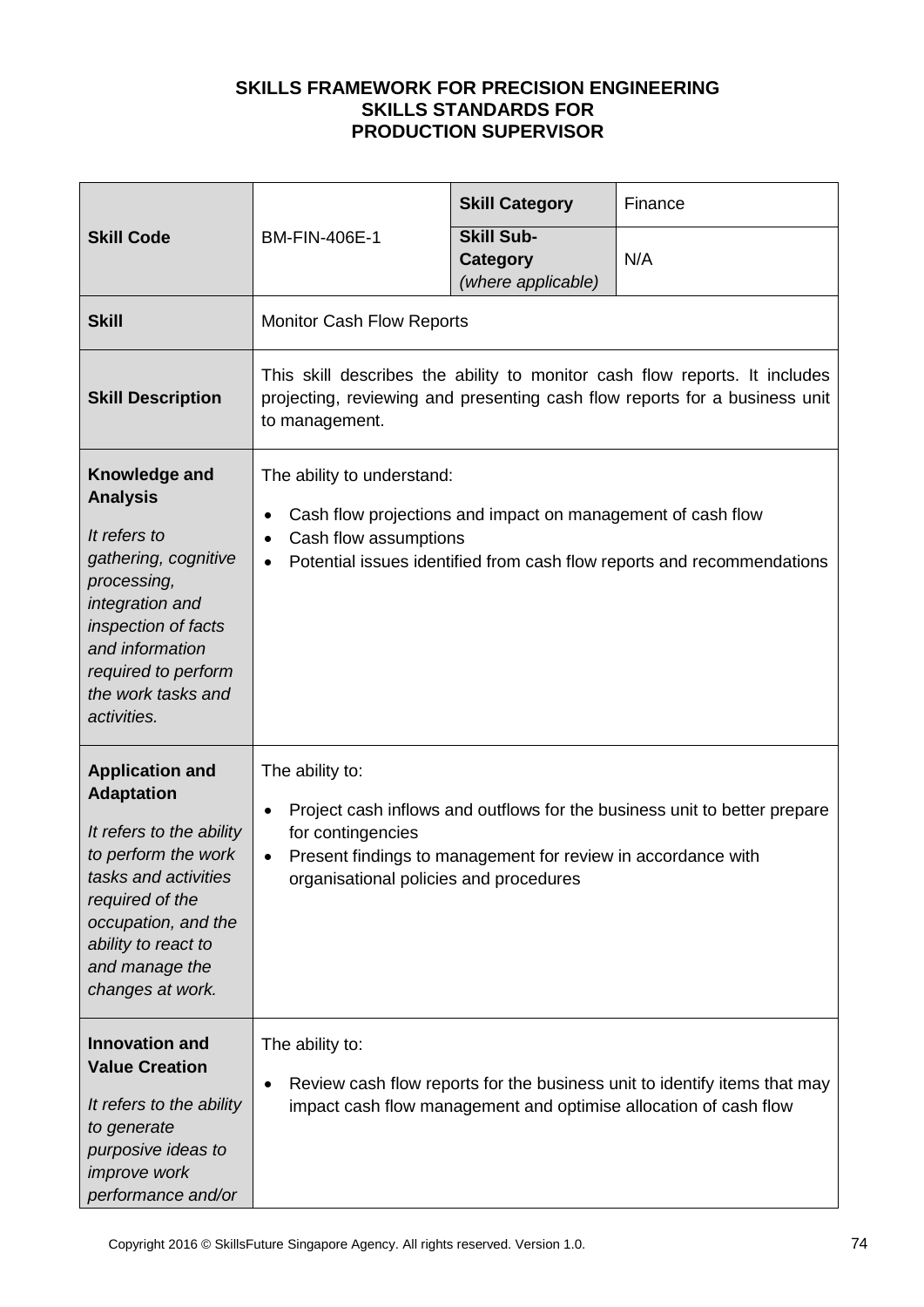| enhance business<br>values that are<br>aligned to<br>organisational                                                                                                                                                |                                                                                                                                                                                            |
|--------------------------------------------------------------------------------------------------------------------------------------------------------------------------------------------------------------------|--------------------------------------------------------------------------------------------------------------------------------------------------------------------------------------------|
| <b>Social Intelligence</b><br>and Ethics<br>It refers to the ability<br>to use affective<br>factors in<br>leadership,<br>relationship and<br>diversity<br>management guided<br>by professional<br>codes of ethics. | The ability to:<br>Adhere to organisational and professional code of conduct, values and<br>$\bullet$<br>ethics when monitoring cash flow reports to ensure fair and accurate<br>reporting |
| <b>Learning to Learn</b>                                                                                                                                                                                           | The ability to:                                                                                                                                                                            |
| It refers to the ability<br>to develop and<br>improve one's self<br>within and outside of<br>one's area of work.                                                                                                   | Continually re-visit assumptions made to ensure currency and<br>$\bullet$<br>relevancy of cash flow projections                                                                            |
| <b>Range of</b><br><b>Application</b>                                                                                                                                                                              | N/A                                                                                                                                                                                        |
| (where applicable)                                                                                                                                                                                                 |                                                                                                                                                                                            |
| It refers to the<br>critical<br>circumstances and<br>contexts that the<br>skill may be<br>demonstrated.                                                                                                            |                                                                                                                                                                                            |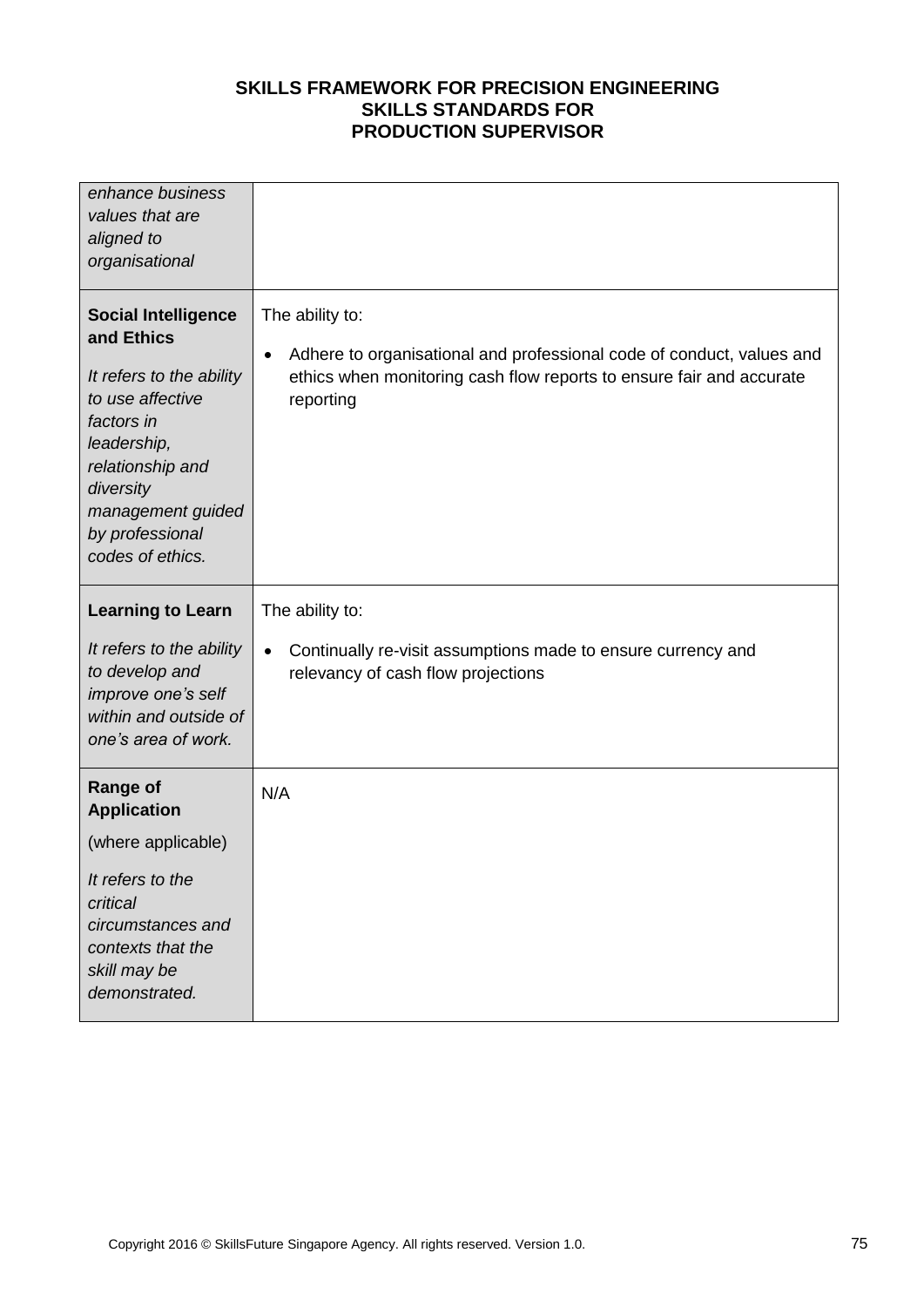|                                                                                                                                                                                                                               | <b>BM-FIN-407E-1</b>                                                                                                                                                                                                                                                                                                                                                                                                                                                                                    | <b>Skill Category</b>                                                                                                               | Finance |
|-------------------------------------------------------------------------------------------------------------------------------------------------------------------------------------------------------------------------------|---------------------------------------------------------------------------------------------------------------------------------------------------------------------------------------------------------------------------------------------------------------------------------------------------------------------------------------------------------------------------------------------------------------------------------------------------------------------------------------------------------|-------------------------------------------------------------------------------------------------------------------------------------|---------|
| <b>Skill Code</b>                                                                                                                                                                                                             |                                                                                                                                                                                                                                                                                                                                                                                                                                                                                                         | <b>Skill Sub-Category</b><br>(where applicable)                                                                                     | N/A     |
| <b>Skill</b>                                                                                                                                                                                                                  |                                                                                                                                                                                                                                                                                                                                                                                                                                                                                                         | Conduct Financial Analysis of the Business Unit                                                                                     |         |
| <b>Skill Description</b>                                                                                                                                                                                                      | The skill describes the ability to evaluate financial statements and review<br>financial analysis ratios. This includes analysing the financial implications,<br>reporting findings, and performing cost-benefit analysis and to present the<br>findings to management.                                                                                                                                                                                                                                 |                                                                                                                                     |         |
| Knowledge and<br><b>Analysis</b><br>It refers to gathering,<br>cognitive<br>processing,<br>integration and<br>inspection of facts<br>and information<br>required to perform<br>the work tasks and<br>activities.              | The ability to understand:<br>Objectives of financial analysis<br>$\bullet$<br>Considerations in interpreting financial analysis ratios<br>$\bullet$<br>Implications of financial analysis ratios on organisational strategies and<br>$\bullet$<br>budgeting process<br>Common limitations impacting financial analysis<br>$\bullet$<br>Limitations of ratio analysis<br>$\bullet$<br>Limitations of using financial statements<br>$\bullet$<br>Evaluation criteria for financial analysis<br>$\bullet$ |                                                                                                                                     |         |
| <b>Application and</b><br><b>Adaptation</b><br>It refers to the ability<br>to perform the work<br>tasks and activities<br>required of the<br>occupation, and the<br>ability to react to and<br>manage the<br>changes at work. | The ability to:<br>Evaluate financial statements in accordance with relevant reporting<br>$\bullet$<br>requirements<br>Analyse short-term and long-term financial implications of the business<br>$\bullet$<br>unit to facilitate making of business decisions<br>Perform cost-benefit analysis to evaluate the financial impact of<br>$\bullet$<br>business decisions<br>Present financial analysis to management for review in accordance<br>$\bullet$<br>with organisational policies and procedures |                                                                                                                                     |         |
| <b>Innovation and</b><br><b>Value Creation</b><br>It refers to the ability<br>to generate<br>purposive ideas to<br><i>improve</i> work                                                                                        | The ability to:<br>$\bullet$                                                                                                                                                                                                                                                                                                                                                                                                                                                                            | Review opportunities for technological optimisation to enhance<br>efficiency in conducting financial analysis for the business unit |         |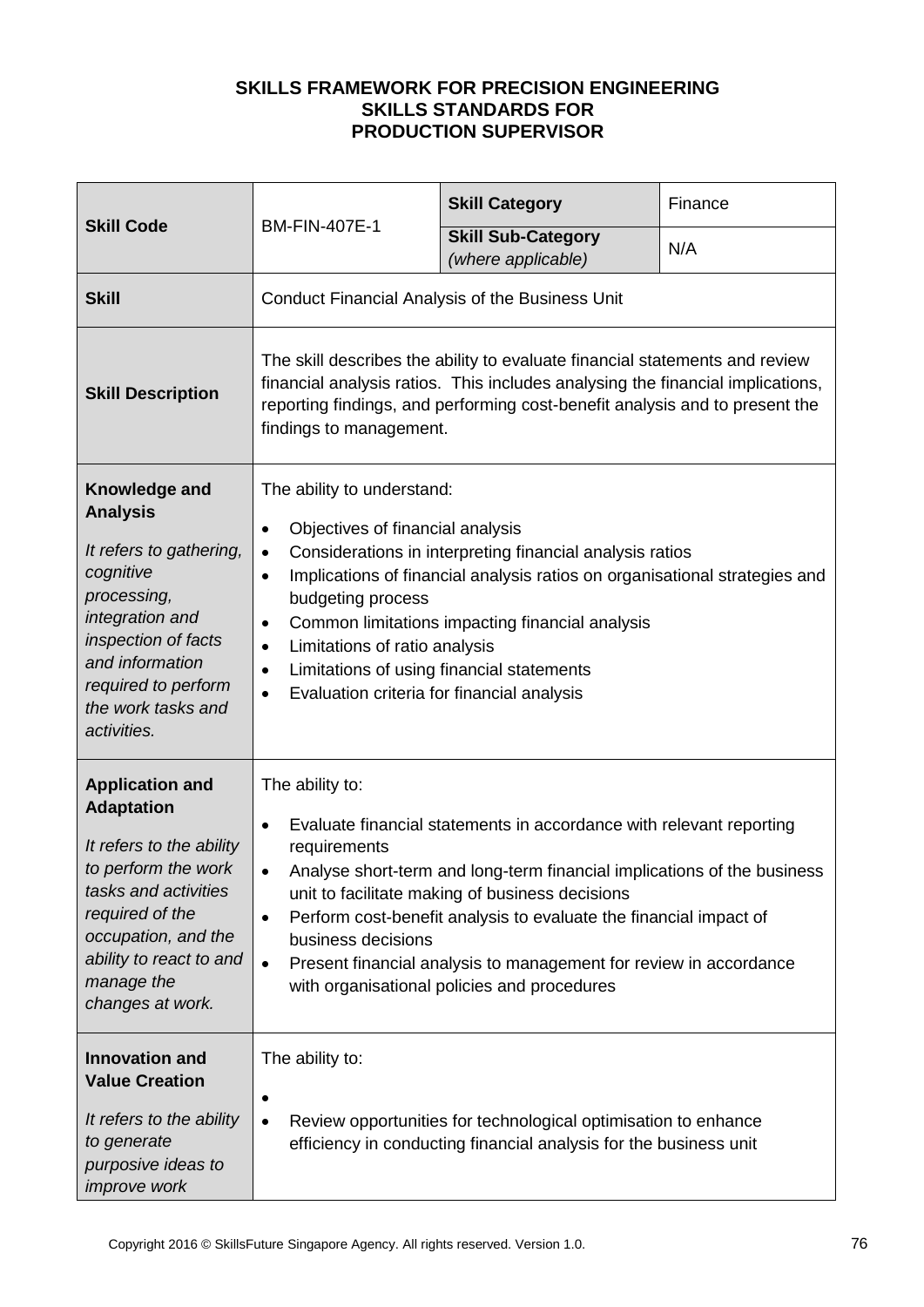| performance and/or<br>enhance business<br>values that are<br>aligned to<br>organisational                                                                                                                       |                                                                                                                                                                                                                                                                                        |
|-----------------------------------------------------------------------------------------------------------------------------------------------------------------------------------------------------------------|----------------------------------------------------------------------------------------------------------------------------------------------------------------------------------------------------------------------------------------------------------------------------------------|
| <b>Social Intelligence</b><br>and Ethics<br>It refers to the ability<br>to use affective<br>factors in leadership,<br>relationship and<br>diversity<br>management guided<br>by professional<br>codes of ethics. | The ability to:<br>Adhere to organisational and professional code of conduct, values and<br>$\bullet$<br>ethics when conducting financial analysis to ensure fair and accurate<br>reporting                                                                                            |
| <b>Learning to Learn</b>                                                                                                                                                                                        | The ability to:                                                                                                                                                                                                                                                                        |
| It refers to the ability<br>to develop and<br>improve one's self<br>within and outside of<br>one's area of work.                                                                                                | $\bullet$<br>Keep abreast of the latest legislative and regulatory requirements<br>$\bullet$<br>related to financial reporting by subscribing to various information<br>channels to ensure currency of knowledge and organisational<br>compliance                                      |
| <b>Range of</b><br><b>Application</b><br>(where applicable)<br>It refers to the critical<br>circumstances and<br>contexts that the skill                                                                        | Reporting requirements must relate to:<br><b>Singapore Financial Reporting Standards</b><br>$\bullet$<br>Inland Revenue Authority of Singapore (IRAS)<br>$\bullet$<br>Accounting and Corporate Regulatory Authority of Singapore (ACRA)<br>$\bullet$<br><b>Singapore Companies Act</b> |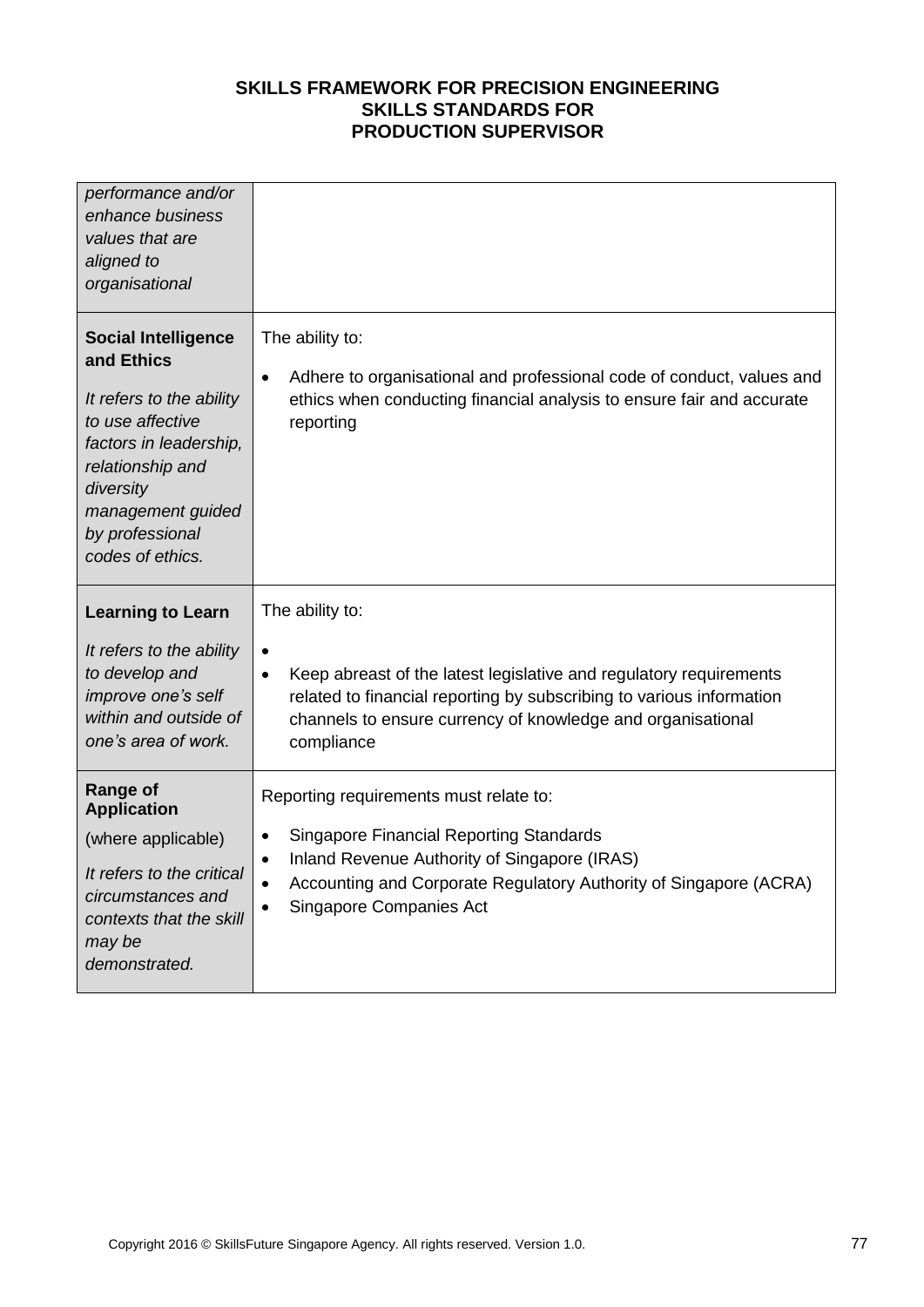|                                                                                                                                                                                                                               | <b>BM-FIN-407E-1</b>                                                                                                                                                                                                                                                                                                                                                                                                                                                                                    | <b>Skill Category</b>                           | Finance |
|-------------------------------------------------------------------------------------------------------------------------------------------------------------------------------------------------------------------------------|---------------------------------------------------------------------------------------------------------------------------------------------------------------------------------------------------------------------------------------------------------------------------------------------------------------------------------------------------------------------------------------------------------------------------------------------------------------------------------------------------------|-------------------------------------------------|---------|
| <b>Skill Code</b>                                                                                                                                                                                                             |                                                                                                                                                                                                                                                                                                                                                                                                                                                                                                         | <b>Skill Sub-Category</b><br>(where applicable) | N/A     |
| <b>Skill</b>                                                                                                                                                                                                                  |                                                                                                                                                                                                                                                                                                                                                                                                                                                                                                         | Conduct Financial Analysis of the Business Unit |         |
| <b>Skill Description</b>                                                                                                                                                                                                      | The skill describes the ability to evaluate financial statements and review<br>financial analysis ratios. This includes analysing the financial implications,<br>reporting findings, and performing cost-benefit analysis and to present the<br>findings to management.                                                                                                                                                                                                                                 |                                                 |         |
| Knowledge and<br><b>Analysis</b><br>It refers to gathering,<br>cognitive<br>processing,<br>integration and<br>inspection of facts<br>and information<br>required to perform<br>the work tasks and<br>activities.              | The ability to understand:<br>Objectives of financial analysis<br>٠<br>Considerations in interpreting financial analysis ratios<br>$\bullet$<br>Implications of financial analysis ratios on organisational strategies and<br>$\bullet$<br>budgeting process<br>Common limitations impacting financial analysis<br>$\bullet$<br>Limitations of ratio analysis<br>٠<br>Limitations of using financial statements<br>Evaluation criteria for financial analysis                                           |                                                 |         |
| <b>Application and</b><br><b>Adaptation</b><br>It refers to the ability<br>to perform the work<br>tasks and activities<br>required of the<br>occupation, and the<br>ability to react to and<br>manage the<br>changes at work. | The ability to:<br>Evaluate financial statements in accordance with relevant reporting<br>$\bullet$<br>requirements<br>Analyse short-term and long-term financial implications of the business<br>$\bullet$<br>unit to facilitate making of business decisions<br>Perform cost-benefit analysis to evaluate the financial impact of<br>$\bullet$<br>business decisions<br>Present financial analysis to management for review in accordance<br>$\bullet$<br>with organisational policies and procedures |                                                 |         |
| <b>Innovation and</b><br><b>Value Creation</b><br>It refers to the ability<br>to generate<br>purposive ideas to<br><i>improve</i> work<br>performance and/or                                                                  | The ability to:<br>Review opportunities for technological optimisation to enhance<br>٠<br>efficiency in conducting financial analysis for the business unit                                                                                                                                                                                                                                                                                                                                             |                                                 |         |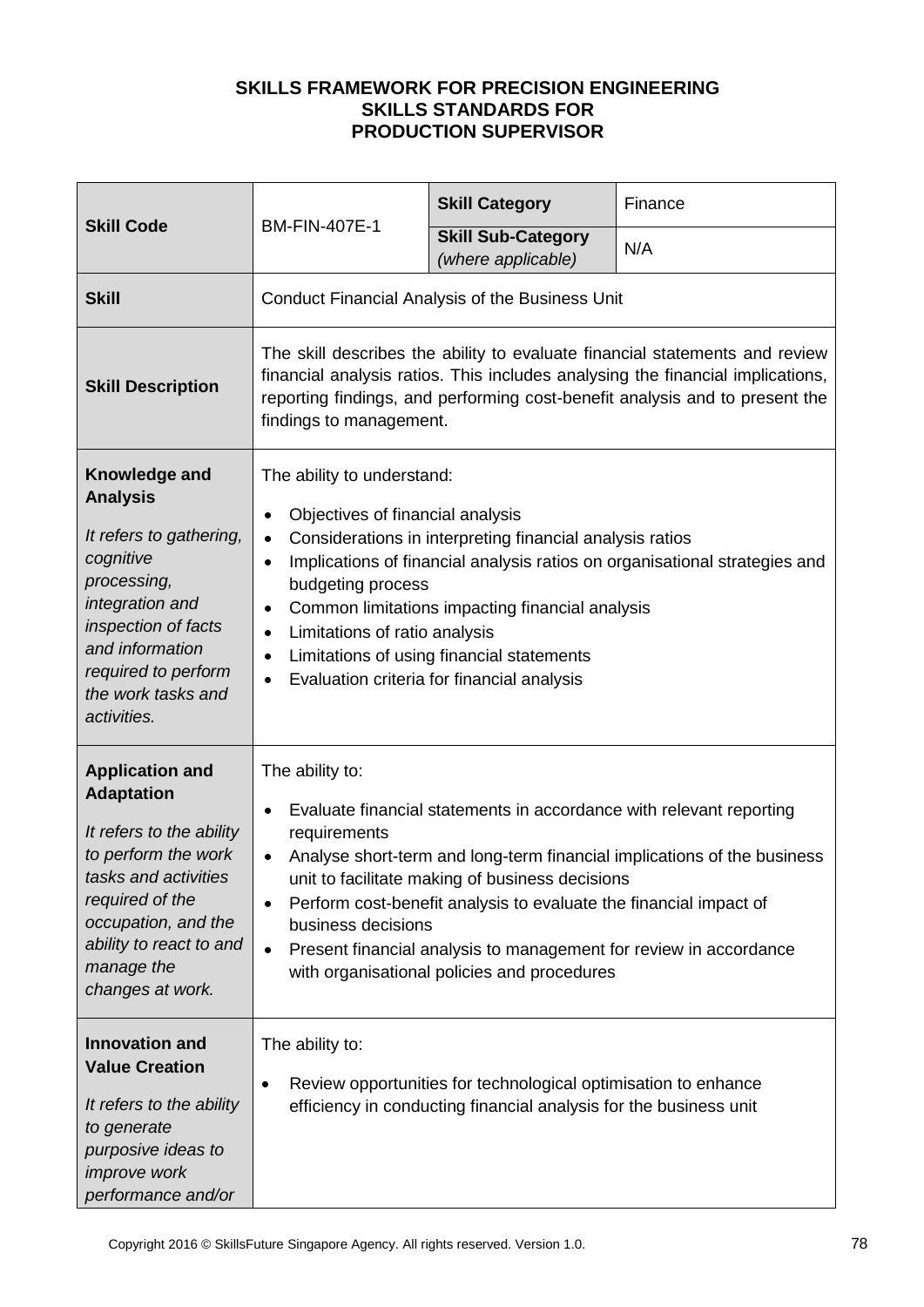| enhance business<br>values that are<br>aligned to<br>organisational                                                                                                                                             |                                                                                                                                                                                             |
|-----------------------------------------------------------------------------------------------------------------------------------------------------------------------------------------------------------------|---------------------------------------------------------------------------------------------------------------------------------------------------------------------------------------------|
| <b>Social Intelligence</b><br>and Ethics<br>It refers to the ability<br>to use affective<br>factors in leadership,<br>relationship and<br>diversity<br>management guided<br>by professional<br>codes of ethics. | The ability to:<br>Adhere to organisational and professional code of conduct, values and<br>$\bullet$<br>ethics when conducting financial analysis to ensure fair and accurate<br>reporting |
| <b>Learning to Learn</b>                                                                                                                                                                                        | The ability to:                                                                                                                                                                             |
| It refers to the ability                                                                                                                                                                                        | Keep abreast of the latest legislative and regulatory requirements                                                                                                                          |
| to develop and                                                                                                                                                                                                  | $\bullet$                                                                                                                                                                                   |
| improve one's self                                                                                                                                                                                              | related to financial reporting by subscribing to various information                                                                                                                        |
| within and outside of                                                                                                                                                                                           | channels to ensure currency of knowledge and organisational                                                                                                                                 |
| one's area of work.                                                                                                                                                                                             | compliance                                                                                                                                                                                  |
| <b>Range of</b>                                                                                                                                                                                                 | Reporting requirements must relate to:                                                                                                                                                      |
| <b>Application</b>                                                                                                                                                                                              | <b>Singapore Financial Reporting Standards</b>                                                                                                                                              |
| (where applicable)                                                                                                                                                                                              | $\bullet$                                                                                                                                                                                   |
| It refers to the critical                                                                                                                                                                                       | Inland Revenue Authority of Singapore (IRAS)                                                                                                                                                |
| circumstances and                                                                                                                                                                                               | $\bullet$                                                                                                                                                                                   |
| contexts that the skill                                                                                                                                                                                         | Accounting and Corporate Regulatory Authority of Singapore (ACRA)                                                                                                                           |
| may be                                                                                                                                                                                                          | $\bullet$                                                                                                                                                                                   |
| demonstrated.                                                                                                                                                                                                   | Singapore Companies Act                                                                                                                                                                     |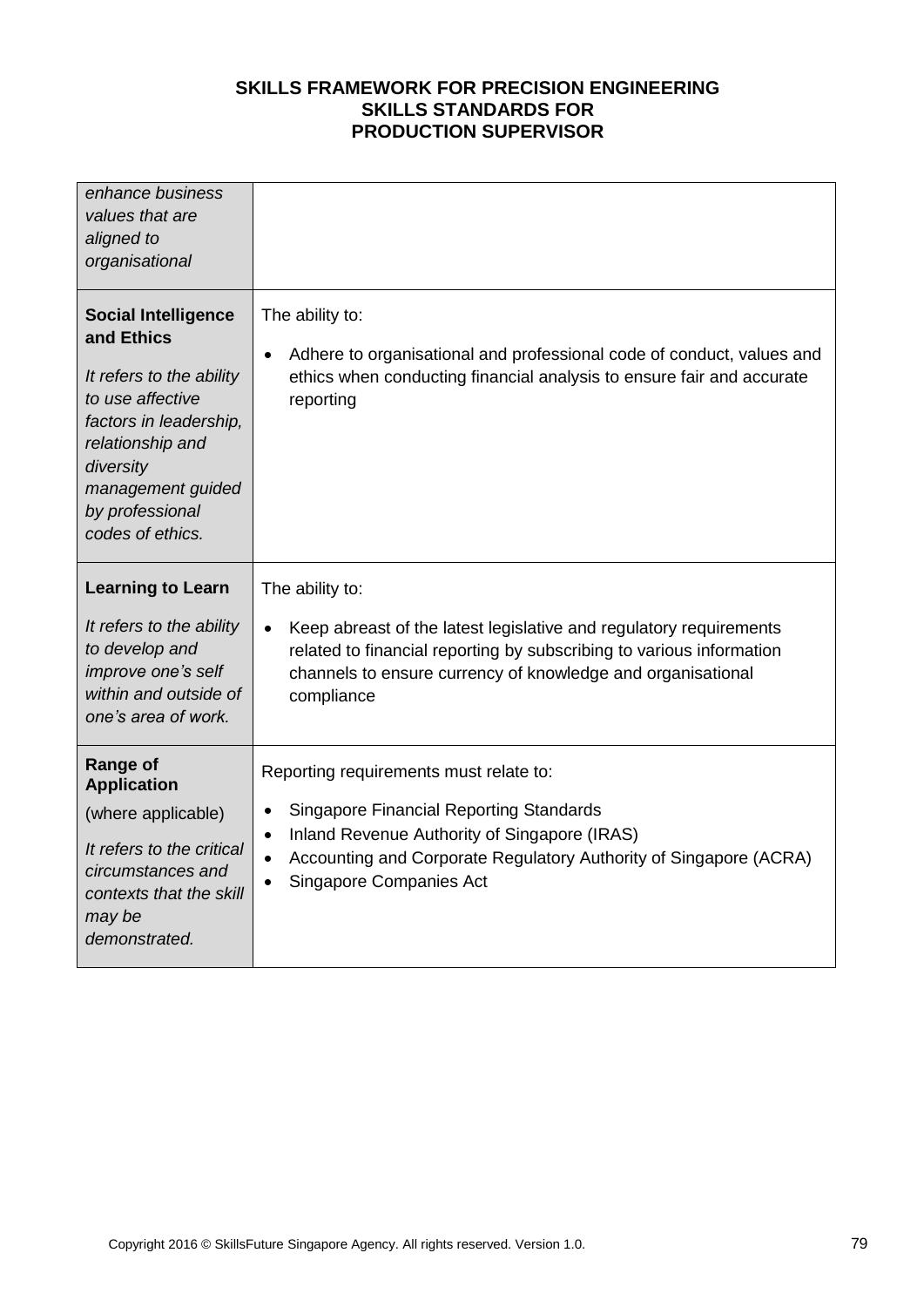| <b>Skill Code</b>                                                                                                                                                                                                             | PRE-HRM-4001-1                                                                                                                                                                                                                                                                                                                                                                                                                                                                                 | <b>Skill Category</b>                                       | Human Resource<br>Management                                           |
|-------------------------------------------------------------------------------------------------------------------------------------------------------------------------------------------------------------------------------|------------------------------------------------------------------------------------------------------------------------------------------------------------------------------------------------------------------------------------------------------------------------------------------------------------------------------------------------------------------------------------------------------------------------------------------------------------------------------------------------|-------------------------------------------------------------|------------------------------------------------------------------------|
|                                                                                                                                                                                                                               |                                                                                                                                                                                                                                                                                                                                                                                                                                                                                                | <b>Skill Sub-Category</b><br>(where applicable)             | N/A                                                                    |
| <b>Skill</b>                                                                                                                                                                                                                  |                                                                                                                                                                                                                                                                                                                                                                                                                                                                                                | Support Individual Learning and Development                 |                                                                        |
| <b>Skill Description</b>                                                                                                                                                                                                      | This skill describes the ability to support employees to achieve their<br>personal learning and development goals. It also includes facilitating the<br>communication of learning and development objectives and process with<br>line managers, facilitating a learning needs analysis, developing a training<br>calendar and learning roadmap, and reviewing individual plans with line<br>managers.                                                                                          |                                                             |                                                                        |
| Knowledge and<br><b>Analysis</b><br>It refers to<br>gathering, cognitive<br>processing,<br>integration and<br>inspection of facts<br>and information<br>required to perform<br>the work tasks and<br>activities.              | The ability to understand:<br>Scope and process of learning needs analysis<br>٠<br>Components of learning needs analysis report<br>٠<br>Types of learning styles<br>$\bullet$<br>Components of a learning roadmap<br>$\bullet$<br>Types of learning and development needs of an individual<br>$\bullet$<br>Factors influencing an individual's level of learning motivation and<br>$\bullet$<br>choice<br>Evaluation measures of learning and development goals and<br>$\bullet$<br>objectives |                                                             |                                                                        |
| <b>Application and</b><br><b>Adaptation</b><br>It refers to the ability<br>to perform the work<br>tasks and activities<br>required of the<br>occupation, and the<br>ability to react to<br>and manage the<br>changes at work. | The ability to:<br>Facilitate a learning needs analysis to identify individual learning needs<br>$\bullet$<br>Develop a training calendar to convey available learning and<br>$\bullet$<br>development options to individual learners<br>Facilitate process of learning and development with line managers and<br>$\bullet$<br>employees to identify individual learning and development goals                                                                                                 |                                                             |                                                                        |
| <b>Innovation and</b><br><b>Value Creation</b><br>It refers to the ability<br>to generate                                                                                                                                     | The ability to:<br>٠                                                                                                                                                                                                                                                                                                                                                                                                                                                                           | learning support provided and identify areas of improvement | Review individual plans with line managers to measure effectiveness of |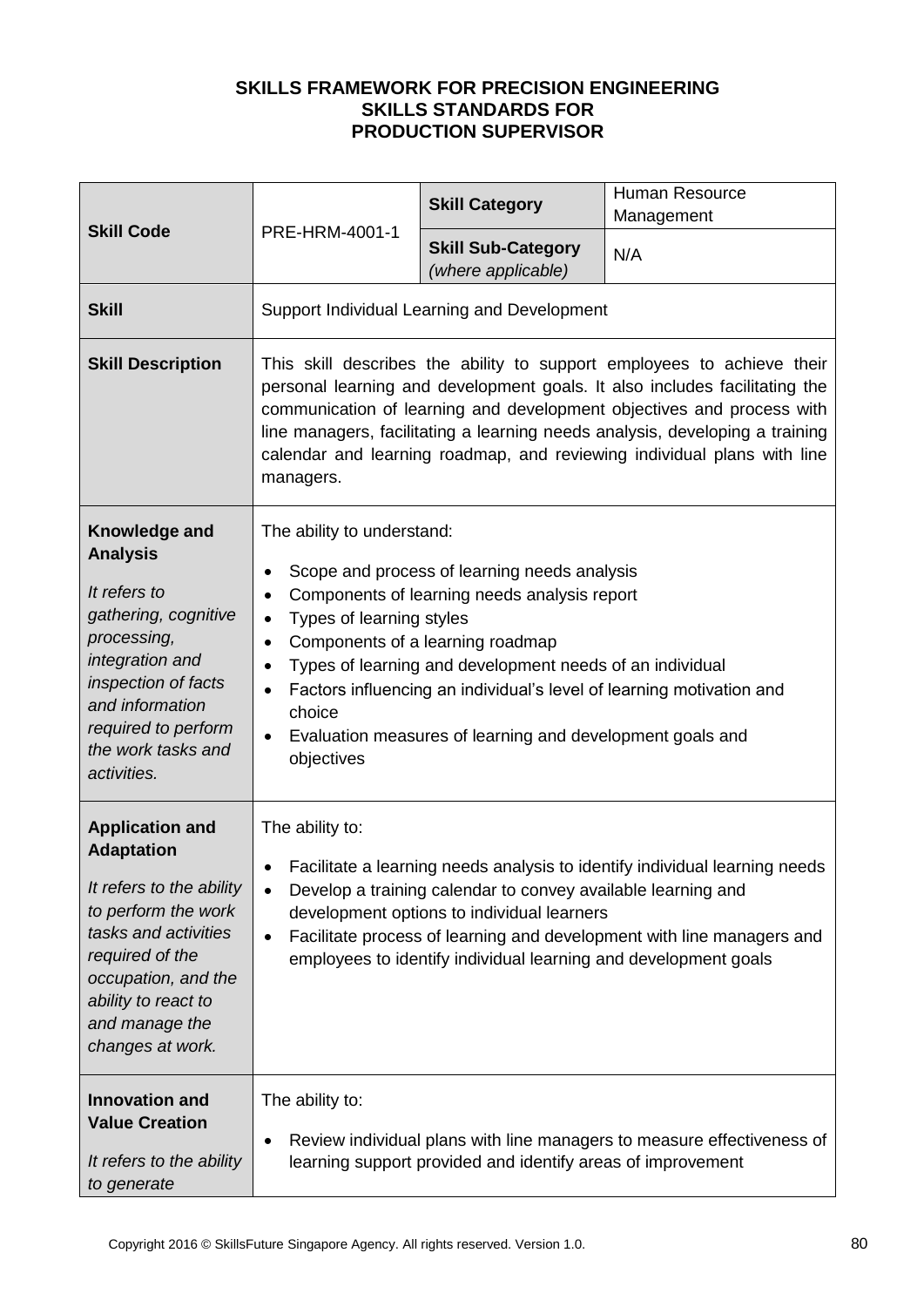| purposive ideas to<br>improve work<br>performance and/or<br>enhance business<br>values that are<br>aligned to<br>organisational                                                                                    |                                                                                                                                      |
|--------------------------------------------------------------------------------------------------------------------------------------------------------------------------------------------------------------------|--------------------------------------------------------------------------------------------------------------------------------------|
| <b>Social Intelligence</b><br>and Ethics<br>It refers to the ability<br>to use affective<br>factors in<br>leadership,<br>relationship and<br>diversity<br>management guided<br>by professional<br>codes of ethics. | The ability to:<br>Facilitate the communication of organisational learning and<br>$\bullet$<br>development objectives to individuals |
| <b>Learning to Learn</b><br>It refers to the ability<br>to develop and<br>improve one's self<br>within and outside of<br>one's area of work.                                                                       | N/A                                                                                                                                  |
| <b>Range of</b><br><b>Application</b><br>(where applicable)<br>It refers to the<br>critical<br>circumstances and<br>contexts that the<br>skill may be<br>demonstrated.                                             | N/A                                                                                                                                  |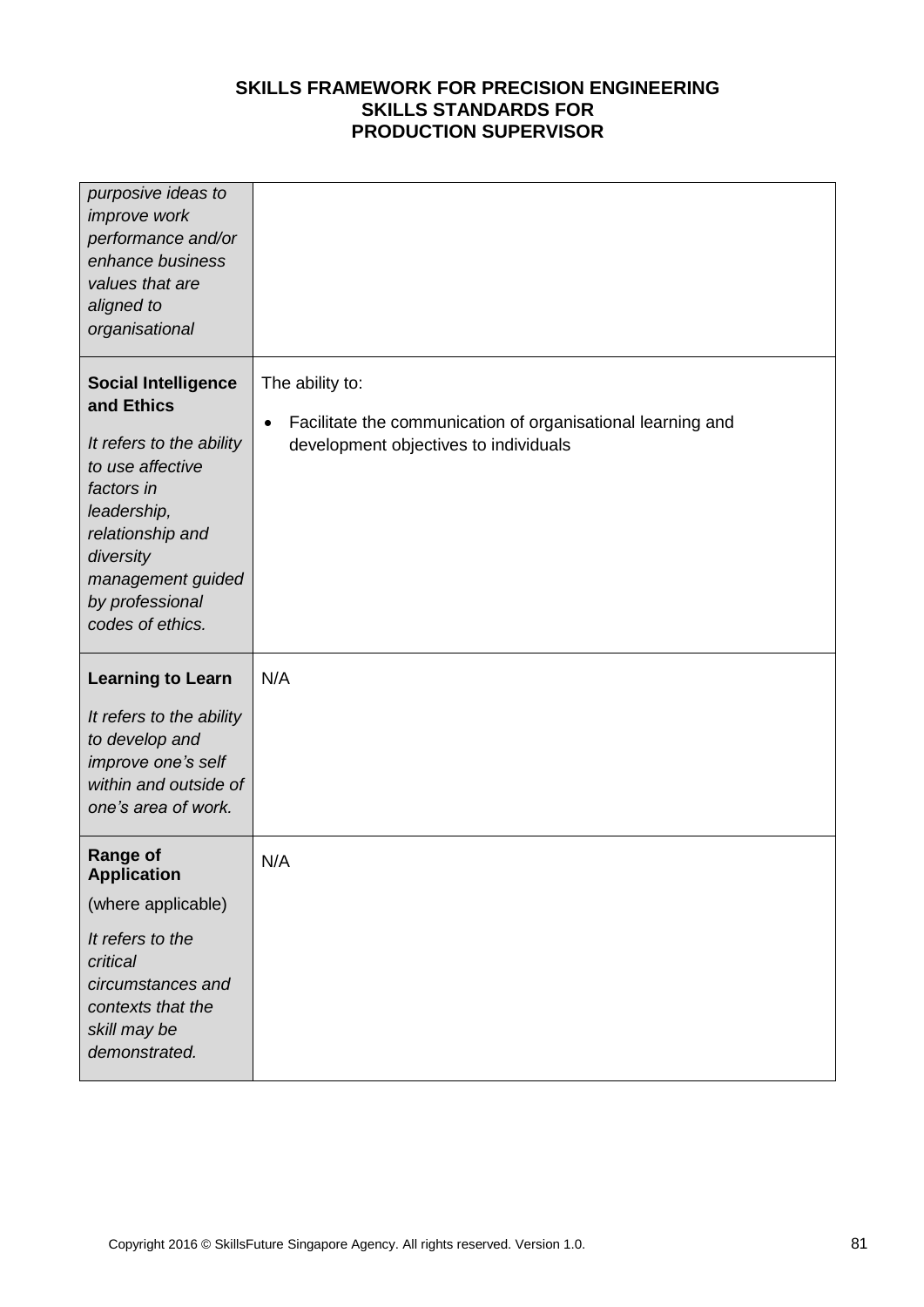| <b>Skill Code</b>                                                                                                                                                                                                             |                                                                                                                                                                                                                                                                                                                                                                                                                                                                                                   | <b>Skill Category</b>                                        | <b>Human Resource</b><br>Management |
|-------------------------------------------------------------------------------------------------------------------------------------------------------------------------------------------------------------------------------|---------------------------------------------------------------------------------------------------------------------------------------------------------------------------------------------------------------------------------------------------------------------------------------------------------------------------------------------------------------------------------------------------------------------------------------------------------------------------------------------------|--------------------------------------------------------------|-------------------------------------|
|                                                                                                                                                                                                                               | PRE-HRM-4002-1                                                                                                                                                                                                                                                                                                                                                                                                                                                                                    | <b>Skill Sub-Category</b><br>(where applicable)              | N/A                                 |
| <b>Skill</b>                                                                                                                                                                                                                  | <b>Manage Employee Relations</b>                                                                                                                                                                                                                                                                                                                                                                                                                                                                  |                                                              |                                     |
| <b>Skill Description</b>                                                                                                                                                                                                      | This skill describes the ability to manage employee relations arising within<br>the organisation. It also includes reviewing communication channels,<br>identifying opportunities and concerns in employee relations, analysing the<br>nature of conflicts, grievances and disputes, investigating breaches of<br>discipline, and supporting the implementation of resolution strategies.                                                                                                         |                                                              |                                     |
| Knowledge and<br><b>Analysis</b><br>It refers to<br>gathering, cognitive<br>processing,<br>integration and<br>inspection of facts<br>and information<br>required to perform<br>the work tasks and<br>activities.              | The ability to understand:<br>Objectives of employee relations<br>$\bullet$<br>Implications of legal, ethical and socio-cultural constraints on employee<br>$\bullet$<br>engagement<br><b>Communication channels</b><br>$\bullet$<br>Communication techniques<br>٠<br>Ways in which employees can give feedback and make suggestions<br>$\bullet$<br>Causes of conflict, grievance and dispute<br>$\bullet$<br>Investigation procedures<br>$\bullet$<br><b>Resolution techniques</b><br>$\bullet$ |                                                              |                                     |
| <b>Application and</b><br><b>Adaptation</b><br>It refers to the ability<br>to perform the work<br>tasks and activities<br>required of the<br>occupation, and the<br>ability to react to<br>and manage the<br>changes at work. | The ability to:<br>Review channels regularly to make sure there are sufficient channels<br>$\bullet$<br>for employee feedback<br>Analyse the nature and source of conflicts, grievances and disputes to<br>determine relevant actions to be undertaken<br>Investigate breaches of discipline using established procedures to<br>٠<br>recommend resolution steps<br>Support implementation of resolution strategies in accordance with<br>٠<br>organisational policies and procedures              |                                                              |                                     |
| <b>Innovation and</b><br><b>Value Creation</b><br>It refers to the ability<br>to generate<br>purposive ideas to                                                                                                               | The ability to:<br>$\bullet$<br>understand ground sentiments                                                                                                                                                                                                                                                                                                                                                                                                                                      | Identify opportunities and concerns in employee relations to |                                     |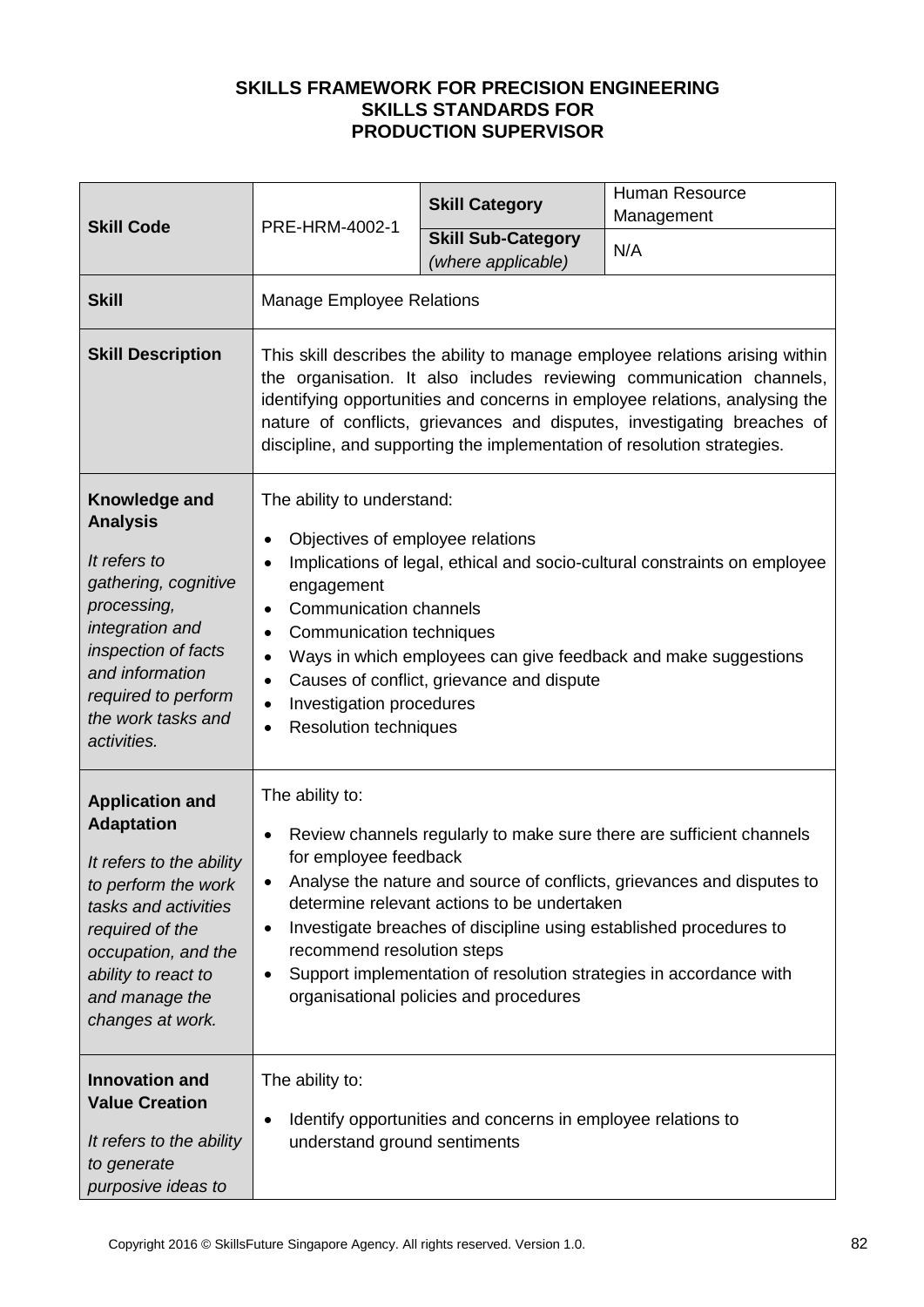| <i>improve</i> work<br>performance and/or<br>enhance business<br>values that are<br>aligned to<br>organisational                                                                                                   |                                                                                                                                                                                                                                                                                                                                                                                                                                                                                                                                                                                                                                                                                                                                                                   |
|--------------------------------------------------------------------------------------------------------------------------------------------------------------------------------------------------------------------|-------------------------------------------------------------------------------------------------------------------------------------------------------------------------------------------------------------------------------------------------------------------------------------------------------------------------------------------------------------------------------------------------------------------------------------------------------------------------------------------------------------------------------------------------------------------------------------------------------------------------------------------------------------------------------------------------------------------------------------------------------------------|
| <b>Social Intelligence</b><br>and Ethics<br>It refers to the ability<br>to use affective<br>factors in<br>leadership,<br>relationship and<br>diversity<br>management guided<br>by professional<br>codes of ethics. | N/A                                                                                                                                                                                                                                                                                                                                                                                                                                                                                                                                                                                                                                                                                                                                                               |
| <b>Learning to Learn</b><br>It refers to the ability<br>to develop and<br>improve one's self<br>within and outside of<br>one's area of work.                                                                       | N/A                                                                                                                                                                                                                                                                                                                                                                                                                                                                                                                                                                                                                                                                                                                                                               |
| <b>Range of</b><br><b>Application</b><br>(where applicable)<br>It refers to the<br>critical<br>circumstances and<br>contexts that the<br>skill may be<br>demonstrated.                                             | Legal, ethical and socio-cultural constraints must include:<br>Relevant legislation, which may include<br><b>Employment Act</b><br>$\circ$<br><b>Workplace Safety and Health Act</b><br>$\circ$<br>Retirement Age Act (Re-employment Act)<br>$\circ$<br>Workmen's Compensation Act<br>$\circ$<br>Criminal Law (Temporary Provisions) Act<br>$\circ$<br>Children Development and Co-savings Benefits Act, which<br>$\circ$<br>includes provisions relating to maternity leave<br><b>Industrial Relations Act</b><br>$\circ$<br>Codes of practice<br>$\bullet$<br><b>Business ethics</b><br>٠<br>Policies and guidelines<br>$\bullet$<br>Regulations<br>$\bullet$<br>Social responsibilities<br>$\bullet$<br>Cultural and societal expectations and influences<br>٠ |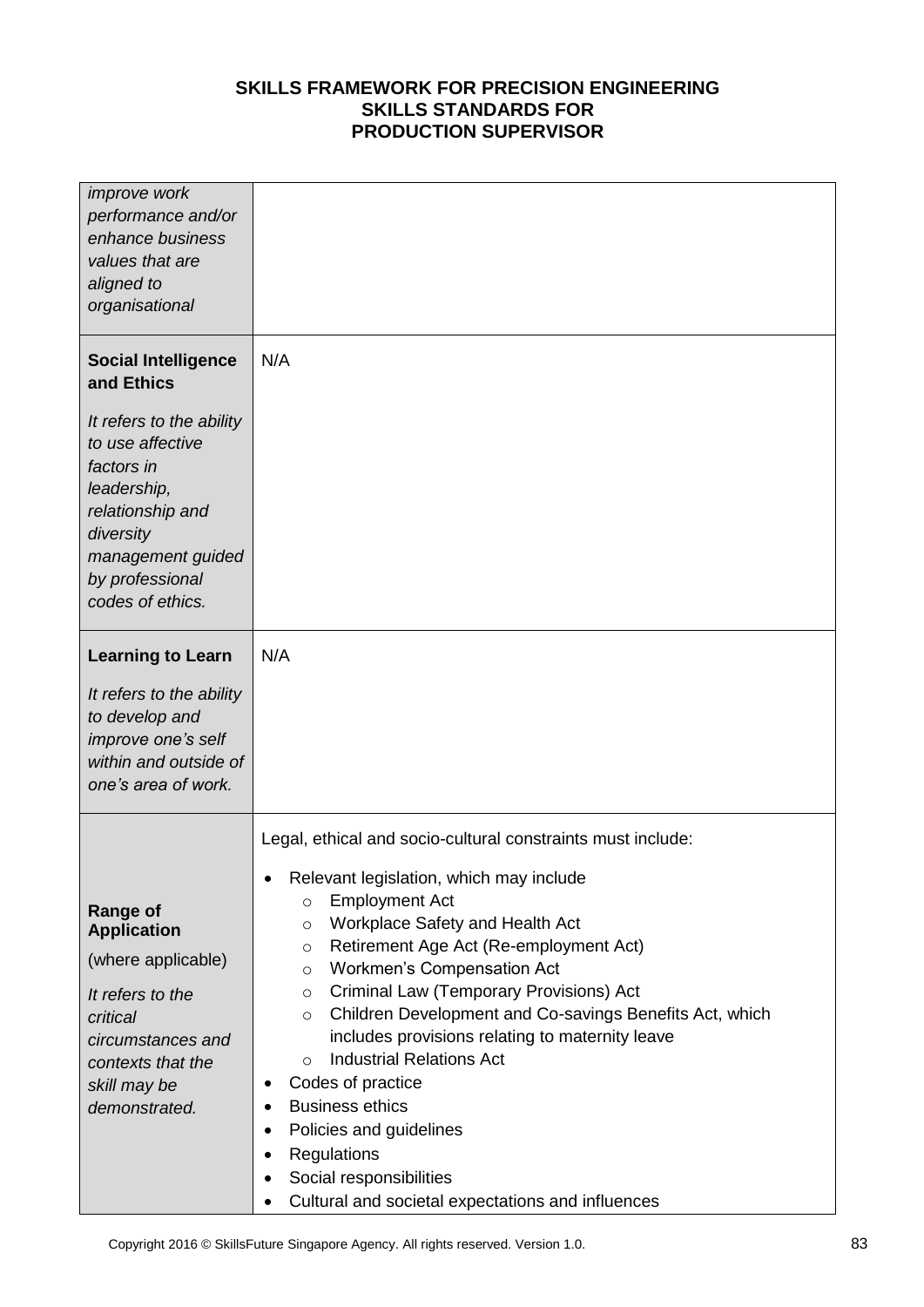| <b>Skill Code</b>                                                                                                                                                                                                             | PRE-ICT-5002-1                                                                                                                                                                                                  | <b>Skill Category</b>                                                                                                                                                                                                                                                                                                         | Info-Communication<br>Technologies                                  |
|-------------------------------------------------------------------------------------------------------------------------------------------------------------------------------------------------------------------------------|-----------------------------------------------------------------------------------------------------------------------------------------------------------------------------------------------------------------|-------------------------------------------------------------------------------------------------------------------------------------------------------------------------------------------------------------------------------------------------------------------------------------------------------------------------------|---------------------------------------------------------------------|
|                                                                                                                                                                                                                               |                                                                                                                                                                                                                 | <b>Skill Sub-Category</b><br>(where applicable)                                                                                                                                                                                                                                                                               | N/A                                                                 |
| <b>Skill</b>                                                                                                                                                                                                                  |                                                                                                                                                                                                                 |                                                                                                                                                                                                                                                                                                                               | Produce Advanced Spreadsheet Outputs using Spreadsheet Applications |
| <b>Skill Description</b>                                                                                                                                                                                                      | This skill describes the ability to use spreadsheet applications to produce<br>advanced spreadsheet outputs for management reports. It also includes<br>in-depth knowledge of MS Excel, including its features. |                                                                                                                                                                                                                                                                                                                               |                                                                     |
| Knowledge and<br><b>Analysis</b><br>It refers to<br>gathering, cognitive<br>processing,<br>integration and<br>inspection of facts<br>and information<br>required to perform<br>the work tasks and<br>activities.              | The ability to understand:<br>Formatting of cells and worksheets<br>$\bullet$<br><b>Functions and formulas</b><br>$\bullet$<br>Charts<br>$\bullet$<br>Analyses with tables, sorting and filtering<br>$\bullet$  |                                                                                                                                                                                                                                                                                                                               |                                                                     |
| <b>Application and</b><br><b>Adaptation</b><br>It refers to the ability<br>to perform the work<br>tasks and activities<br>required of the<br>occupation, and the<br>ability to react to<br>and manage the<br>changes at work. | The ability to:<br>$\bullet$<br>$\bullet$<br>mathematical operations<br>$\bullet$<br>$\bullet$<br>$\bullet$                                                                                                     | Apply advanced formatting options in handling worksheets<br>Use functions associated with logical, statistical, financial and<br>Create charts and apply advanced chart formatting features<br>Work with tables and lists to analyse, filter and sort data<br>Use linking, embedding and importing features to integrate data |                                                                     |
| <b>Innovation and</b><br><b>Value Creation</b><br>It refers to the ability<br>to generate<br>purposive ideas to<br>improve work                                                                                               | The ability to:<br>$\bullet$<br>templates                                                                                                                                                                       |                                                                                                                                                                                                                                                                                                                               | Enhance productivity by working with named cell ranges, macros and  |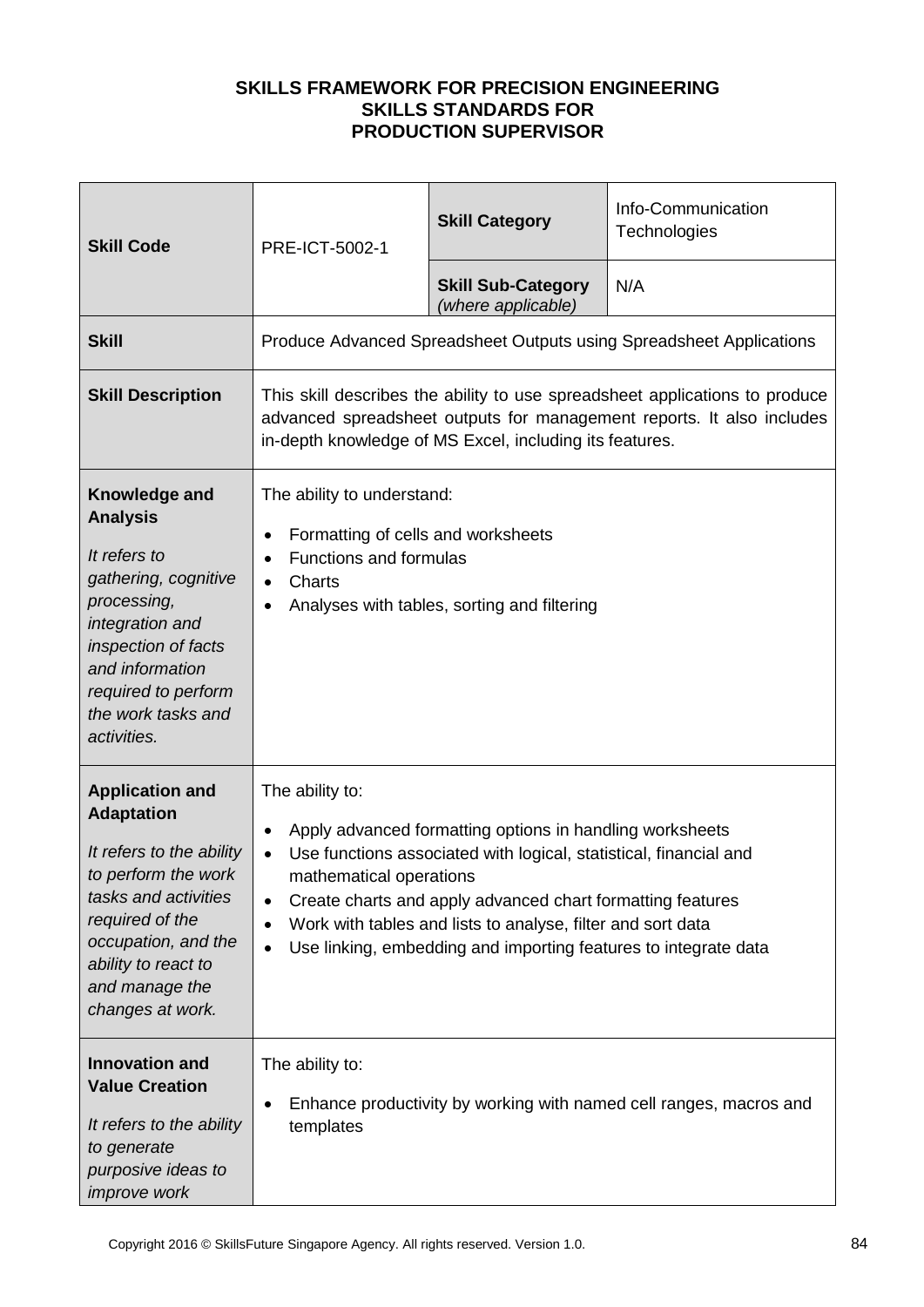| performance and/or<br>enhance business<br>values that are<br>aligned to<br>organisational                                                                                                                          |                                                                                                                                                  |
|--------------------------------------------------------------------------------------------------------------------------------------------------------------------------------------------------------------------|--------------------------------------------------------------------------------------------------------------------------------------------------|
| <b>Social Intelligence</b><br>and Ethics<br>It refers to the ability<br>to use affective<br>factors in<br>leadership,<br>relationship and<br>diversity<br>management guided<br>by professional<br>codes of ethics. | The ability to:<br>Validate and audit spreadsheet data<br>$\bullet$<br>Collaborate on and review spreadsheets with key stakeholders<br>$\bullet$ |
| <b>Learning to Learn</b><br>It refers to the ability<br>to develop and<br>improve one's self<br>within and outside of<br>one's area of work.                                                                       | N/A                                                                                                                                              |
| <b>Range of</b><br><b>Application</b><br>(where applicable)<br>It refers to the<br>critical<br>circumstances and<br>contexts that the<br>skill may be<br>demonstrated.                                             | N/A                                                                                                                                              |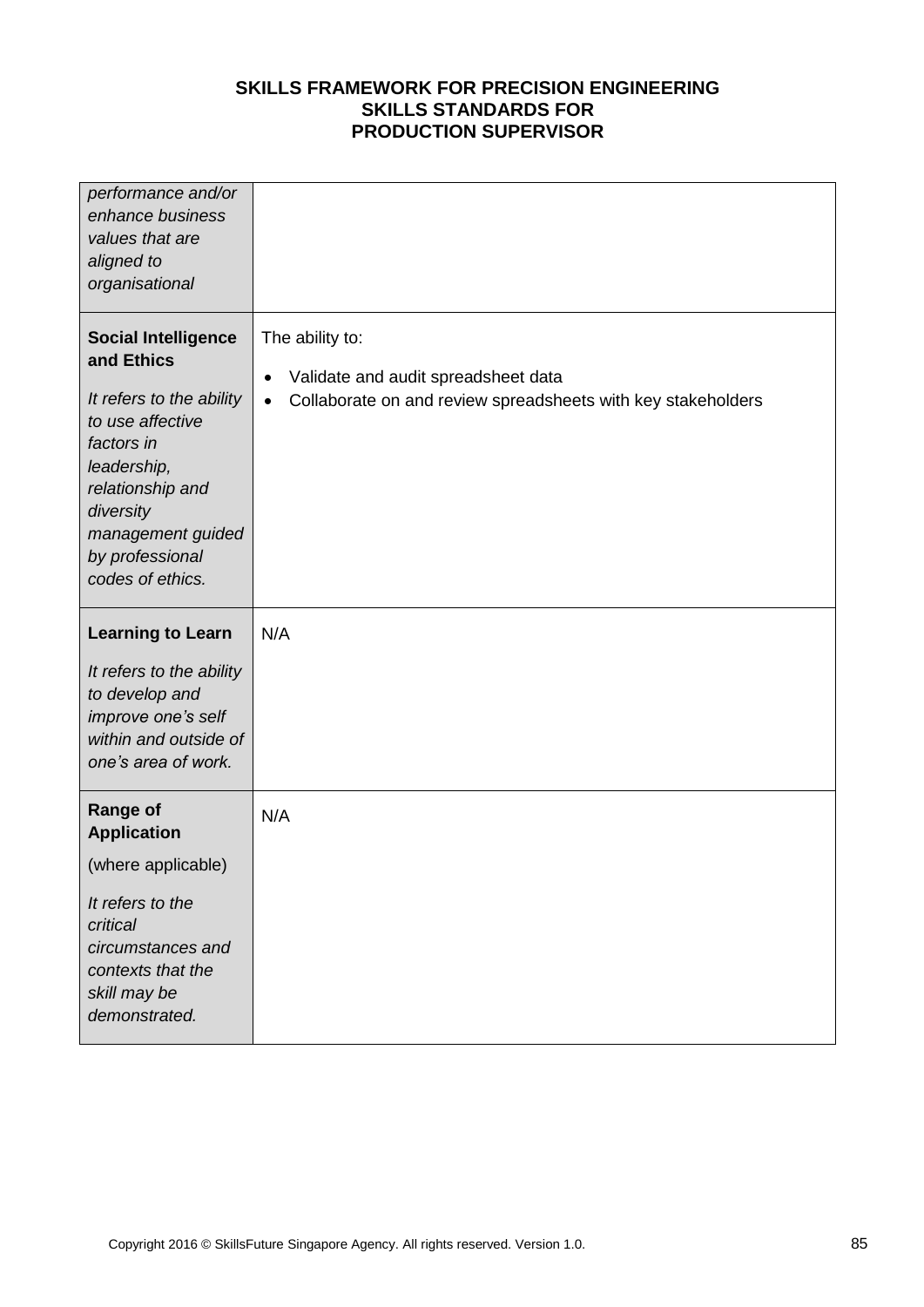| <b>Skill Code</b>                                                                                                                                                                                                             | PRE-IPR-5001-1                                                                                                                                                                                                                                                                                                                                                                          | <b>Skill Category</b>                           | <b>Intellectual Property</b>                                              |
|-------------------------------------------------------------------------------------------------------------------------------------------------------------------------------------------------------------------------------|-----------------------------------------------------------------------------------------------------------------------------------------------------------------------------------------------------------------------------------------------------------------------------------------------------------------------------------------------------------------------------------------|-------------------------------------------------|---------------------------------------------------------------------------|
|                                                                                                                                                                                                                               |                                                                                                                                                                                                                                                                                                                                                                                         | <b>Skill Sub-Category</b><br>(where applicable) | N/A                                                                       |
| <b>Skill</b>                                                                                                                                                                                                                  | <b>Organisational Procedures</b>                                                                                                                                                                                                                                                                                                                                                        |                                                 | Apply Basic Knowledge of Intellectual Property (IP) to support IP-related |
| <b>Skill Description</b>                                                                                                                                                                                                      | This skill describes the ability to analyse the various types of Intellectual<br>Property (IP) supporting organisational procedures and applying IP<br>knowledge to support implementation of IP registration procedures<br>Singapore.                                                                                                                                                  |                                                 |                                                                           |
| Knowledge and<br><b>Analysis</b><br>It refers to<br>gathering, cognitive<br>processing,<br>integration and<br>inspection of facts<br>and information<br>required to perform<br>the work tasks and<br>activities.              | The ability to understand:<br>Definition of Intellectual Property (IP)<br>٠<br>Types of IP<br>$\bullet$<br>Sources from which information about IP can be obtained<br>$\bullet$<br>Registration procedures of various types of IP in Singapore<br>$\bullet$                                                                                                                             |                                                 |                                                                           |
| <b>Application and</b><br><b>Adaptation</b><br>It refers to the ability<br>to perform the work<br>tasks and activities<br>required of the<br>occupation, and the<br>ability to react to<br>and manage the<br>changes at work. | The ability to:<br>Analyse various types of IP in accordance with organisational<br>$\bullet$<br>procedures<br>Collate necessary IP-related materials for IP applications<br>$\bullet$<br>Support organisational procedures, in collaboration with appropriate IP<br>experts<br>Apply IP knowledge to support implementation of IP registration<br>$\bullet$<br>procedures in Singapore |                                                 |                                                                           |
| <b>Innovation and</b><br><b>Value Creation</b><br>It refers to the ability<br>to generate<br>purposive ideas to<br><i>improve</i> work                                                                                        | The ability to:<br>Implement organisational IP-review processes                                                                                                                                                                                                                                                                                                                         |                                                 |                                                                           |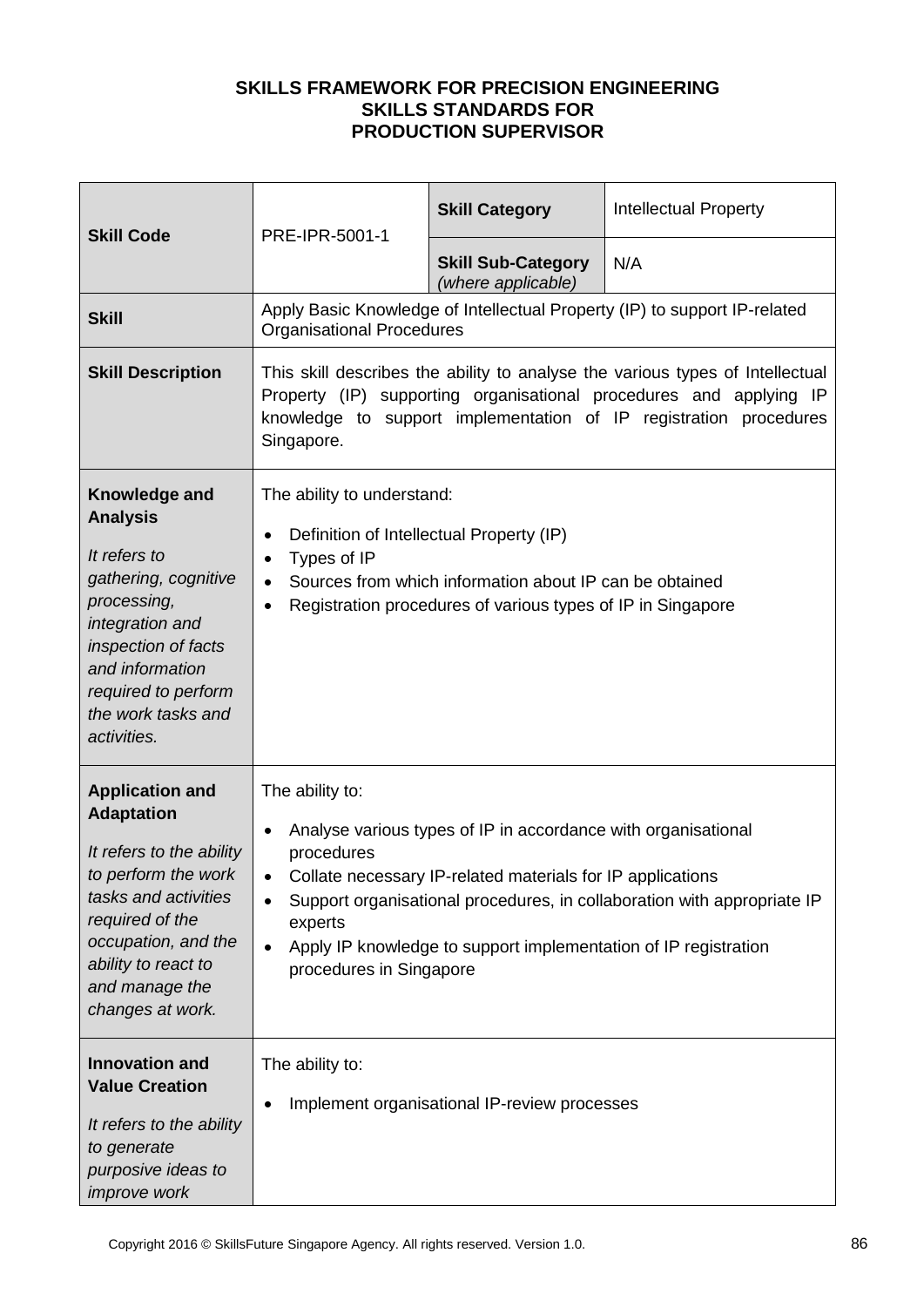| performance and/or<br>enhance business<br>values that are<br>aligned to<br>organisational                                                                                   |                                                                                                                                                                                                                                                                                                                                                                                                                                                                                           |
|-----------------------------------------------------------------------------------------------------------------------------------------------------------------------------|-------------------------------------------------------------------------------------------------------------------------------------------------------------------------------------------------------------------------------------------------------------------------------------------------------------------------------------------------------------------------------------------------------------------------------------------------------------------------------------------|
| <b>Social Intelligence</b><br>and Ethics<br>It refers to the ability<br>to use affective<br>factors in<br>leadership,<br>relationship and<br>diversity<br>management guided | N/A                                                                                                                                                                                                                                                                                                                                                                                                                                                                                       |
| by professional<br>codes of ethics.                                                                                                                                         |                                                                                                                                                                                                                                                                                                                                                                                                                                                                                           |
| <b>Learning to Learn</b><br>It refers to the ability<br>to develop and<br>improve one's self<br>within and outside of<br>one's area of work.                                | N/A                                                                                                                                                                                                                                                                                                                                                                                                                                                                                       |
| <b>Range of</b><br><b>Application</b><br>(where applicable)<br>It refers to the<br>critical<br>circumstances and<br>contexts that the<br>skill may be<br>demonstrated.      | Types of IP must include:<br>Copyrights<br>$\bullet$<br>Registered and unregistered trade marks (including certification marks,<br>and a consideration of domain names and company/business names)<br>Patents, which may include software<br>$\bullet$<br>Trade secrets and confidential information<br>$\bullet$<br>Registered designs<br>$\bullet$<br><b>Plant varieties</b><br>$\bullet$<br>Geographical indications<br>$\bullet$<br>Layout-design of integrated circuits<br>$\bullet$ |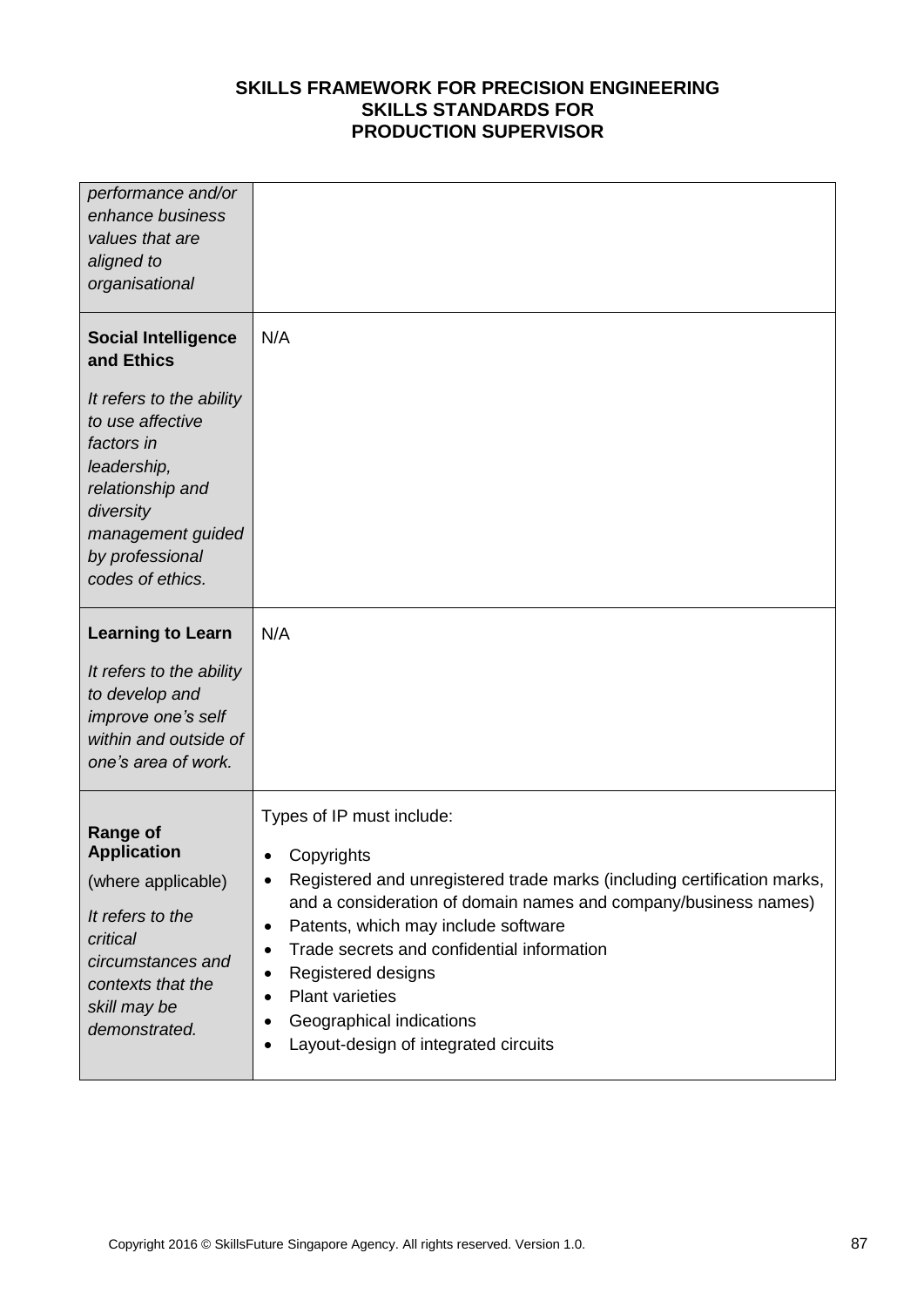| <b>Skill Code</b><br>BM-PM-401E-1                                                                                                                                                                                             |                                                                                                                                                                                                                                                                                                                                                                                                                                                            | <b>Skill Category</b>                           | Project Management |  |
|-------------------------------------------------------------------------------------------------------------------------------------------------------------------------------------------------------------------------------|------------------------------------------------------------------------------------------------------------------------------------------------------------------------------------------------------------------------------------------------------------------------------------------------------------------------------------------------------------------------------------------------------------------------------------------------------------|-------------------------------------------------|--------------------|--|
|                                                                                                                                                                                                                               |                                                                                                                                                                                                                                                                                                                                                                                                                                                            | <b>Skill Sub-Category</b><br>(where applicable) | N/A                |  |
| <b>Skill</b>                                                                                                                                                                                                                  | <b>Conduct Project Feasibility Study</b>                                                                                                                                                                                                                                                                                                                                                                                                                   |                                                 |                    |  |
| <b>Skill Description</b>                                                                                                                                                                                                      | This skill describes the ability to conduct project feasibility study. It<br>the business environment and<br>organisational<br>includes assessing<br>capabilities, preparing financial projections, reviewing project feasibility<br>assessment as well as reporting findings to relevant stakeholders.                                                                                                                                                    |                                                 |                    |  |
| Knowledge and<br><b>Analysis</b><br>It refers to gathering,<br>cognitive<br>processing,<br>integration and<br>inspection of facts<br>and information<br>required to perform<br>the work tasks and<br>activities.              | The ability to understand:<br>Tools to evaluate business environment<br>$\bullet$<br>Impacts of project feasibility studies on assessment process<br>$\bullet$<br>Methods to use and prepare assessment models<br>$\bullet$<br>Key cost-benefit indicators<br>$\bullet$<br>Assumptions of financial models<br>$\bullet$<br>Components of feasibility study reports<br>٠<br>Measures of project benefits and outcomes                                       |                                                 |                    |  |
| <b>Application and</b><br><b>Adaptation</b><br>It refers to the ability<br>to perform the work<br>tasks and activities<br>required of the<br>occupation, and the<br>ability to react to and<br>manage the<br>changes at work. | The ability to:<br>Assess the business environment to determine potential challenges<br>$\bullet$<br>faced<br>Assess organisational capabilities to assist in project feasibility<br>determination<br>Prepare financial projections to facilitate project feasibility assessment<br>$\bullet$<br>Report findings to relevant stakeholders in accordance with<br>$\bullet$<br>organisational procedures to ensure stakeholders are updated and<br>consulted |                                                 |                    |  |
| <b>Innovation and</b><br><b>Value Creation</b><br>It refers to the ability<br>to generate<br>purposive ideas to<br><i>improve</i> work<br>performance and/or                                                                  | The ability to:<br>Seek feedback from supervisors to review project feasibility<br>$\bullet$<br>assessment and identify areas for improvement                                                                                                                                                                                                                                                                                                              |                                                 |                    |  |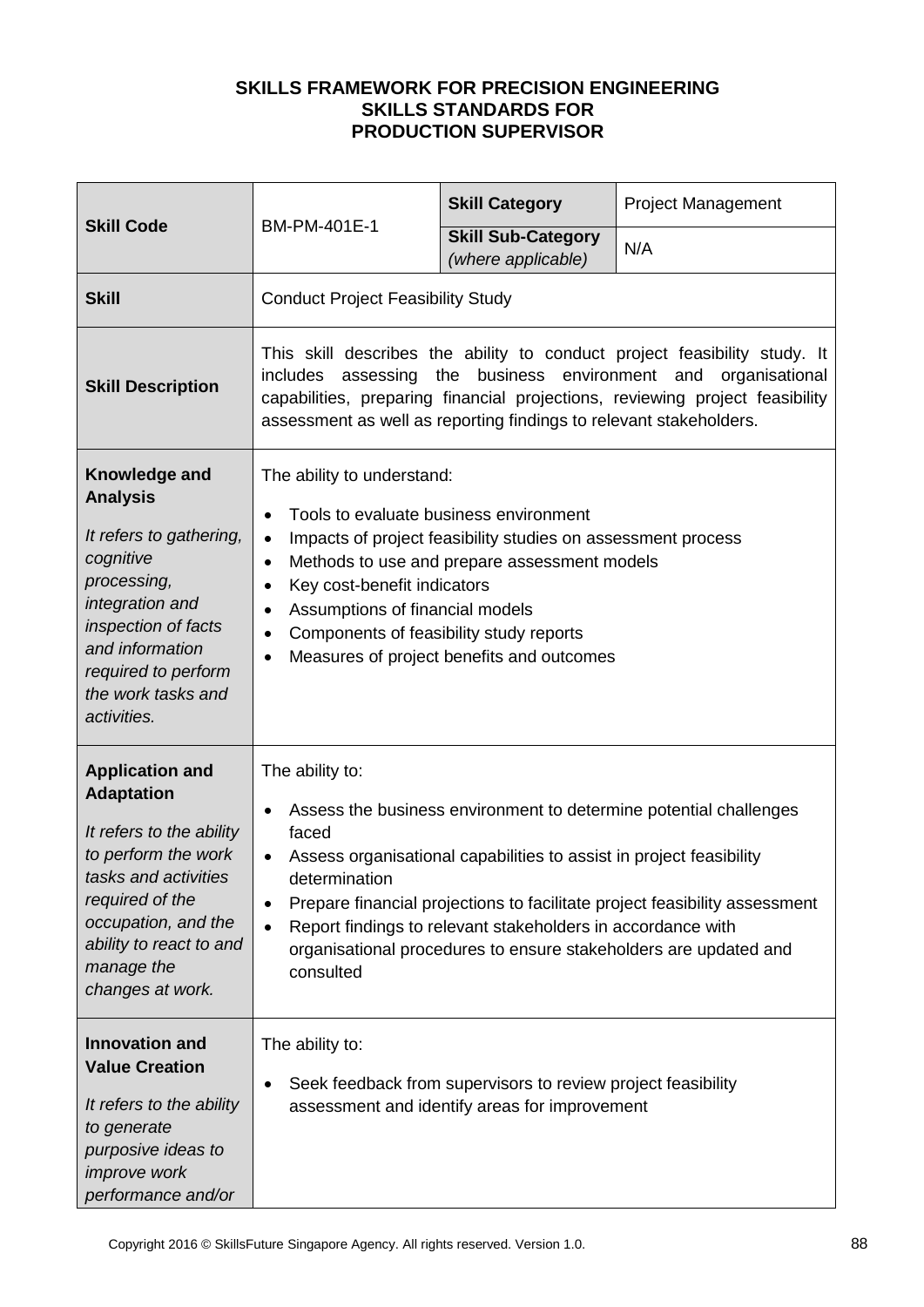| enhance business<br>values that are<br>aligned to<br>organisational                                                                                                                                             |                                                                                                                                                                                                  |
|-----------------------------------------------------------------------------------------------------------------------------------------------------------------------------------------------------------------|--------------------------------------------------------------------------------------------------------------------------------------------------------------------------------------------------|
| <b>Social Intelligence</b><br>and Ethics<br>It refers to the ability<br>to use affective<br>factors in leadership,<br>relationship and<br>diversity<br>management guided<br>by professional<br>codes of ethics. | The ability to:<br>Adhere to organisational code of conduct, values and ethics when<br>$\bullet$<br>conducting project feasibility study to ensure fair and accurate<br>assessment and reporting |
| <b>Learning to Learn</b>                                                                                                                                                                                        | The ability to:                                                                                                                                                                                  |
| It refers to the ability<br>to develop and<br>improve one's self<br>within and outside of<br>one's area of work.                                                                                                | Improve own capability in conducting project feasibility study by<br>$\bullet$<br>subscribing to diverse learning channels to enhance workplace<br>performance                                   |
| <b>Range of</b><br><b>Application</b>                                                                                                                                                                           | N/A                                                                                                                                                                                              |
| (where applicable)                                                                                                                                                                                              |                                                                                                                                                                                                  |
| It refers to the critical<br>circumstances and<br>contexts that the skill<br>may be<br>demonstrated.                                                                                                            |                                                                                                                                                                                                  |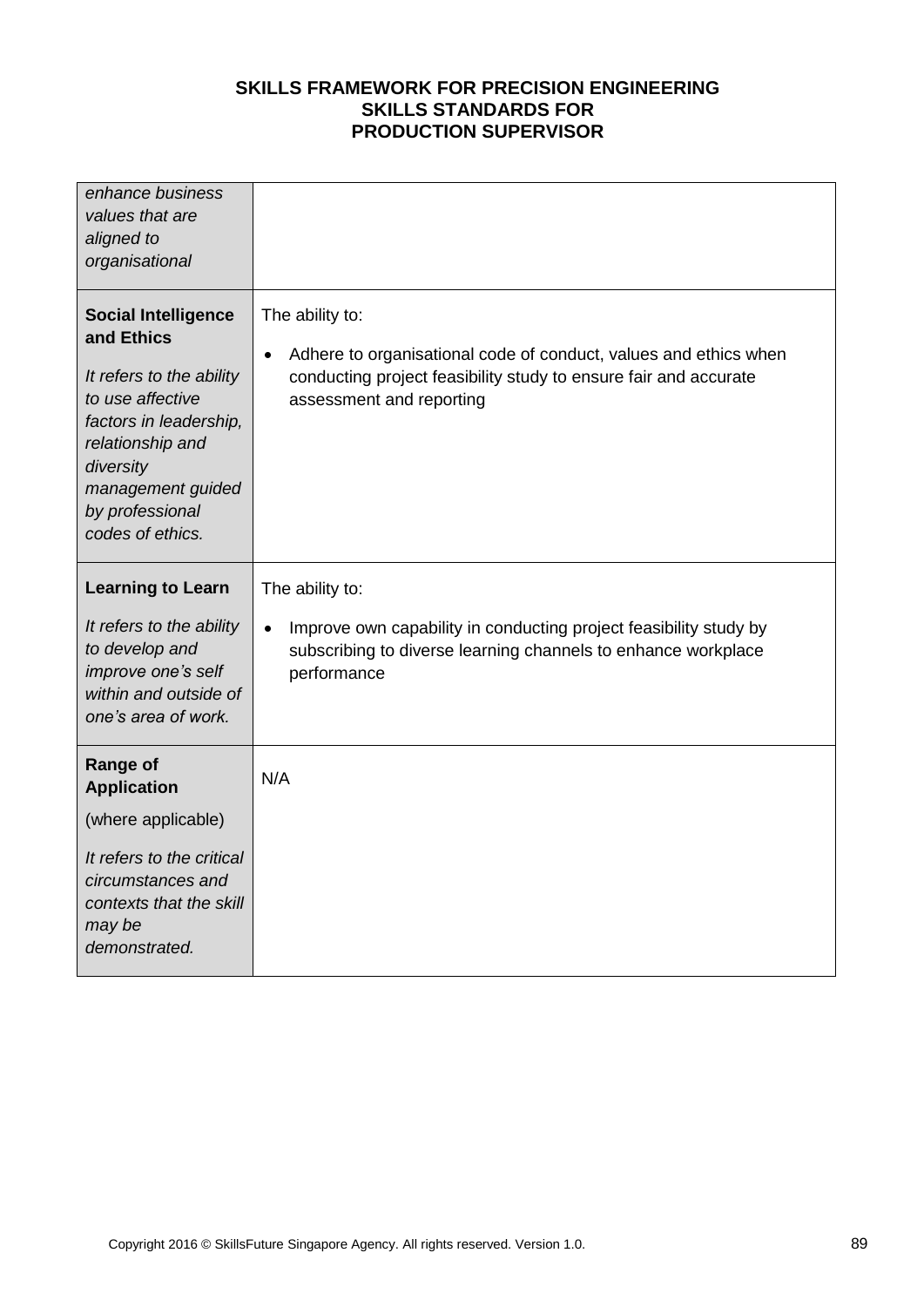| <b>Skill Code</b>                                                                                                                                                                                                             | BM-PM-403E-1                                                                                                                                                                                                                                                                                                                                                                                                                                                                   | <b>Skill Category</b>                           | <b>Project Management</b> |  |
|-------------------------------------------------------------------------------------------------------------------------------------------------------------------------------------------------------------------------------|--------------------------------------------------------------------------------------------------------------------------------------------------------------------------------------------------------------------------------------------------------------------------------------------------------------------------------------------------------------------------------------------------------------------------------------------------------------------------------|-------------------------------------------------|---------------------------|--|
|                                                                                                                                                                                                                               |                                                                                                                                                                                                                                                                                                                                                                                                                                                                                | <b>Skill Sub-Category</b><br>(where applicable) | N/A                       |  |
| <b>Skill Title</b>                                                                                                                                                                                                            | Manage Project Team                                                                                                                                                                                                                                                                                                                                                                                                                                                            |                                                 |                           |  |
| <b>Skill Description</b>                                                                                                                                                                                                      | This skill describes the ability to manage and evaluate a team's<br>performance in the execution of a project. This involves an understanding<br>of team dynamics and conflict resolution techniques.                                                                                                                                                                                                                                                                          |                                                 |                           |  |
| Knowledge and<br><b>Analysis</b><br>It refers to gathering,<br>cognitive<br>processing,<br>integration and<br>inspection of facts<br>and information<br>required to perform<br>the work tasks and<br>activities.              | The ability to understand:<br>Organisational processes and procedures pertaining to project<br>$\bullet$<br>management<br>Methods of learning and training<br>$\bullet$<br>Principles of team dynamics<br>$\bullet$<br>Methods of conflict resolution<br>$\bullet$<br>Conflict resolution techniques<br>$\bullet$<br>Methods of developing team cohesion<br>$\bullet$<br>Human resources management techniques and tools<br>$\bullet$<br>Communication techniques<br>$\bullet$ |                                                 |                           |  |
| <b>Application and</b><br><b>Adaptation</b><br>It refers to the ability<br>to perform the work<br>tasks and activities<br>required of the<br>occupation, and the<br>ability to react to and<br>manage the<br>changes at work. | The ability to:<br>Monitor and evaluate team performance in accordance with<br>$\bullet$<br>performance measures                                                                                                                                                                                                                                                                                                                                                               |                                                 |                           |  |
| <b>Innovation and</b><br><b>Value Creation</b><br>It refers to the ability<br>to generate<br>purposive ideas to<br>improve work                                                                                               | N/A                                                                                                                                                                                                                                                                                                                                                                                                                                                                            |                                                 |                           |  |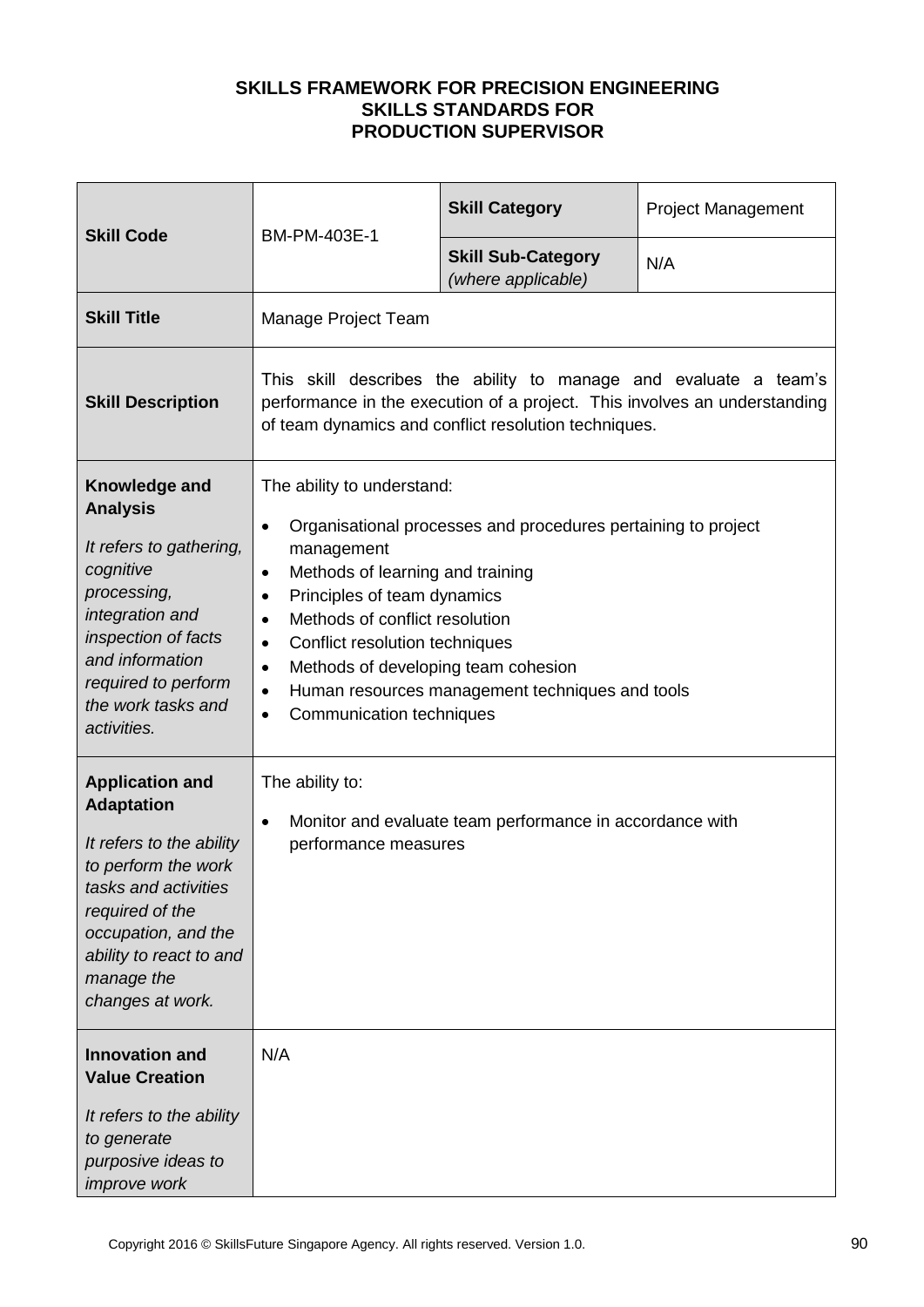| performance and/or<br>enhance business<br>values that are<br>aligned to<br>organisational                                                                                                                       |                                                                                                                                                                                                                                    |
|-----------------------------------------------------------------------------------------------------------------------------------------------------------------------------------------------------------------|------------------------------------------------------------------------------------------------------------------------------------------------------------------------------------------------------------------------------------|
| <b>Social Intelligence</b><br>and Ethics<br>It refers to the ability<br>to use affective<br>factors in leadership,<br>relationship and<br>diversity<br>management guided<br>by professional<br>codes of ethics. | The ability to:<br>Communicate information to team members in accordance with<br>$\bullet$<br>organisational and project requirements<br>Monitor and manage team dynamics to ensure effective execution of<br>$\bullet$<br>project |
| <b>Learning to Learn</b><br>It refers to the ability<br>to develop and<br>improve one's self<br>within and outside of<br>one's area of work.                                                                    | The ability to:<br>Implement training and development for project team to meet project<br>$\bullet$<br>specifications                                                                                                              |
| <b>Range of</b><br><b>Application</b><br>(where applicable)<br>It refers to the critical<br>circumstances and<br>contexts that the skill<br>may be<br>demonstrated.                                             | N/A                                                                                                                                                                                                                                |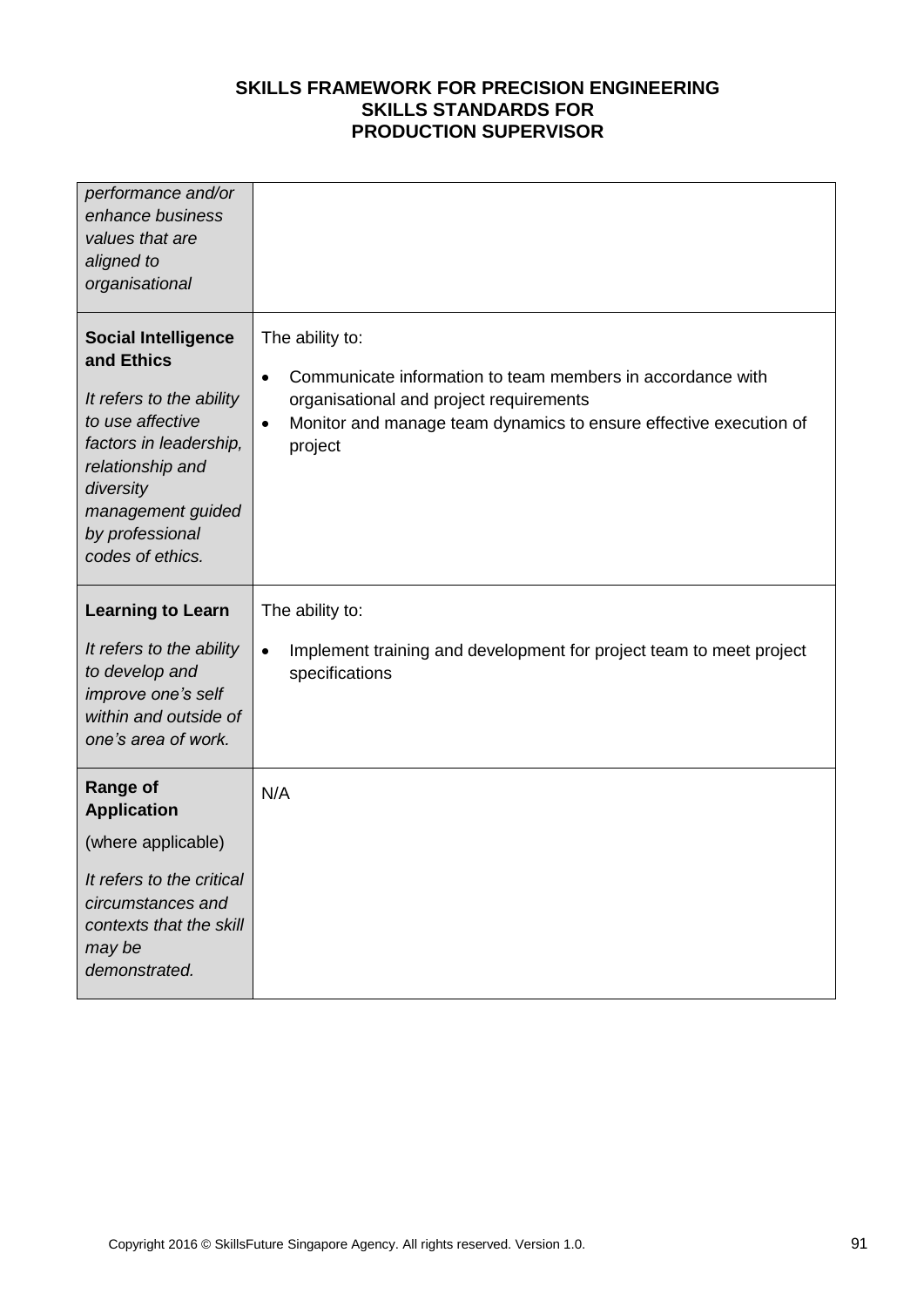| <b>Skill Code</b>                                                                                                                                                                                                             | BM-PM-405E-1                                                                                                                                                                                                                                                      | <b>Skill Category</b>                           | <b>Project Management</b> |
|-------------------------------------------------------------------------------------------------------------------------------------------------------------------------------------------------------------------------------|-------------------------------------------------------------------------------------------------------------------------------------------------------------------------------------------------------------------------------------------------------------------|-------------------------------------------------|---------------------------|
|                                                                                                                                                                                                                               |                                                                                                                                                                                                                                                                   | <b>Skill Sub-Category</b><br>(where applicable) | N/A                       |
| <b>Skill Title</b>                                                                                                                                                                                                            | <b>Manage Project Resources</b>                                                                                                                                                                                                                                   |                                                 |                           |
| <b>Skill Description</b>                                                                                                                                                                                                      | This skill describes the ability to allocate, monitor and re-allocate project<br>resources in accordance with project requirements.<br>This involves an<br>understanding of cost management and estimation techniques.                                            |                                                 |                           |
| Knowledge and<br><b>Analysis</b><br>It refers to<br>gathering, cognitive<br>processing,<br>integration and<br>inspection of facts<br>and information<br>required to perform<br>the work tasks and<br>activities.              | The ability to understand:<br>Standard project organisation and structure<br>٠<br>Human resources management techniques and tools<br>$\bullet$<br>Cost management and estimation techniques<br>$\bullet$                                                          |                                                 |                           |
| <b>Application and</b><br><b>Adaptation</b><br>It refers to the ability<br>to perform the work<br>tasks and activities<br>required of the<br>occupation, and the<br>ability to react to<br>and manage the<br>changes at work. | The ability to:<br>Determine resource needs in accordance with project requirements<br>٠<br>Acquire and allocate project resources through various organisational<br>$\bullet$<br>channels<br>Re-allocate resources where applicable to meet project requirements |                                                 |                           |
| <b>Innovation and</b><br><b>Value Creation</b><br>It refers to the ability<br>to generate<br>purposive ideas to<br>improve work                                                                                               | The ability to:<br>Monitor and review resource usage to ensure effective execution of<br>project                                                                                                                                                                  |                                                 |                           |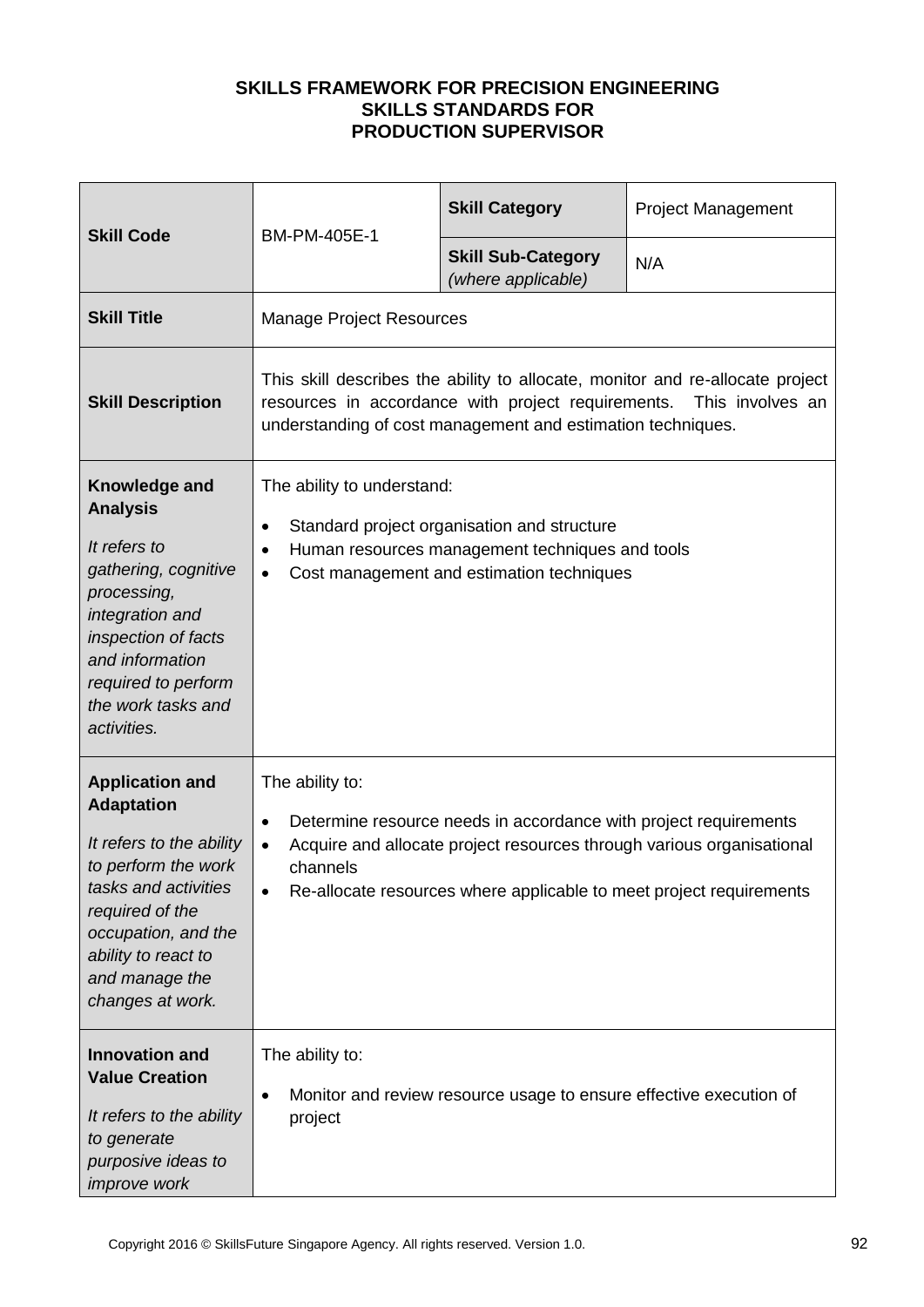| performance and/or<br>enhance business<br>values that are<br>aligned to<br>organisational                                                                              |     |
|------------------------------------------------------------------------------------------------------------------------------------------------------------------------|-----|
| <b>Social Intelligence</b><br>and Ethics                                                                                                                               | N/A |
| It refers to the ability<br>to use affective<br>factors in<br>leadership,<br>relationship and<br>diversity<br>management guided<br>by professional<br>codes of ethics. |     |
|                                                                                                                                                                        |     |
| <b>Learning to Learn</b>                                                                                                                                               | N/A |
| It refers to the ability<br>to develop and<br>improve one's self<br>within and outside of<br>one's area of work.                                                       |     |
| <b>Range of</b><br><b>Application</b>                                                                                                                                  | N/A |
| (where applicable)                                                                                                                                                     |     |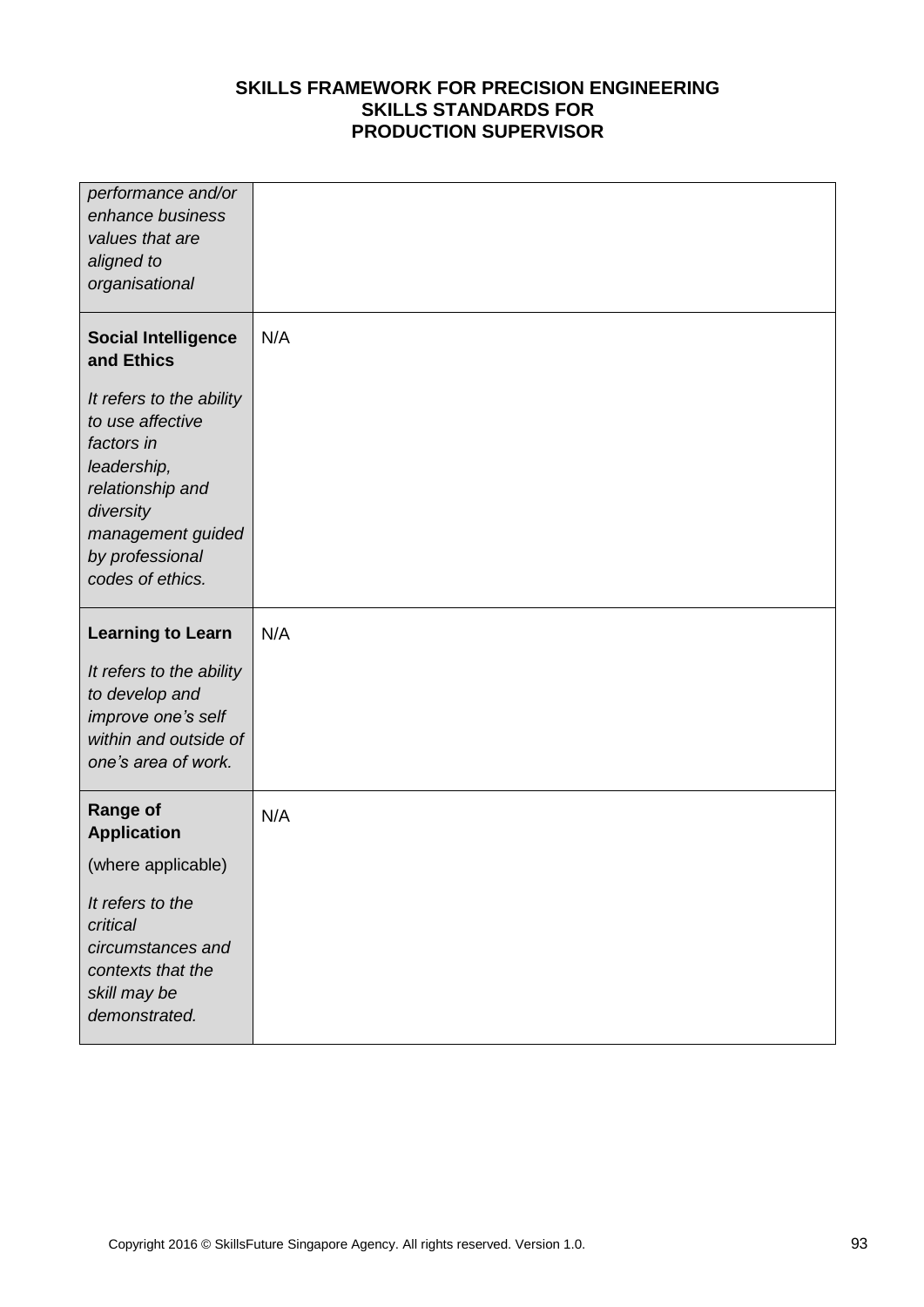| <b>Skill Code</b>                                                                                                                                                                                                             | BM-PM-406E-1                                                                                                                                                                                                                                                                                                                                                                                    | <b>Skill Category</b>                           | <b>Project Management</b> |
|-------------------------------------------------------------------------------------------------------------------------------------------------------------------------------------------------------------------------------|-------------------------------------------------------------------------------------------------------------------------------------------------------------------------------------------------------------------------------------------------------------------------------------------------------------------------------------------------------------------------------------------------|-------------------------------------------------|---------------------------|
|                                                                                                                                                                                                                               |                                                                                                                                                                                                                                                                                                                                                                                                 | <b>Skill Sub-Category</b><br>(where applicable) | N/A                       |
| <b>Skill Title</b>                                                                                                                                                                                                            | Manage Project Procurement                                                                                                                                                                                                                                                                                                                                                                      |                                                 |                           |
| <b>Skill Description</b>                                                                                                                                                                                                      | This skill describes the ability to develop a procurement plan based on the<br>projects' needs. This includes managing procurement activities and<br>ensuring adherence to legal to organisational requirements.                                                                                                                                                                                |                                                 |                           |
| Knowledge and<br><b>Analysis</b><br>It refers to<br>gathering, cognitive<br>processing,<br>integration and<br>inspection of facts<br>and information<br>required to perform<br>the work tasks and<br>activities.              | The ability to understand:<br>Relevant stakeholders<br>$\bullet$<br><b>Negotiation techniques</b><br>$\bullet$<br>Process of developing project procurement specifications<br>$\bullet$                                                                                                                                                                                                         |                                                 |                           |
| <b>Application and</b><br><b>Adaptation</b><br>It refers to the ability<br>to perform the work<br>tasks and activities<br>required of the<br>occupation, and the<br>ability to react to<br>and manage the<br>changes at work. | The ability to:<br>Develop procurement plan based on project procurement needs<br>٠<br>Utilise procurement processes to ensure adherence to legal and<br>$\bullet$<br>organisational requirements<br>Manage suppliers / vendors to ensure delivery of products / services<br>$\bullet$<br>specified in procurement documentation<br>Manage procurement activities to minimise risk<br>$\bullet$ |                                                 |                           |
| <b>Innovation and</b><br><b>Value Creation</b><br>It refers to the ability<br>to generate<br>purposive ideas to<br>improve work                                                                                               | The ability to:<br>Determine processes for monitoring and evaluating procurement<br>related to the project                                                                                                                                                                                                                                                                                      |                                                 |                           |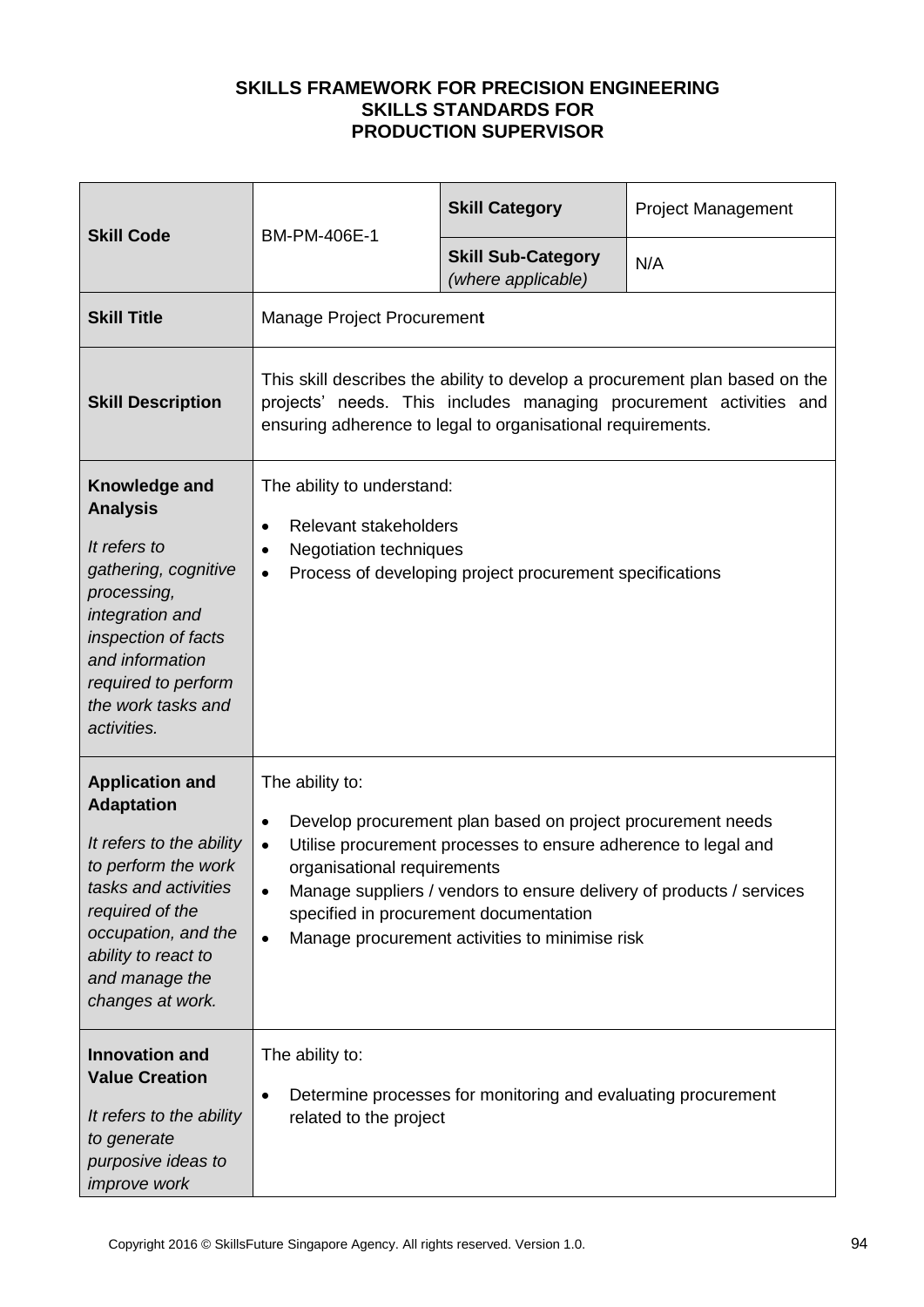| performance and/or<br>enhance business<br>values that are<br>aligned to<br>organisational                                                                                                                          |                                                                                                                                                                                                 |
|--------------------------------------------------------------------------------------------------------------------------------------------------------------------------------------------------------------------|-------------------------------------------------------------------------------------------------------------------------------------------------------------------------------------------------|
| <b>Social Intelligence</b><br>and Ethics<br>It refers to the ability<br>to use affective<br>factors in<br>leadership,<br>relationship and<br>diversity<br>management guided<br>by professional<br>codes of ethics. | The ability to:<br>Negotiate with suppliers / vendors to clarify expectations and terms<br>$\bullet$<br>and conditions<br>Communicate procurement arrangements to key stakeholders<br>$\bullet$ |
| <b>Learning to Learn</b><br>It refers to the ability<br>to develop and<br>improve one's self<br>within and outside of<br>one's area of work.                                                                       | N/A                                                                                                                                                                                             |
| <b>Range of</b><br><b>Application</b><br>(where applicable)<br>It refers to the<br>critical<br>circumstances and<br>contexts that the<br>skill may be<br>demonstrated.                                             | N/A                                                                                                                                                                                             |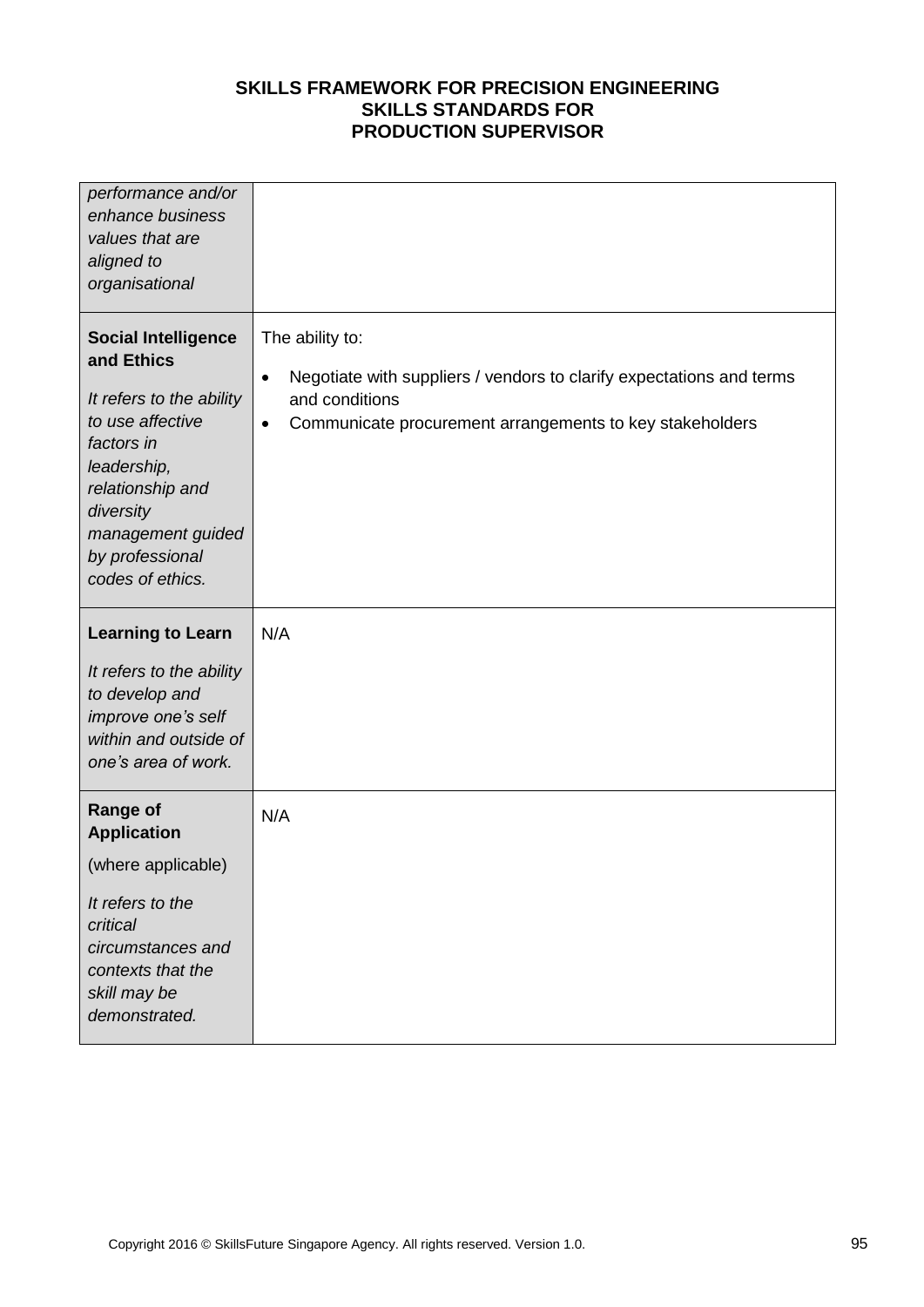| <b>Skill Code</b>                                                                                                                                                                                                             | BM-PM-407E-1                                                                                                                                                                                                                                                                                                                       | <b>Skill Category</b>                           | <b>Project Management</b> |  |
|-------------------------------------------------------------------------------------------------------------------------------------------------------------------------------------------------------------------------------|------------------------------------------------------------------------------------------------------------------------------------------------------------------------------------------------------------------------------------------------------------------------------------------------------------------------------------|-------------------------------------------------|---------------------------|--|
|                                                                                                                                                                                                                               |                                                                                                                                                                                                                                                                                                                                    | <b>Skill Sub-Category</b><br>(where applicable) | N/A                       |  |
| <b>Skill Title</b>                                                                                                                                                                                                            | <b>Manage Project Costs</b>                                                                                                                                                                                                                                                                                                        |                                                 |                           |  |
| <b>Skill Description</b>                                                                                                                                                                                                      | This skill describes the ability to manage and monitor project costs to<br>ensure organisational objectives are achieved. This includes having an<br>understanding of cost management and estimation techniques.                                                                                                                   |                                                 |                           |  |
| Knowledge and<br><b>Analysis</b><br>It refers to<br>gathering, cognitive<br>processing,<br>integration and<br>inspection of facts<br>and information<br>required to perform<br>the work tasks and<br>activities.              | The ability to understand:<br>Cost management and estimation techniques<br>$\bullet$<br>Triple constraints and their impact on project management<br>٠<br>Methods to measure costs<br>$\bullet$<br>Potential cost management issues<br>$\bullet$                                                                                   |                                                 |                           |  |
| <b>Application and</b><br><b>Adaptation</b><br>It refers to the ability<br>to perform the work<br>tasks and activities<br>required of the<br>occupation, and the<br>ability to react to<br>and manage the<br>changes at work. | The ability to:<br>Develop project budget in accordance with project specifications and<br>٠<br>organisational costing policies<br>Monitor project costs to ensure project objectives are achieved<br>$\bullet$<br>throughout the project life cycle<br>Manage project costs to ensure organisational objectives are achieved<br>٠ |                                                 |                           |  |
| <b>Innovation and</b><br><b>Value Creation</b><br>It refers to the ability<br>to generate<br>purposive ideas to<br>improve work                                                                                               | N/A                                                                                                                                                                                                                                                                                                                                |                                                 |                           |  |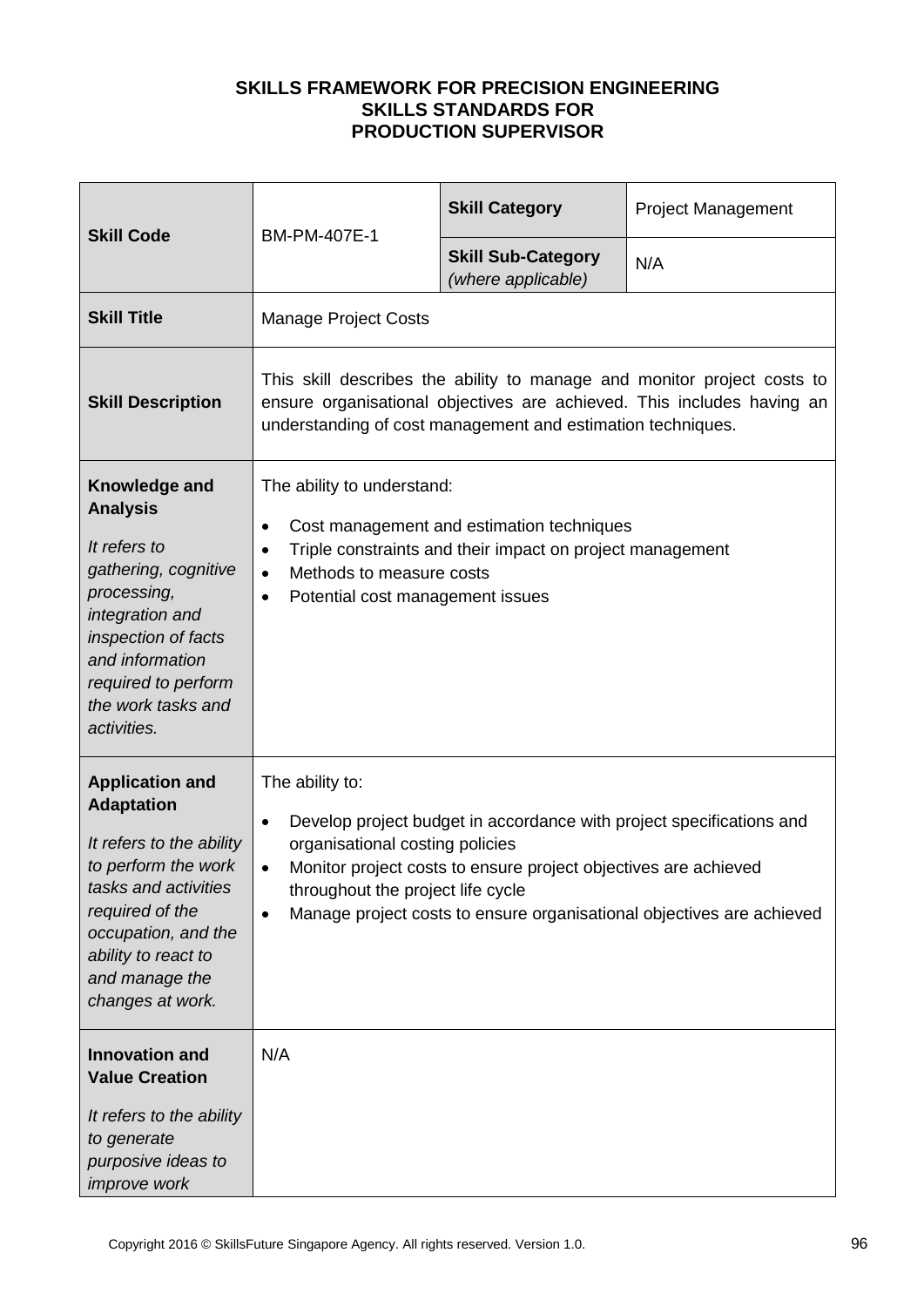| performance and/or<br>enhance business<br>values that are<br>aligned to<br>organisational                                                                                                                          |                                                           |
|--------------------------------------------------------------------------------------------------------------------------------------------------------------------------------------------------------------------|-----------------------------------------------------------|
| <b>Social Intelligence</b><br>and Ethics<br>It refers to the ability<br>to use affective<br>factors in<br>leadership,<br>relationship and<br>diversity<br>management guided<br>by professional<br>codes of ethics. | The ability to:<br>Communicate cost management plans<br>٠ |
| <b>Learning to Learn</b><br>It refers to the ability<br>to develop and<br>improve one's self<br>within and outside of<br>one's area of work.                                                                       | N/A                                                       |
| <b>Range of</b><br><b>Application</b><br>(where applicable)<br>It refers to the<br>critical                                                                                                                        | N/A                                                       |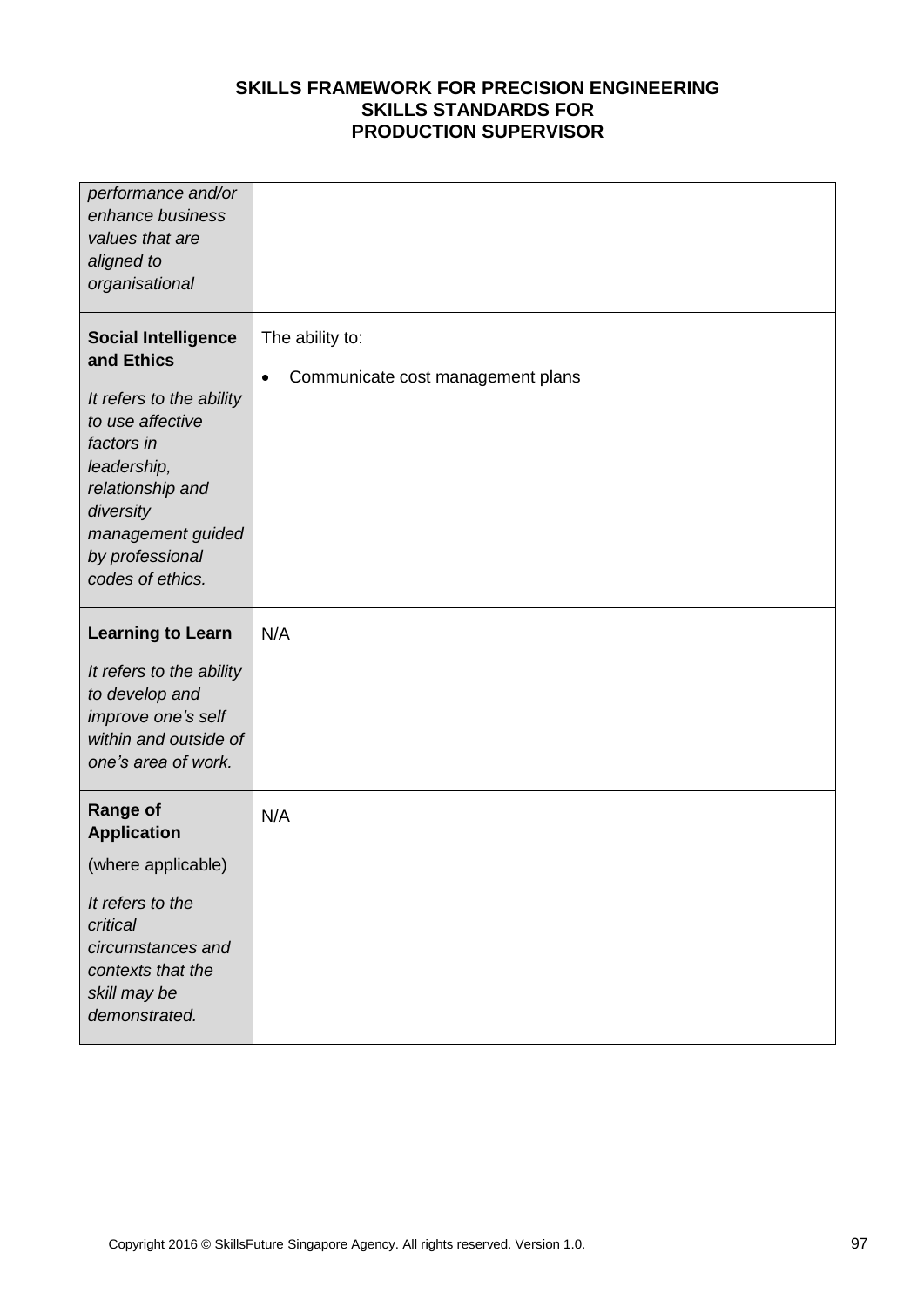| <b>Skill Code</b>                                                                                                                                                                                                             | BM-PM-408E-1                                                                                                                                                                                                                                                                                                   | <b>Skill Category</b>                           | <b>Project Management</b> |
|-------------------------------------------------------------------------------------------------------------------------------------------------------------------------------------------------------------------------------|----------------------------------------------------------------------------------------------------------------------------------------------------------------------------------------------------------------------------------------------------------------------------------------------------------------|-------------------------------------------------|---------------------------|
|                                                                                                                                                                                                                               |                                                                                                                                                                                                                                                                                                                | <b>Skill Sub-Category</b><br>(where applicable) | N/A                       |
| <b>Skill Title</b>                                                                                                                                                                                                            | Manage Project Timeline                                                                                                                                                                                                                                                                                        |                                                 |                           |
| <b>Skill Description</b>                                                                                                                                                                                                      | This skill describes the ability to manage a project schedule to ensure<br>project objectives are met. This involves understanding project constraints<br>and the use of time management techniques.                                                                                                           |                                                 |                           |
| Knowledge and<br><b>Analysis</b><br>It refers to<br>gathering, cognitive<br>processing,<br>integration and<br>inspection of facts<br>and information<br>required to perform<br>the work tasks and<br>activities.              | The ability to understand:<br>Time management techniques and issues<br>Triple constraints and their impact on project management<br>$\bullet$                                                                                                                                                                  |                                                 |                           |
| <b>Application and</b><br><b>Adaptation</b><br>It refers to the ability<br>to perform the work<br>tasks and activities<br>required of the<br>occupation, and the<br>ability to react to<br>and manage the<br>changes at work. | The ability to:<br>Assess project time constraints in order to sequence tasks accordingly<br>٠<br>Develop project schedule to guide time management of the project<br>$\bullet$<br>Implement and manage project schedule to ensure project objectives<br>$\bullet$<br>are met within the stipulated time frame |                                                 |                           |
| <b>Innovation and</b><br><b>Value Creation</b><br>It refers to the ability<br>to generate<br>purposive ideas to<br>improve work                                                                                               | N/A                                                                                                                                                                                                                                                                                                            |                                                 |                           |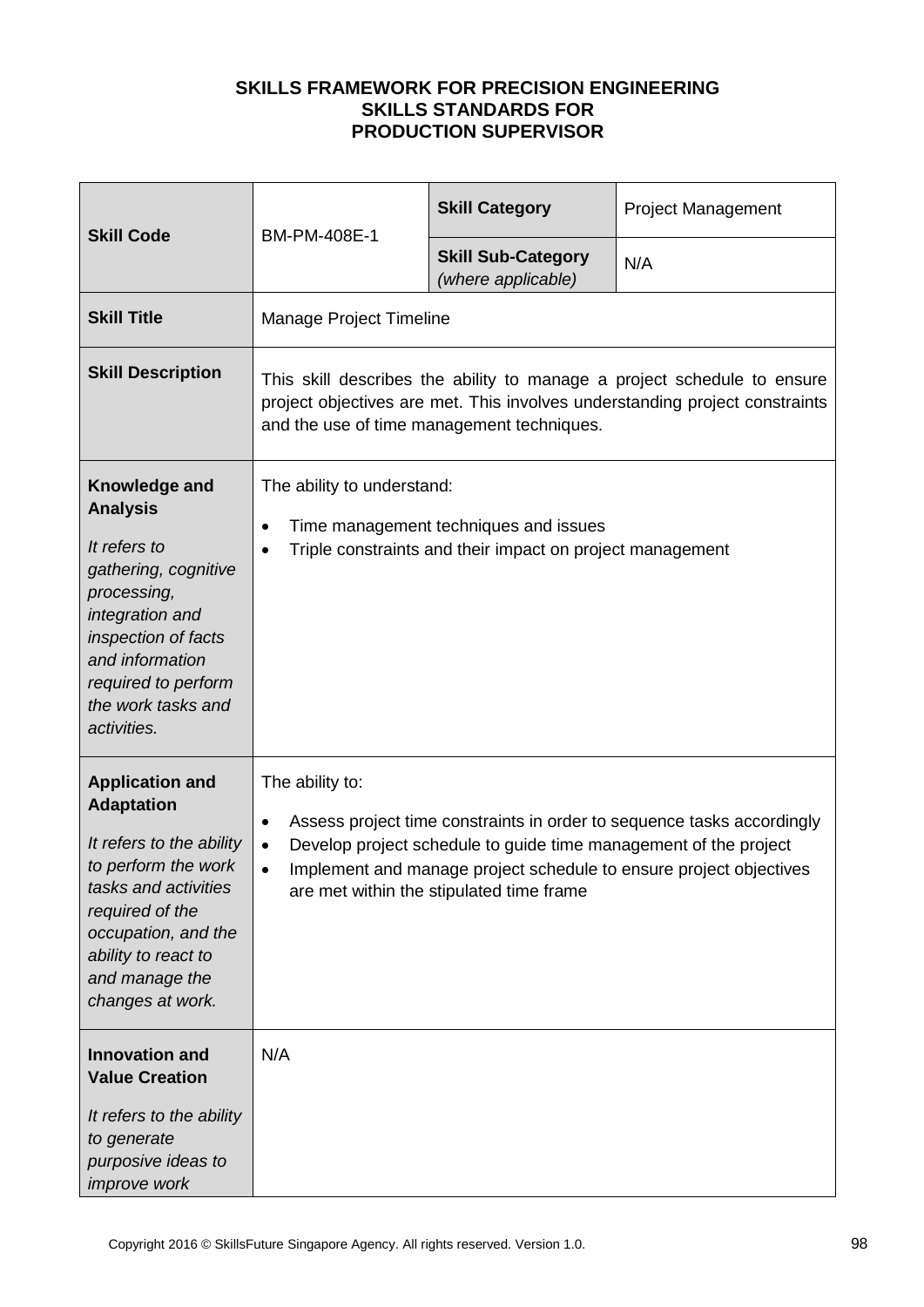| performance and/or<br>enhance business<br>values that are<br>aligned to<br>organisational                                                                                                                          |                                                                                                                                                                                                  |
|--------------------------------------------------------------------------------------------------------------------------------------------------------------------------------------------------------------------|--------------------------------------------------------------------------------------------------------------------------------------------------------------------------------------------------|
| <b>Social Intelligence</b><br>and Ethics<br>It refers to the ability<br>to use affective<br>factors in<br>leadership,<br>relationship and<br>diversity<br>management guided<br>by professional<br>codes of ethics. | The ability to:<br>Liaise with stakeholders on project schedule<br>$\bullet$<br>Ensure team members and stakeholders are clear on project<br>$\bullet$<br>objectives, deliverables and deadlines |
| <b>Learning to Learn</b><br>It refers to the ability<br>to develop and<br>improve one's self<br>within and outside of<br>one's area of work.                                                                       | The ability to:<br>Incorporate past experience when developing project schedule<br>$\bullet$                                                                                                     |
| <b>Range of</b><br><b>Application</b><br>(where applicable)<br>It refers to the<br>critical<br>circumstances and<br>contexts that the<br>skill may be                                                              | N/A                                                                                                                                                                                              |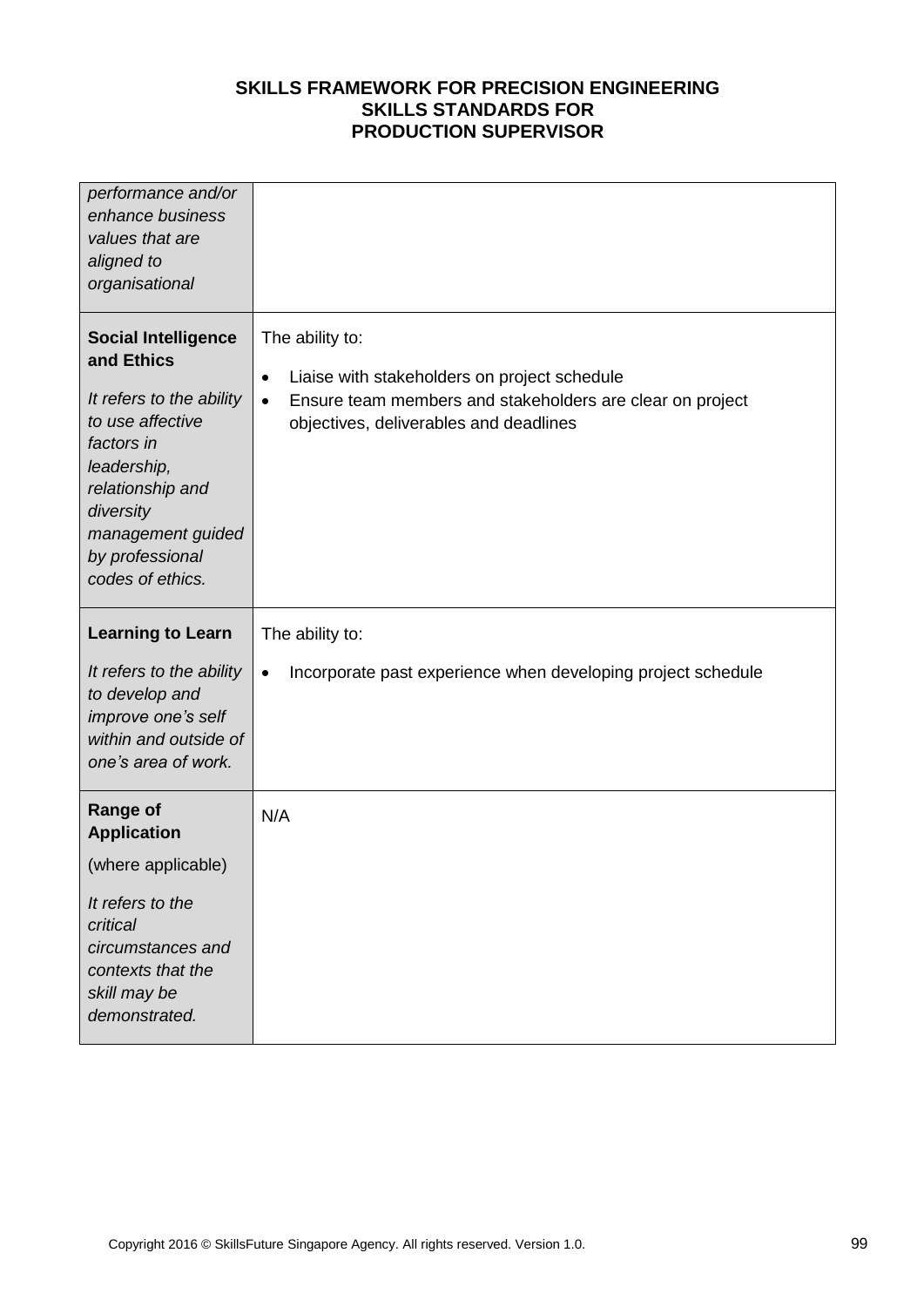| <b>Skill Code</b>                                                                                                                                                                                                             |                                                                                                                                                                                                                                                                                                                                                                                                                                                                                                            | <b>Skill Category</b>                           | <b>Project Management</b> |
|-------------------------------------------------------------------------------------------------------------------------------------------------------------------------------------------------------------------------------|------------------------------------------------------------------------------------------------------------------------------------------------------------------------------------------------------------------------------------------------------------------------------------------------------------------------------------------------------------------------------------------------------------------------------------------------------------------------------------------------------------|-------------------------------------------------|---------------------------|
|                                                                                                                                                                                                                               | BM-PM-409E-1                                                                                                                                                                                                                                                                                                                                                                                                                                                                                               | <b>Skill Sub-Category</b><br>(where applicable) | N/A                       |
| <b>Skill Title</b>                                                                                                                                                                                                            | <b>Manage Project Quality</b>                                                                                                                                                                                                                                                                                                                                                                                                                                                                              |                                                 |                           |
| <b>Skill Description</b>                                                                                                                                                                                                      | This skill describes the ability to develop a quality management plan using<br>quality management methods, tools and techniques.<br>This includes<br>evaluating and approving project deliverables and identifying opportunities<br>to improve project quality.                                                                                                                                                                                                                                            |                                                 |                           |
| Knowledge and<br><b>Analysis</b><br>It refers to<br>gathering, cognitive<br>processing,<br>integration and<br>inspection of facts<br>and information<br>required to perform<br>the work tasks and<br>activities.              | The ability to understand:<br>Objectives of quality management<br>$\bullet$<br>Quality management methods, tools and techniques<br>$\bullet$                                                                                                                                                                                                                                                                                                                                                               |                                                 |                           |
| <b>Application and</b><br><b>Adaptation</b><br>It refers to the ability<br>to perform the work<br>tasks and activities<br>required of the<br>occupation, and the<br>ability to react to<br>and manage the<br>changes at work. | The ability to:<br>Determine project quality assurance needs in accordance with project<br>$\bullet$<br>specifications and organisational quality management policies<br>Develop quality management plan to define acceptable level of quality<br>$\bullet$<br>for project deliverables<br>Establish and implement quality assurance processes to meet<br>$\bullet$<br>organisational guidelines and policies<br>Evaluate and approve project deliverables in accordance with project<br>٠<br>requirements |                                                 |                           |
| <b>Innovation and</b><br><b>Value Creation</b><br>It refers to the ability<br>to generate<br>purposive ideas to                                                                                                               | The ability to:<br>Identify opportunities to improve project quality<br>$\bullet$                                                                                                                                                                                                                                                                                                                                                                                                                          |                                                 |                           |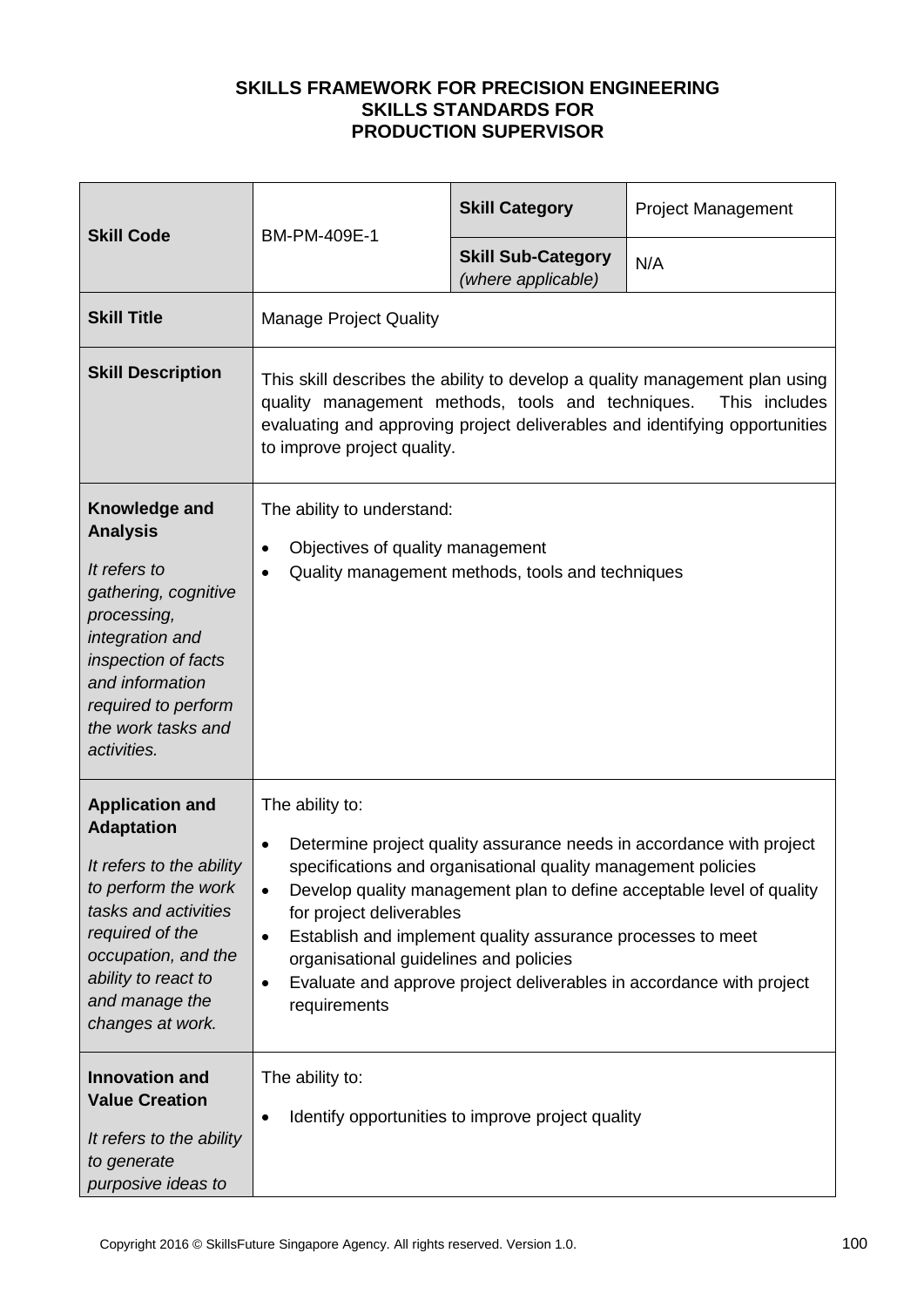| improve work<br>performance and/or<br>enhance business<br>values that are<br>aligned to<br>organisational                                                                                                          |                                                                                                                                                                    |
|--------------------------------------------------------------------------------------------------------------------------------------------------------------------------------------------------------------------|--------------------------------------------------------------------------------------------------------------------------------------------------------------------|
| <b>Social Intelligence</b><br>and Ethics<br>It refers to the ability<br>to use affective<br>factors in<br>leadership,<br>relationship and<br>diversity<br>management guided<br>by professional<br>codes of ethics. | The ability to:<br>Seek stakeholders endorsement on quality criteria and requirements<br>٠<br>Communicate quality issues and outcomes to stakeholders<br>$\bullet$ |
| <b>Learning to Learn</b><br>It refers to the ability<br>to develop and<br>improve one's self<br>within and outside of<br>one's area of work.                                                                       | N/A                                                                                                                                                                |
| <b>Range of</b><br><b>Application</b><br>(where applicable)<br>It refers to the<br>critical<br>circumstances and<br>contexts that the<br>skill may be<br>demonstrated.                                             | N/A                                                                                                                                                                |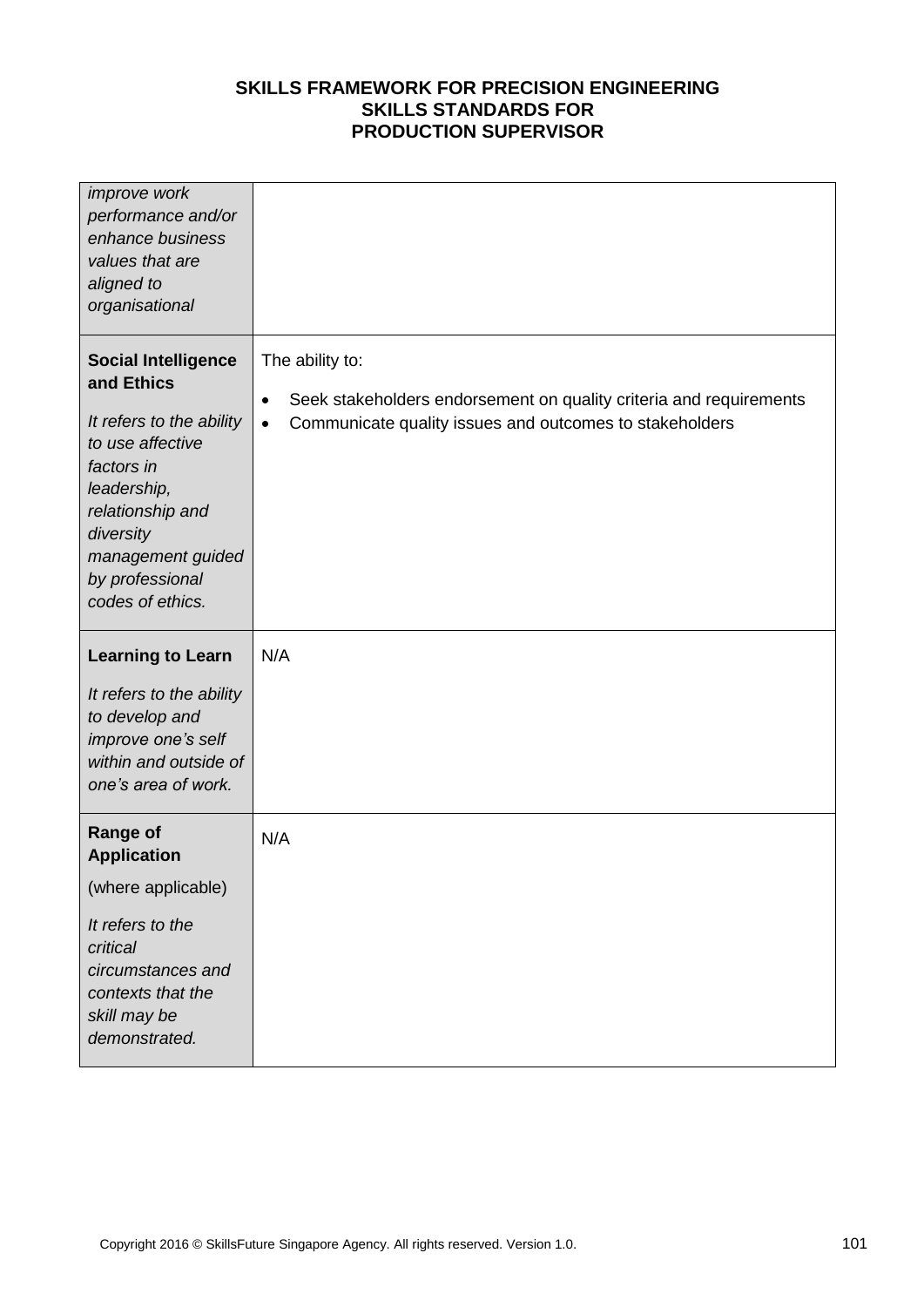| <b>Skill Code</b>                                                                                                                                                                                                             | BM-PM-410E-1                                                                                                                                                                                                                                                                                                                                  | <b>Skill Category</b>                           | <b>Project Management</b> |  |
|-------------------------------------------------------------------------------------------------------------------------------------------------------------------------------------------------------------------------------|-----------------------------------------------------------------------------------------------------------------------------------------------------------------------------------------------------------------------------------------------------------------------------------------------------------------------------------------------|-------------------------------------------------|---------------------------|--|
|                                                                                                                                                                                                                               |                                                                                                                                                                                                                                                                                                                                               | <b>Skill Sub-Category</b><br>(where applicable) | N/A                       |  |
| <b>Skill Title</b>                                                                                                                                                                                                            | Manage Project Risk                                                                                                                                                                                                                                                                                                                           |                                                 |                           |  |
| <b>Skill Description</b>                                                                                                                                                                                                      | This skill describes the ability to monitor and control project risks.<br>This<br>involves understanding the risk management framework and internal and<br>external factors that may affect a project plan.                                                                                                                                   |                                                 |                           |  |
| Knowledge and<br><b>Analysis</b><br>It refers to<br>gathering, cognitive<br>processing,<br>integration and<br>inspection of facts<br>and information<br>required to perform<br>the work tasks and<br>activities.              | The ability to understand:<br>Principles and objectives of risk and risk analysis<br>٠<br>Risk management framework<br>$\bullet$<br>Methods to perform basic risk assessment<br>$\bullet$<br>Methods to report risk assessment findings to management<br>$\bullet$<br>Internal and external factors that may affect project plan<br>$\bullet$ |                                                 |                           |  |
| <b>Application and</b><br><b>Adaptation</b><br>It refers to the ability<br>to perform the work<br>tasks and activities<br>required of the<br>occupation, and the<br>ability to react to<br>and manage the<br>changes at work. | The ability to:<br>Identify and analyse project risks in accordance with organisational risk<br>٠<br>policies<br>Monitor and control project risks to develop scenarios for variances<br>$\bullet$<br>and risk management plan                                                                                                                |                                                 |                           |  |
| <b>Innovation and</b><br><b>Value Creation</b><br>It refers to the ability<br>to generate<br>purposive ideas to<br>improve work                                                                                               | N/A                                                                                                                                                                                                                                                                                                                                           |                                                 |                           |  |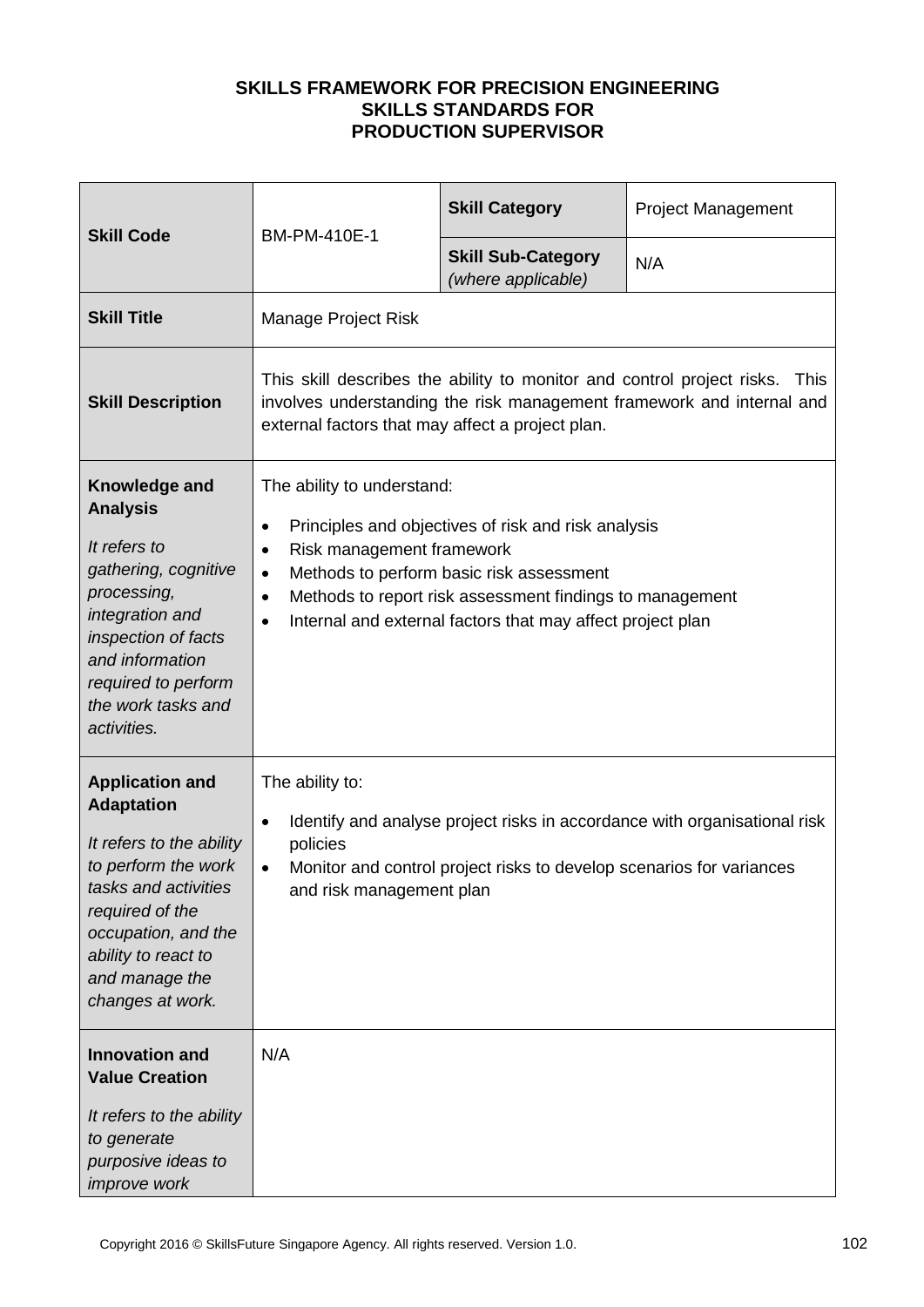| performance and/or<br>enhance business<br>values that are<br>aligned to<br>organisational                                                                                                                          |                                                                                      |
|--------------------------------------------------------------------------------------------------------------------------------------------------------------------------------------------------------------------|--------------------------------------------------------------------------------------|
| <b>Social Intelligence</b><br>and Ethics<br>It refers to the ability<br>to use affective<br>factors in<br>leadership,<br>relationship and<br>diversity<br>management guided<br>by professional<br>codes of ethics. | The ability to:<br>Recommend follow-up actions to relevant stakeholders<br>$\bullet$ |
| <b>Learning to Learn</b><br>It refers to the ability                                                                                                                                                               | The ability to:<br>Monitor risks continually to respond to changes<br>$\bullet$      |
| to develop and<br>improve one's self<br>within and outside of<br>one's area of work.                                                                                                                               |                                                                                      |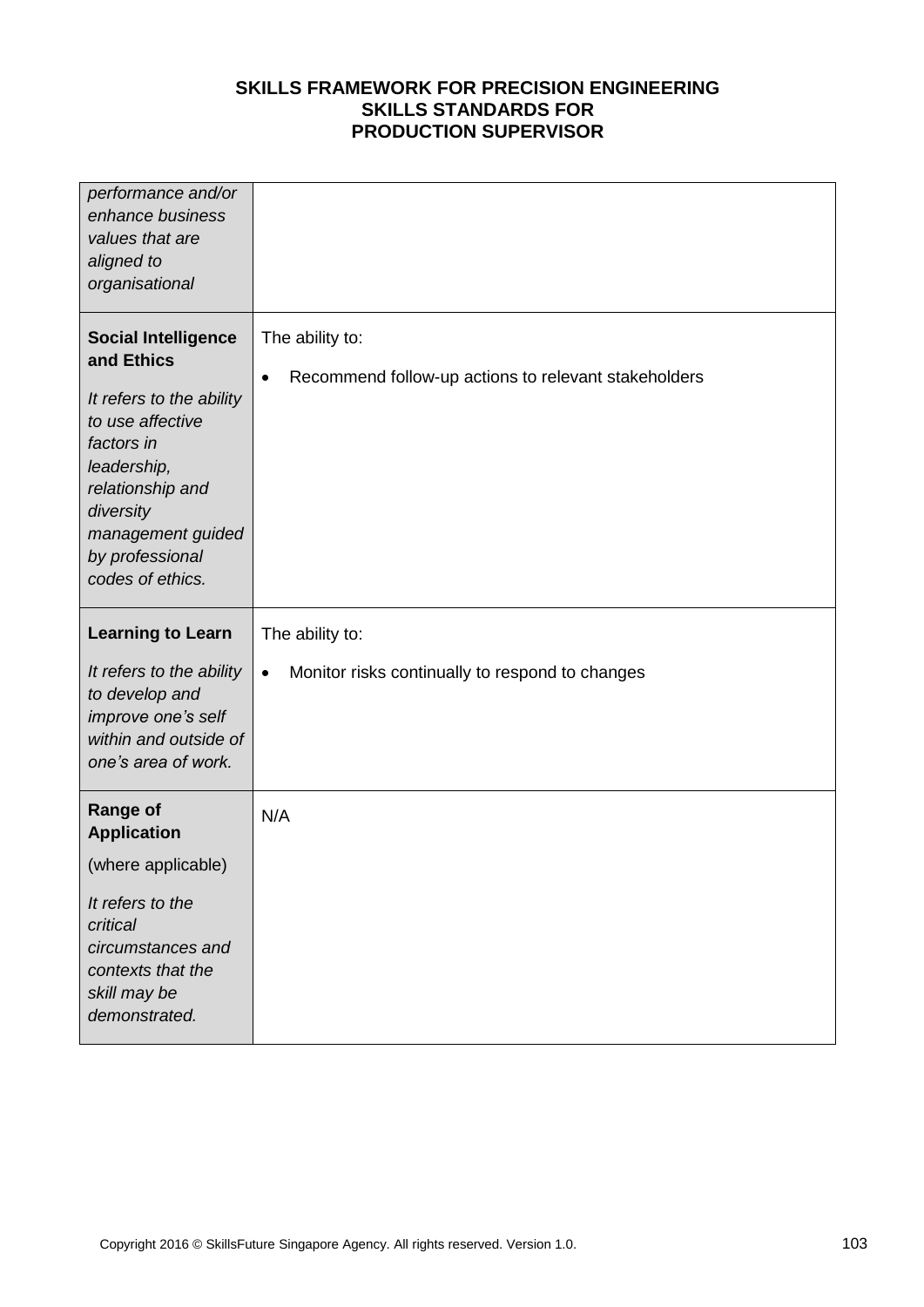|                                                                                                                                                                                                                               |                                                                                                                                                                                                                                       | <b>Skill Category</b>                               | Project Management |
|-------------------------------------------------------------------------------------------------------------------------------------------------------------------------------------------------------------------------------|---------------------------------------------------------------------------------------------------------------------------------------------------------------------------------------------------------------------------------------|-----------------------------------------------------|--------------------|
| <b>Skill Code</b>                                                                                                                                                                                                             | BM-PM-412E-1                                                                                                                                                                                                                          | <b>Skill Sub-Category</b><br>(where applicable)     | N/A                |
| <b>Skill Title</b>                                                                                                                                                                                                            | <b>Conduct Project After-action Review</b>                                                                                                                                                                                            |                                                     |                    |
| <b>Skill Description</b>                                                                                                                                                                                                      | This skill describes the ability to conduct project after-action review (AAR).<br>It includes determining need for an AAR, facilitating AAR discussions,<br>documenting AAR and applying key learning points for future projects.     |                                                     |                    |
| Knowledge and<br><b>Analysis</b><br>It refers to gathering,<br>cognitive<br>processing,<br>integration and<br>inspection of facts<br>and information<br>required to perform<br>the work tasks and<br>activities.              | The ability to understand:<br>Importance and objectives of an AAR<br>$\bullet$<br>Potential project management issues<br>$\bullet$<br>Components of AAR documentation templates<br>$\bullet$<br>Communication techniques<br>$\bullet$ |                                                     |                    |
| <b>Application and</b><br><b>Adaptation</b><br>It refers to the ability<br>to perform the work<br>tasks and activities<br>required of the<br>occupation, and the<br>ability to react to and<br>manage the<br>changes at work. | The ability to:<br>Determine need to conduct an AAR following project activity or event<br>$\bullet$<br>Document AAR to ensure that key learning and discussion points are<br>$\bullet$<br>captured                                   |                                                     |                    |
| <b>Innovation and</b><br><b>Value Creation</b><br>It refers to the ability<br>to generate<br>purposive ideas to<br>improve work<br>performance and/or                                                                         | The ability to:<br>$\bullet$                                                                                                                                                                                                          | Follow-up on key points to apply in future projects |                    |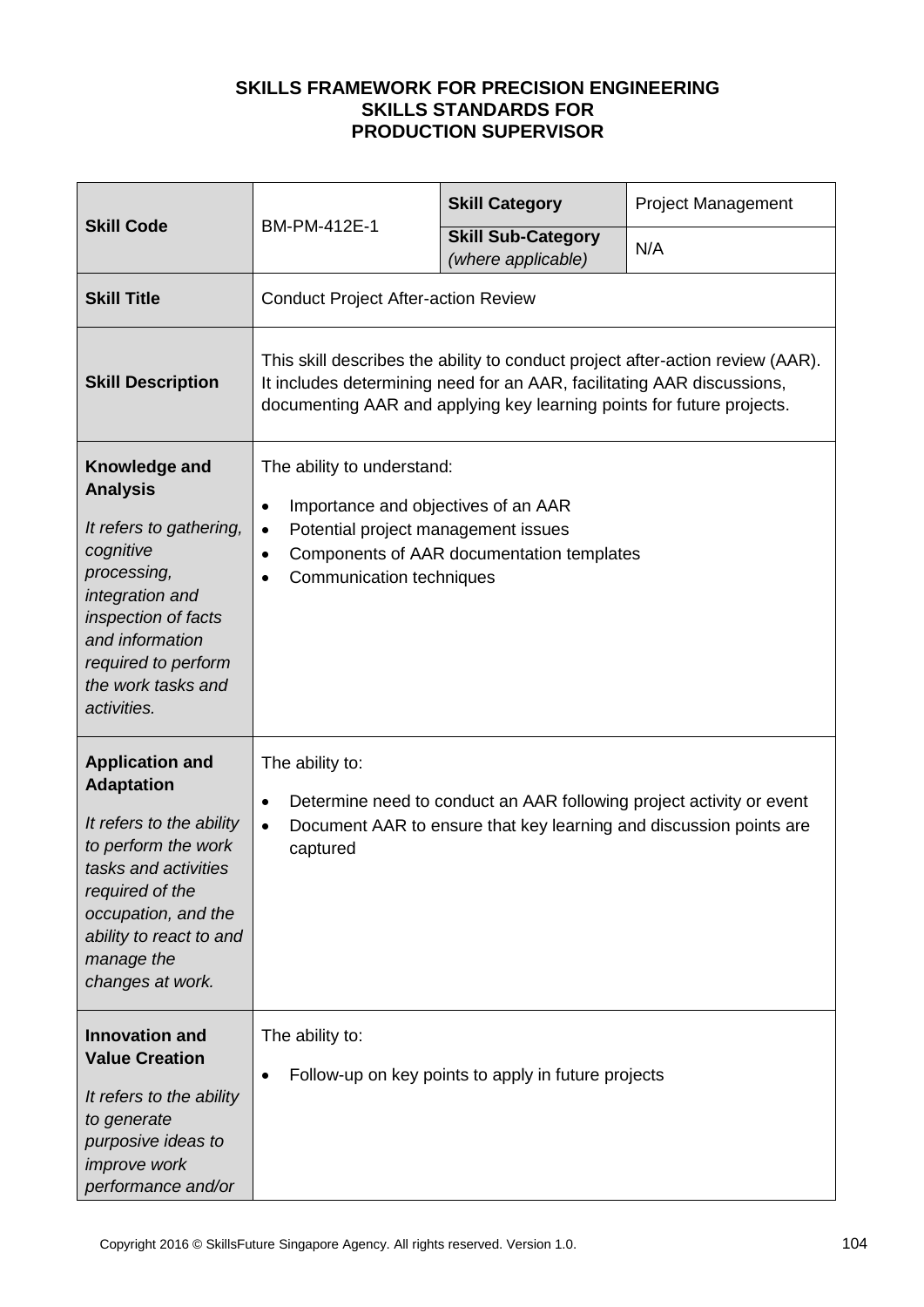| enhance business<br>values that are<br>aligned to<br>organisational                                                                                                                                             |                                                                                                                                                                   |
|-----------------------------------------------------------------------------------------------------------------------------------------------------------------------------------------------------------------|-------------------------------------------------------------------------------------------------------------------------------------------------------------------|
| <b>Social Intelligence</b><br>and Ethics<br>It refers to the ability<br>to use affective<br>factors in leadership,<br>relationship and<br>diversity<br>management guided<br>by professional<br>codes of ethics. | The ability to:<br>Demonstrate empathy and openness to feedback to facilitate<br>$\bullet$<br>discussion to assess project management outcomes                    |
| <b>Learning to Learn</b>                                                                                                                                                                                        | The ability to:                                                                                                                                                   |
| It refers to the ability<br>to develop and<br>improve one's self<br>within and outside of<br>one's area of work.                                                                                                | Improve own capability in conducting AAR by subscribing to diverse<br>$\bullet$<br>learning channels and discussion platforms to enhance workplace<br>performance |
| <b>Range of</b><br><b>Application</b>                                                                                                                                                                           | N/A                                                                                                                                                               |
| (where applicable)                                                                                                                                                                                              |                                                                                                                                                                   |
| It refers to the critical<br>circumstances and<br>contexts that the skill<br>may be<br>demonstrated.                                                                                                            |                                                                                                                                                                   |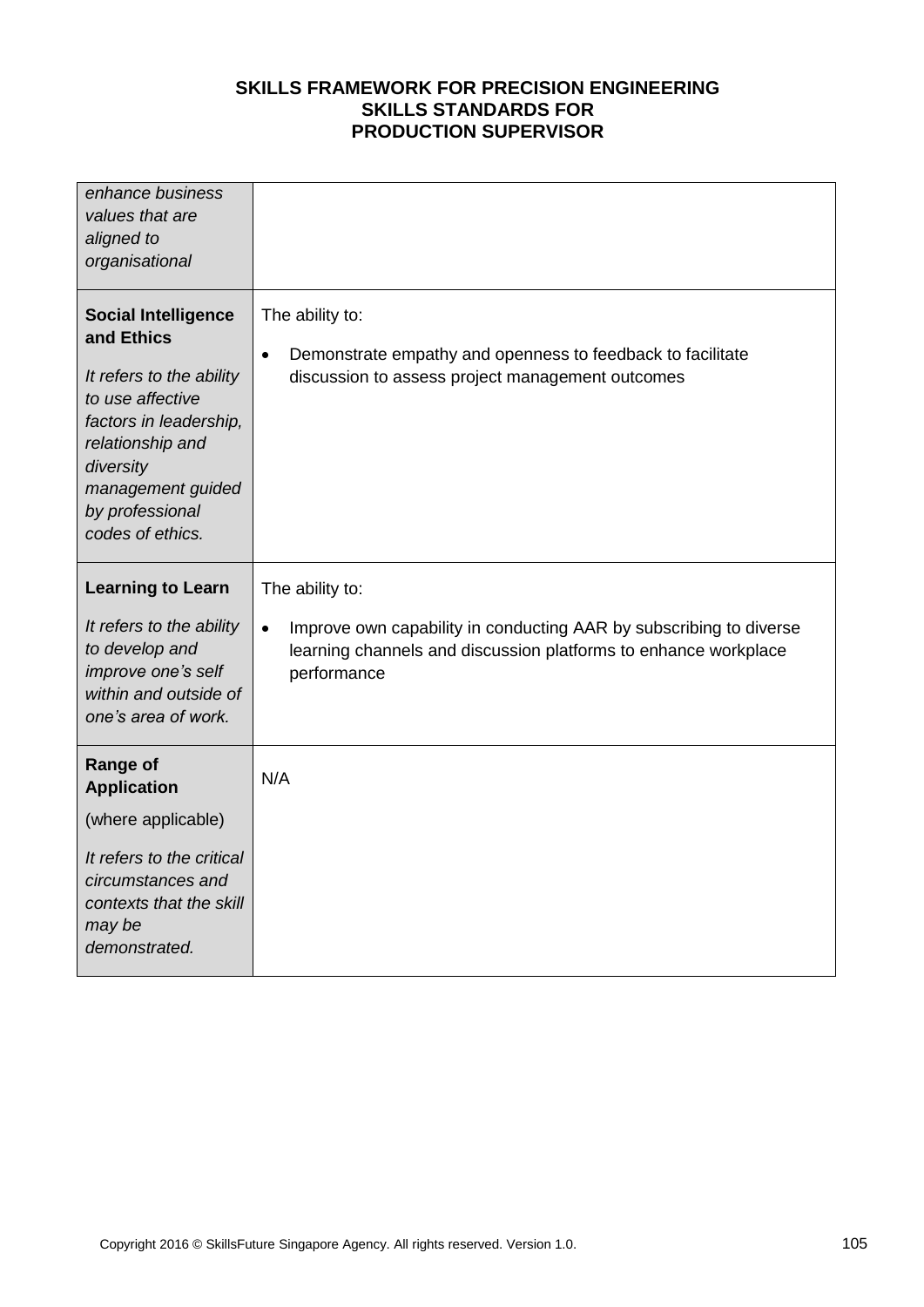| <b>Skill Code</b>                                                                                                                                                                                                             | BM-PM-402E-1                                                                                                                                                                                                                                                                                                                                                                                                            | <b>Skill Category</b>                           | <b>Project Management</b> |
|-------------------------------------------------------------------------------------------------------------------------------------------------------------------------------------------------------------------------------|-------------------------------------------------------------------------------------------------------------------------------------------------------------------------------------------------------------------------------------------------------------------------------------------------------------------------------------------------------------------------------------------------------------------------|-------------------------------------------------|---------------------------|
|                                                                                                                                                                                                                               |                                                                                                                                                                                                                                                                                                                                                                                                                         | <b>Skill Sub-Category</b><br>(where applicable) | N/A                       |
| <b>Skill Title</b>                                                                                                                                                                                                            | Manage Project Scope                                                                                                                                                                                                                                                                                                                                                                                                    |                                                 |                           |
| <b>Skill Description</b>                                                                                                                                                                                                      | This skill describes the ability determine project deliverables and key work<br>activities as well as monitor and control project scope to meet project<br>objectives. It also includes identifying and resolving issues related to the<br>project scope and recommending ways to enhance project deliverables<br>and key work activities.                                                                              |                                                 |                           |
| Knowledge and<br><b>Analysis</b><br>It refers to gathering,<br>cognitive<br>processing,<br>integration and<br>inspection of facts<br>and information<br>required to perform<br>the work tasks and<br>activities.              | The ability to understand:<br>Relevant stakeholders<br>$\bullet$<br>Scope management plan, processes and procedures<br>$\bullet$<br>Project life cycle<br>$\bullet$<br>Scope change control procedures<br>$\bullet$<br>Components of project plans<br>$\bullet$<br>Project management tools and techniques<br>$\bullet$<br>Triple constraints and their impact on project management<br>$\bullet$                       |                                                 |                           |
| <b>Application and</b><br><b>Adaptation</b><br>It refers to the ability<br>to perform the work<br>tasks and activities<br>required of the<br>occupation, and the<br>ability to react to and<br>manage the<br>changes at work. | The ability to:<br>Determine project deliverables and key work activities aligned to<br>$\bullet$<br>project objectives and organisational guidelines / policies to define<br>project scope<br>Identify and resolve potential project scope issues in accordance with<br>$\bullet$<br>organisational procedures to meet project objectives<br>Monitor and control project scope to meet project objectives<br>$\bullet$ |                                                 |                           |
| <b>Innovation and</b><br><b>Value Creation</b><br>It refers to the ability<br>to generate                                                                                                                                     | The ability to:<br>Recommend ways to enhance project deliverables and changes to key<br>$\bullet$<br>work activities to add value to the organisation                                                                                                                                                                                                                                                                   |                                                 |                           |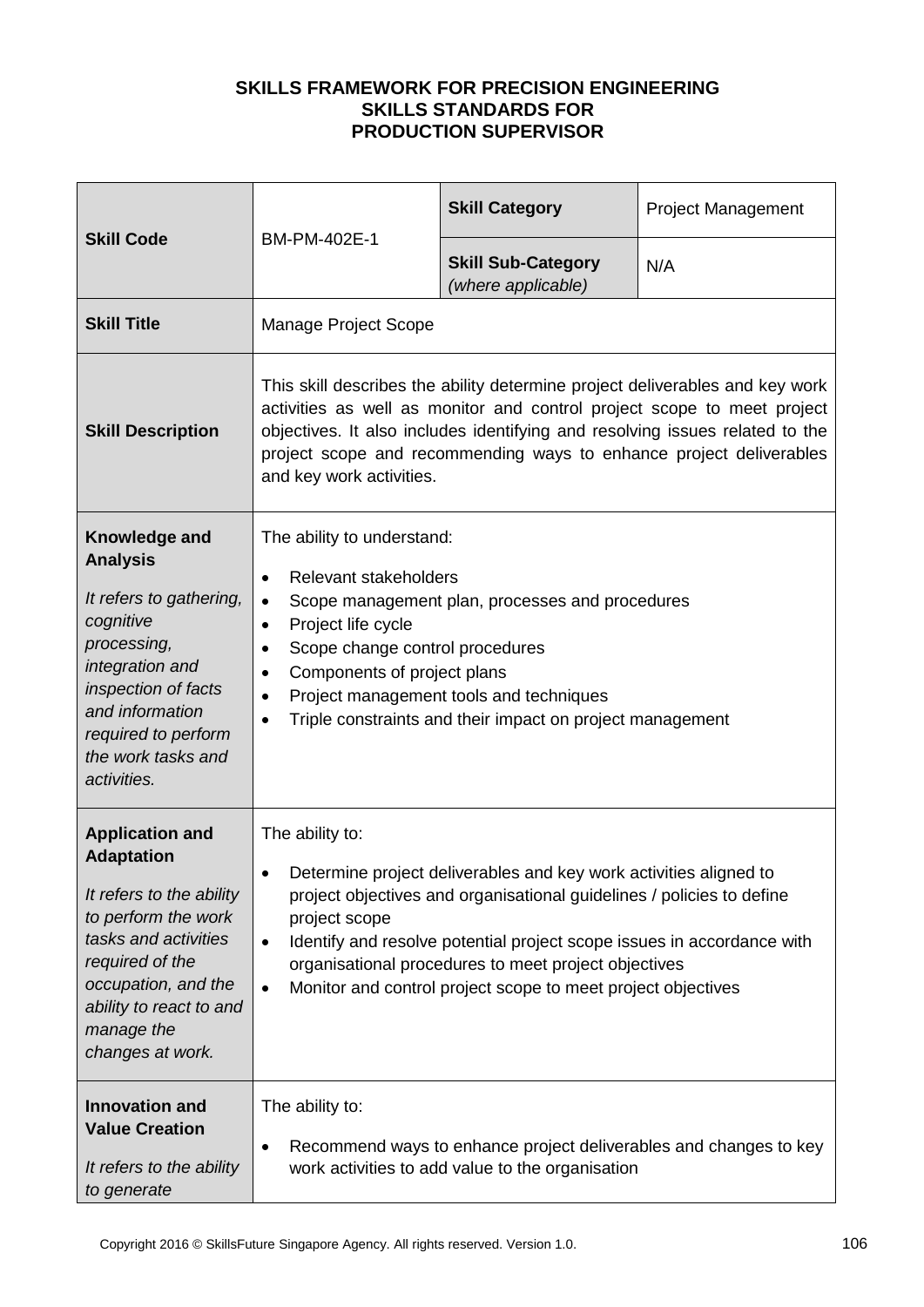| purposive ideas to<br><i>improve</i> work<br>performance and/or<br>enhance business<br>values that are<br>aligned to<br>organisational                                                                          |                                                                                                                                                                                                                                  |
|-----------------------------------------------------------------------------------------------------------------------------------------------------------------------------------------------------------------|----------------------------------------------------------------------------------------------------------------------------------------------------------------------------------------------------------------------------------|
| <b>Social Intelligence</b><br>and Ethics<br>It refers to the ability<br>to use affective<br>factors in leadership,<br>relationship and<br>diversity<br>management guided<br>by professional<br>codes of ethics. | The ability to:<br>Apply emotional intelligence to guide one's thinking and actions to<br>$\bullet$<br>communicate changes in project scope and seek acceptance from<br>stakeholders to ensure individual concerns are addressed |
| <b>Learning to Learn</b><br>It refers to the ability<br>to develop and<br>improve one's self<br>within and outside of<br>one's area of work.                                                                    | The ability to:<br>Engage in self-reflection to identify areas for improvement in managing<br>$\bullet$<br>project scope to enhance performance for managing new projects at<br>the workplace                                    |
| <b>Range of</b><br><b>Application</b><br>(where applicable)<br>It refers to the critical<br>circumstances and<br>contexts that the skill<br>may be<br>demonstrated.                                             | Triple constraints may include the following constraints:<br>Time<br>Scope<br>Cost                                                                                                                                               |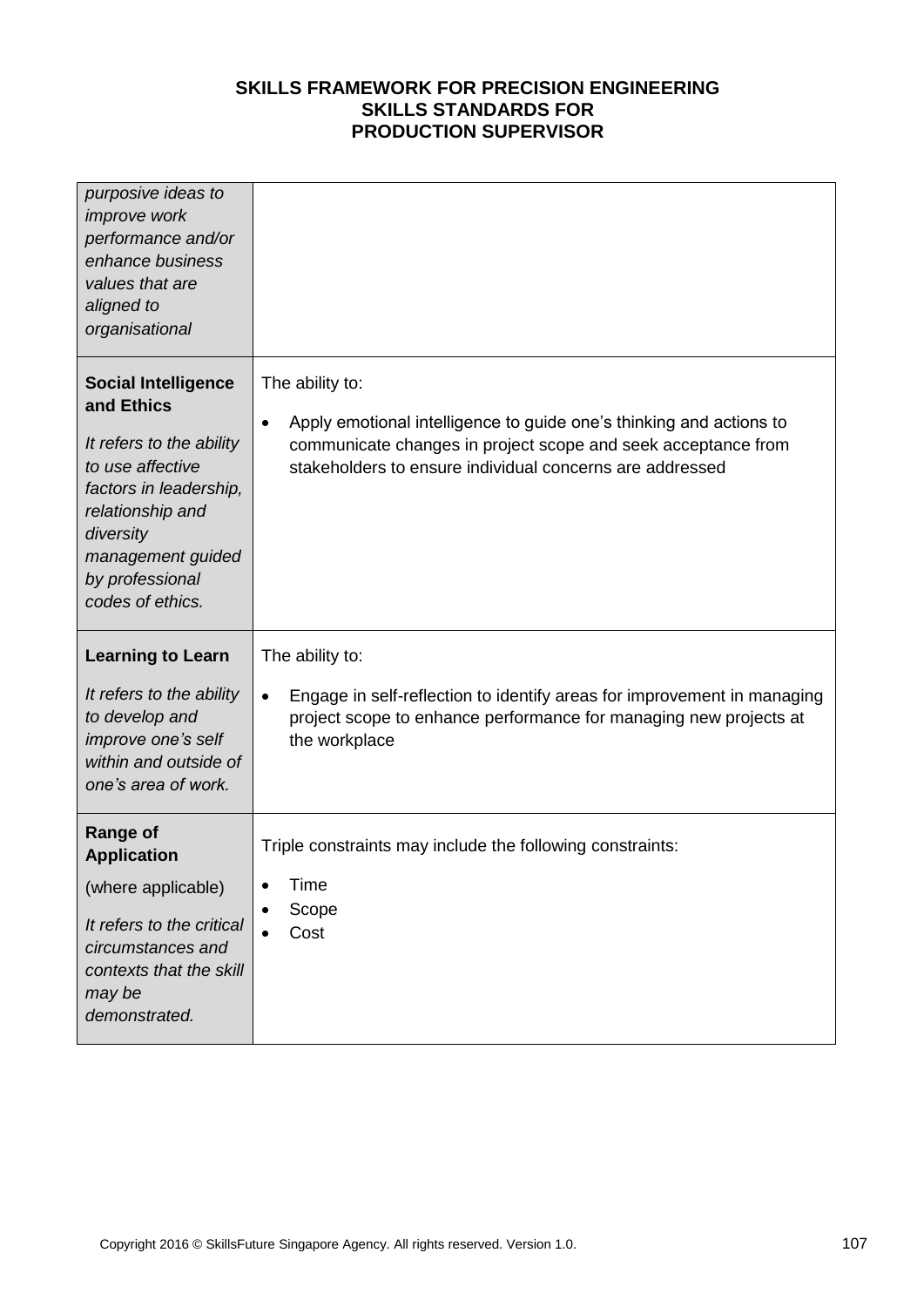| <b>Skill Code</b>                                                                                                                                                                                                             | BM-RM-303E-1                                                                                                                                                                                                                                                                                                                                                                                                                                                                                                                                                                                                                                                                    | <b>Skill Category</b>                           | <b>Risk Management</b> |
|-------------------------------------------------------------------------------------------------------------------------------------------------------------------------------------------------------------------------------|---------------------------------------------------------------------------------------------------------------------------------------------------------------------------------------------------------------------------------------------------------------------------------------------------------------------------------------------------------------------------------------------------------------------------------------------------------------------------------------------------------------------------------------------------------------------------------------------------------------------------------------------------------------------------------|-------------------------------------------------|------------------------|
|                                                                                                                                                                                                                               |                                                                                                                                                                                                                                                                                                                                                                                                                                                                                                                                                                                                                                                                                 | <b>Skill Sub-Category</b><br>(where applicable) | N/A                    |
| <b>Skill</b>                                                                                                                                                                                                                  | Apply Risk Management Procedures                                                                                                                                                                                                                                                                                                                                                                                                                                                                                                                                                                                                                                                |                                                 |                        |
| <b>Skill Description</b>                                                                                                                                                                                                      | This skill describes the ability to plan and apply risk management<br>procedures. It also includes identifying, conducting, documenting and<br>reviewing risk response activities.                                                                                                                                                                                                                                                                                                                                                                                                                                                                                              |                                                 |                        |
| Knowledge and<br><b>Analysis</b><br>It refers to gathering,<br>cognitive<br>processing,<br>integration and<br>inspection of facts<br>and information<br>required to perform<br>the work tasks and<br>activities.              | The ability to understand:<br>Types of records of risk planning<br>Risk analysis processes<br>$\bullet$<br>Types of records of risk management processes and outcomes<br>٠<br>Components of risk management plans                                                                                                                                                                                                                                                                                                                                                                                                                                                               |                                                 |                        |
| <b>Application and</b><br><b>Adaptation</b><br>It refers to the ability<br>to perform the work<br>tasks and activities<br>required of the<br>occupation, and the<br>ability to react to and<br>manage the<br>changes at work. | The ability to:<br>Assist with risk planning in consultation with relevant stakeholders to<br>٠<br>support organisational risk management<br>Identify, assess and determine possible risk response activities to<br>support the risk management processes<br>Conduct risk response activities in accordance with risk management<br>plans to meet organisational risk management objectives<br>Apply change management techniques to facilitate implementation of<br>$\bullet$<br>risk response activities<br>Document and track risk management outcomes according to<br>٠<br>information format requirements and present documentation to<br>relevant stakeholders for review |                                                 |                        |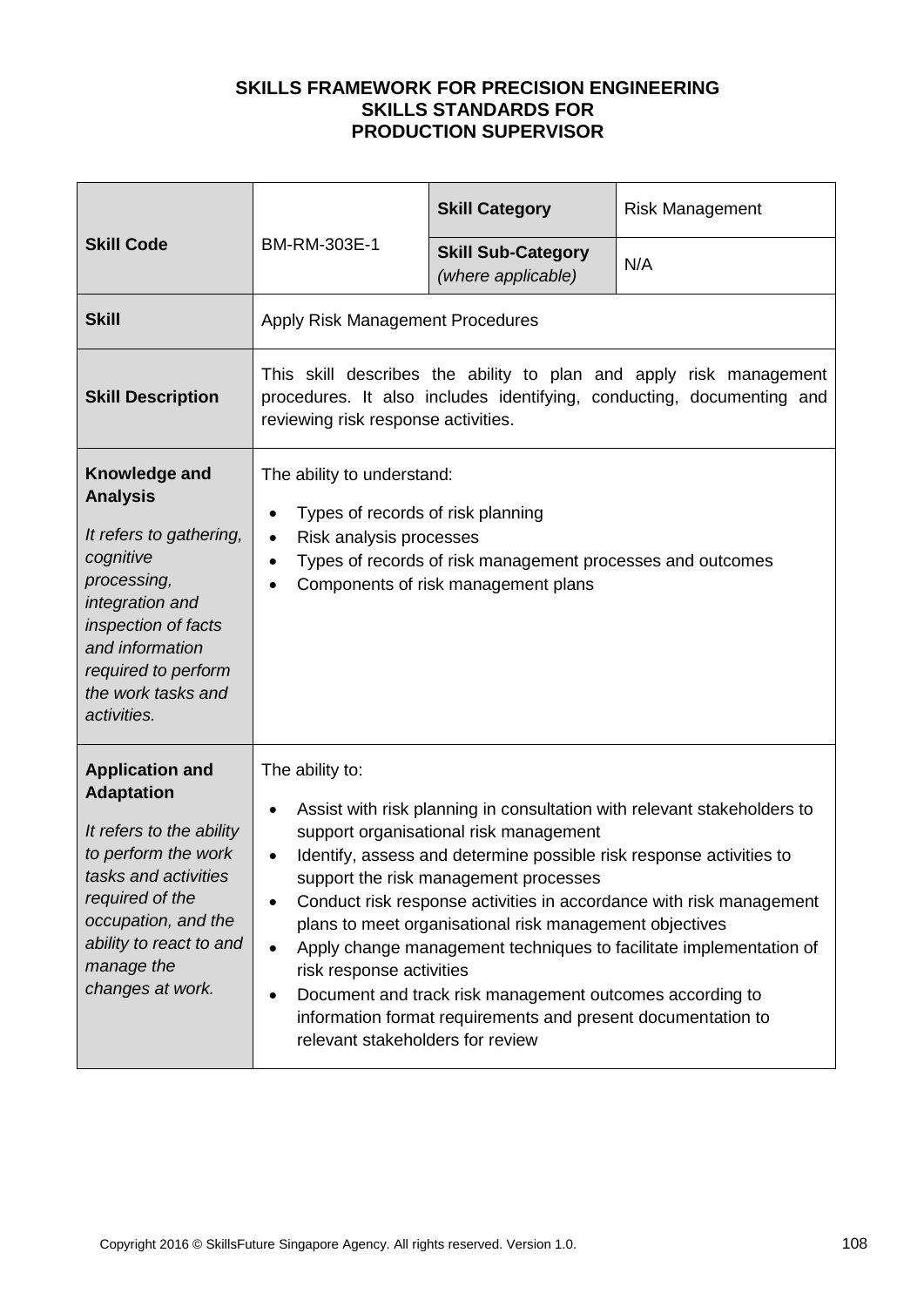| <b>Innovation and</b><br><b>Value Creation</b><br>It refers to the ability<br>to generate<br>purposive ideas to<br>improve work<br>performance and/or<br>enhance business<br>values that are<br>aligned to<br>organisational goals. | The ability to:<br>Review risk response activities to determine the effectiveness of risk<br>management plans and identify areas for improvement                        |
|-------------------------------------------------------------------------------------------------------------------------------------------------------------------------------------------------------------------------------------|-------------------------------------------------------------------------------------------------------------------------------------------------------------------------|
| <b>Social Intelligence</b><br>and Ethics<br>It refers to the ability<br>to use affective<br>factors in leadership,<br>relationship and<br>diversity<br>management guided<br>by professional<br>codes of ethics.                     | The ability to:<br>Demonstrate openness to suggestions from stakeholders on risk<br>management to maintain positive working relationships                               |
| <b>Learning to Learn</b><br>It refers to the ability<br>to develop and<br>improve one's self<br>within and outside of<br>one's area of work.                                                                                        | The ability to:<br>Review reports on risk response activities initiated at past risk events<br>$\bullet$<br>to adapt for application in the current and future planning |
| <b>Range of</b><br><b>Application</b><br>(where applicable)<br>It refers to the critical<br>circumstances and<br>contexts that the skill<br>may be<br>demonstrated.                                                                 | N/A                                                                                                                                                                     |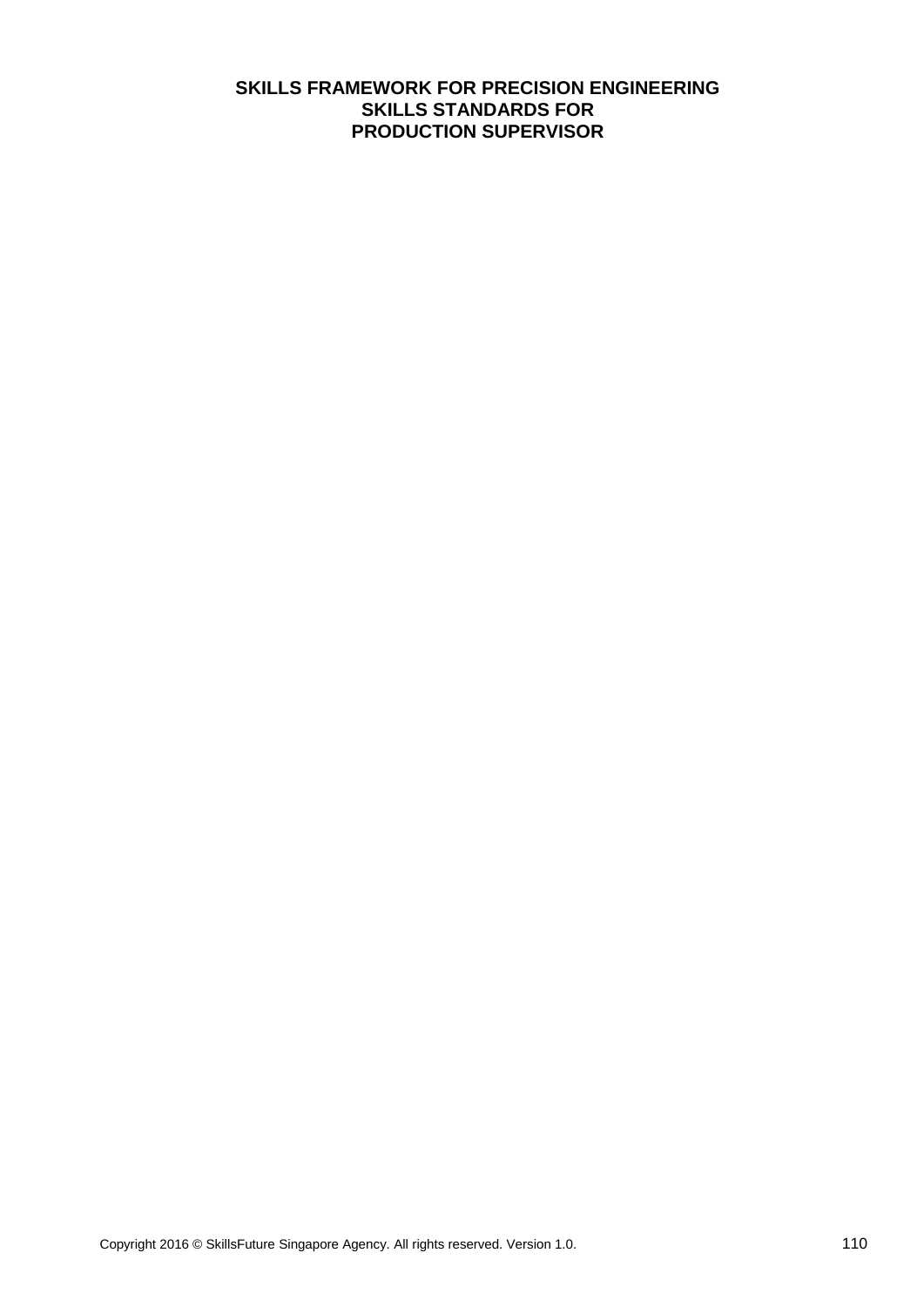| <b>Skill Code</b>                                                                                                                                                                                                             | PRE-SMA-4001-1                                                                                                                                                                                                                                                                      | <b>Skill Category</b>                                                                                                      | Sales and Marketing |
|-------------------------------------------------------------------------------------------------------------------------------------------------------------------------------------------------------------------------------|-------------------------------------------------------------------------------------------------------------------------------------------------------------------------------------------------------------------------------------------------------------------------------------|----------------------------------------------------------------------------------------------------------------------------|---------------------|
|                                                                                                                                                                                                                               |                                                                                                                                                                                                                                                                                     | <b>Skill Sub-Category</b><br>(where applicable)                                                                            | N/A                 |
| <b>Skill</b>                                                                                                                                                                                                                  |                                                                                                                                                                                                                                                                                     | Understand Sales and Marketing in a Manufacturing Organisation                                                             |                     |
| <b>Skill Description</b>                                                                                                                                                                                                      | This skill describes the ability to understand the concept of sales and<br>marketing in a manufacturing organisation context. It also includes<br>identification of opportunities for competitive advantage and understanding<br>the marketing mix of the organisation.             |                                                                                                                            |                     |
| Knowledge and<br><b>Analysis</b><br>It refers to<br>gathering, cognitive<br>processing,<br>integration and<br>inspection of facts<br>and information<br>required to perform<br>the work tasks and<br>activities.              | The ability to understand:<br>Relevant industry and market practices and standards<br>$\bullet$<br>Four marketing essential elements<br>$\bullet$<br>Organisations' marketing plans and competitive advantages<br>$\bullet$<br>Workplace Safety and Health regulations<br>$\bullet$ |                                                                                                                            |                     |
| <b>Application and</b><br><b>Adaptation</b><br>It refers to the ability<br>to perform the work<br>tasks and activities<br>required of the<br>occupation, and the<br>ability to react to<br>and manage the<br>changes at work. | The ability to:<br>Identify the organisation's current and emerging competitors<br>$\bullet$<br>Determine the marketing mix, in relation to the organisation's targeted<br>$\bullet$<br>competitive advantage                                                                       |                                                                                                                            |                     |
| <b>Innovation and</b><br><b>Value Creation</b><br>It refers to the ability<br>to generate<br>purposive ideas to<br><i>improve</i> work                                                                                        | The ability to:<br>٠                                                                                                                                                                                                                                                                | Analyse the organisation's marketing plans to assess suitability in<br>supporting the organisation's competitive advantage |                     |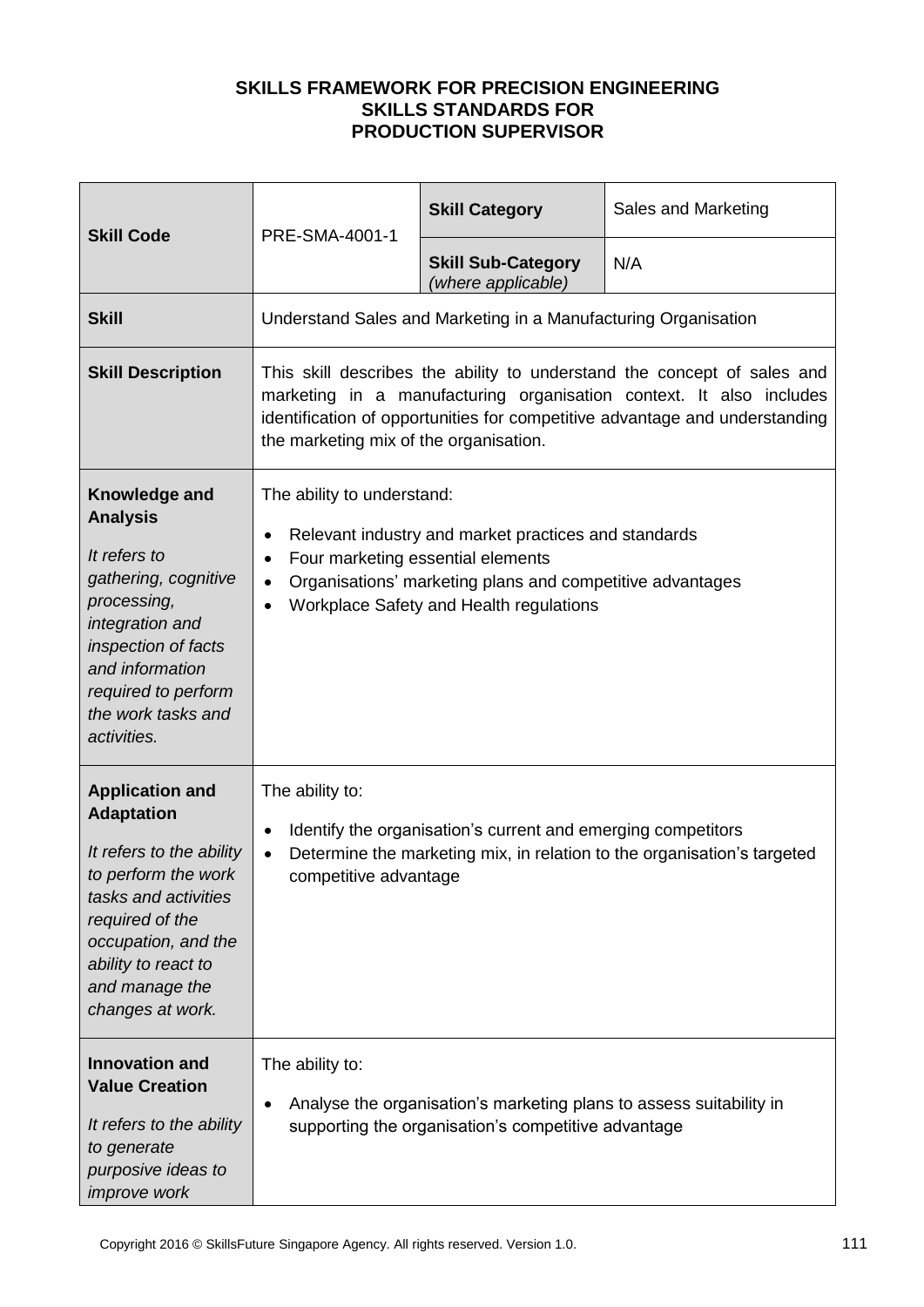| performance and/or<br>enhance business<br>values that are<br>aligned to<br>organisational                                                                                                                          |                                                                                                                                                                                                                                                                                                                                                                                                                                                                                                                                                                                                                                                      |
|--------------------------------------------------------------------------------------------------------------------------------------------------------------------------------------------------------------------|------------------------------------------------------------------------------------------------------------------------------------------------------------------------------------------------------------------------------------------------------------------------------------------------------------------------------------------------------------------------------------------------------------------------------------------------------------------------------------------------------------------------------------------------------------------------------------------------------------------------------------------------------|
| <b>Social Intelligence</b><br>and Ethics<br>It refers to the ability<br>to use affective<br>factors in<br>leadership,<br>relationship and<br>diversity<br>management guided<br>by professional<br>codes of ethics. | N/A                                                                                                                                                                                                                                                                                                                                                                                                                                                                                                                                                                                                                                                  |
| <b>Learning to Learn</b><br>It refers to the ability<br>to develop and<br>improve one's self<br>within and outside of<br>one's area of work.                                                                       | The ability to:<br>Analyse data and emerging trends through market research to<br>$\bullet$<br>understand the organisation's market potential                                                                                                                                                                                                                                                                                                                                                                                                                                                                                                        |
| <b>Range of</b><br><b>Application</b><br>(where applicable)<br>It refers to the<br>critical<br>circumstances and<br>contexts that the<br>skill may be<br>demonstrated.                                             | Four marketing essential elements must include:<br>Product – brand, quality, product range, packaging, delivery and<br>$\bullet$<br>customer service<br>Place – warehousing, outlet location, type of outlet, wholesalers,<br>$\bullet$<br>retailers and franchisers<br>Price – product cost, wholesale price, retail price, guarantees,<br>$\bullet$<br>allowances, deals, discounts and delivery terms<br>Promotion – internal marketing, word of mouth, branding, public<br>$\bullet$<br>reaction, sales promotion, personal selling, direct marketing,<br>sponsorship, exhibitions, merchandising, packaging, corporate image<br>and advertising |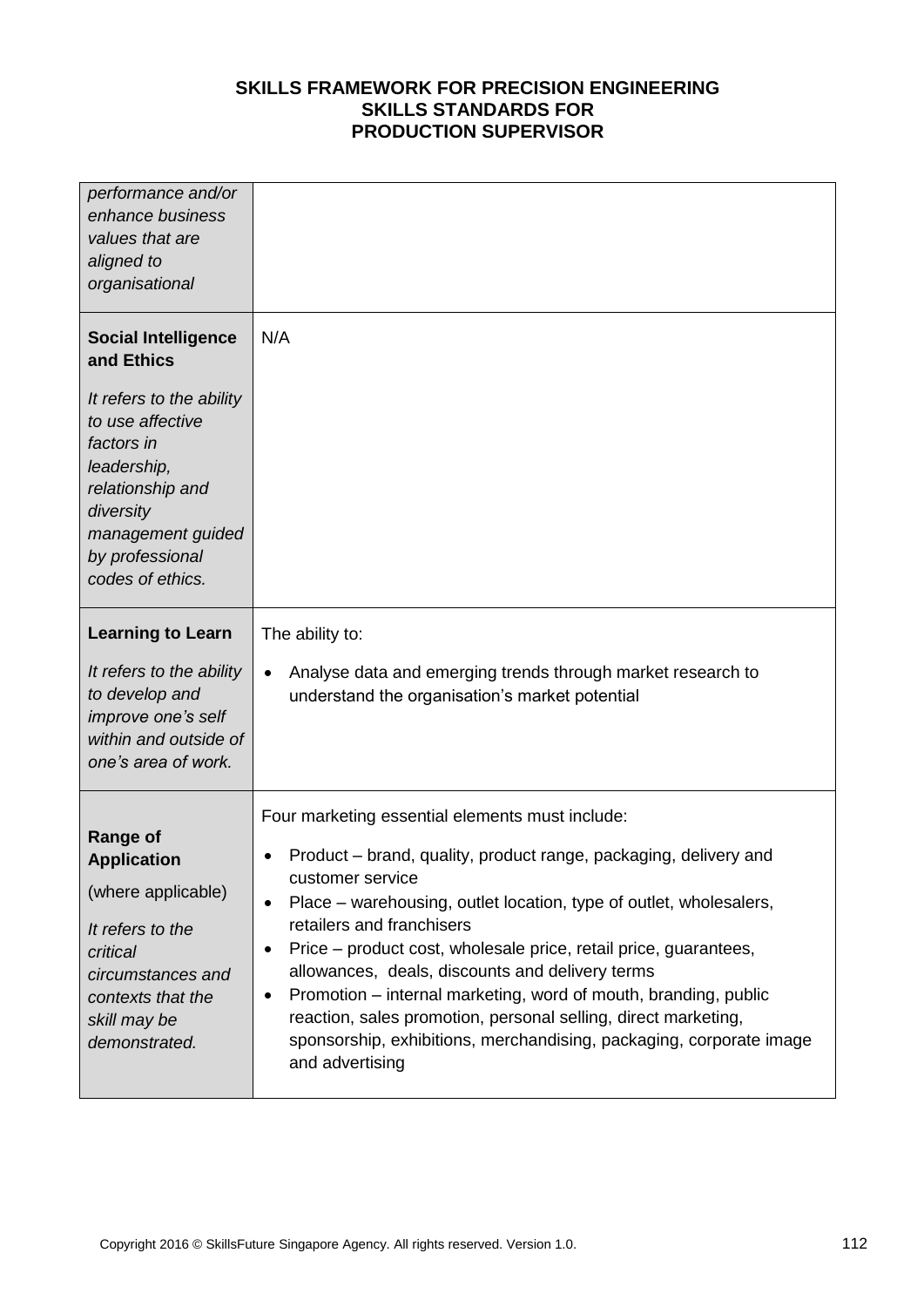| <b>Skill Code</b><br>PRE-SPI-4002-1                                                                                                                                                                                           |                                                                                                                                                                                                                                                                                                                                                                              | <b>Skill Category</b>                           | <b>Strategy Planning and</b><br>Implementation |
|-------------------------------------------------------------------------------------------------------------------------------------------------------------------------------------------------------------------------------|------------------------------------------------------------------------------------------------------------------------------------------------------------------------------------------------------------------------------------------------------------------------------------------------------------------------------------------------------------------------------|-------------------------------------------------|------------------------------------------------|
|                                                                                                                                                                                                                               |                                                                                                                                                                                                                                                                                                                                                                              | <b>Skill Sub-Category</b><br>(where applicable) | N/A                                            |
| <b>Skill</b>                                                                                                                                                                                                                  | <b>Understand Business Management</b>                                                                                                                                                                                                                                                                                                                                        |                                                 |                                                |
| <b>Skill Description</b>                                                                                                                                                                                                      | This skill describes the ability to understand an organisation's business<br>and management functions and issues. It also includes knowledge of<br>management principles and organisational structures.                                                                                                                                                                      |                                                 |                                                |
| Knowledge and<br><b>Analysis</b><br>It refers to<br>gathering, cognitive<br>processing,<br>integration and<br>inspection of facts<br>and information<br>required to perform<br>the work tasks and<br>activities.              | The ability to understand:<br>Classical management theories<br>$\bullet$<br>Management principles<br>$\bullet$<br>Japanese management principles<br>$\bullet$<br>Organisational structures<br>$\bullet$<br>Management functions in an organisation<br>$\bullet$<br>Management issues in relation to productivity, quality, profitability and<br>$\bullet$<br>human relations |                                                 |                                                |
| <b>Application and</b><br><b>Adaptation</b><br>It refers to the ability<br>to perform the work<br>tasks and activities<br>required of the<br>occupation, and the<br>ability to react to<br>and manage the<br>changes at work. | The ability to:<br>Relate management principles to the organisation's business<br>٠<br>Assess diverse organisational structures' suitability for manufacturing<br>$\bullet$<br>organisations<br>Correlate organisation functions in a typical manufacturing organisation<br>$\bullet$<br>with modern management practices                                                    |                                                 |                                                |
| <b>Innovation and</b><br><b>Value Creation</b><br>It refers to the ability<br>to generate<br>purposive ideas to<br>improve work<br>performance and/or                                                                         | The ability to:<br>Analyse management issues in relation to productivity, quality,<br>$\bullet$<br>profitability and human relations in relation to the organisation's<br>business                                                                                                                                                                                           |                                                 |                                                |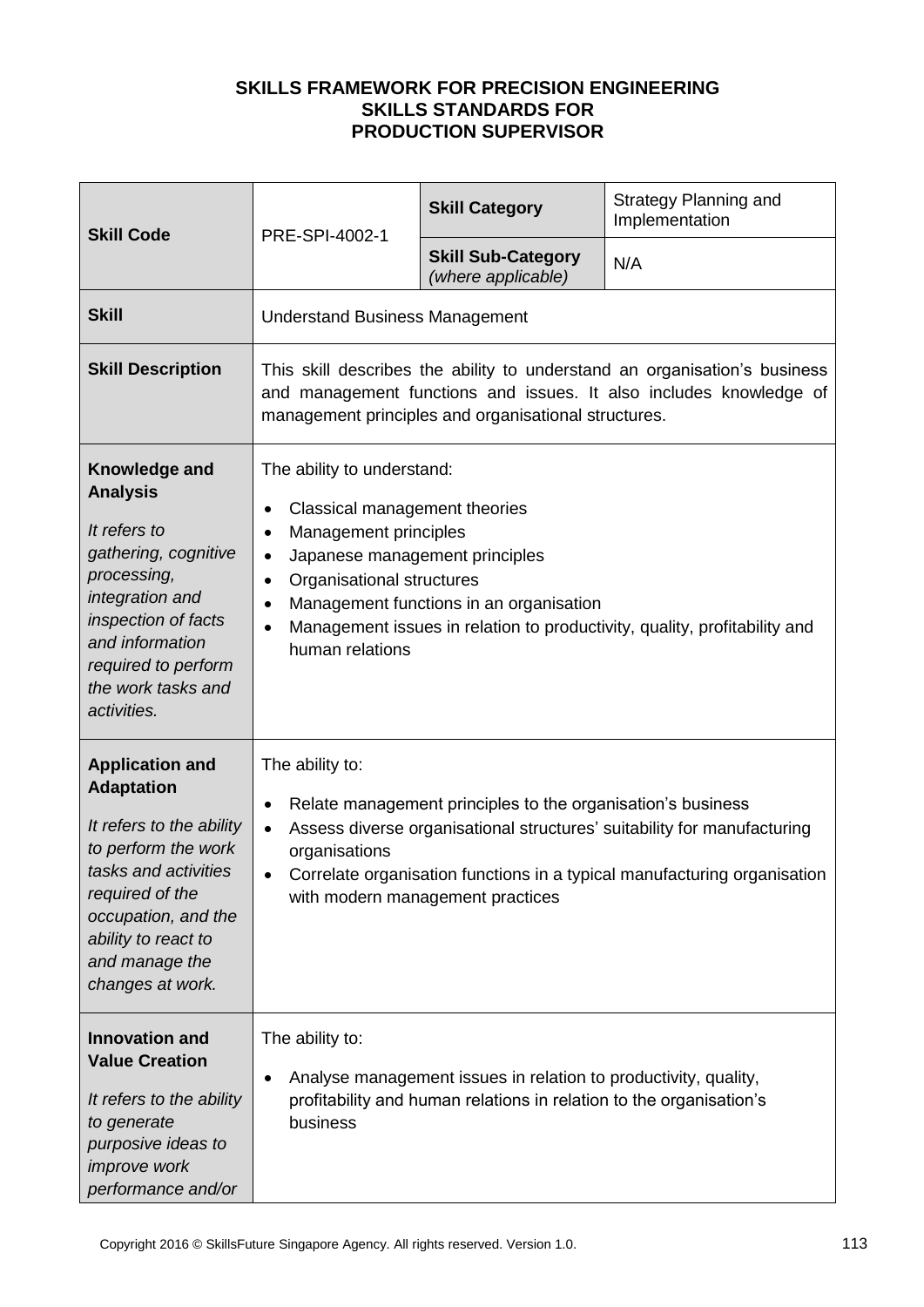| enhance business<br>values that are                                                                                                                                    |                                                                     |
|------------------------------------------------------------------------------------------------------------------------------------------------------------------------|---------------------------------------------------------------------|
| aligned to                                                                                                                                                             |                                                                     |
| organisational                                                                                                                                                         |                                                                     |
|                                                                                                                                                                        |                                                                     |
| <b>Social Intelligence</b><br>and Ethics                                                                                                                               | N/A                                                                 |
| It refers to the ability<br>to use affective<br>factors in<br>leadership,<br>relationship and<br>diversity<br>management guided<br>by professional<br>codes of ethics. |                                                                     |
| <b>Learning to Learn</b>                                                                                                                                               | N/A                                                                 |
| It refers to the ability                                                                                                                                               |                                                                     |
| to develop and                                                                                                                                                         |                                                                     |
| improve one's self<br>within and outside of                                                                                                                            |                                                                     |
| one's area of work.                                                                                                                                                    |                                                                     |
|                                                                                                                                                                        |                                                                     |
|                                                                                                                                                                        | Classical management theories must include:                         |
|                                                                                                                                                                        | <b>Fredrick W Taylor</b><br>$\bullet$                               |
|                                                                                                                                                                        | Max Weber<br>$\bullet$                                              |
| <b>Range of</b><br><b>Application</b>                                                                                                                                  | Henri Fayol<br>٠<br><b>Hawthorne Works Experiments</b><br>$\bullet$ |
| (where applicable)                                                                                                                                                     |                                                                     |
| It refers to the                                                                                                                                                       | Japanese management styles must include:                            |
| critical                                                                                                                                                               | Kaizen                                                              |
| circumstances and                                                                                                                                                      | $\bullet$<br>Poka Yoke<br>$\bullet$                                 |
| contexts that the                                                                                                                                                      | Kanban<br>$\bullet$                                                 |
| skill may be<br>demonstrated.                                                                                                                                          |                                                                     |
|                                                                                                                                                                        | Organisational structures must include:                             |
|                                                                                                                                                                        | Tall<br>$\bullet$                                                   |
|                                                                                                                                                                        | Flat<br>$\bullet$                                                   |
|                                                                                                                                                                        | Hierarchical<br>$\bullet$                                           |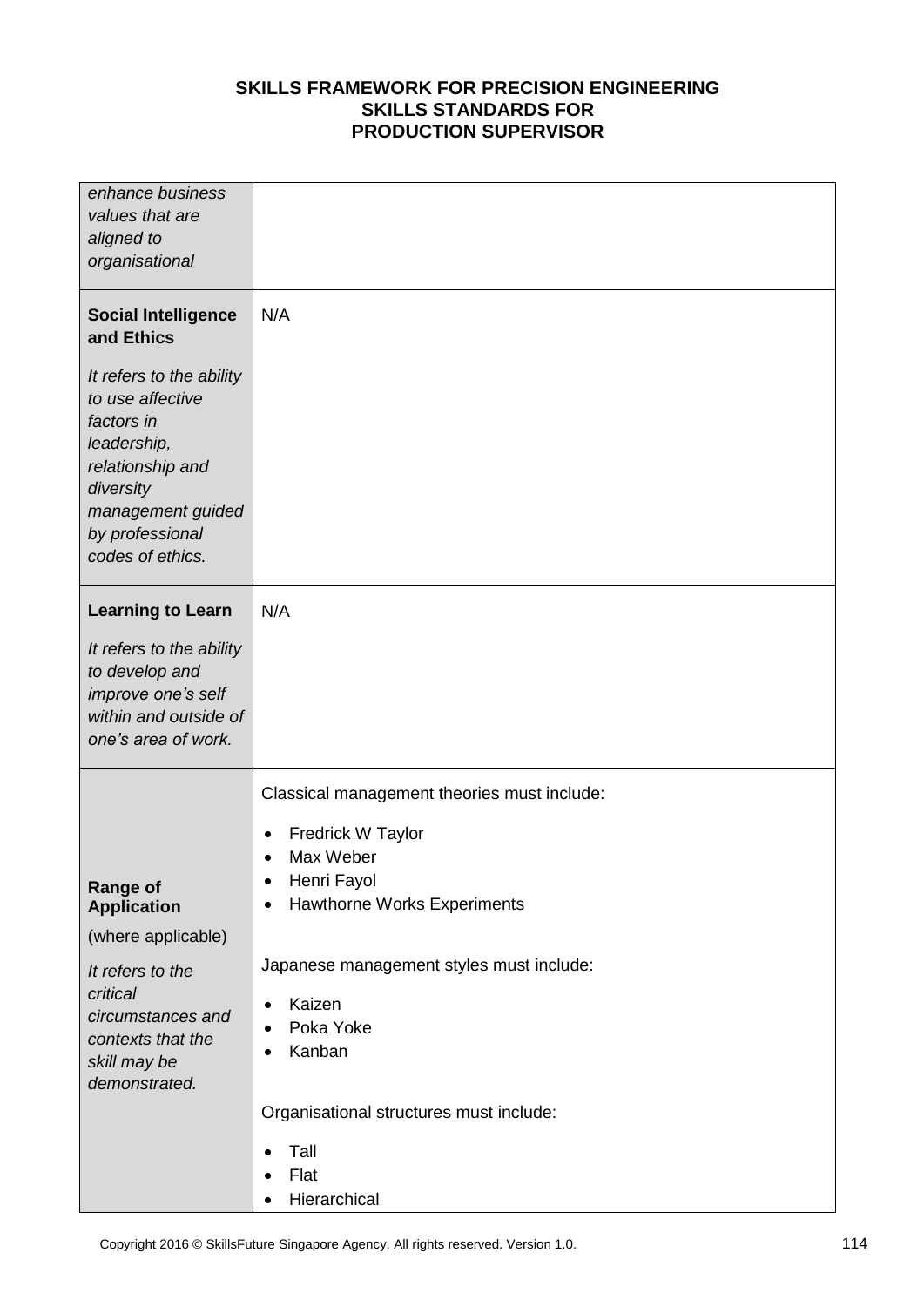| Centralised<br>$\bullet$                                                  |
|---------------------------------------------------------------------------|
| De-centralised                                                            |
| <b>Matrix</b>                                                             |
|                                                                           |
|                                                                           |
| Management functions in an organisation must include:                     |
|                                                                           |
| Planning<br>٠                                                             |
| Organising<br>٠                                                           |
| Leading                                                                   |
| Resourcing                                                                |
| Controlling                                                               |
| Resourcing – personnel, finance, materials, facilities                    |
|                                                                           |
|                                                                           |
| Management issues in relation to productivity, quality, profitability and |
| human relations must include:                                             |
|                                                                           |
| Leadership                                                                |
| Motivation                                                                |
| Team dynamics                                                             |
| Industrial relations<br>$\bullet$                                         |
| Use of technology<br>$\bullet$                                            |
| Lean manufacturing<br>$\bullet$                                           |
|                                                                           |
| Agile manufacturing                                                       |
|                                                                           |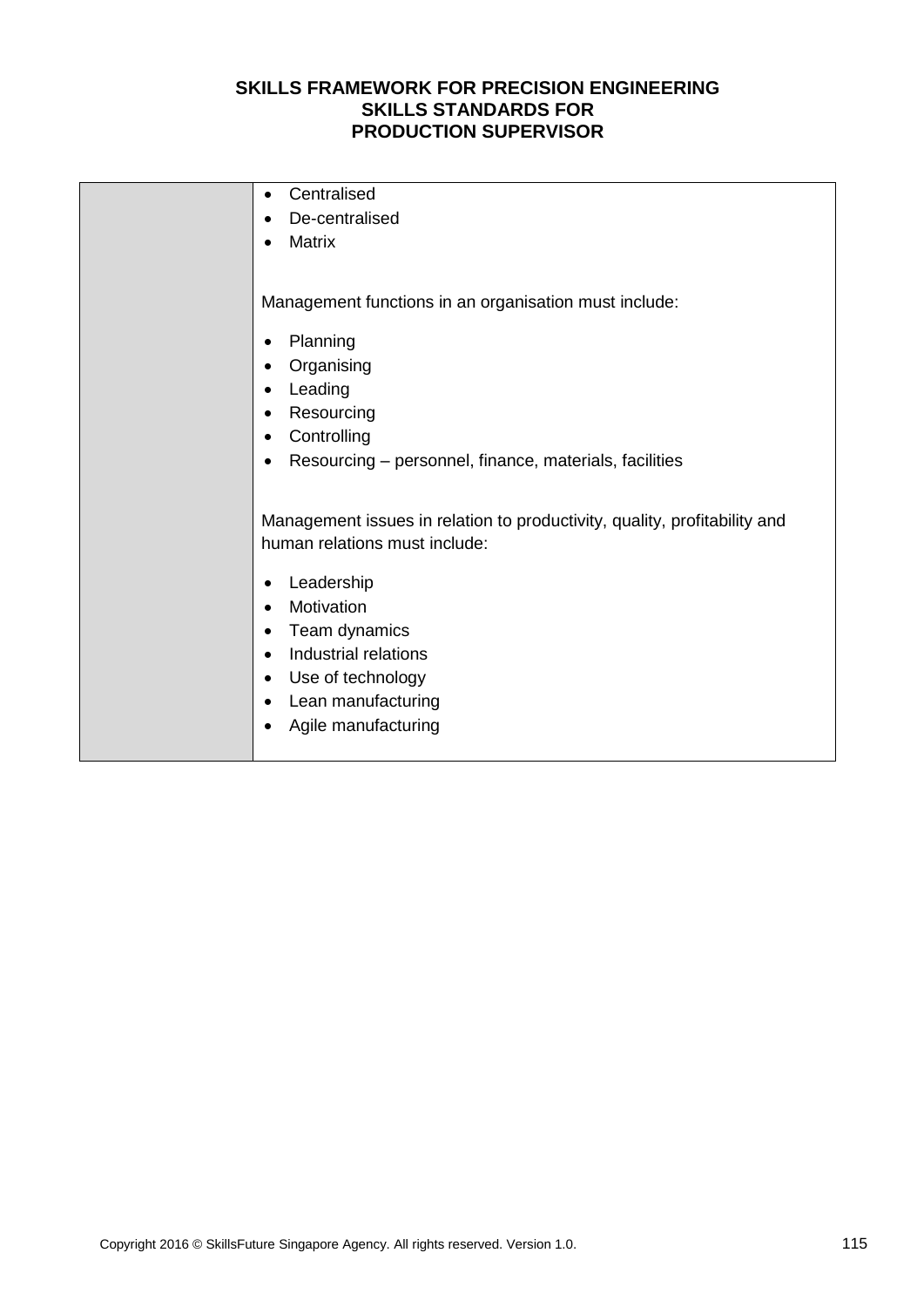|                                                                                                                                                                                                                               | PRE-SPI-4001-1                                                                                                                                                                                                                                                                                        | <b>Skill Category</b>                           | <b>Strategy Planning and</b><br>Implementation |
|-------------------------------------------------------------------------------------------------------------------------------------------------------------------------------------------------------------------------------|-------------------------------------------------------------------------------------------------------------------------------------------------------------------------------------------------------------------------------------------------------------------------------------------------------|-------------------------------------------------|------------------------------------------------|
| <b>Skill Code</b>                                                                                                                                                                                                             |                                                                                                                                                                                                                                                                                                       | <b>Skill Sub-Category</b><br>(where applicable) | N/A                                            |
| <b>Skill</b>                                                                                                                                                                                                                  |                                                                                                                                                                                                                                                                                                       | Manage and Review Systems and Processes         |                                                |
| <b>Skill Description</b>                                                                                                                                                                                                      | This skill describes the ability to manage, review and evaluate systems<br>and processes with a view for enhancements. It includes gathering of<br>feedback and developing solutions to close gaps and to make<br>improvements.                                                                       |                                                 |                                                |
| Knowledge and<br><b>Analysis</b><br>It refers to<br>gathering, cognitive<br>processing,<br>integration and<br>inspection of facts<br>and information<br>required to perform<br>the work tasks and<br>activities.              | The ability to understand:<br>Different tiers of systems and processes within the organisation<br>$\bullet$<br>Tools and methodologies to review systems and processes<br>$\bullet$                                                                                                                   |                                                 |                                                |
| <b>Application and</b><br><b>Adaptation</b><br>It refers to the ability<br>to perform the work<br>tasks and activities<br>required of the<br>occupation, and the<br>ability to react to<br>and manage the<br>changes at work. | The ability to:<br>Manage systems and processes to meet organisational guidelines or<br>$\bullet$<br>policies                                                                                                                                                                                         |                                                 |                                                |
| <b>Innovation and</b><br><b>Value Creation</b><br>It refers to the ability<br>to generate<br>purposive ideas to<br><i>improve</i> work                                                                                        | The ability to:<br>Review and evaluate systems and processes in accordance with<br>$\bullet$<br>organisational policies to identify areas for improvement<br>Develop and establish solutions to gaps and areas of improvement to<br>$\bullet$<br>further enhance organisational systems and processes |                                                 |                                                |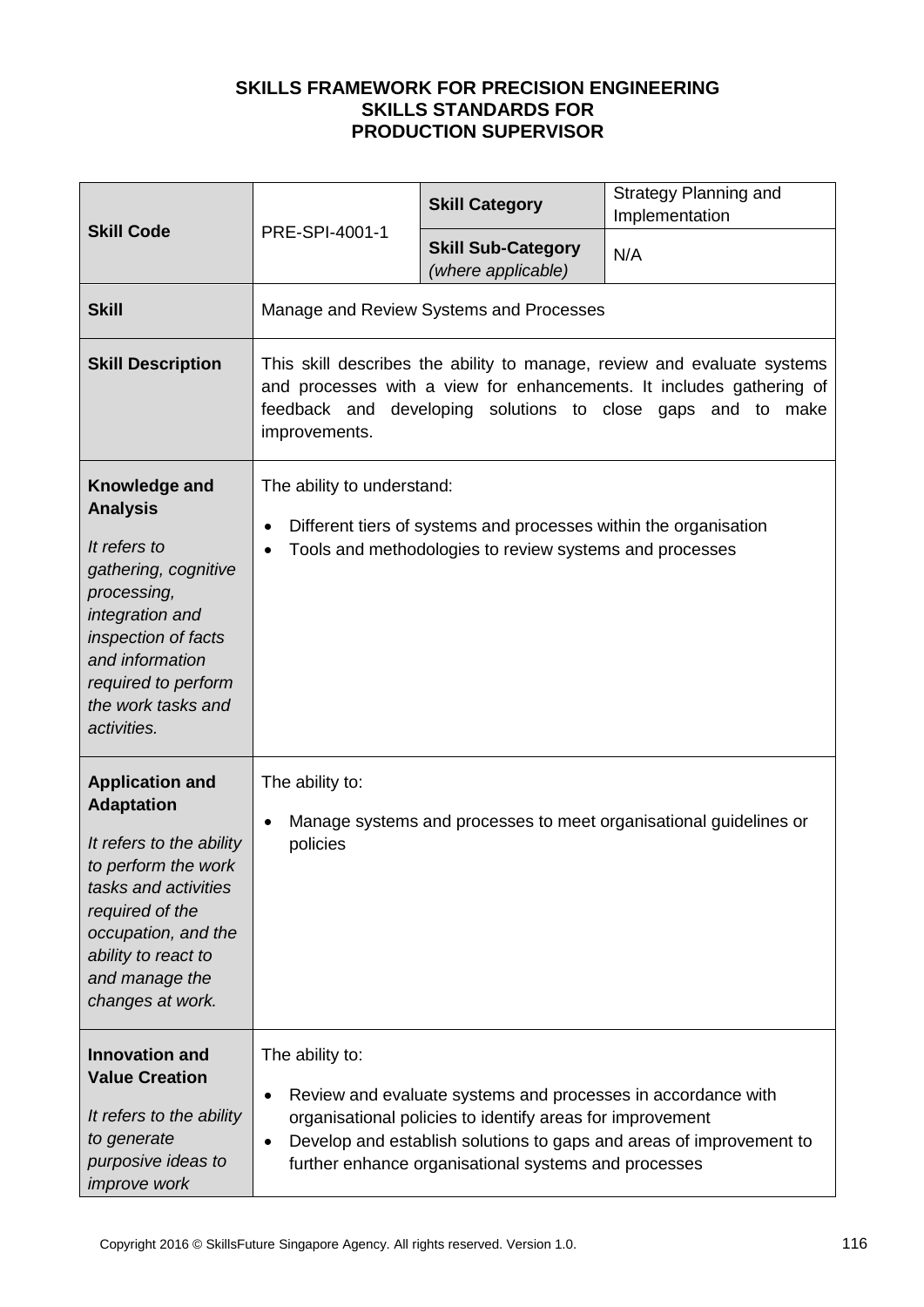| performance and/or<br>enhance business<br>values that are<br>aligned to<br>organisational                                                                                                                          |                                                                                                                                                                                                                                         |
|--------------------------------------------------------------------------------------------------------------------------------------------------------------------------------------------------------------------|-----------------------------------------------------------------------------------------------------------------------------------------------------------------------------------------------------------------------------------------|
| <b>Social Intelligence</b><br>and Ethics<br>It refers to the ability<br>to use affective<br>factors in<br>leadership,<br>relationship and<br>diversity<br>management guided<br>by professional<br>codes of ethics. | The ability to:<br>Adhere to organisational code of conduct, values and ethics when<br>$\bullet$<br>managing and reviewing systems and processes to ensure continued<br>efficiency of organisational business processes                 |
|                                                                                                                                                                                                                    |                                                                                                                                                                                                                                         |
| <b>Learning to Learn</b><br>It refers to the ability<br>to develop and<br>improve one's self<br>within and outside of<br>one's area of work.                                                                       | The ability to:<br>Keep oneself updated on best practices in systems and processes<br>$\bullet$<br>from other organisations and countries by subscribing to diverse<br>learning channels and participating in peer discussion platforms |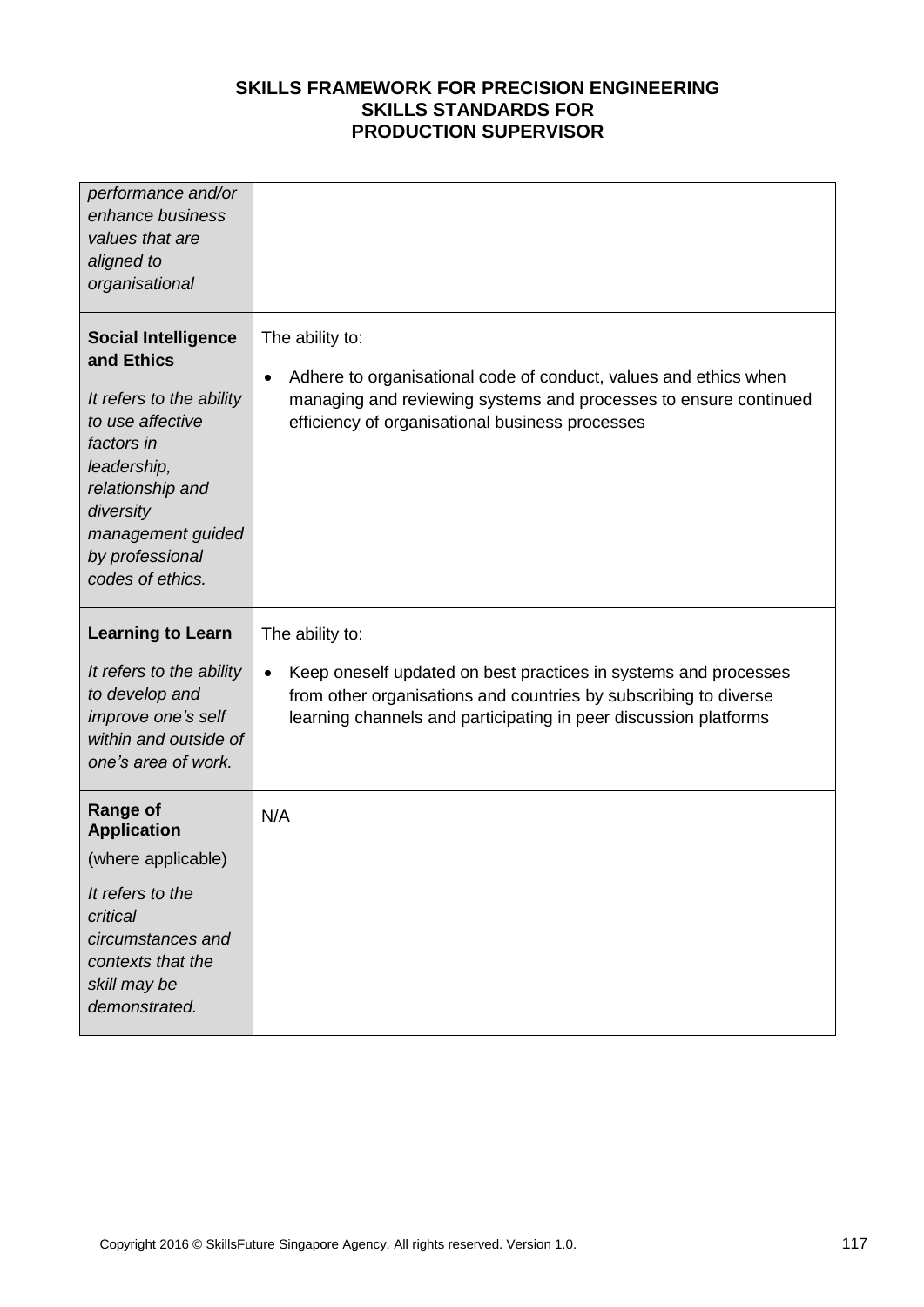| <b>Skill Code</b>                                                                                                                                                                                                             | ES-PMD-403G-1                                                                                                                                                                                                             | <b>Skill Category</b>                                                                                                                                                                                                                                                                                                                                                                                                                                                                                                                                                                                                                                               | Personal<br>Management and<br>Development |
|-------------------------------------------------------------------------------------------------------------------------------------------------------------------------------------------------------------------------------|---------------------------------------------------------------------------------------------------------------------------------------------------------------------------------------------------------------------------|---------------------------------------------------------------------------------------------------------------------------------------------------------------------------------------------------------------------------------------------------------------------------------------------------------------------------------------------------------------------------------------------------------------------------------------------------------------------------------------------------------------------------------------------------------------------------------------------------------------------------------------------------------------------|-------------------------------------------|
|                                                                                                                                                                                                                               |                                                                                                                                                                                                                           | <b>Skill Sub-Category</b><br>(where applicable)                                                                                                                                                                                                                                                                                                                                                                                                                                                                                                                                                                                                                     | N/A                                       |
| <b>Skill</b>                                                                                                                                                                                                                  | Context                                                                                                                                                                                                                   | Apply Emotional Competence to Manage Self and Others in a Business                                                                                                                                                                                                                                                                                                                                                                                                                                                                                                                                                                                                  |                                           |
| <b>Skill Description</b>                                                                                                                                                                                                      | building bonds with others in a business context.                                                                                                                                                                         | This skill describes the ability to apply principles of Emotional Intelligence<br>to manage oneself and others. It also includes being aware of the<br>environment, expressing empathy, guiding others, upholding integrity and                                                                                                                                                                                                                                                                                                                                                                                                                                     |                                           |
| Knowledge and<br><b>Analysis</b><br>It refers to<br>gathering, cognitive<br>processing,<br>integration and<br>inspection of facts<br>and information<br>required to perform<br>the work tasks and<br>activities.              | The ability to understand:<br>$\bullet$<br>٠<br>$\bullet$<br>$\bullet$<br>Intelligence and their features<br>$\bullet$<br>features<br>Definition of a business context<br>$\bullet$<br>$\bullet$<br>$\bullet$<br>emotions | Differences between cognitive intelligence and Emotional Intelligence<br>Importance of Emotional Intelligence to a manager<br>Competencies related to Emotional Intelligence<br>Types of assessment tools and methods to assess own Emotional<br>Methods for development of own Emotional Intelligence and their<br>Importance of assessing emotional climate in a business context<br>Ways that different cultures and backgrounds of others affect one's<br>Benefits of applying Emotional Intelligence in a business context                                                                                                                                     |                                           |
| <b>Application and</b><br><b>Adaptation</b><br>It refers to the ability<br>to perform the work<br>tasks and activities<br>required of the<br>occupation, and the<br>ability to react to<br>and manage the<br>changes at work. | The ability to:<br>$\bullet$<br>$\bullet$<br>organisational goals                                                                                                                                                         | Assess own level of Emotional Intelligence in one's dealings and<br>relationships with others in a business context and its effects on<br>achieving organisational goals and objectives<br>Assess the emotional climate of the environment, recognise the<br>emotional strengths and weaknesses of individuals and exercise<br>flexibility and adaptability in dealing with them<br>Apply Emotional Intelligence to guide one's thinking and actions and to<br>influence and persuade others to achieve a win-win outcome<br>Uphold integrity in all business dealings and take responsibility for what<br>have been committed to others that are in alignment with |                                           |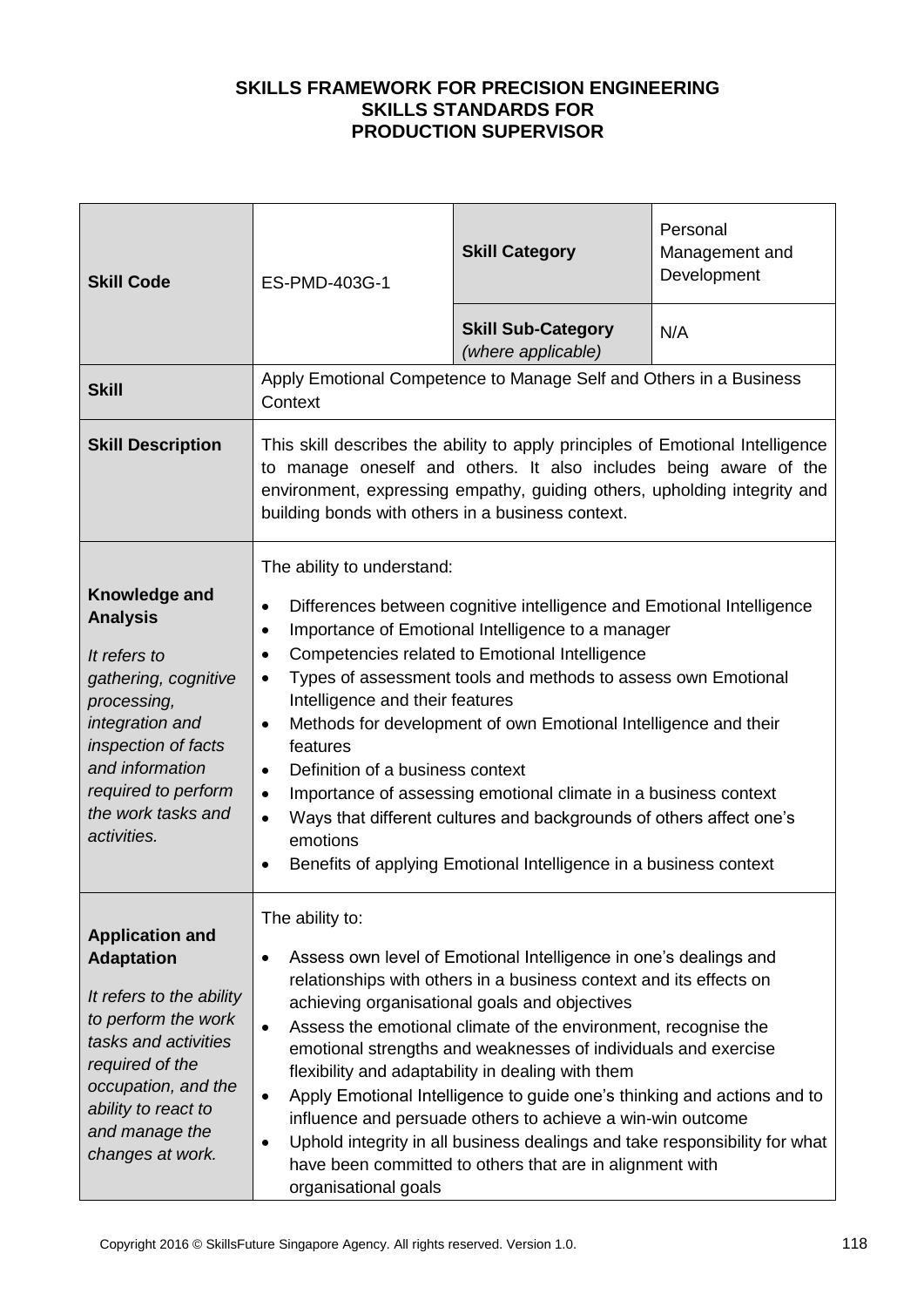| <b>Innovation and</b><br><b>Value Creation</b><br>It refers to the ability<br>to generate<br>purposive ideas to<br>improve work<br>performance and/or<br>enhance business<br>values that are<br>aligned to<br>organisational | The ability to:<br>Initiate change and resolve disagreements in business                                                                                                                                                                                                                                                                                                    |
|------------------------------------------------------------------------------------------------------------------------------------------------------------------------------------------------------------------------------|-----------------------------------------------------------------------------------------------------------------------------------------------------------------------------------------------------------------------------------------------------------------------------------------------------------------------------------------------------------------------------|
| <b>Social Intelligence</b><br>and Ethics<br>It refers to the ability<br>to use affective<br>factors in<br>leadership,<br>relationship and<br>diversity<br>management guided<br>by professional<br>codes of ethics.           | The ability to:<br>Demonstrate empathy by acknowledging the feelings and perspectives<br>$\bullet$<br>of individuals in a business context, taking into consideration their<br>culture, background and needs<br>Build bonds by nurturing instrumental relationships with others in a<br>٠<br>business context                                                               |
| <b>Learning to Learn</b><br>It refers to the ability<br>to develop and<br>improve one's self<br>within and outside of<br>one's area of work.                                                                                 | The ability to:<br>Examine own strengths and weaknesses for development of own<br>$\bullet$<br>Emotional Intelligence to work effectively with others in a business<br>context to achieve organisational goals and objectives<br>Manage own emotions and maintain composure, self-confidence and<br>$\bullet$<br>resilience when dealing with challenges and setbacks       |
| <b>Range of</b><br><b>Application</b><br>(where applicable)<br>It refers to the<br>critical<br>circumstances and<br>contexts that the<br>skill may be<br>demonstrated.                                                       | Cognitive Intelligence must include:<br>Intellectual abilities such as logic, reason, reading, writing, analysing<br>٠<br>and prioritising<br>Emotional Intelligence must include:<br>Awareness of own emotions and ability to regulate them<br>$\bullet$<br>Awareness of the emotions of others and the ability to use the<br>knowledge to manage interactions with others |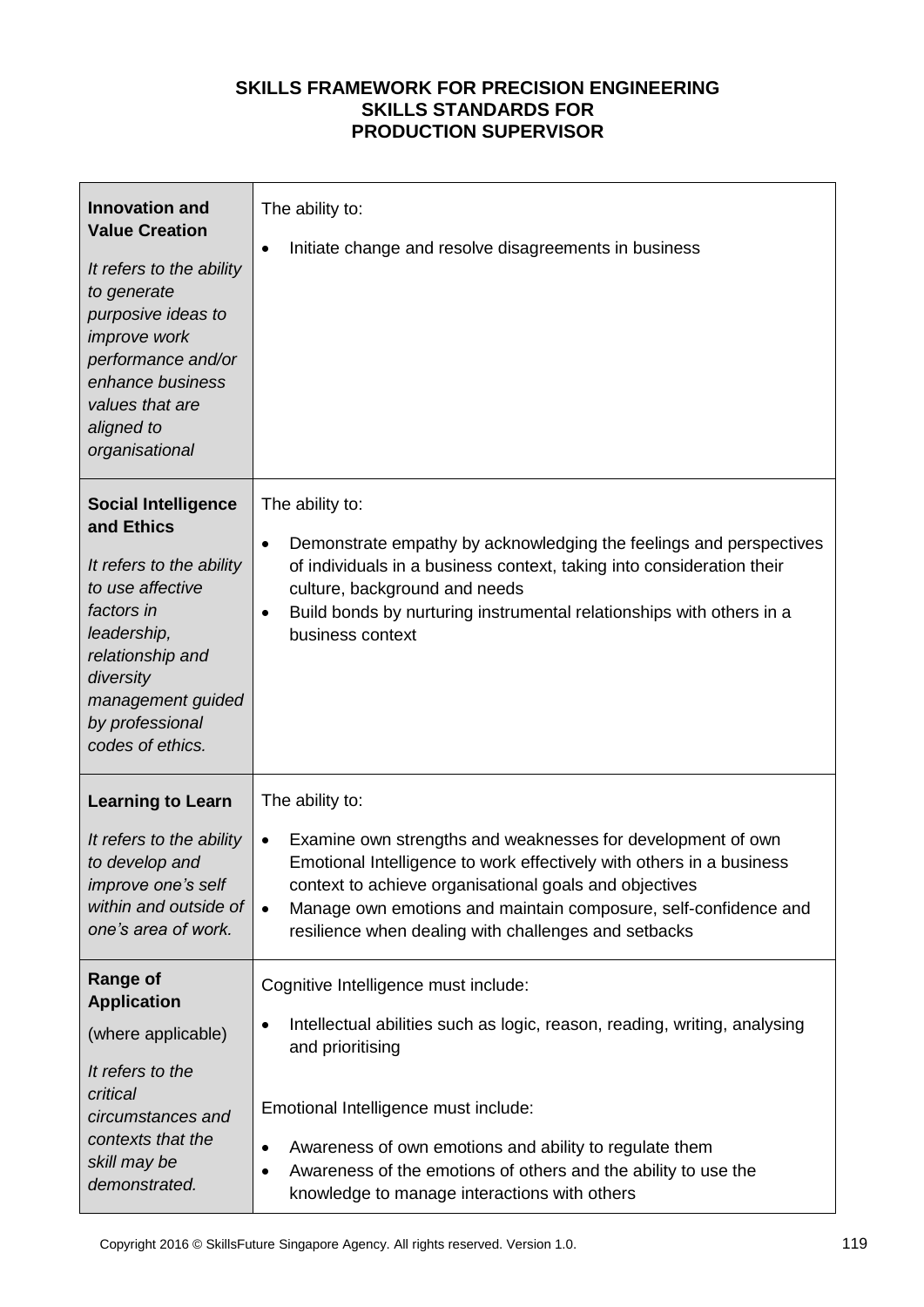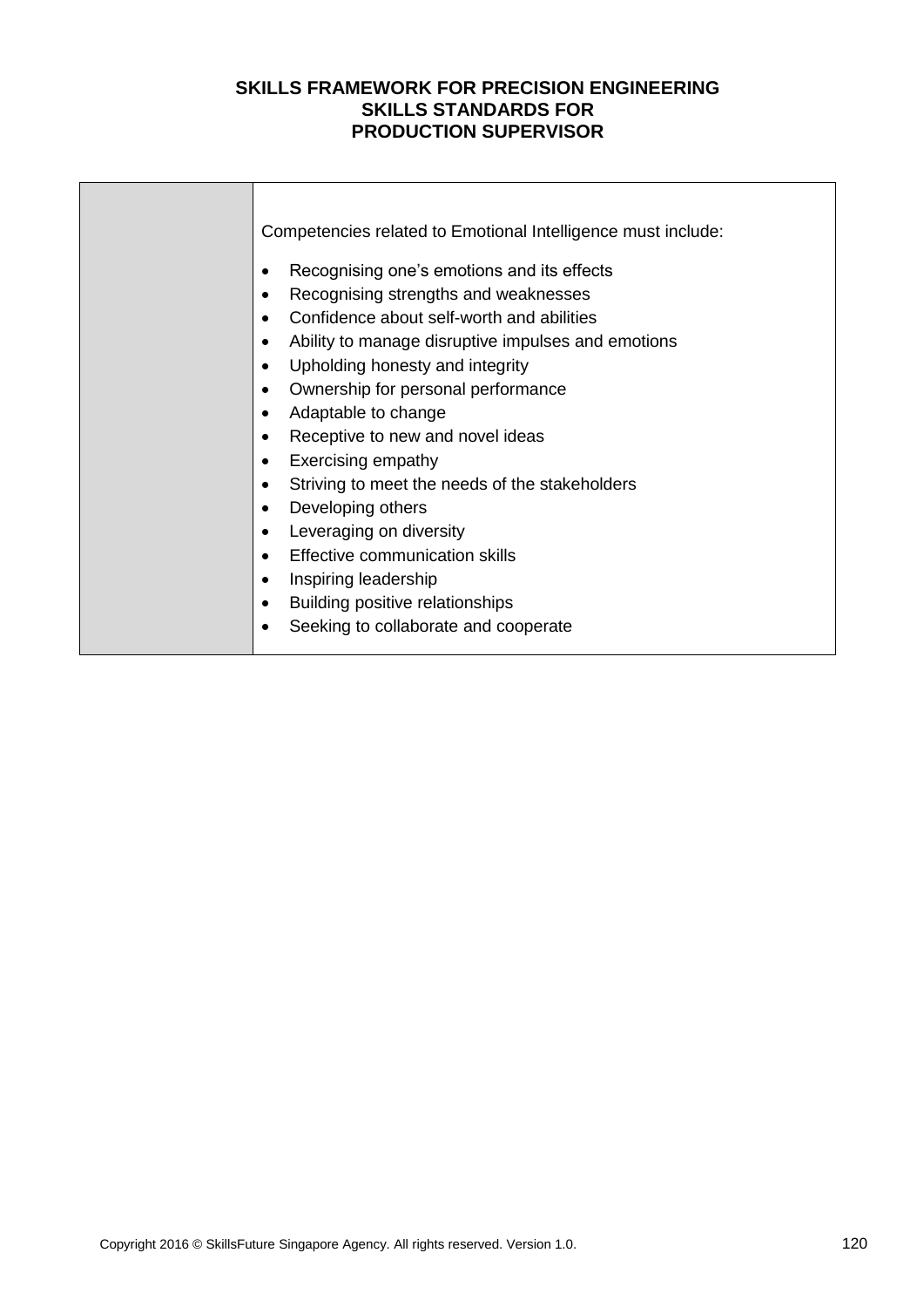| <b>Skill Code</b>                                                                                                                                                                                                | ES-PMD-404G-1                                                                                                                                                                                                                                                                                                                  | <b>Skill Category</b>                                                                                                                                                                                                                                                                                                                                                                                                                                                                                                                                                                                                                                                                                                                                                                                                                                        | Personal Management<br>and Development                                 |
|------------------------------------------------------------------------------------------------------------------------------------------------------------------------------------------------------------------|--------------------------------------------------------------------------------------------------------------------------------------------------------------------------------------------------------------------------------------------------------------------------------------------------------------------------------|--------------------------------------------------------------------------------------------------------------------------------------------------------------------------------------------------------------------------------------------------------------------------------------------------------------------------------------------------------------------------------------------------------------------------------------------------------------------------------------------------------------------------------------------------------------------------------------------------------------------------------------------------------------------------------------------------------------------------------------------------------------------------------------------------------------------------------------------------------------|------------------------------------------------------------------------|
|                                                                                                                                                                                                                  |                                                                                                                                                                                                                                                                                                                                | <b>Skill Sub-Category</b><br>(where applicable)                                                                                                                                                                                                                                                                                                                                                                                                                                                                                                                                                                                                                                                                                                                                                                                                              | N/A                                                                    |
| <b>Skill</b>                                                                                                                                                                                                     | Contribute towards a Learning Organisation                                                                                                                                                                                                                                                                                     |                                                                                                                                                                                                                                                                                                                                                                                                                                                                                                                                                                                                                                                                                                                                                                                                                                                              |                                                                        |
| <b>Skill Description</b>                                                                                                                                                                                         | This skill describes the ability to analyse employability issues for self and<br>the organisation in the local and global contexts. It also includes<br>contributing to the development of a learning organisation that can operate<br>effectively in the knowledge-based economy as well as adapt to change<br>and diversity. |                                                                                                                                                                                                                                                                                                                                                                                                                                                                                                                                                                                                                                                                                                                                                                                                                                                              |                                                                        |
| Knowledge and<br><b>Analysis</b><br>It refers to gathering,<br>cognitive<br>processing,<br>integration and<br>inspection of facts<br>and information<br>required to perform<br>the work tasks and<br>activities. | The ability to understand:<br>$\bullet$<br>global contexts<br>$\bullet$<br>$\bullet$<br>$\bullet$<br>$\bullet$<br>theories<br>$\bullet$<br>and their characteristics                                                                                                                                                           | Changes to work requirements and expectations in both local and<br>Methods to acquire skills and knowledge for the organisation<br>Types of skills and knowledge required by an organisation and<br>methods to acquire them to stay competitive in the global context<br>Advantages and disadvantages of the various types of assessment<br>methods to conduct training and development needs analysis<br>Strategies to enhance employees' receptiveness to training<br>Types of learning styles, learning theories and learning motivation<br>Motivational factors to learn for self and organisation<br>Benefits of a learning organisation culture<br>Types and stages of changes arising from the external environment<br>Ways in which the types of strategies for managing and synergising<br>diversity can contribute to organisational effectiveness | Types of strategies that can assist an organisation to adapt to change |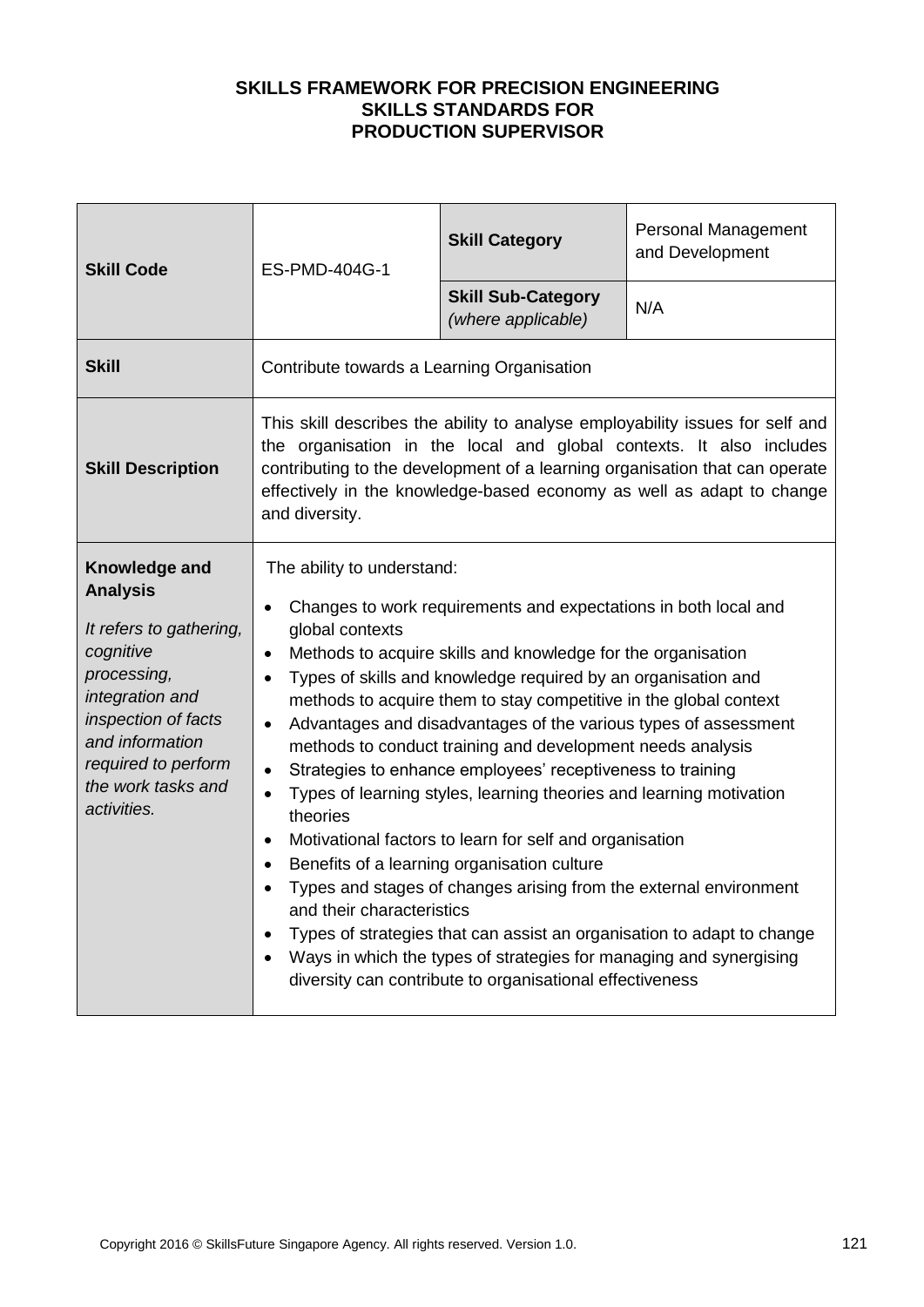| <b>Application and</b><br><b>Adaptation</b><br>It refers to the ability<br>to perform the work<br>tasks and activities<br>required of the<br>occupation, and the<br>ability to react to and<br>manage the<br>changes at work.              | The ability to:<br>Evaluate information gathered from the news media to determine<br>$\bullet$<br>relevant issues and trends that affect the organisation both in the local<br>and global contexts<br>Evaluate the implications of global competitiveness on one's job and<br>$\bullet$<br>organisation<br>Establish and evaluate systems for facilitating transfer of knowledge<br>$\bullet$<br>and skills within an organisation<br>Establish and evaluate learning opportunities, resources and<br>$\bullet$<br>knowledge management infrastructure in an organisation |
|--------------------------------------------------------------------------------------------------------------------------------------------------------------------------------------------------------------------------------------------|---------------------------------------------------------------------------------------------------------------------------------------------------------------------------------------------------------------------------------------------------------------------------------------------------------------------------------------------------------------------------------------------------------------------------------------------------------------------------------------------------------------------------------------------------------------------------|
| <b>Innovation and</b><br><b>Value Creation</b><br>It refers to the ability<br>to generate<br>purposive ideas to<br><i>improve</i> work<br>performance and/or<br>enhance business<br>values that are<br>aligned to<br>organisational goals. | The ability to:<br>Analyse and adopt suitable approaches for organisational change<br>$\bullet$<br>Develop strategies to assist an organisation to adapt to change<br>$\bullet$                                                                                                                                                                                                                                                                                                                                                                                           |
| <b>Social Intelligence</b><br>and Ethics<br>It refers to the ability<br>to use affective<br>factors in leadership,<br>relationship and<br>diversity<br>management guided<br>by professional<br>codes of ethics.                            | The ability to:<br>Manage and synergise diversity of the various groups for<br>$\bullet$<br>organisational effectiveness                                                                                                                                                                                                                                                                                                                                                                                                                                                  |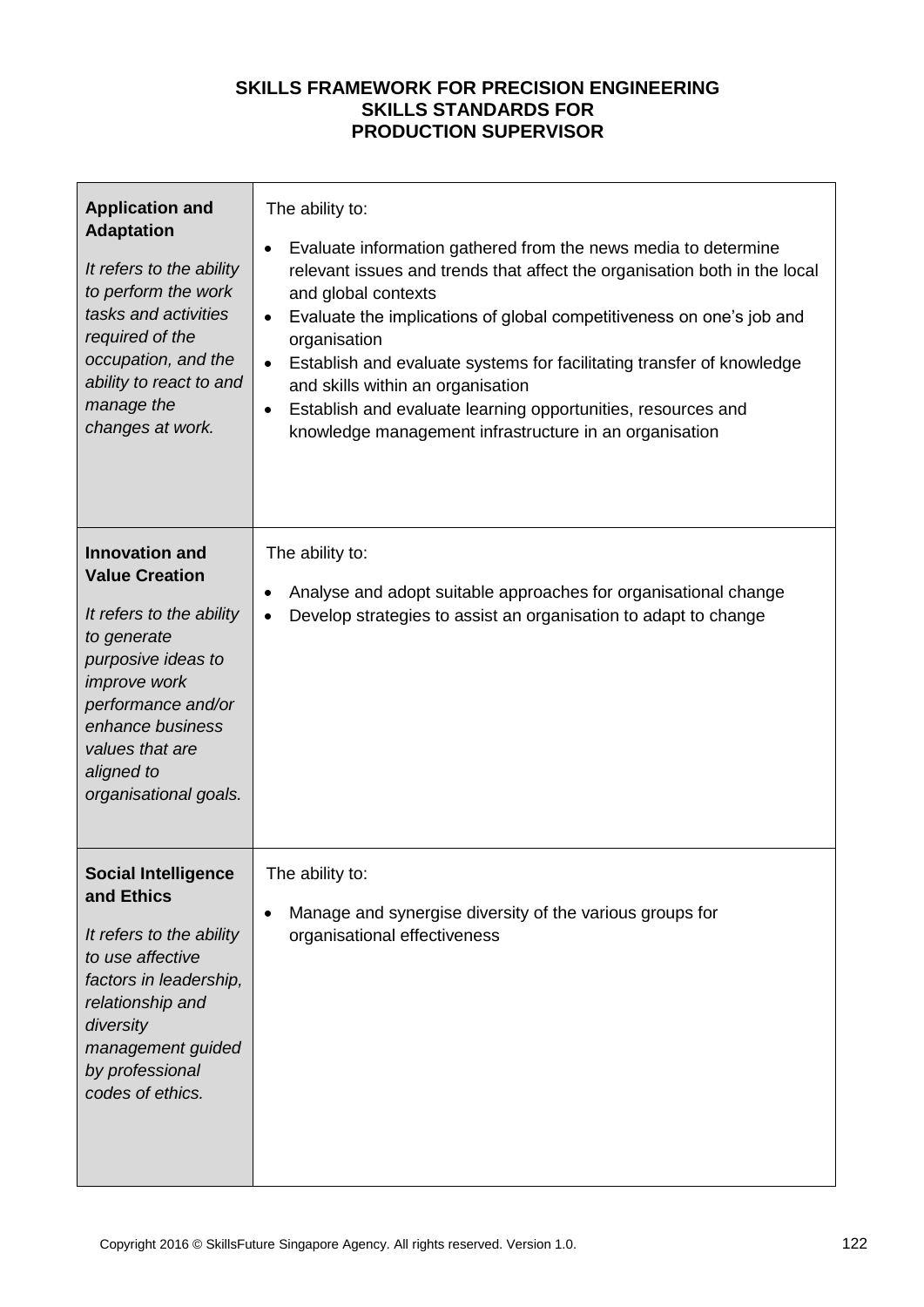| <b>Learning to Learn</b>                                                                                                | The ability to:                                                                                                                                                                                                                                                                                                                                            |
|-------------------------------------------------------------------------------------------------------------------------|------------------------------------------------------------------------------------------------------------------------------------------------------------------------------------------------------------------------------------------------------------------------------------------------------------------------------------------------------------|
| It refers to the ability<br>to develop and<br><i>improve one's self</i><br>within and outside of<br>one's area of work. | Conduct training and development needs analysis using appropriate<br>$\bullet$<br>assessment methods and set learning goals for self and organisation<br>Conduct learning style analysis to identify learning styles of self and<br>$\bullet$<br>staff to ensure the effective acquisition and transfer of knowledge and<br>skills within the organisation |
| <b>Range of</b><br><b>Application</b>                                                                                   | N/A                                                                                                                                                                                                                                                                                                                                                        |
| (where applicable)                                                                                                      |                                                                                                                                                                                                                                                                                                                                                            |
| It refers to the critical<br>circumstances and<br>contexts that the skill<br>may be<br>demonstrated.                    |                                                                                                                                                                                                                                                                                                                                                            |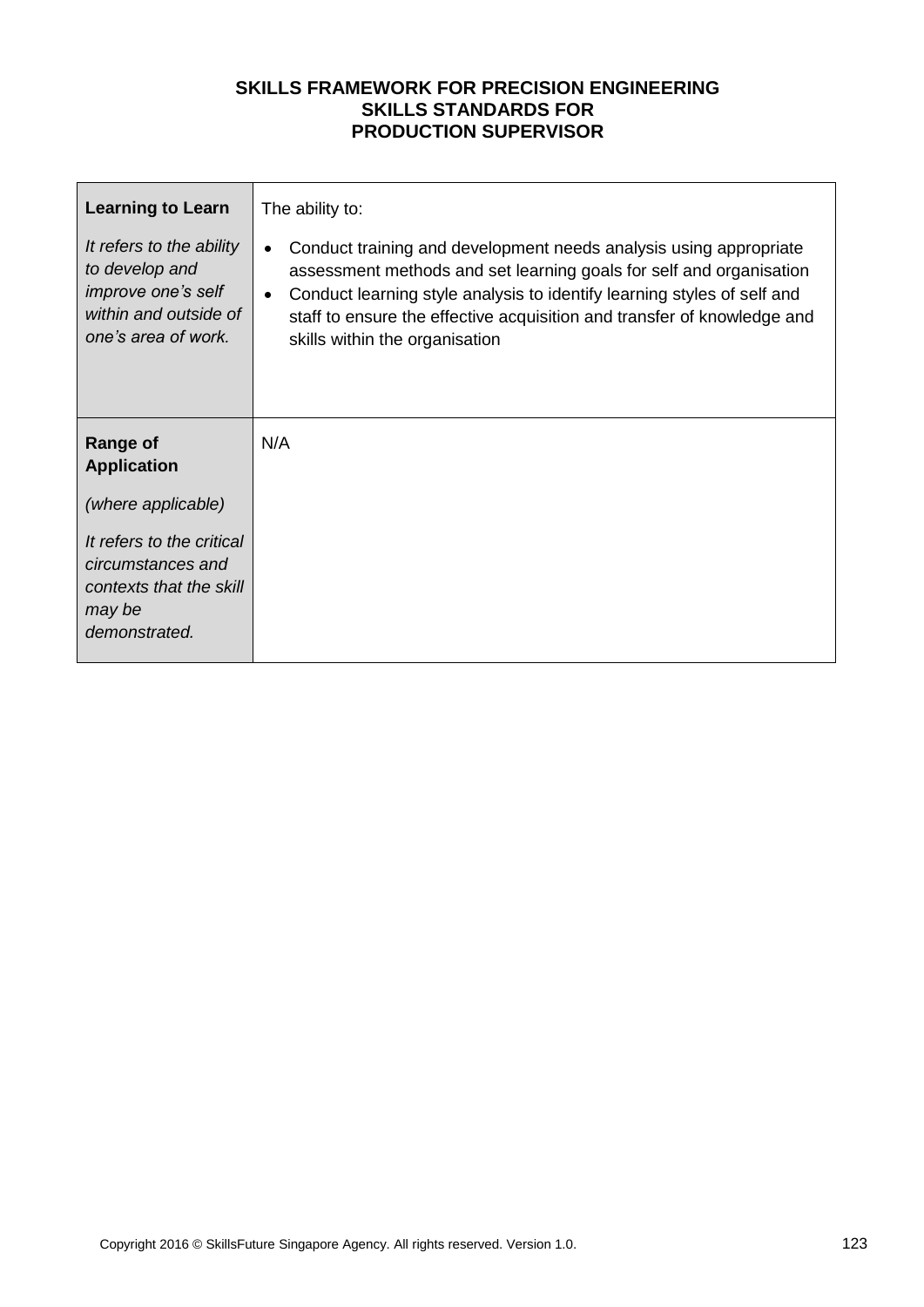| <b>Skill Code</b>                                                                                                                                                                                                             | ES-PMD-405G-1                                                                                                                                                                                                                                                                                                                                                                                                                                                             | <b>Skill Category</b>                           | Personal Management and<br>Development |
|-------------------------------------------------------------------------------------------------------------------------------------------------------------------------------------------------------------------------------|---------------------------------------------------------------------------------------------------------------------------------------------------------------------------------------------------------------------------------------------------------------------------------------------------------------------------------------------------------------------------------------------------------------------------------------------------------------------------|-------------------------------------------------|----------------------------------------|
|                                                                                                                                                                                                                               |                                                                                                                                                                                                                                                                                                                                                                                                                                                                           | <b>Skill Sub-Category</b><br>(where applicable) | N/A                                    |
| <b>Skill</b>                                                                                                                                                                                                                  | Manage Workplace Challenges with Resilience                                                                                                                                                                                                                                                                                                                                                                                                                               |                                                 |                                        |
| <b>Skill Description</b>                                                                                                                                                                                                      | This skill describes the ability to apply resilience techniques to manage<br>challenges. It also includes assessing one's personal as well as the<br>organisation's level of resilience.                                                                                                                                                                                                                                                                                  |                                                 |                                        |
| Knowledge and<br><b>Analysis</b><br>It refers to gathering,<br>cognitive<br>processing,<br>integration and<br>inspection of facts<br>and information<br>required to perform<br>the work tasks and<br>activities.              | The ability to understand:<br>Concept of resilience<br>$\bullet$<br>Importance of resilience to an individual and/or an organisation<br>$\bullet$<br>Types of assessment tools and methods to assess level of resilience<br>$\bullet$<br>Characteristics of assessment tools and methods used to assess level<br>of resilience<br>Methods for development of resilience<br>$\bullet$<br>Characteristics of the various methods for development of resilience<br>$\bullet$ |                                                 |                                        |
| <b>Application and</b><br><b>Adaptation</b><br>It refers to the ability<br>to perform the work<br>tasks and activities<br>required of the<br>occupation, and the<br>ability to react to and<br>manage the<br>changes at work. | The ability to:<br>Assess the level of resilience at the individual and/or organisational<br>level and its effects on achieving desired outcomes according to<br>methods set<br>Apply resilience techniques to manage challenging circumstances at<br>$\bullet$<br>the individual and/or organisational level                                                                                                                                                             |                                                 |                                        |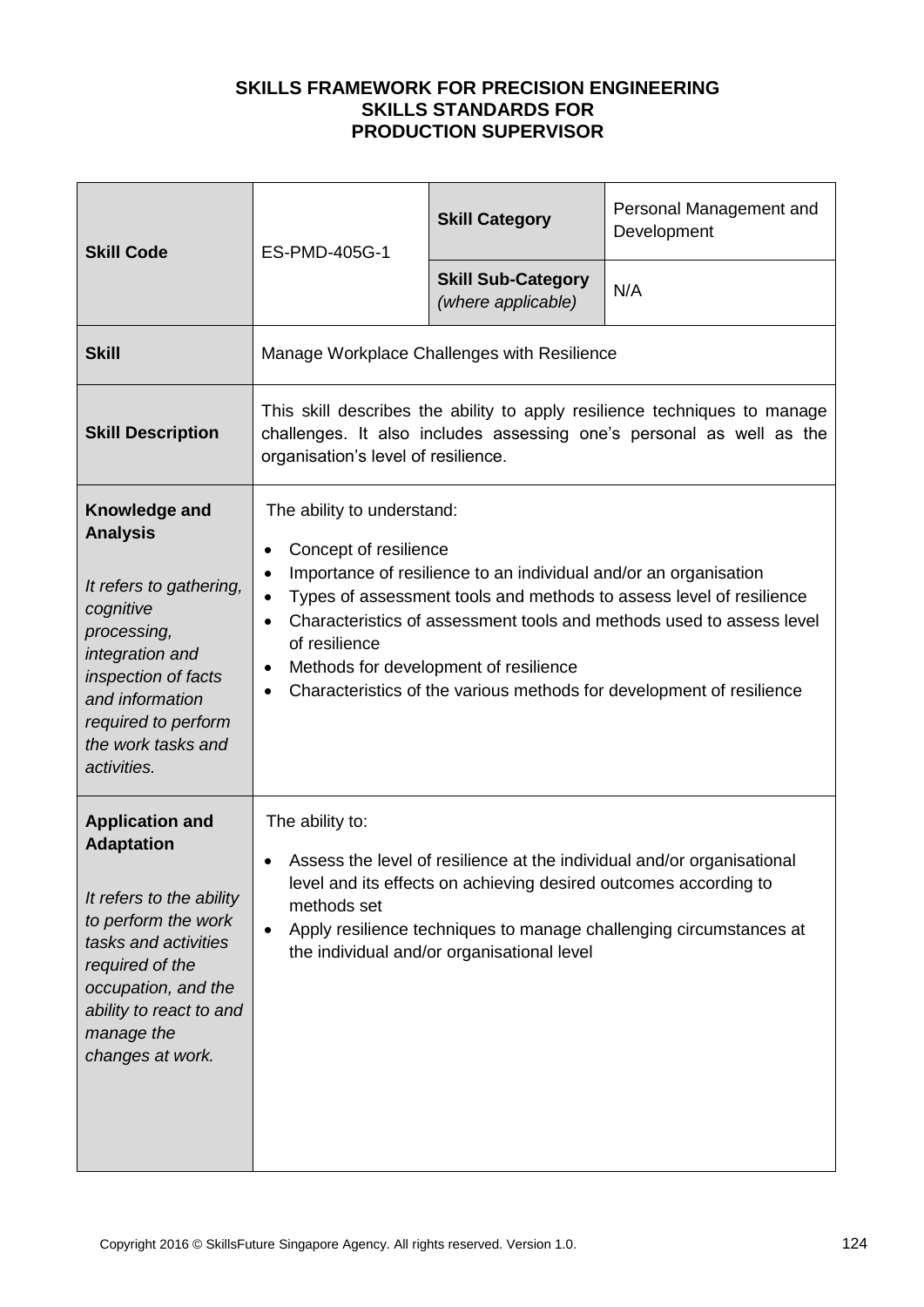| <b>Innovation and</b><br><b>Value Creation</b><br>It refers to the ability<br>to generate<br>purposive ideas to<br>improve work<br>performance and/or<br>enhance business<br>values that are<br>aligned to<br>organisational goals. | The ability to:<br>Examine the areas for development in resilience of the individual<br>$\bullet$<br>and/or organisation to achieve desired outcomes                                                                                                                                                                                                                                                                                                                                       |  |
|-------------------------------------------------------------------------------------------------------------------------------------------------------------------------------------------------------------------------------------|--------------------------------------------------------------------------------------------------------------------------------------------------------------------------------------------------------------------------------------------------------------------------------------------------------------------------------------------------------------------------------------------------------------------------------------------------------------------------------------------|--|
| <b>Social Intelligence</b><br>and Ethics<br>It refers to the ability<br>to use affective<br>factors in leadership,<br>relationship and<br>diversity<br>management guided<br>by professional<br>codes of ethics.                     | The ability to:<br>Seek support from others when dealing with challenging situations                                                                                                                                                                                                                                                                                                                                                                                                       |  |
| <b>Learning to Learn</b><br>It refers to the ability<br>to develop and<br>improve one's self<br>within and outside of<br>one's area of work.                                                                                        | The ability to:<br>Reflect on opportunities to learn and renew oneself to bolster resilience                                                                                                                                                                                                                                                                                                                                                                                               |  |
| <b>Range of</b><br><b>Application</b>                                                                                                                                                                                               | Concept of resilience must include:<br>Definition of resilience from individual and/or organisation perspective<br>$\bullet$<br>Psychology of resilience includes:<br>Cognitive<br>$\circ$<br>Neurophysiology<br>$\circ$<br>Psychoneuroimmunology<br>$\circ$<br>Domains of resilience must include:<br>Individual's perspective includes:<br>Being in control to influence whatever happens next<br>$\circ$<br>Assuming ownership to improve the situation, regardless of one's<br>$\circ$ |  |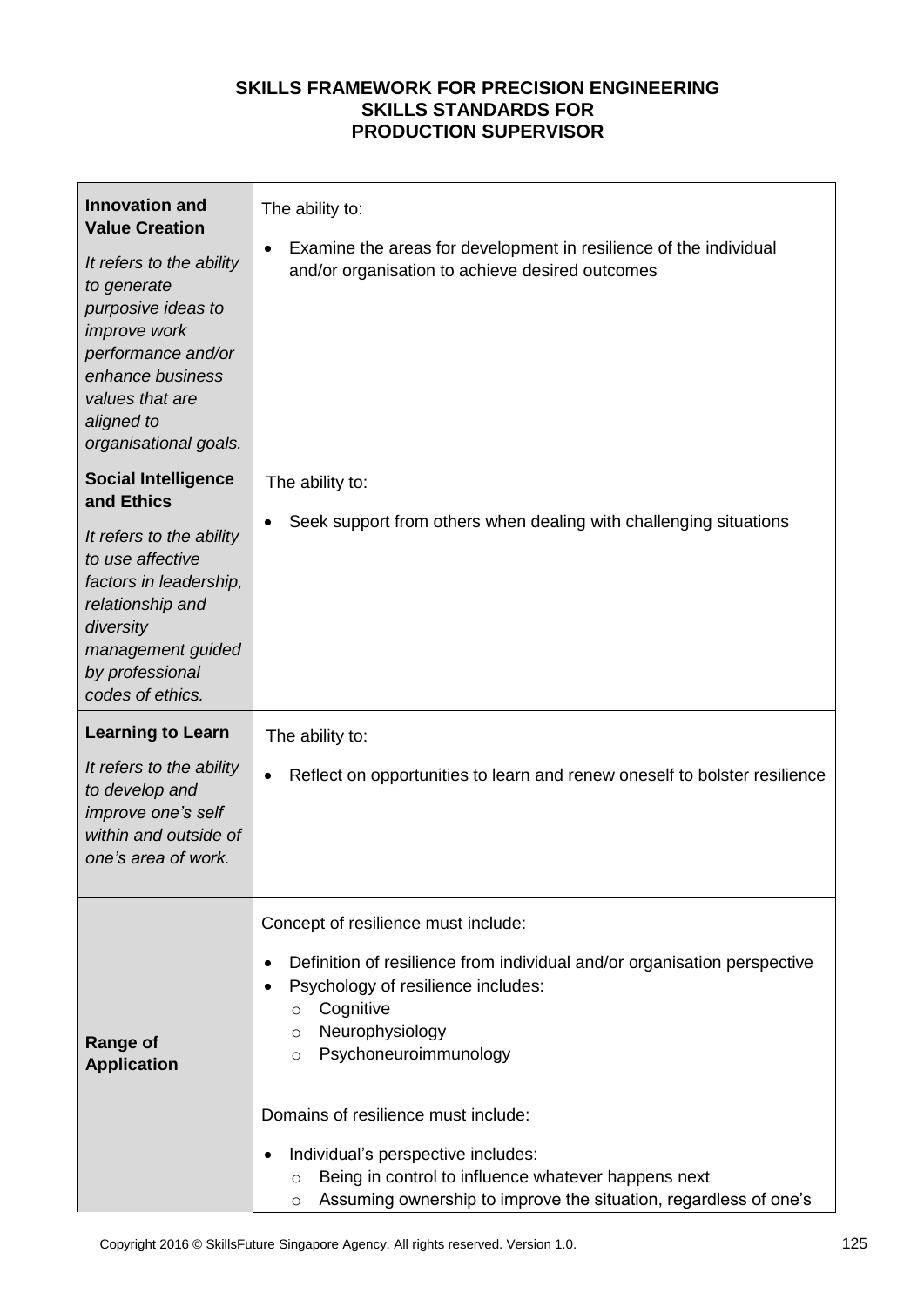| formal responsibilities                                                                                                                                                                                   |
|-----------------------------------------------------------------------------------------------------------------------------------------------------------------------------------------------------------|
| Being optimistic<br>$\circ$                                                                                                                                                                               |
| o Able to surmount stressful situations and emerge stronger<br>thereafter                                                                                                                                 |
| Able to adapt one's thinking to the situation at hand e.g. taking<br>$\circ$<br>another's point of view, able to see things from a different<br>perspective, able to see difficulties as challenges, etc. |
| Able to use humour to get through difficult circumstances<br>$\circ$                                                                                                                                      |
| $\circ$ Able to accept that something has happened and moving on to<br>deal with it                                                                                                                       |
| o Able to persevere and endure adverse situations                                                                                                                                                         |
| o Able maintain composure and a healthy level of physical and<br>psychological wellness in the face of challenges.                                                                                        |
| Able to contain setbacks in one aspect from spilling over to other<br>$\circ$<br>professional or personal aspects                                                                                         |
| ○ Able to acquire resources to move on in challenges and reach<br>one's full potential                                                                                                                    |
| Organisational perspective includes:                                                                                                                                                                      |
| Systems in place to ensure business continuity<br>$\circ$                                                                                                                                                 |
| Diversification of business activities to mitigate risks<br>$\circ$                                                                                                                                       |
| Flexible systems and processes<br>$\circ$                                                                                                                                                                 |
| Strong leadership<br>$\circ$                                                                                                                                                                              |
| Responsiveness to operating environment<br>$\circ$                                                                                                                                                        |
| Systems to generate and protect business resources e.g. supply<br>$\circ$                                                                                                                                 |
| chains, financial and human resources                                                                                                                                                                     |
| Systems and tools in place to train, maintain and track resilient<br>$\circ$                                                                                                                              |
| individuals and teams                                                                                                                                                                                     |
| Factors affecting the level of resilience must include:                                                                                                                                                   |
| An individual's level of resilience must include:                                                                                                                                                         |
| Nature of occupation e.g. fast-paced, dynamic vs. stagnant,<br>$\circ$                                                                                                                                    |
| predictable and routine                                                                                                                                                                                   |
| Personality and traits<br>$\circ$                                                                                                                                                                         |
| Life experiences<br>$\circ$                                                                                                                                                                               |
| Wellness of one's mind, spirit, body, et cetera<br>$\circ$                                                                                                                                                |
| An organisation's level of resilience includes:                                                                                                                                                           |
| Culture<br>$\circ$                                                                                                                                                                                        |
| Leadership<br>$\circ$                                                                                                                                                                                     |
| Systems and processes<br>$\circ$                                                                                                                                                                          |
| Investment in training and development of staff<br>$\circ$                                                                                                                                                |
|                                                                                                                                                                                                           |
|                                                                                                                                                                                                           |

Resilience techniques must include: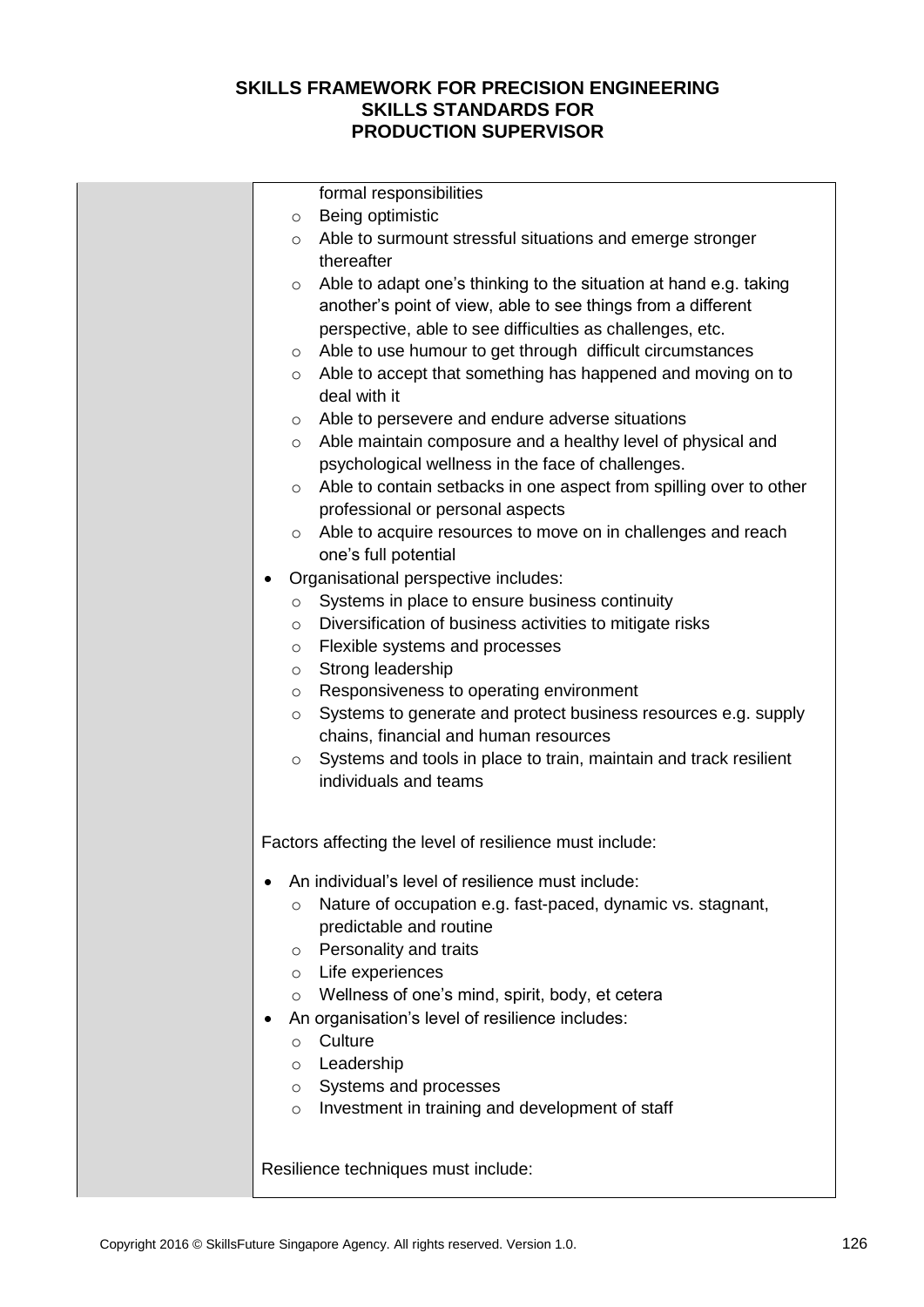|           | Practising and internalizing resilient behaviours must include:                                |
|-----------|------------------------------------------------------------------------------------------------|
| $\circ$   | Not giving up and persisting in achieving goals despite the                                    |
|           | difficulties                                                                                   |
| $\circ$   | Being decisive and able to make sound decisions despite                                        |
|           | uncertainties and pressures                                                                    |
| $\circ$   | Staying composed and positive in times of difficulty                                           |
|           | Thinking clearly and staying focused under pressure                                            |
| $\circ$   |                                                                                                |
| $\circ$   | Recognising how your feelings affect performance and                                           |
|           | understanding how it affects your relationship with stakeholders,                              |
|           | team members, customers, and in turn affects organisational                                    |
|           | performance                                                                                    |
| $\circ$   | Distinguishing personal and professional outcomes                                              |
| $\circ$   | Responding to changes and situations with a positive and open                                  |
|           | mind                                                                                           |
| $\circ$   | Creating a supportive culture within an organisation                                           |
| $\circ$   | Coaching others through difficulties                                                           |
| $\circ$   | Recognising stress symptoms before they become an issue                                        |
| $\circ$   | Engaging in activities to maintain the well-being of one's mind,                               |
|           | spirit and body                                                                                |
| $\circ$   | Controlling unwanted thoughts and emotional reactions                                          |
|           |                                                                                                |
| $\bullet$ | The individual level must include:                                                             |
| $\circ$   | Measurement/ outcome indicators to track development in                                        |
|           | resilience                                                                                     |
| $\circ$   | Areas for development in resilience                                                            |
| $\circ$   | Methods/ tools for collecting feedback on level of resilience                                  |
| O         | Schedule of timelines                                                                          |
| $\circ$   |                                                                                                |
| $\circ$   | Resources e.g. physical, financial required                                                    |
|           | Possible methods to develop resilience, such as:                                               |
|           | Using journals to list and challenge limiting beliefs                                          |
|           | Attending courses<br>٠                                                                         |
|           | ٠                                                                                              |
|           | positive relationships, getting involved in community and                                      |
|           | volunteer work, or joining a faith or spiritual community                                      |
|           | Building long-term stress resilience and reduce situational<br>٠                               |
|           | stress throughout the day                                                                      |
|           | Sharing and exchanging stories<br>٠                                                            |
|           | Setting progressive and incremental goals to build self<br>٠                                   |
|           | Building a strong support network through nurturing strong and<br>confidence in specific areas |
|           | Reflecting on past experiences and using them to positively<br>п                               |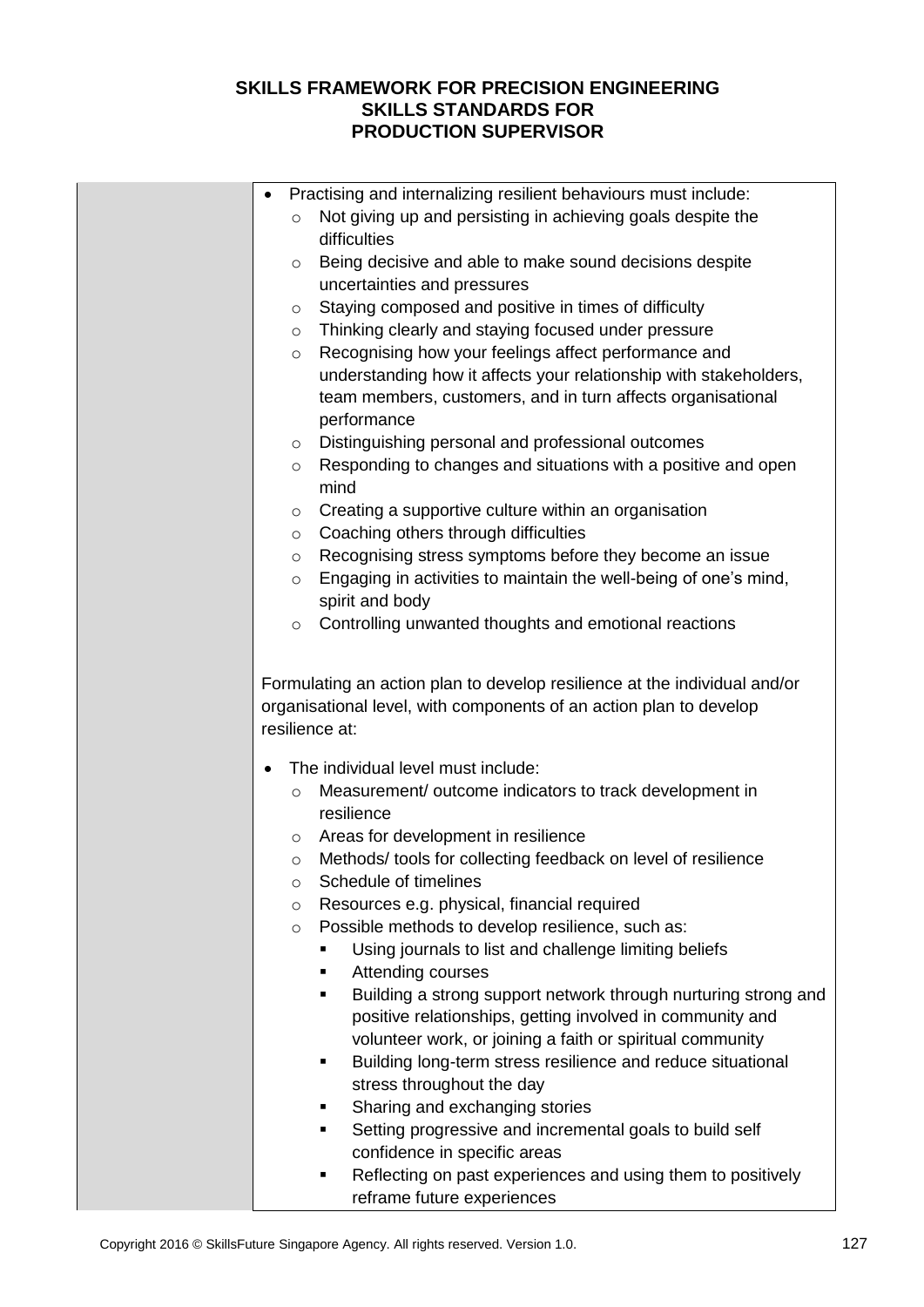|           |         | Practising relaxation techniques that can include imagery and<br>٠<br>breathing techniques                               |
|-----------|---------|--------------------------------------------------------------------------------------------------------------------------|
|           |         | Applying nutritional strategies for boosting vitality, motivation<br>٠                                                   |
|           |         | and productivity,                                                                                                        |
|           |         | Applying learned optimism techniques<br>٠                                                                                |
|           |         | Applying problem-solving and decision-making techniques to<br>٠                                                          |
|           |         | make sound decisions despite uncertainties and pressures                                                                 |
|           |         | Controlling unwanted thoughts and emotional reactions<br>٠                                                               |
| $\bullet$ |         | The organisational level must include:                                                                                   |
|           | $\circ$ | Measurement and outcome indicators to track development in                                                               |
|           |         | resilience                                                                                                               |
|           | $\circ$ | Areas for development in resilience                                                                                      |
|           | $\circ$ | Methods/tools for collecting feedback on level of resilience                                                             |
|           | $\circ$ | Schedule of timelines                                                                                                    |
|           | $\circ$ | Resources e.g. manpower, financial, logistics required                                                                   |
|           | $\circ$ | Plan to stakeholders                                                                                                     |
|           | $\circ$ | Possible methods to develop resilience, such as:                                                                         |
|           |         | Encouraging innovation and experimentation                                                                               |
|           |         | Implementing systems to ensure business continuity<br>٠                                                                  |
|           |         | Diversifying business activities to mitigate risks                                                                       |
|           |         | Introducing systems and processes to enhance organisation's<br>٠                                                         |
|           |         | flexibility and adaptability and to generate and protect business                                                        |
|           |         | resources e.g. supply chains, financial and human resources                                                              |
|           |         | Leadership development programmes<br>٠                                                                                   |
|           |         | Implementing scenario analysis and planning to enhance<br>٠                                                              |
|           |         | organisation's responsiveness to operating environment                                                                   |
|           |         | Investment in training and development for staff at all levels<br>٠                                                      |
|           |         | Introducing culture-building and awareness programmes<br>٠                                                               |
|           |         | Implementing communication and engagement sessions with<br>٠<br>staff at all levels                                      |
|           |         |                                                                                                                          |
|           |         | Implementing alternative work practices e.g. flexible working<br>arrangements, empowerment of decision-making, et cetera |
|           |         | Implementing staff welfare programmes such as exercise<br>■                                                              |
|           |         | days, staff bonding events, et cetera                                                                                    |
|           |         |                                                                                                                          |
|           |         |                                                                                                                          |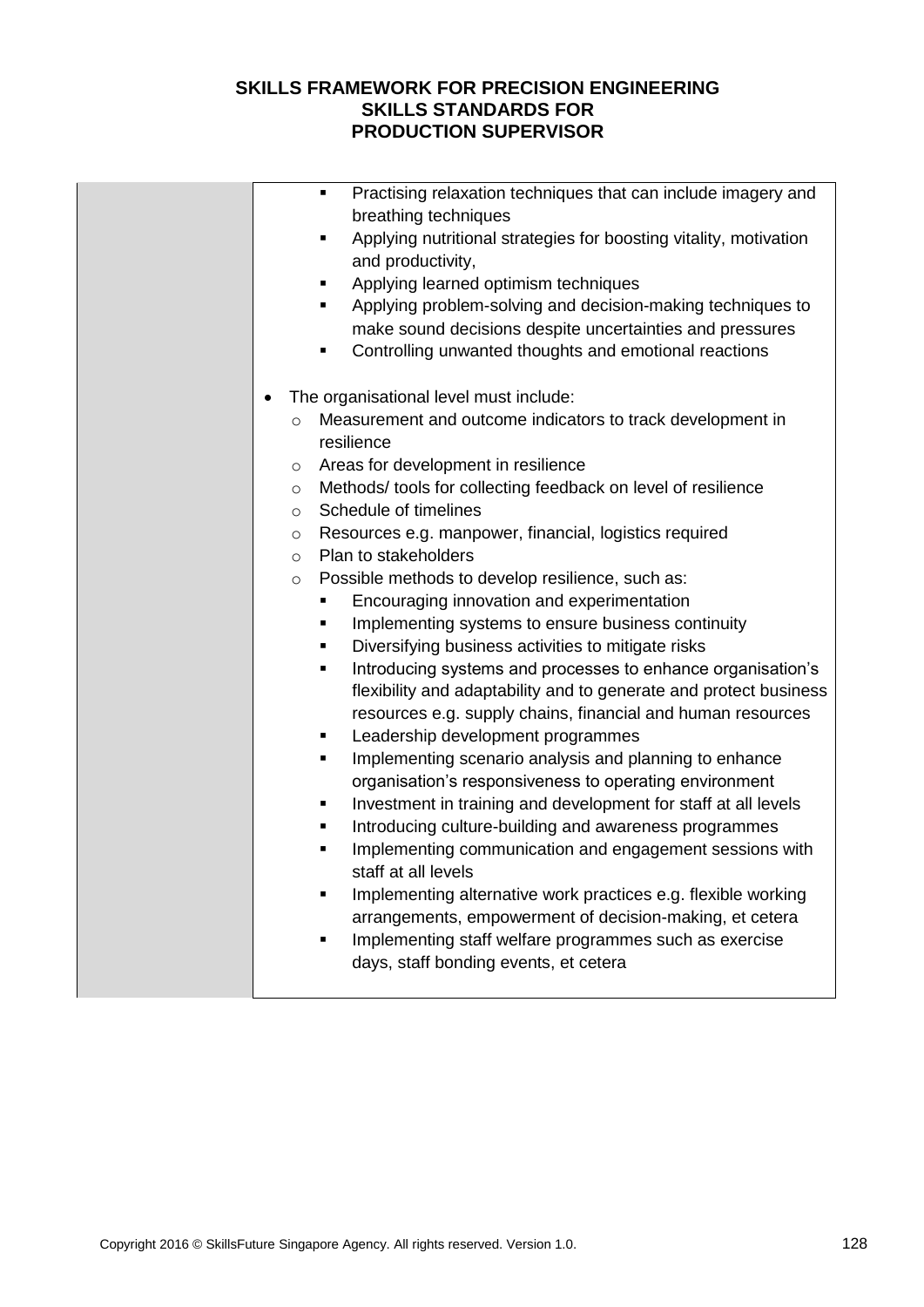| <b>Skill Code</b>                                                                                                                                                                                          | ES-ACE-401G-1                                                                                                                                                                                                                                                                                                                                                                                                                                                                                                                                                                                                                                                                                                                                                                                                                                                                                          | <b>Skill Category</b>                                                                                                                                     | Analytical, Conceptual<br>and Evaluative |
|------------------------------------------------------------------------------------------------------------------------------------------------------------------------------------------------------------|--------------------------------------------------------------------------------------------------------------------------------------------------------------------------------------------------------------------------------------------------------------------------------------------------------------------------------------------------------------------------------------------------------------------------------------------------------------------------------------------------------------------------------------------------------------------------------------------------------------------------------------------------------------------------------------------------------------------------------------------------------------------------------------------------------------------------------------------------------------------------------------------------------|-----------------------------------------------------------------------------------------------------------------------------------------------------------|------------------------------------------|
|                                                                                                                                                                                                            |                                                                                                                                                                                                                                                                                                                                                                                                                                                                                                                                                                                                                                                                                                                                                                                                                                                                                                        | <b>Skill Sub-Category</b><br>(where applicable)                                                                                                           | N/A                                      |
| <b>Skill</b>                                                                                                                                                                                               |                                                                                                                                                                                                                                                                                                                                                                                                                                                                                                                                                                                                                                                                                                                                                                                                                                                                                                        | Support the Establishment of a Framework for Initiative and Enterprise                                                                                    |                                          |
| <b>Skill Description</b>                                                                                                                                                                                   |                                                                                                                                                                                                                                                                                                                                                                                                                                                                                                                                                                                                                                                                                                                                                                                                                                                                                                        | This skill describes the ability to apply strategies to create, promote and<br>sustain a culture of continuous improvement. It also includes identifying, |                                          |
| Knowledge and<br><b>Analysis</b><br>It refers to gathering,<br>cognitive processing,<br>integration and<br>inspection of facts and<br>information required<br>to perform the work<br>tasks and activities. | evaluating and managing risks associated with improvement initiatives.<br>The ability to understand:<br>Managerial roles and responsibilities in developing an enterprising<br>$\bullet$<br>and self-directed workforce<br>Areas for continuous improvements in an organisation<br>$\bullet$<br>Steps to implement continuous improvement at the workplace<br>$\bullet$<br>Common pitfalls in establishing an organisational culture of<br>$\bullet$<br>continuous improvement<br>Areas for operating guidelines, corporate policies and strategies to<br>support continuous improvement<br>Resources required to encourage innovation in an organisation<br>$\bullet$<br>Ways to prepare employees to think and initiate for continuous<br>improvement<br>Activities and guidelines to promote and sustain innovation and<br>enterprise in an organisation<br>Steps and strategies for managing risks |                                                                                                                                                           |                                          |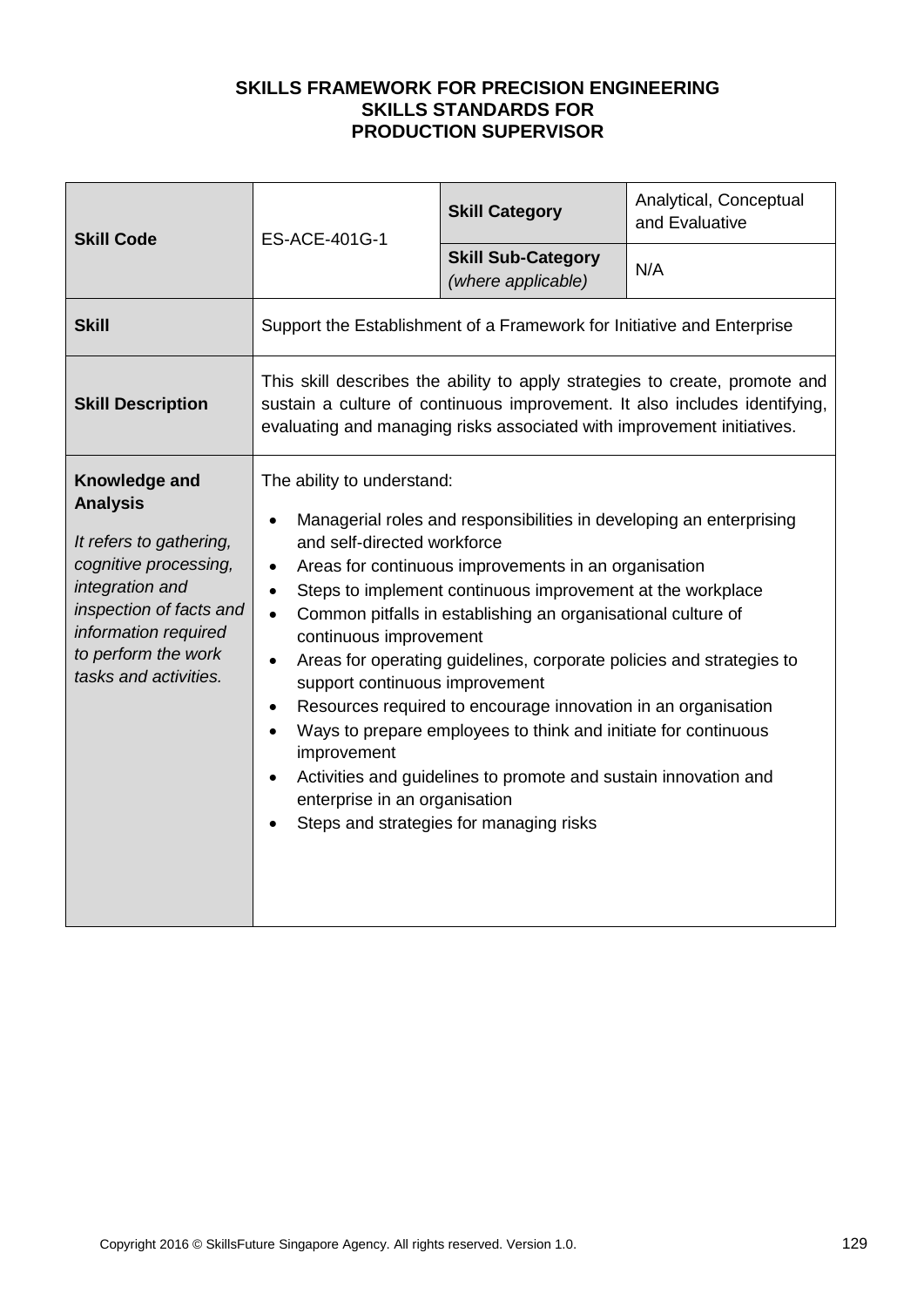| <b>Application and</b><br><b>Adaptation</b><br>It refers to the ability<br>to perform the work<br>tasks and activities<br>required of the<br>occupation, and the<br>ability to react to and<br>manage the changes<br>at work.    | The ability to:<br>Develop an organisational culture of innovation, enterprise and<br>$\bullet$<br>continuous improvement in consultation with stakeholders<br>Develop enterprise actions and strategies to improve organisational<br>$\bullet$<br>growth<br>Establish a framework to track and evaluate improvement efforts at<br>$\bullet$<br>the workplace<br>Perform risk assessment of a new policy or management decision on<br>$\bullet$<br>organisational performance<br>Evaluate implications of risks on organisational performance using<br>$\bullet$<br>appropriate tools and techniques<br>Develop a framework for an enterprise risk management programme<br>$\bullet$<br>in an organisation<br>Evaluate the effectiveness of the enterprise risk management<br>programme in an organisation |
|----------------------------------------------------------------------------------------------------------------------------------------------------------------------------------------------------------------------------------|------------------------------------------------------------------------------------------------------------------------------------------------------------------------------------------------------------------------------------------------------------------------------------------------------------------------------------------------------------------------------------------------------------------------------------------------------------------------------------------------------------------------------------------------------------------------------------------------------------------------------------------------------------------------------------------------------------------------------------------------------------------------------------------------------------|
| <b>Innovation and</b><br><b>Value Creation</b><br>It refers to the ability<br>to generate purposive<br>ideas to improve work<br>performance and/or<br>enhance business<br>values that are<br>aligned to<br>organisational goals. | The ability to:<br>Establish policies and strategies to promote initiative behaviour for<br>$\bullet$<br>continuous improvement at the workplace<br>Develop comprehensive policies that encourage innovation and<br>$\bullet$<br>enterprise                                                                                                                                                                                                                                                                                                                                                                                                                                                                                                                                                                |
| <b>Social Intelligence</b><br>and Ethics<br>It refers to the ability<br>to use affective<br>factors in leadership,<br>relationship and<br>diversity management<br>guided by<br>professional codes of<br>ethics.                  | The ability to:<br>Provide organisational leadership to promote and sustain innovation<br>and enterprise by cultivating and empowering employees to release<br>their untapped potential and creativity                                                                                                                                                                                                                                                                                                                                                                                                                                                                                                                                                                                                     |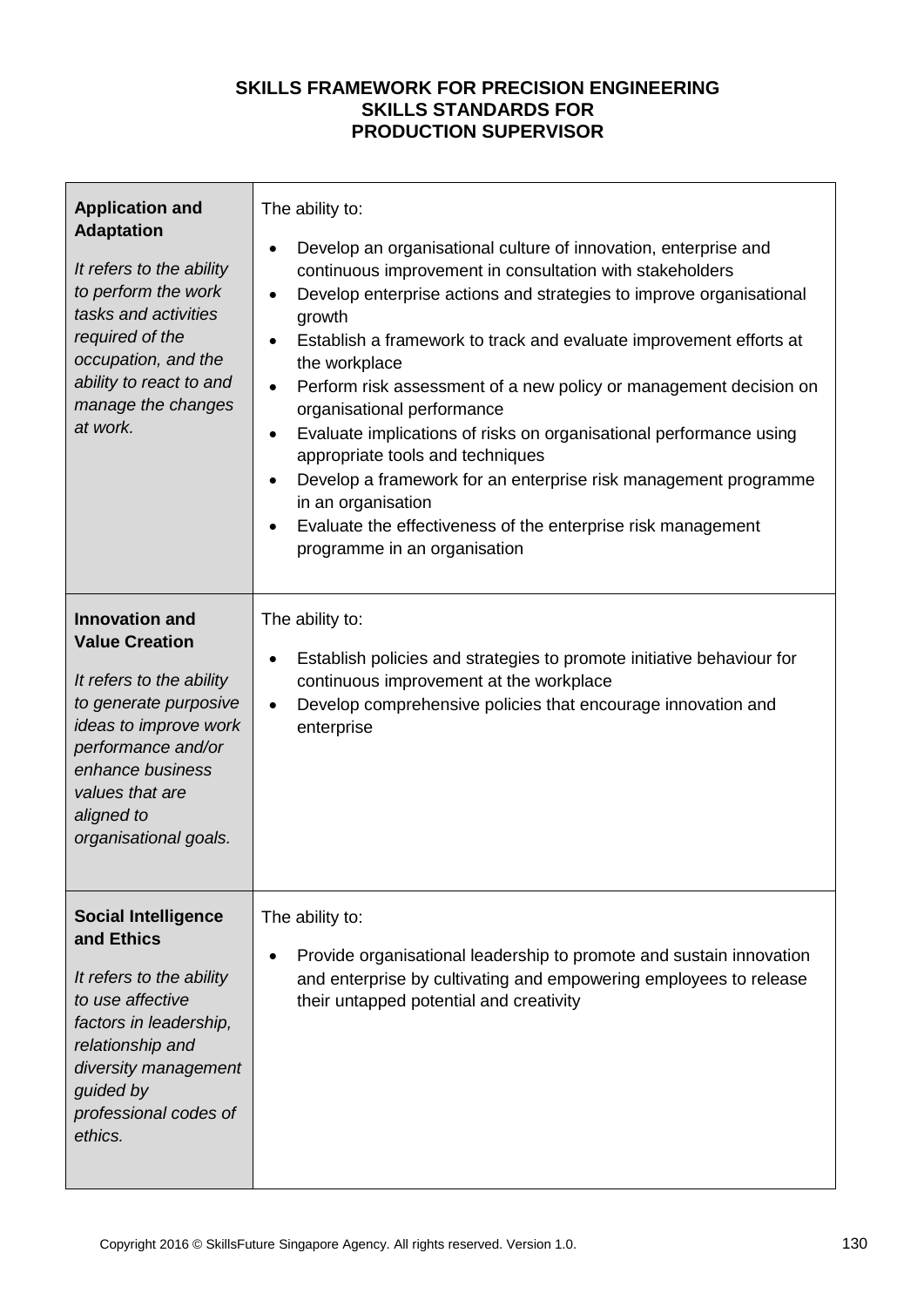| <b>Learning to Learn</b>                                                                                                | The ability to:                                                                                                                                                                                                                                               |
|-------------------------------------------------------------------------------------------------------------------------|---------------------------------------------------------------------------------------------------------------------------------------------------------------------------------------------------------------------------------------------------------------|
| It refers to the ability<br>to develop and<br><i>improve one's self</i><br>within and outside of<br>one's area of work. | Enhance and build skills for teams in the organisation to work together<br>to make decisions, plan work and resolve differences<br>Engage in continuous self-assessment and review to enhance own<br>$\bullet$<br>skills to promote innovation and enterprise |
| <b>Range of</b><br><b>Application</b>                                                                                   | N/A                                                                                                                                                                                                                                                           |
| (where applicable)                                                                                                      |                                                                                                                                                                                                                                                               |
| It refers to the critical<br>circumstances and<br>contexts that the skill<br>may be demonstrated.                       |                                                                                                                                                                                                                                                               |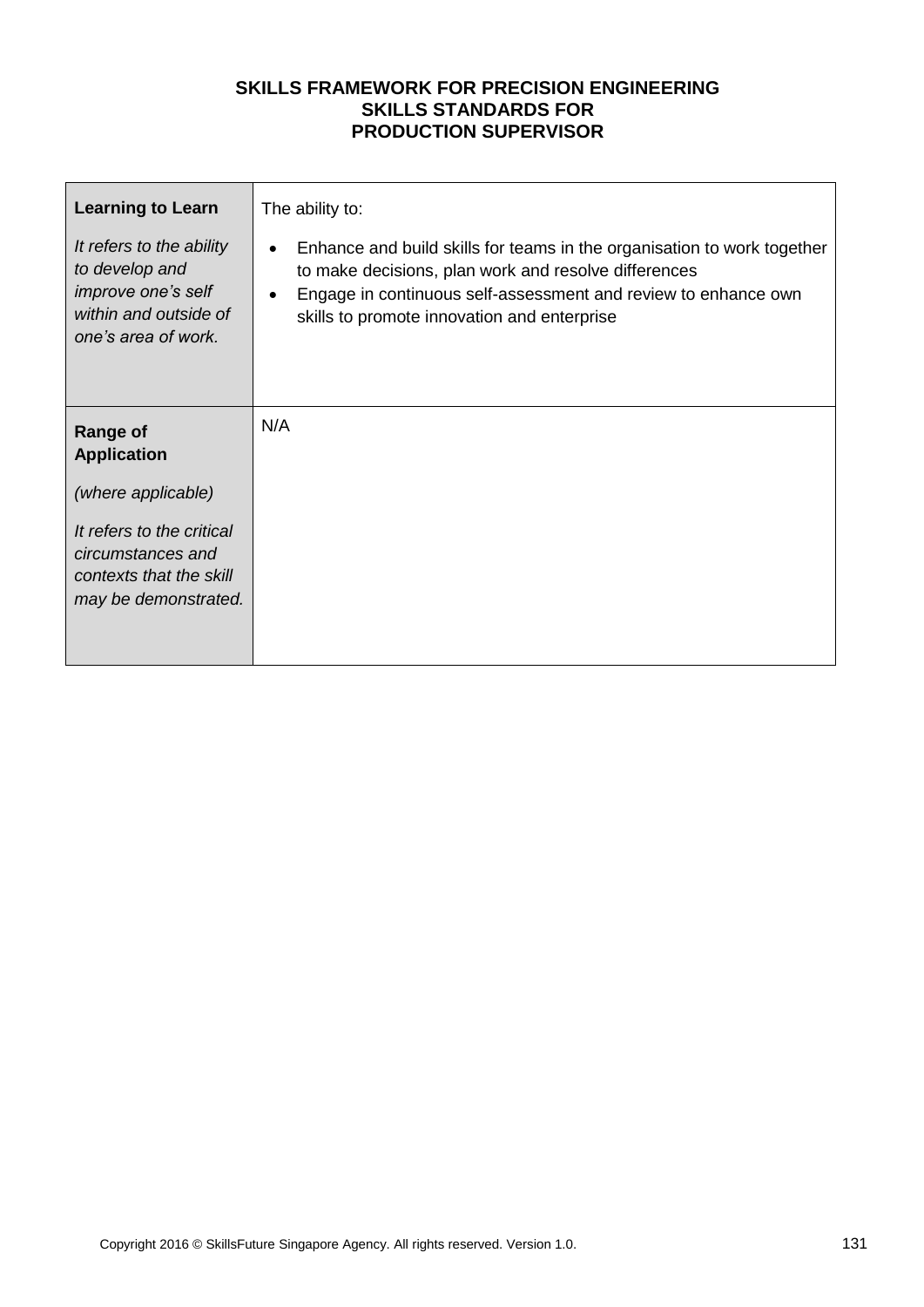|                                                                                                                                                                                                            | ES-ACE-402G-1                                                                                                                                                                                                                                                                                                                                                                                                                                                                                                                                                                                                                                                                                                                                                                                                                                                                                                                                                                                                                                                                                                                                                                 | <b>Skill Category</b>                           | Analytical, Conceptual<br>and Evaluative |
|------------------------------------------------------------------------------------------------------------------------------------------------------------------------------------------------------------|-------------------------------------------------------------------------------------------------------------------------------------------------------------------------------------------------------------------------------------------------------------------------------------------------------------------------------------------------------------------------------------------------------------------------------------------------------------------------------------------------------------------------------------------------------------------------------------------------------------------------------------------------------------------------------------------------------------------------------------------------------------------------------------------------------------------------------------------------------------------------------------------------------------------------------------------------------------------------------------------------------------------------------------------------------------------------------------------------------------------------------------------------------------------------------|-------------------------------------------------|------------------------------------------|
| <b>Skill Code</b>                                                                                                                                                                                          |                                                                                                                                                                                                                                                                                                                                                                                                                                                                                                                                                                                                                                                                                                                                                                                                                                                                                                                                                                                                                                                                                                                                                                               | <b>Skill Sub-Category</b><br>(where applicable) | N/A                                      |
| <b>Skill</b>                                                                                                                                                                                               | Solve Problems and Make Decisions at Managerial Level                                                                                                                                                                                                                                                                                                                                                                                                                                                                                                                                                                                                                                                                                                                                                                                                                                                                                                                                                                                                                                                                                                                         |                                                 |                                          |
| <b>Skill Description</b>                                                                                                                                                                                   | This skill describes the ability to examine the causes of performance<br>deficiency and its impact on an organisation. It also includes managing<br>team dynamics to identify and address performance deficiency.                                                                                                                                                                                                                                                                                                                                                                                                                                                                                                                                                                                                                                                                                                                                                                                                                                                                                                                                                             |                                                 |                                          |
| Knowledge and<br><b>Analysis</b><br>It refers to gathering,<br>cognitive processing,<br>integration and<br>inspection of facts and<br>information required<br>to perform the work<br>tasks and activities. | The ability to understand:<br>Advantages and disadvantages of the various methods to collect<br>relevant and current information on organisational performance<br>standards and quality control policies<br>Sources of information to identify performance deficiency<br>$\bullet$<br>Advantages and disadvantages of the various methods to identify<br>$\bullet$<br>performance deficiency<br>Types of analytical tools and techniques and their application in the<br>$\bullet$<br>problem- solving and decision-making process<br>Principles of group dynamics and teamwork and techniques to<br>٠<br>manage team dynamics<br>Types of decision-making models for arriving at the preferred solution<br>٠<br>and their features<br>Factors affecting the effectiveness of an implementation plan<br>Tools and techniques to identify performance deficiency or cause of<br>failure in implemented solution and implementation plan and their<br>features<br>Advantages and disadvantages of various ways to formalise<br>implemented solution as part of current Standard Operating<br>Procedures (SOPs)<br>Organisational procedures for amending and disseminating SOPs |                                                 |                                          |
| <b>Application and</b><br><b>Adaptation</b>                                                                                                                                                                | The ability to:                                                                                                                                                                                                                                                                                                                                                                                                                                                                                                                                                                                                                                                                                                                                                                                                                                                                                                                                                                                                                                                                                                                                                               |                                                 |                                          |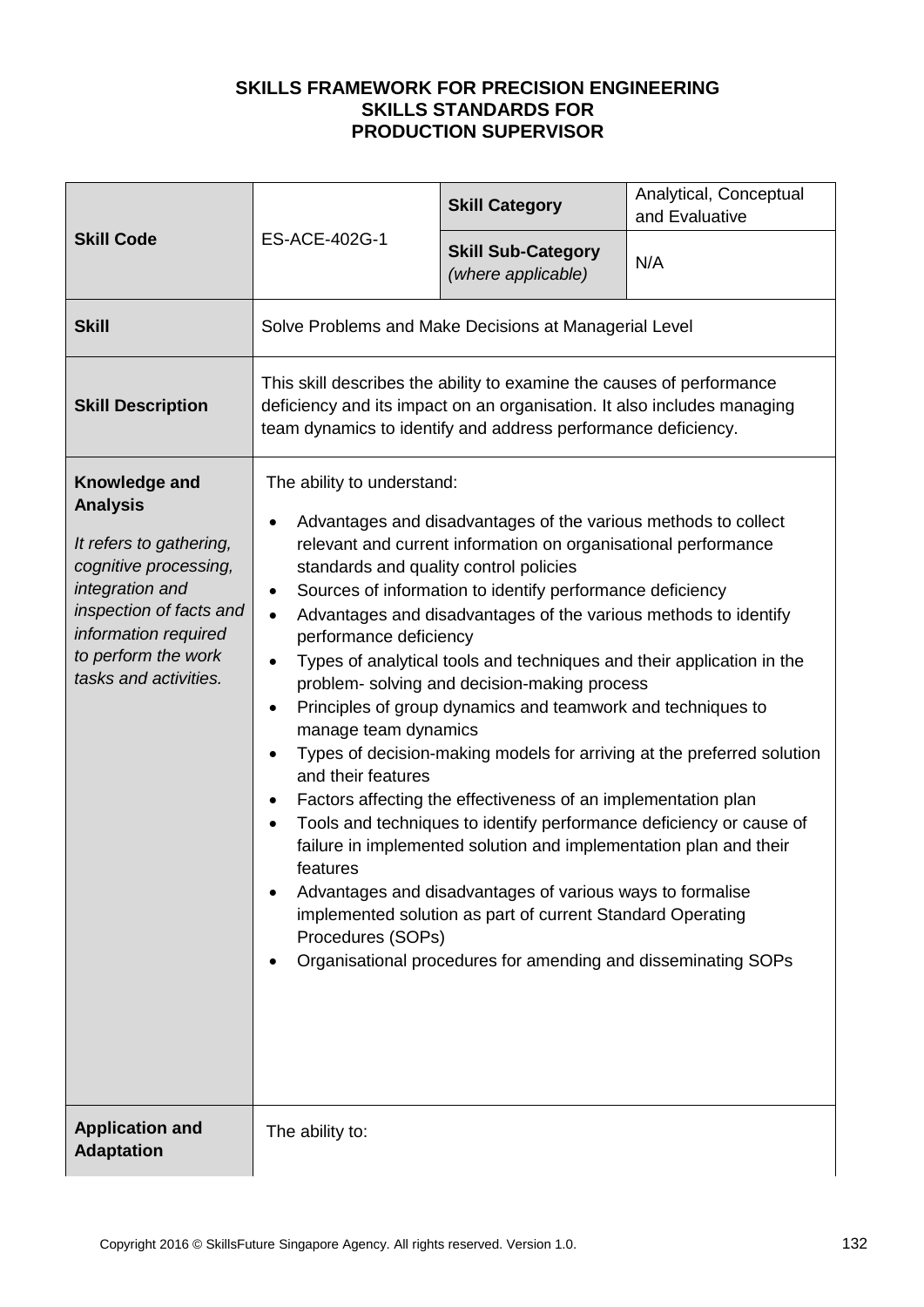| It refers to the ability<br>to perform the work<br>tasks and activities<br>required of the<br>occupation, and the<br>ability to react to and<br>manage the changes<br>at work.                                                   | Collect relevant and current information on organisational<br>performance standards and quality control policies<br>Identify the types of performance deficiency and examine the causes<br>$\bullet$<br>and their impact on organisation-related aspects<br>Identify the root causes of the problems with team members using<br>$\bullet$<br>appropriate group facilitation techniques<br>Determine a preferred solution using appropriate methods and draw<br>$\bullet$<br>up an implementation plan to implement the solution at the workplace<br>Formalise implemented solution as part of the organisation's current<br>$\bullet$<br>standard operating procedures<br>Evaluate the effectiveness of the implemented solution and<br>implementation plan using appropriate techniques and criteria |
|----------------------------------------------------------------------------------------------------------------------------------------------------------------------------------------------------------------------------------|-------------------------------------------------------------------------------------------------------------------------------------------------------------------------------------------------------------------------------------------------------------------------------------------------------------------------------------------------------------------------------------------------------------------------------------------------------------------------------------------------------------------------------------------------------------------------------------------------------------------------------------------------------------------------------------------------------------------------------------------------------------------------------------------------------|
| <b>Innovation and</b><br><b>Value Creation</b><br>It refers to the ability<br>to generate purposive<br>ideas to improve work<br>performance and/or<br>enhance business<br>values that are<br>aligned to<br>organisational goals. | The ability to:<br>Generate creative ideas using appropriate idea generation and group<br>facilitation techniques<br>Shortlist the most viable ideas based on a set of pertinent criteria<br>$\bullet$<br>using appropriate problem-solving and decision-making techniques<br>and tools<br>Evaluate the impact of shortlisted ideas using appropriate problem-<br>٠<br>solving and decision-making techniques and tools<br>Develop a corrective action plan for any shortfalls identified in the<br>implemented solution and conduct a follow-up review of modifications<br>made                                                                                                                                                                                                                      |
| <b>Social Intelligence</b><br>and Ethics<br>It refers to the ability<br>to use affective<br>factors in leadership,<br>relationship and<br>diversity management<br>guided by<br>professional codes of<br>ethics.                  | The ability to:<br>Manage team dynamics and differing opinions through the use of<br>conflict management techniques                                                                                                                                                                                                                                                                                                                                                                                                                                                                                                                                                                                                                                                                                   |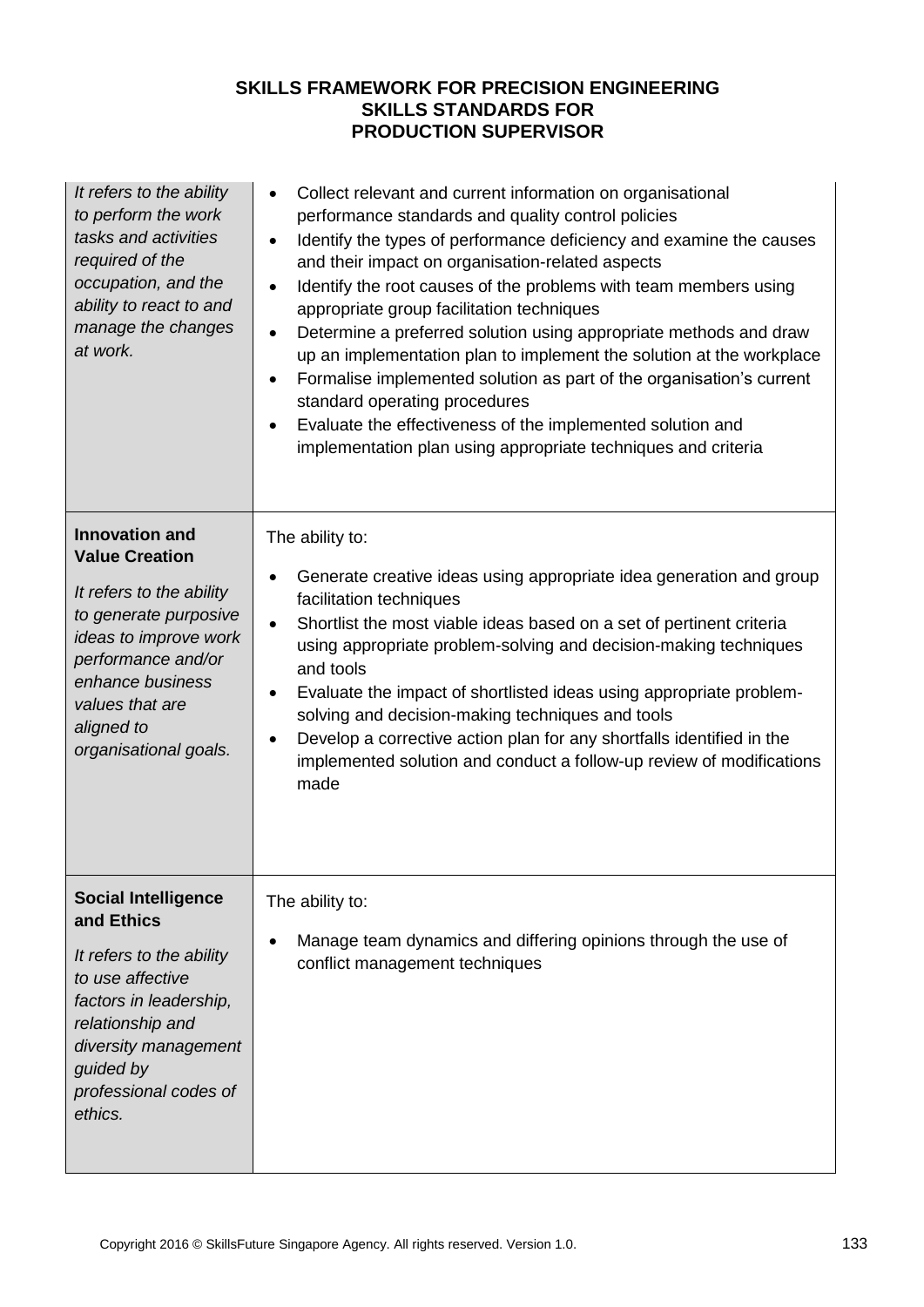| <b>Learning to Learn</b>                                                                                         | The ability to:                                                                                                 |
|------------------------------------------------------------------------------------------------------------------|-----------------------------------------------------------------------------------------------------------------|
| It refers to the ability<br>to develop and<br>improve one's self<br>within and outside of<br>one's area of work. | Reflect on own strengths and weaknesses and its impact in solving<br>$\bullet$<br>problems and making decisions |
| <b>Range of</b><br><b>Application</b>                                                                            | N/A                                                                                                             |
| (where applicable)                                                                                               |                                                                                                                 |
| It refers to the critical<br>circumstances and<br>contexts that the skill<br>may be demonstrated.                |                                                                                                                 |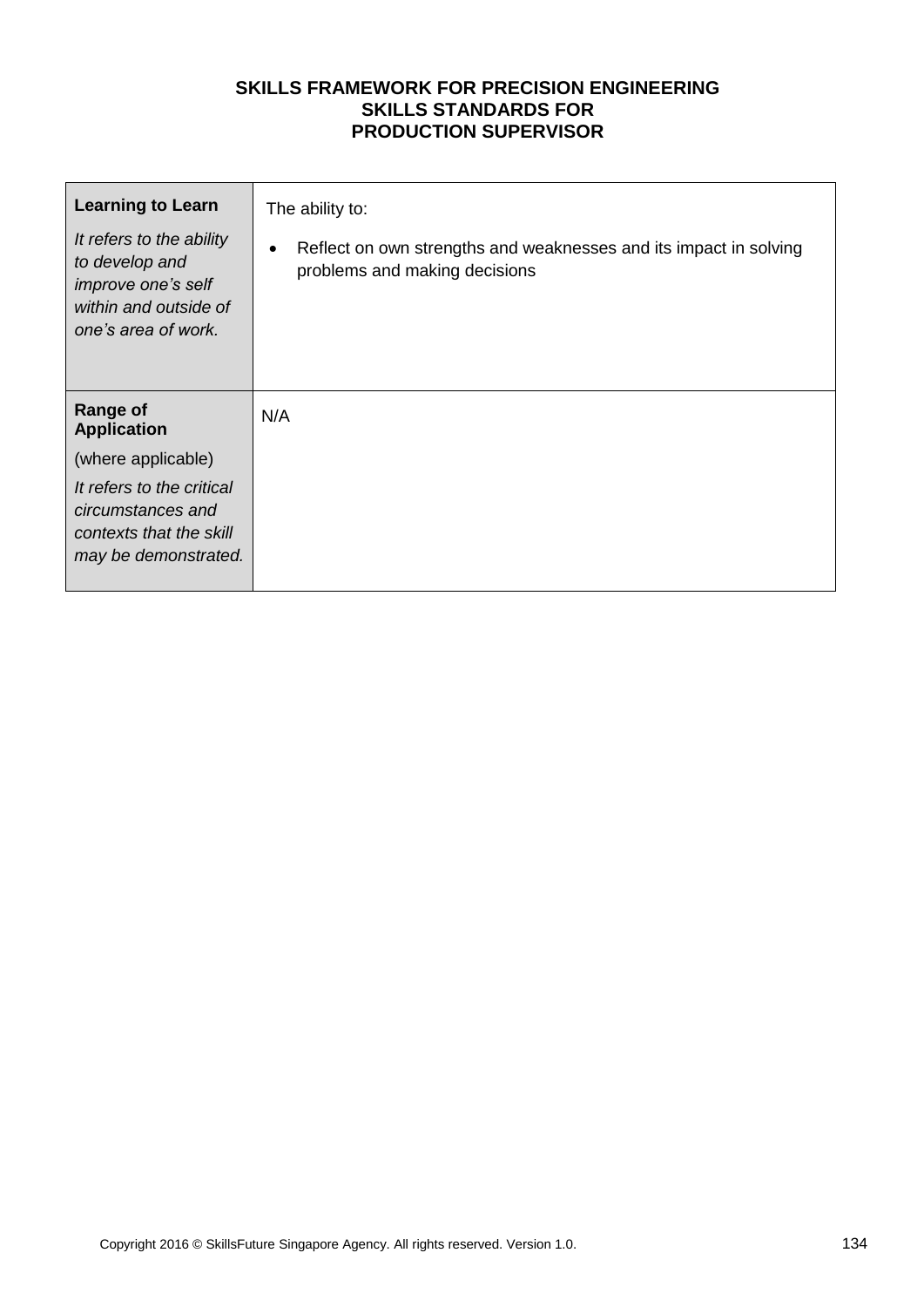| <b>Skill Code</b>                                                                                                                                                                                          | ES-IP-401G-1                                                                                                                                                                                                                                                                                                                                                                                                                                                                                                                                                                                                                                                                                                                                                                                                                                                                                                                                                                                                                                                                            | <b>Skill Category</b>                           | People and Relationship<br>Management |
|------------------------------------------------------------------------------------------------------------------------------------------------------------------------------------------------------------|-----------------------------------------------------------------------------------------------------------------------------------------------------------------------------------------------------------------------------------------------------------------------------------------------------------------------------------------------------------------------------------------------------------------------------------------------------------------------------------------------------------------------------------------------------------------------------------------------------------------------------------------------------------------------------------------------------------------------------------------------------------------------------------------------------------------------------------------------------------------------------------------------------------------------------------------------------------------------------------------------------------------------------------------------------------------------------------------|-------------------------------------------------|---------------------------------------|
|                                                                                                                                                                                                            |                                                                                                                                                                                                                                                                                                                                                                                                                                                                                                                                                                                                                                                                                                                                                                                                                                                                                                                                                                                                                                                                                         | <b>Skill Sub-Category</b><br>(where applicable) | N/A                                   |
| <b>Skill</b>                                                                                                                                                                                               | Lead Workplace Communication and Engagement                                                                                                                                                                                                                                                                                                                                                                                                                                                                                                                                                                                                                                                                                                                                                                                                                                                                                                                                                                                                                                             |                                                 |                                       |
| <b>Skill Description</b>                                                                                                                                                                                   | This skill describes the ability to lead workplace communication through<br>the implementation of communication strategies and mechanisms. It also<br>includes using negotiation strategies to achieve organisational goals and<br>win-win outcomes.                                                                                                                                                                                                                                                                                                                                                                                                                                                                                                                                                                                                                                                                                                                                                                                                                                    |                                                 |                                       |
| Knowledge and<br><b>Analysis</b><br>It refers to gathering,<br>cognitive processing,<br>integration and<br>inspection of facts and<br>information required<br>to perform the work<br>tasks and activities. | The ability to understand:<br>Communication strategies, tools and methods associated with the<br>various communication mechanisms to meet organisational goals and<br>objectives and their features<br>Types and dimensions of organisational culture and their<br>$\bullet$<br>characteristics<br>Dimensions of conflict or dispute<br>$\bullet$<br>Desired goals to be achieved as a outcome of negotiation<br>$\bullet$<br>Motivations, priorities, interests and inclinations of stakeholders<br>$\bullet$<br>involved in a negotiation<br>Importance of considering cultural factors and various diversity issues<br>$\bullet$<br>that affect the communication in a negotiation process<br>Factors affecting the prioritising of goals and evaluation of possible<br>$\bullet$<br>trade-offs<br>Steps to develop relevant details and supporting arguments for<br>negotiation<br>Negotiation styles and tactics for countering other party's style and<br>$\bullet$<br>their characteristics<br>Sources of power, conflict and obstacles to a successful negotiation<br>$\bullet$ |                                                 |                                       |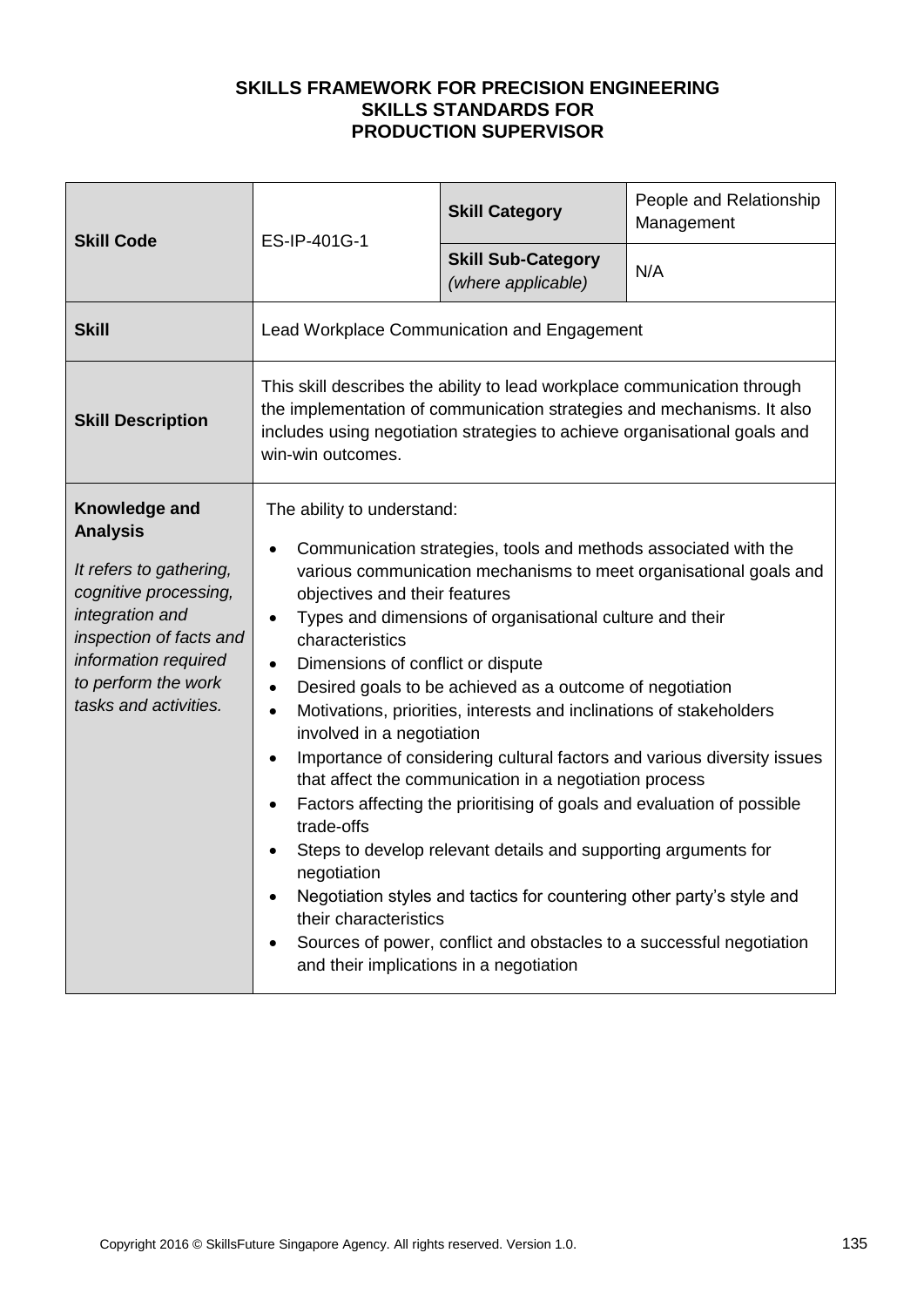| <b>Application and</b><br><b>Adaptation</b><br>It refers to the ability<br>to perform the work<br>tasks and activities<br>required of the<br>occupation, and the<br>ability to react to and<br>manage the changes<br>at work.    | The ability to:<br>Conduct research on best practices in workplace communication,<br>evaluate their suitability for adoption and establish benchmarks for the<br>organisation<br>Develop communications plan to implement communication strategies<br>$\bullet$<br>and mechanisms to meet organisational goals and objectives<br>Evaluate employees' level of acceptance of organisation's vision,<br>$\bullet$<br>mission and core values and take corrective actions where needed<br>Evaluate effectiveness of communication strategies and mechanisms<br>$\bullet$<br>and implementation plan according to criteria set<br>Establish the actual causes of conflict or dispute and plan for<br>$\bullet$<br>negotiation taking into account organisational goals and objectives<br>Assess negotiation situation and develop negotiation strategies taking<br>$\bullet$<br>into consideration diversity issues |  |  |
|----------------------------------------------------------------------------------------------------------------------------------------------------------------------------------------------------------------------------------|-----------------------------------------------------------------------------------------------------------------------------------------------------------------------------------------------------------------------------------------------------------------------------------------------------------------------------------------------------------------------------------------------------------------------------------------------------------------------------------------------------------------------------------------------------------------------------------------------------------------------------------------------------------------------------------------------------------------------------------------------------------------------------------------------------------------------------------------------------------------------------------------------------------------|--|--|
|                                                                                                                                                                                                                                  | Evaluate negotiation process and delegate appropriate follow-up<br>actions in a timely manner based on accurate and objective analytical<br>techniques                                                                                                                                                                                                                                                                                                                                                                                                                                                                                                                                                                                                                                                                                                                                                          |  |  |
| <b>Innovation and</b><br><b>Value Creation</b><br>It refers to the ability<br>to generate purposive<br>ideas to improve work<br>performance and/or<br>enhance business<br>values that are<br>aligned to<br>organisational goals. | The ability to:<br>Evaluate gaps and barriers in workplace communication based on<br>determined benchmarks and establish communication strategies and<br>mechanisms that meet organisational goals and objectives                                                                                                                                                                                                                                                                                                                                                                                                                                                                                                                                                                                                                                                                                               |  |  |
| <b>Social Intelligence</b><br>and Ethics<br>It refers to the ability<br>to use affective<br>factors in leadership,<br>relationship and<br>diversity management<br>guided by<br>professional codes of<br>ethics.                  | The ability to:<br>Use communication strategies to influence organisational culture and<br>motivate employees to commit to the organisation's vision, mission<br>and core values<br>Conduct negotiation to achieve organisational goals and win-win<br>outcomes by applying negotiation strategies and effective<br>communication skills                                                                                                                                                                                                                                                                                                                                                                                                                                                                                                                                                                        |  |  |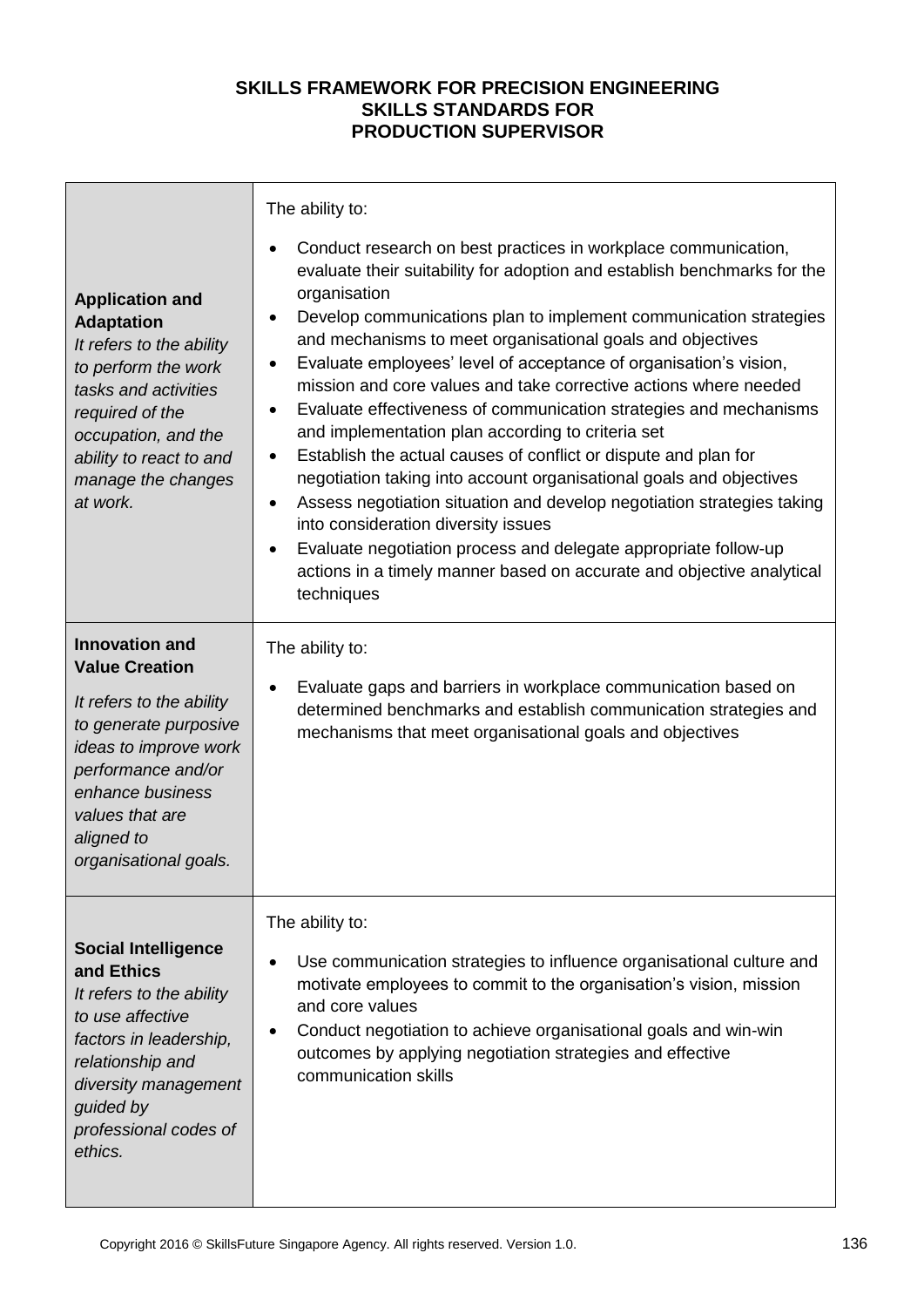| <b>Learning to Learn</b><br>It refers to the ability<br>to develop and<br>improve one's self<br>within and outside of<br>one's area of work.                    | The ability to:<br>Reflect on gaps in own communication and negotiation style to make<br>adjustments for future interactions |
|-----------------------------------------------------------------------------------------------------------------------------------------------------------------|------------------------------------------------------------------------------------------------------------------------------|
| <b>Range of</b><br><b>Application</b><br>(where applicable)<br>It refers to the critical<br>circumstances and<br>contexts that the skill<br>may be demonstrated | N/A                                                                                                                          |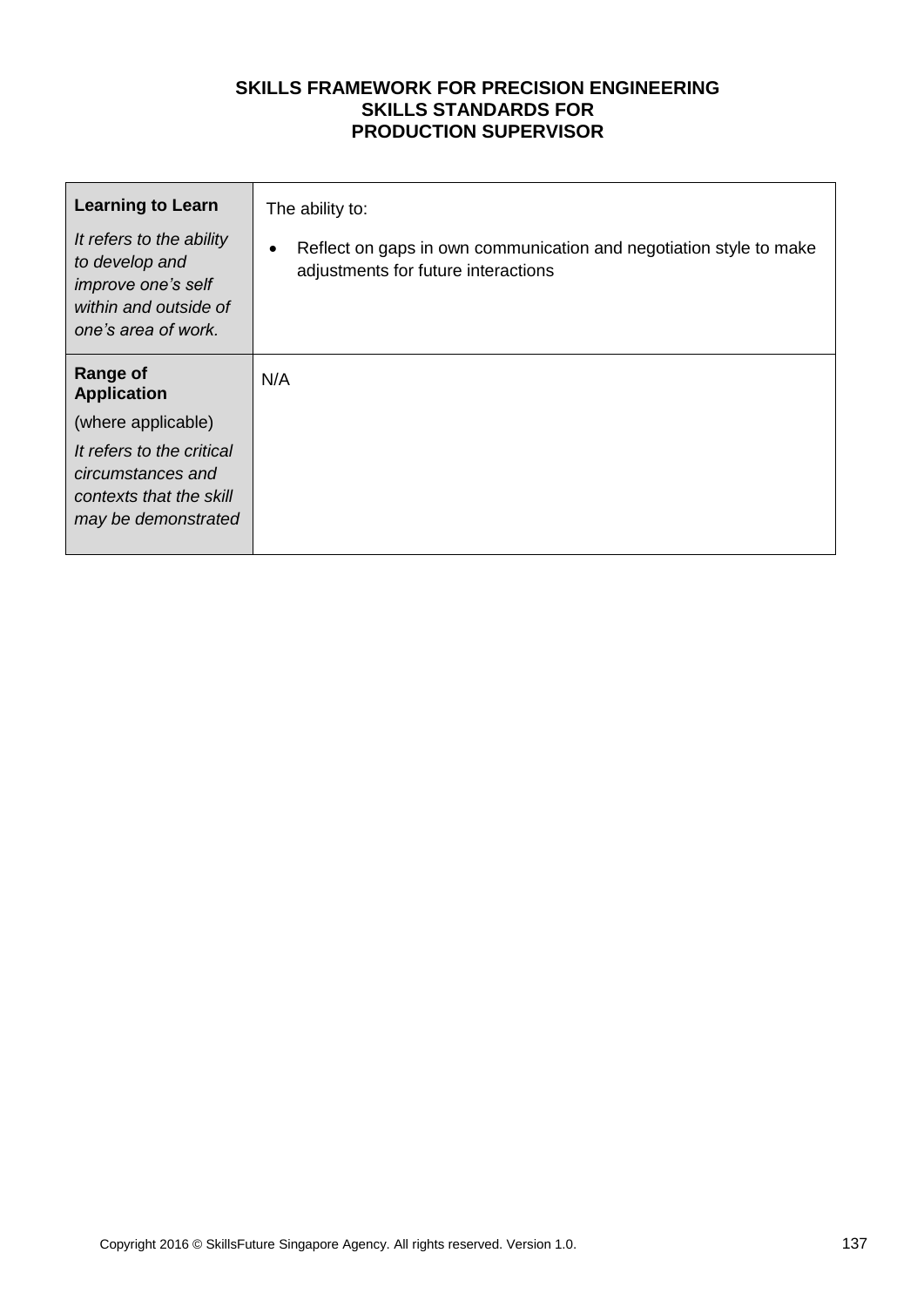| <b>Skill Code</b>                                                                                                                                                                                          | ES-IP-402G-1                                                                                                                                                                                                                                                                                                                                                                                                                                                                                                                                                                                                                                                                                                                                                  | <b>Skill Category</b>                           | People and Relationship<br>Management |  |
|------------------------------------------------------------------------------------------------------------------------------------------------------------------------------------------------------------|---------------------------------------------------------------------------------------------------------------------------------------------------------------------------------------------------------------------------------------------------------------------------------------------------------------------------------------------------------------------------------------------------------------------------------------------------------------------------------------------------------------------------------------------------------------------------------------------------------------------------------------------------------------------------------------------------------------------------------------------------------------|-------------------------------------------------|---------------------------------------|--|
|                                                                                                                                                                                                            |                                                                                                                                                                                                                                                                                                                                                                                                                                                                                                                                                                                                                                                                                                                                                               | <b>Skill Sub-Category</b><br>(where applicable) | N/A                                   |  |
| <b>Skill</b>                                                                                                                                                                                               | Develop a Work Team                                                                                                                                                                                                                                                                                                                                                                                                                                                                                                                                                                                                                                                                                                                                           |                                                 |                                       |  |
| <b>Skill Description</b>                                                                                                                                                                                   | This skill describes the ability to establish teams and allocate resources in<br>achieving organisational goals. It also includes cultivating open<br>communication for teamwork and evaluating the progress of the team.                                                                                                                                                                                                                                                                                                                                                                                                                                                                                                                                     |                                                 |                                       |  |
| Knowledge and<br><b>Analysis</b><br>It refers to gathering,<br>cognitive processing,<br>integration and<br>inspection of facts and<br>information required<br>to perform the work<br>tasks and activities. | The ability to understand:<br>Critical factors in building a high performance team<br>Characteristics and impact of team synergy on team performance<br>$\bullet$<br>Techniques for team building and development<br>$\bullet$<br>Coaching process aligned to organisational vision and business goals<br>$\bullet$<br>Platforms and tools to create opportunities for team members to<br>$\bullet$<br>contribute ideas and skills<br>Components of systems to recognise contributions of team members<br>٠<br>Implications of diversity issues on coaching<br>$\bullet$<br>Components of systems for development of staff<br>$\bullet$<br>Motivational theories related to rewards and recognition for staff<br>Ways to determine trends in team performance |                                                 |                                       |  |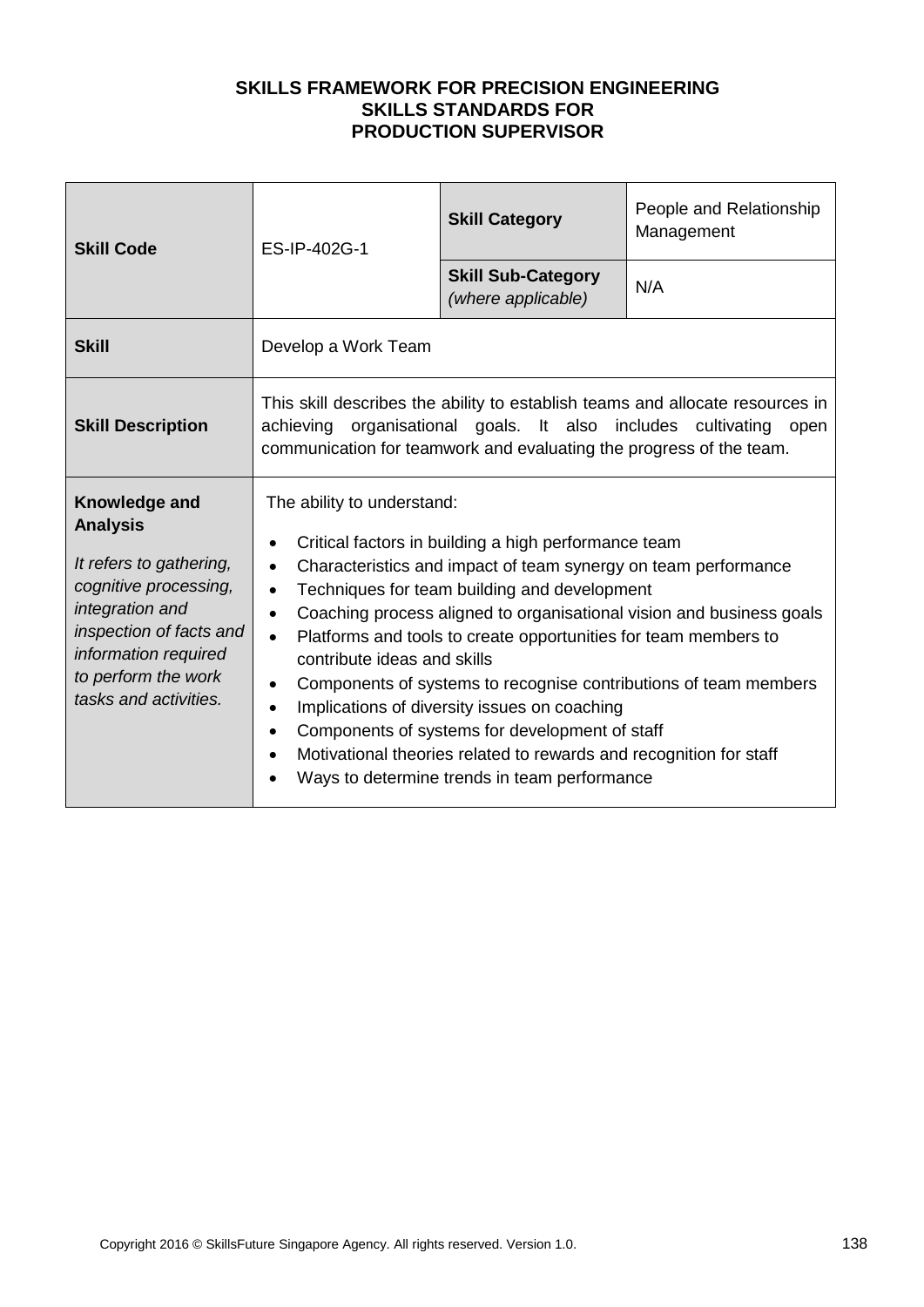| <b>Application and</b><br><b>Adaptation</b><br>It refers to the ability<br>to perform the work<br>tasks and activities<br>required of the<br>occupation, and the<br>ability to react to and<br>manage the changes<br>at work.    | The ability to:<br>Analyse the types of teams required and their value in achieving<br>$\bullet$<br>organisational goals<br>Identify and elect work team members and align roles, responsibilities,<br>$\bullet$<br>objectives and expectations of the work team to organisational goals<br>Delegate tasks and allocate resources to facilitate work team towards<br>$\bullet$<br>the achievement of goals and objectives, taking into consideration<br>diversity issues<br>Evaluate impact of task and role delegation among team members on<br>team synergy and make adjustments where necessary in accordance<br>to criteria set<br>Encourage teamwork and foster commitment and sense of ownership<br>among team members based on team building and development<br>techniques<br>Assess the barriers to group interaction and communication and<br>٠<br>establish infrastructure to facilitate knowledge management and work<br>team coaching which is aligned to organisational vision and business<br>goals |  |
|----------------------------------------------------------------------------------------------------------------------------------------------------------------------------------------------------------------------------------|-------------------------------------------------------------------------------------------------------------------------------------------------------------------------------------------------------------------------------------------------------------------------------------------------------------------------------------------------------------------------------------------------------------------------------------------------------------------------------------------------------------------------------------------------------------------------------------------------------------------------------------------------------------------------------------------------------------------------------------------------------------------------------------------------------------------------------------------------------------------------------------------------------------------------------------------------------------------------------------------------------------------|--|
| <b>Innovation and</b><br><b>Value Creation</b><br>It refers to the ability<br>to generate purposive<br>ideas to improve work<br>performance and/or<br>enhance business<br>values that are<br>aligned to<br>organisational goals. | The ability to:<br>Monitor and evaluate team progress and performance in achievement<br>of goals and objectives                                                                                                                                                                                                                                                                                                                                                                                                                                                                                                                                                                                                                                                                                                                                                                                                                                                                                                   |  |
| <b>Social Intelligence</b><br>and Ethics<br>It refers to the ability<br>to use affective<br>factors in leadership,<br>relationship and<br>diversity management<br>guided by<br>professional codes of<br>ethics.                  | The ability to:<br>Communicate the roles, responsibilities, objectives and expectations<br>$\bullet$<br>to the work team and empower team members to accomplish them<br>Communicate feedback to team using the most suitable means and<br>$\bullet$<br>data and provide recommendations to improve performance<br>Recognise and reward team work and performance taking into<br>٠<br>consideration implications of diversity issues                                                                                                                                                                                                                                                                                                                                                                                                                                                                                                                                                                               |  |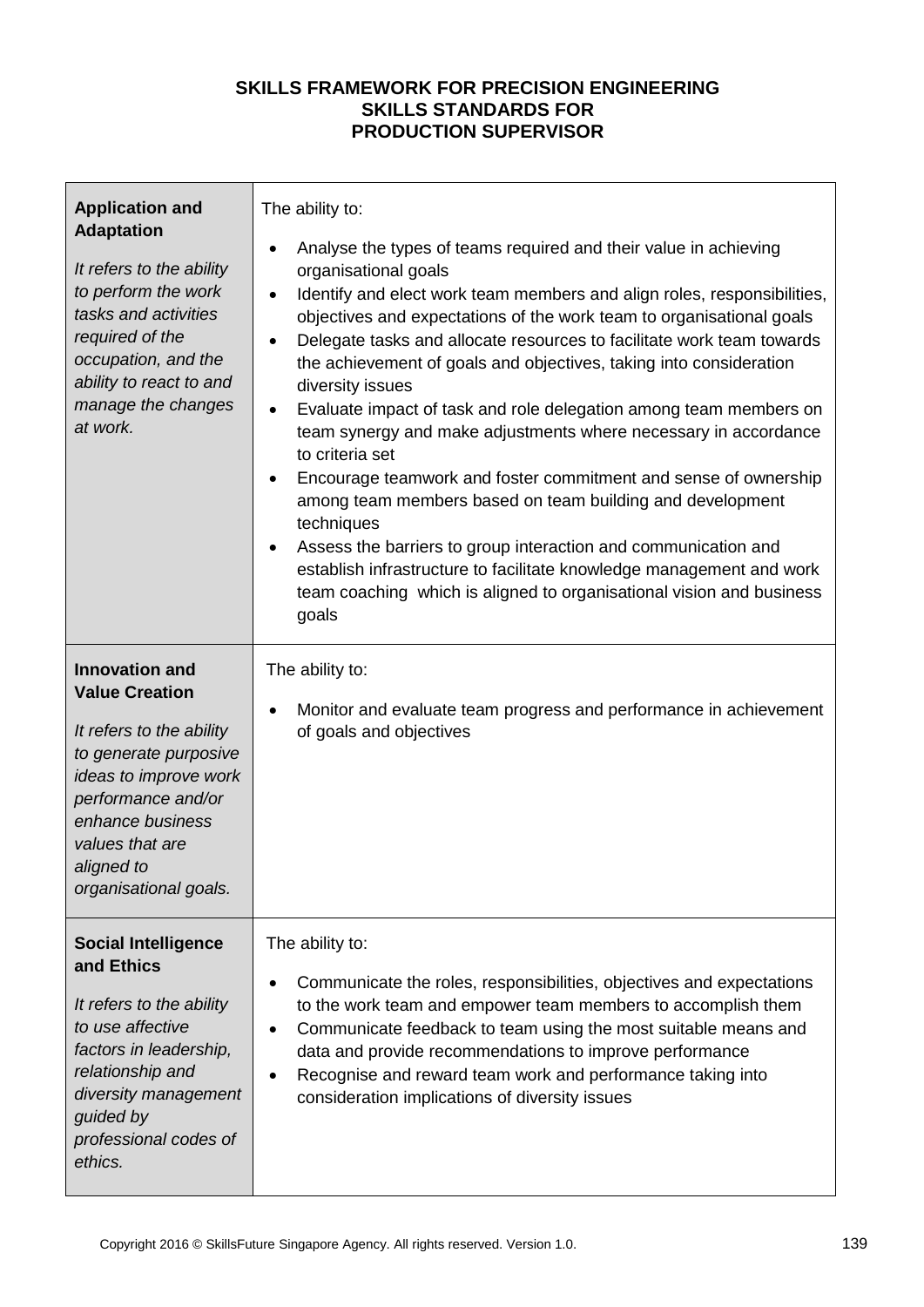| <b>Learning to Learn</b>                                                                                         | The ability to:                                                                            |  |  |
|------------------------------------------------------------------------------------------------------------------|--------------------------------------------------------------------------------------------|--|--|
| It refers to the ability<br>to develop and<br>improve one's self<br>within and outside of<br>one's area of work. | Seek feedback from peers and supervisors to improve own future<br>$\bullet$<br>performance |  |  |
| <b>Range of</b><br><b>Application</b>                                                                            | N/A                                                                                        |  |  |
| (where applicable)                                                                                               |                                                                                            |  |  |
| It refers to the critical<br>circumstances and<br>contexts that the skill<br>may be demonstrated.                |                                                                                            |  |  |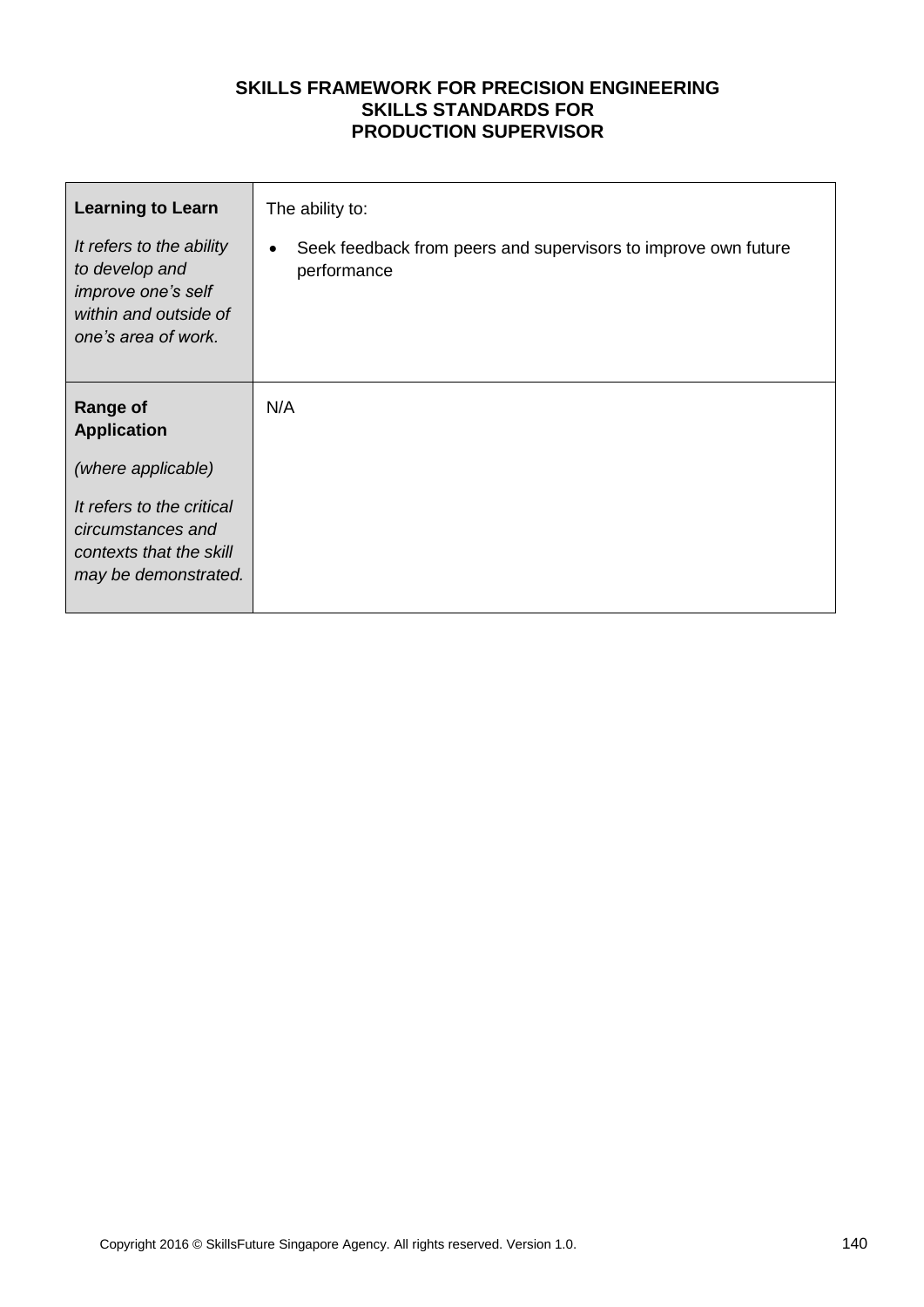| <b>Skill Code</b>                                                                                                                                                                                                             | ES-IP-403G-1                                                                                                                                                                                                                                                                                                                                                                                                        | <b>Skill Category</b>                           | Interpersonal |
|-------------------------------------------------------------------------------------------------------------------------------------------------------------------------------------------------------------------------------|---------------------------------------------------------------------------------------------------------------------------------------------------------------------------------------------------------------------------------------------------------------------------------------------------------------------------------------------------------------------------------------------------------------------|-------------------------------------------------|---------------|
|                                                                                                                                                                                                                               |                                                                                                                                                                                                                                                                                                                                                                                                                     | <b>Skill Sub-Category</b><br>(where applicable) | N/A           |
| <b>Skill</b>                                                                                                                                                                                                                  | Lead a Virtual Team                                                                                                                                                                                                                                                                                                                                                                                                 |                                                 |               |
| <b>Skill Description</b>                                                                                                                                                                                                      | This skill describes the ability to analyse the importance of virtual<br>collaboration and establish a virtual team in achieving organisational goals<br>and objectives. It also includes supporting infrastructure to operationalise<br>virtual collaboration, fostering cohesion and commitment among virtual<br>team members and managing virtual team's performance towards common<br>goals and objectives set. |                                                 |               |
| Knowledge and<br><b>Analysis</b><br>It refers to gathering,<br>cognitive processing,<br>integration and<br>inspection of facts and<br>information required<br>to perform the work<br>tasks and activities.                    | The ability to understand:<br>Concept of virtual collaboration<br>$\bullet$<br>Types of virtual teams<br>$\bullet$<br>Diversity issues and their implications on virtual collaboration<br>$\bullet$<br>Critical success factors for leading virtual teams<br>$\bullet$                                                                                                                                              |                                                 |               |
| <b>Application and</b><br><b>Adaptation</b><br>It refers to the ability<br>to perform the work<br>tasks and activities<br>required of the<br>occupation, and the<br>ability to react to and<br>manage the changes<br>at work. | The ability to:<br>Analyse the need for virtual collaboration in achieving organisational<br>٠<br>goals and objectives<br>Establish a virtual team in line with intended goals and objectives<br>$\bullet$<br>Establish an infrastructure to operationalize virtual collaboration based<br>$\bullet$<br>on collaborative tools and training programmes                                                              |                                                 |               |
| <b>Innovation and</b><br><b>Value Creation</b><br>It refers to the ability<br>to generate purposive<br>ideas to improve work<br>performance and/or                                                                            | The ability to:<br>Formulate appropriate strategies to address shortfalls in virtual team's<br>performance                                                                                                                                                                                                                                                                                                          |                                                 |               |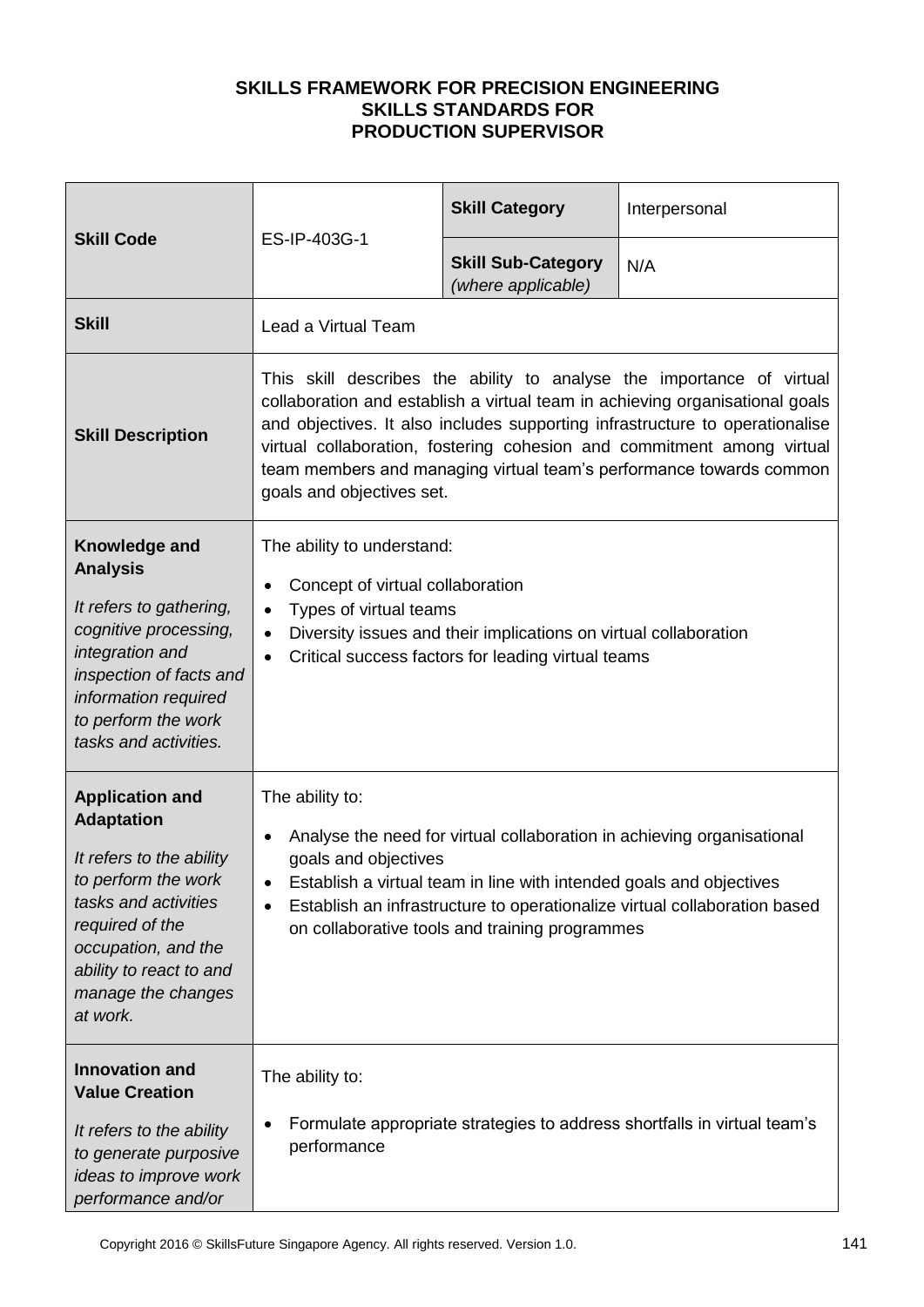| enhance business<br>values that are<br>aligned to<br>organisational                                                                                                                                             |                                                                                                                                                                                                                                                                                                                                                                                                                                                                                                                                                                                                                                                                                                                                                                                                                                                                                                                                                                                                                      |  |  |
|-----------------------------------------------------------------------------------------------------------------------------------------------------------------------------------------------------------------|----------------------------------------------------------------------------------------------------------------------------------------------------------------------------------------------------------------------------------------------------------------------------------------------------------------------------------------------------------------------------------------------------------------------------------------------------------------------------------------------------------------------------------------------------------------------------------------------------------------------------------------------------------------------------------------------------------------------------------------------------------------------------------------------------------------------------------------------------------------------------------------------------------------------------------------------------------------------------------------------------------------------|--|--|
| <b>Social Intelligence</b><br>and Ethics<br>It refers to the ability<br>to use affective<br>factors in leadership,<br>relationship and<br>diversity management<br>guided by<br>professional codes of<br>ethics. | The ability to:<br>Foster cohesion and commitment among virtual team members<br>$\bullet$<br>towards common goals and objectives                                                                                                                                                                                                                                                                                                                                                                                                                                                                                                                                                                                                                                                                                                                                                                                                                                                                                     |  |  |
| <b>Learning to Learn</b><br>It refers to the ability<br>to develop and<br>improve one's self<br>within and outside of<br>one's area of work.                                                                    | The ability to:<br>Identify and assess one's leadership responsibilities to manage virtual<br>$\bullet$<br>team's performance in line with goals and objectives set                                                                                                                                                                                                                                                                                                                                                                                                                                                                                                                                                                                                                                                                                                                                                                                                                                                  |  |  |
| <b>Range of</b><br><b>Application</b><br>(where applicable)<br>It refers to the critical<br>circumstances and<br>contexts that the skill<br>may be demonstrated.                                                | Types of virtual teams must include:<br>Networked teams<br>$\bullet$<br>Geographically distributed and not necessarily from the same<br>$\circ$<br>organization<br>Frequently created and just as frequently dissolved; depending on<br>the complexity of the issue, additional members to the team may be<br>added at any time<br>Usually formed to discuss specific topics where members from the<br>$\circ$<br>area of expertise, possibly from different organizations, pitch their<br>ideas in the same discussion<br>Existence period of these teams may vary significantly depending<br>$\circ$<br>on how fast or slow the issue is resolved<br>Parallel teams<br>$\bullet$<br>Highly task-oriented teams that usually comprise specialized<br>$\circ$<br>professionals<br>Generally only required for very short span of time; however, they<br>$\circ$<br>are not dissolved after completion of the tasks<br>May be either internal or external to the organisation<br>$\circ$<br>Project development teams |  |  |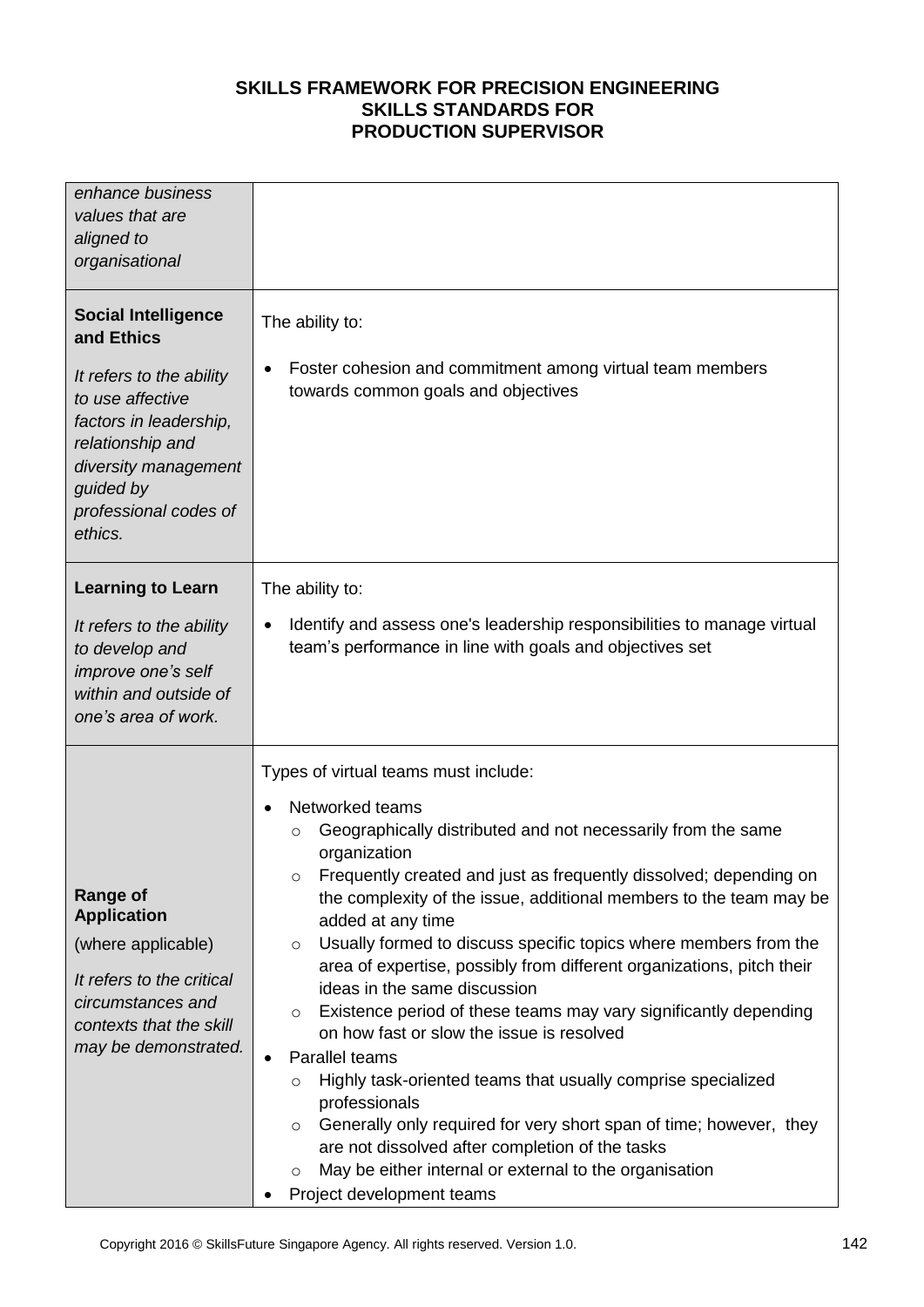|  | $\circ$ | Geographically distributed and may operate from different<br>timezones                                                                                                                                                             |
|--|---------|------------------------------------------------------------------------------------------------------------------------------------------------------------------------------------------------------------------------------------|
|  | $\circ$ | Mainly focused on creating new products, information systems or                                                                                                                                                                    |
|  |         | organizational processes for users and/or customers                                                                                                                                                                                |
|  | $\circ$ | Have added autonomy to make decisions, on top of<br>recommendations                                                                                                                                                                |
|  | $\circ$ | May add or remove members of their team at any point in time, as<br>needed for their area of expertise                                                                                                                             |
|  |         | Work, production or functional teams                                                                                                                                                                                               |
|  |         |                                                                                                                                                                                                                                    |
|  | $\circ$ | Totally function specific, working only on a particular area within an<br>organization (i.e. finance, training, research, etc).                                                                                                    |
|  | $\circ$ | Operate virtually from different geographical locations, these teams<br>exist to perform regular or on-going tasks                                                                                                                 |
|  |         | <b>Service Teams</b>                                                                                                                                                                                                               |
|  | $\circ$ | Geographically located in different timezones and are assigned to a<br>particular service such as customer support, network upgrades,<br>data maintenance, etc.                                                                    |
|  | $\circ$ | Each team works on providing the particular service in their daylight<br>hours and at the end of day, work is delegated to the next team<br>which operates in a different timezone so that service is available<br>on a 24/7 basis |
|  |         |                                                                                                                                                                                                                                    |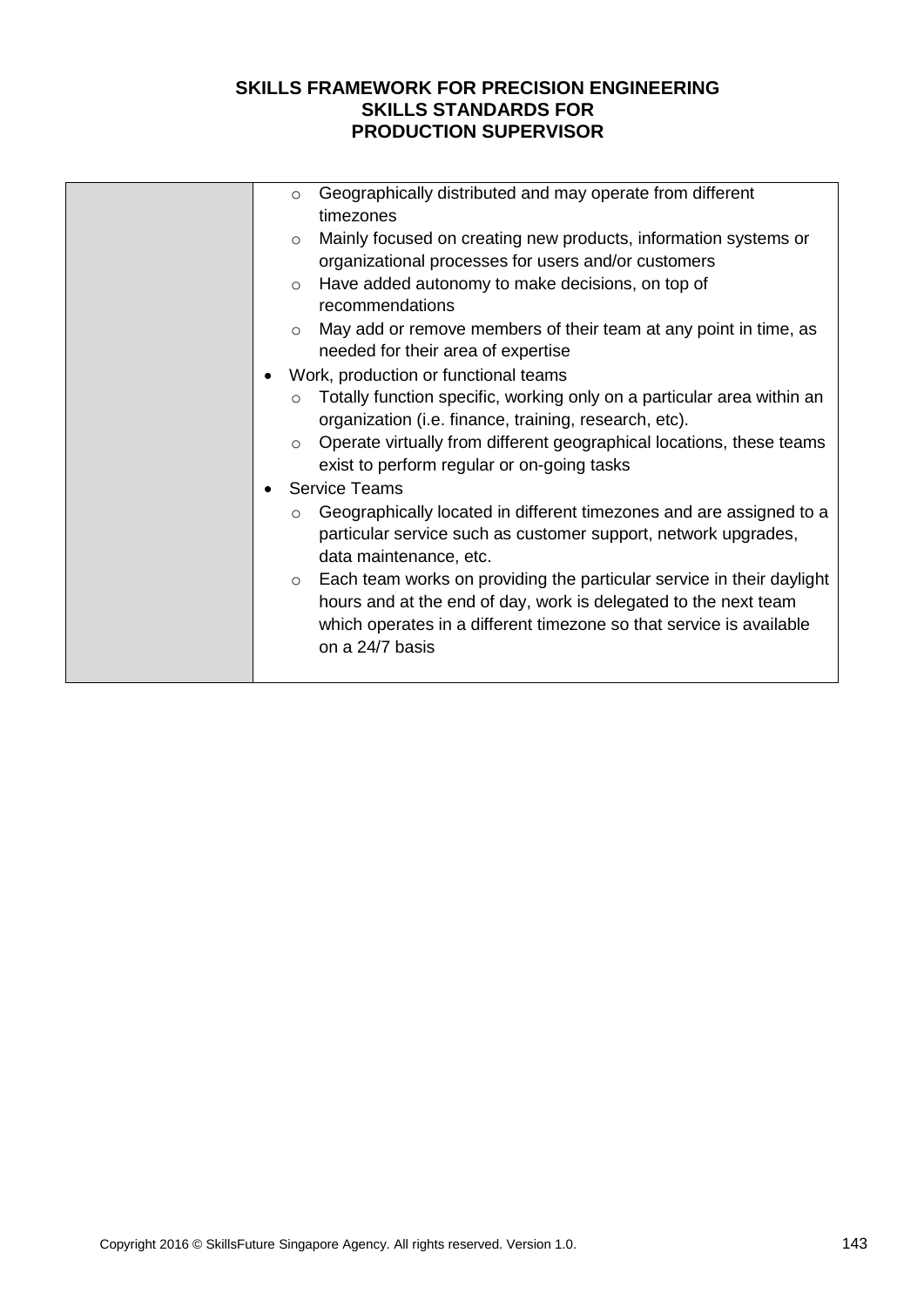#### **Version Control**

| Version | <b>Date</b>     | <b>Changes Made</b> | <b>Edited by</b> |  |
|---------|-----------------|---------------------|------------------|--|
|         | 12 October 2016 | Initial Version     | SSG and EDB      |  |
|         |                 |                     |                  |  |
|         |                 |                     |                  |  |

**Definitions of the Five (5) Domains**